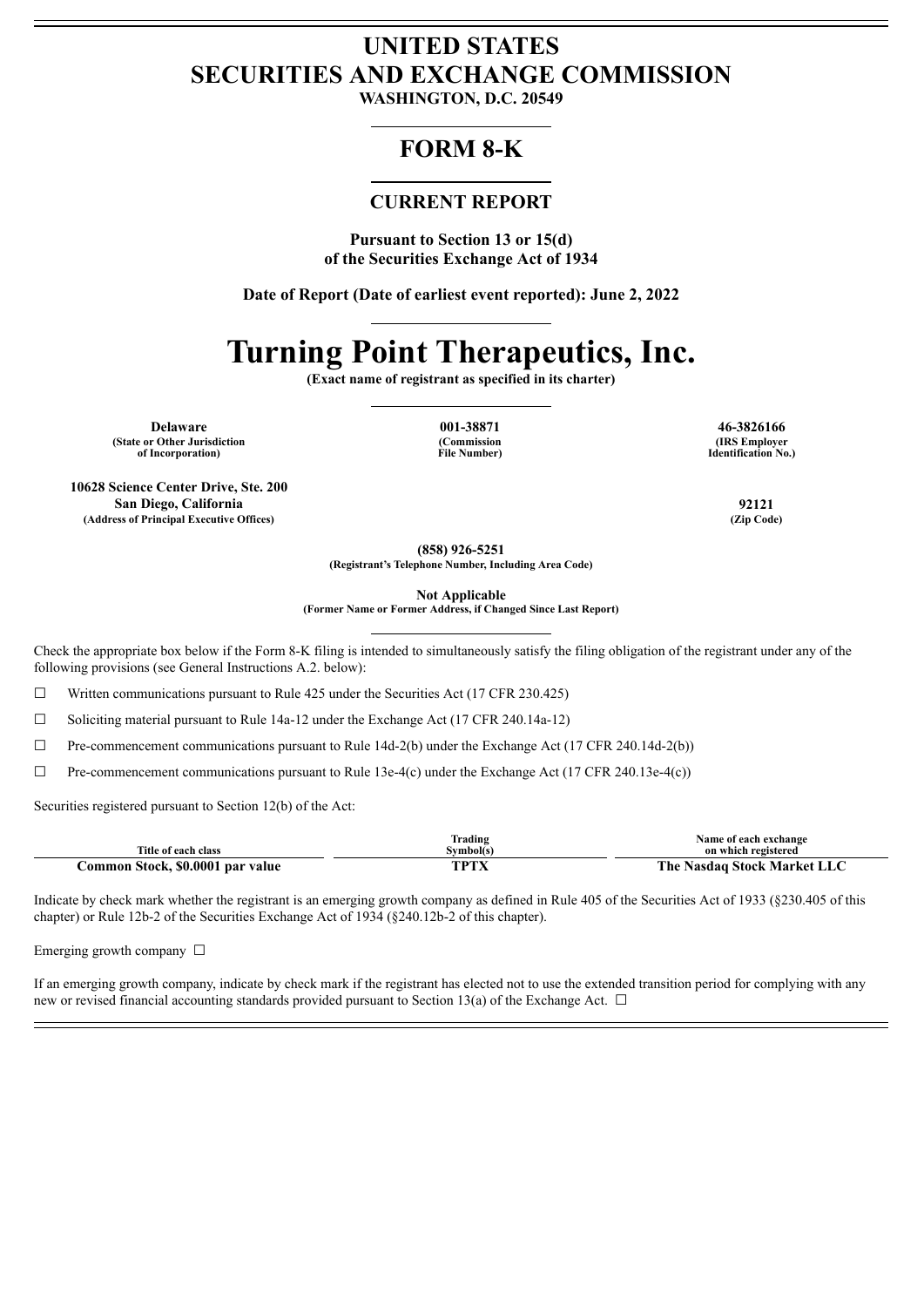#### **Item 1.01 Entry into a Material Definitive Agreement.**

On June 2, 2022, Turning Point Therapeutics, Inc., a Delaware corporation (the "*Company*" or "*Turning Point*"), entered into an Agreement and Plan of Merger (the "*Merger Agreement*"), by and among the Company, Bristol-Myers Squibb Company, a Delaware corporation ("*Parent*"), and Rhumba Merger Sub Inc., a Delaware corporation and a wholly owned subsidiary of Parent ("*Purchaser*").

Pursuant to the Merger Agreement, and upon the terms and subject to the conditions thereof, Parent has agreed to cause Purchaser to commence a cash tender offer (the "*Offer*") no later than June 20, 2022, to purchase all of the outstanding shares of common stock of the Company, par value \$0.0001 per share (the "Shares"), at a price of \$76.00 per Share (the "Offer Price"), in cash, without interest, subject to any applicable withholding of taxes.

The obligation of Purchaser to accept for payment, and pay for, Shares validly tendered (and not validly withdrawn) pursuant to the Offer is subject to satisfaction or waiver, to the extent permitted under applicable legal requirements, of certain conditions set forth in the Merger Agreement, including (i) there being validly tendered and not validly withdrawn Shares that, considered together with all other Shares (if any) beneficially owned by Parent or any of its wholly owned subsidiaries (but excluding Shares tendered pursuant to guaranteed delivery procedures that have not yet been received, as defined by Section 251(h)(6) of the Delaware General Corporation Law), represent a majority of Shares outstanding at the time of the expiration of the Offer, (ii) there being received, terminated or expired, as the case may be, any consent, approval or clearance with respect to, or termination or expiration of any applicable mandatory waiting period (and any extension thereof) imposed under the Hart-Scott-Rodino Antitrust Improvements Act of 1976, as amended and (iii) receipt of certain approvals or clearances, if applicable, under foreign antitrust laws. Parent and Purchaser's obligations to consummate the Offer are not subject to a condition that any financing be received by Parent or Purchaser for the consummation of the transactions contemplated by the Merger Agreement.

Following the completion of the Offer and subject to the terms and conditions of the Merger Agreement, Purchaser will be merged with and into the Company (the "*Merger*") pursuant to Section 251(h) of the General Corporation Law of the State of Delaware, with the Company continuing as the surviving corporation in the Merger. At the effective time of the Merger (the "*Effective Time*"), by virtue of the Merger and without any further action on the part of Parent, Purchaser, the Company or any stockholder of the Company, each Share (other than (i) Shares held by the Company or held in the Company's treasury, (ii) Shares held by Parent, Purchaser, or any other direct or indirect wholly owned subsidiary of Parent and (iii) Shares irrevocably accepted for purchase in the Offer) will be converted into the right to receive an amount in cash equal to the Offer Price (the "*Merger Consideration*"), without interest and subject to any required withholding of taxes.

Each of the Company's stock options (the "*Options*") that is outstanding as of immediately prior to the Effective Time will accelerate and become fully vested and exercisable effective immediately prior to, and contingent upon the occurrence of, the Effective Time. As of the Effective Time, each Option that is then outstanding and unexercised will be cancelled and converted into solely the right to receive cash, without interest, in an amount equal to the product of (i) the total number of Shares subject to such fully vested Option immediately prior to the Effective Time, *multiplied* by (ii) the excess, if any, of (x) the Merger Consideration over (y) the exercise price payable per Share under such Option.

Each of the Company's restricted stock unit awards (the "*RSUs*") that is outstanding as of immediately prior to the Effective Time, whether vested or unvested, will be cancelled and converted into solely the right to receive cash, without interest, in an amount equal to (i) the total number of Shares issuable in settlement of such RSU immediately prior to the Effective Time without regard to vesting *multiplied* by (ii) the Merger Consideration for each Share issuable in settlement of such RSU immediately prior to the Effective Time.

Each of the Company's performance stock unit awards (the "*PSUs*") that is outstanding as of immediately prior to the Effective Time, whether vested or unvested, will be cancelled and converted into solely the right to receive cash, without interest, in an amount equal to equal to (i) either (A) in the case of any PSU granted in calendar year 2021 or in January 2022, 50% of the total number of Shares issuable in settlement of such PSU immediately prior to the Effective Time, or (B) in the case of any PSU granted in February 2022, 100% of the total number of Shares issuable in settlement of such PSU immediately prior to the Effective Time, *multiplied* by (ii) the Merger Consideration for each Share issuable in settlement of such PSU immediately prior to the Effective Time.

The Merger Agreement includes representations, warranties and covenants of the parties customary for a transaction of this nature. From the date of the Merger Agreement until the earlier of the Effective Time and the termination of the Merger Agreement, the Company has agreed to operate its business in the ordinary course and has agreed to certain other operating covenants, as set forth more fully in the Merger Agreement.

The Company has also agreed to customary "no-shop" restrictions on its ability to solicit alternative acquisition proposals from third parties and engage in discussions or negotiations with third parties regarding alternative acquisition proposals. Notwithstanding these restrictions, the Company may under certain circumstances provide, pursuant to an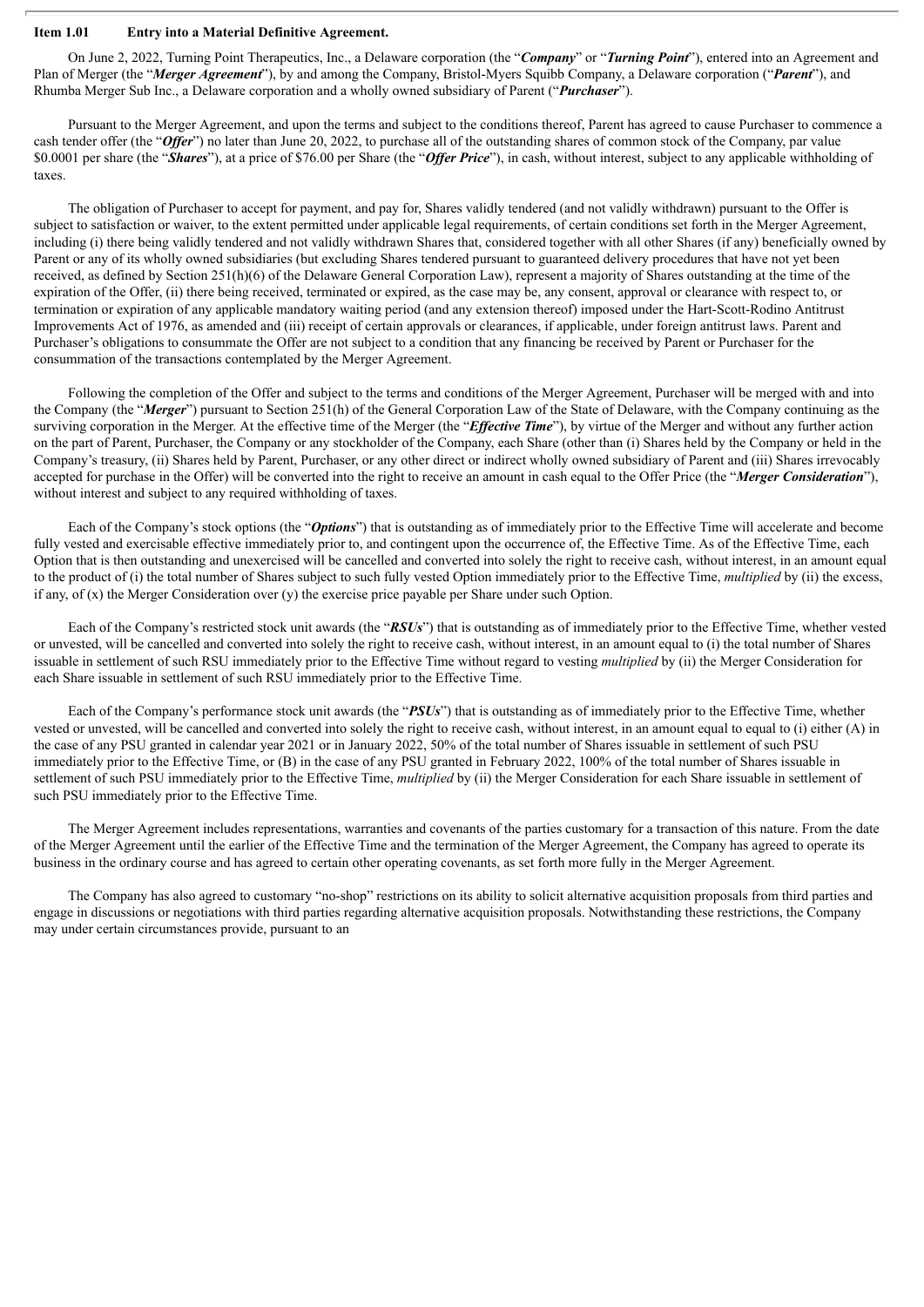acceptable confidentiality agreement, information to and engage in or otherwise participate in discussions or negotiations with third parties with respect to an unsolicited written alternative acquisition proposal that the board of directors of the Company has determined in good faith, after consultation with its financial advisors and outside legal counsel, constitutes or could reasonably be expected to lead to a superior acquisition proposal. The Merger Agreement also requires that the Company's board of directors recommend that the stockholders of the Company accept the Offer and tender their Shares pursuant to the Offer (the "*Board Recommendation*") and not, among other things, (i) withdraw (or modify in a manner adverse to Parent or Purchaser), or publicly propose to withdraw (or modify in a manner adverse to Parent or Purchaser), the Board Recommendation, or (ii) approve, recommend or declare advisable, or publicly propose to approve, recommend or declare advisable, any alternative acquisition proposal (such action, a "*Company Adverse Change Recommendation*"). Notwithstanding these restrictions, the board of directors of the Company is permitted, subject to the terms and conditions set forth in the Merger Agreement, to make a Company Adverse Change Recommendation (or terminate the Merger Agreement to enter into a definitive agreement with respect to a superior acquisition proposal) to accept a superior acquisition proposal or in response to a Change in Circumstance (as defined in the Merger Agreement), subject in each case to certain matching rights in favor of Parent.

The Merger Agreement includes a remedy of specific performance for the parties thereto. The Merger Agreement also includes customary termination provisions for both the Company and Parent and provides that, in connection with the termination of the Merger Agreement under specified circumstances, including (i) termination by the Company to accept and enter into a definitive agreement with respect to a superior acquisition proposal or (ii) termination by Parent due to a Company Adverse Change Recommendation, the Company will be required to pay a termination fee of an amount in cash equal to \$138 million (the "*Termination Fee*"). Any such termination of the Merger Agreement by the Company is subject to certain conditions, including the Company's compliance with certain procedures set forth in the Merger Agreement and the payment of the Termination Fee by the Company.

The Merger Agreement further provides that Parent will be required to pay the Company a reverse termination fee of \$138 million in the event the Merger Agreement is terminated under certain specified circumstances. Specifically, this reverse termination fee is payable by Parent to the Company if the Merger Agreement is terminated by Parent or the Company after December 2, 2022 because certain conditions related to legal restraints or antitrust laws have not been satisfied.

The foregoing description of the Merger Agreement and the transactions contemplated thereby does not purport to be complete and is qualified in its entirety by reference to the Merger Agreement, which is filed as Exhibit 2.1 hereto and which is incorporated herein by reference. The Merger Agreement has been filed to provide information to investors regarding its terms. The Merger Agreement is not intended to provide any other factual information about the Company, Parent or Purchaser, their respective businesses, or the actual conduct of their respective businesses during the period prior to the consummation of the Offer, the Merger or the other transactions contemplated therein. The Merger Agreement and this summary should not be relied upon as disclosure about the Company or Parent. None of the Company's stockholders or any other third parties should rely on the representations, warranties and covenants or any descriptions thereof as characterizations of the actual state of facts or conditions of the Company, Parent, Purchaser or any of their respective subsidiaries or affiliates. The Merger Agreement contains representations and warranties that are the product of negotiations among the parties thereto and that the parties made to, and solely for the benefit of, each other as of specified dates. The assertions embodied in those representations and warranties are subject to qualifications and limitations agreed to by the respective parties and are also qualified in important part by confidential disclosure schedules delivered by the Company to Parent and Purchaser in connection with the Merger Agreement. The representations and warranties may have been made for the purpose of allocating contractual risk among the parties to the Merger Agreement instead of establishing these matters as facts and may be subject to standards of materiality applicable to the contracting parties that differ from those applicable to stockholders or investors. Accordingly, investors should consider the information in the Merger Agreement in conjunction with the entirety of the factual disclosure about the Company in the Company's public reports filed with the Securities and Exchange Commission (the "*SEC*"). Information concerning the subject matter of the representations and warranties may change after the date of the Merger Agreement, which subsequent information may or may not be fully reflected in the Company's public disclosures.

#### Item 5.02 Departure of Directors or Certain Officers; Election of Directors; Appointment of Certain Officers; Compensatory **Arrangements of Certain Officers.**

#### **Executive Compensation Arrangements**

On June 2, 2022, in connection with the approval of the Merger Agreement, the board of directors of the Company approved and authorized the Company to enter into agreements with each of Dr. Athena Countouriotis, the Company's President and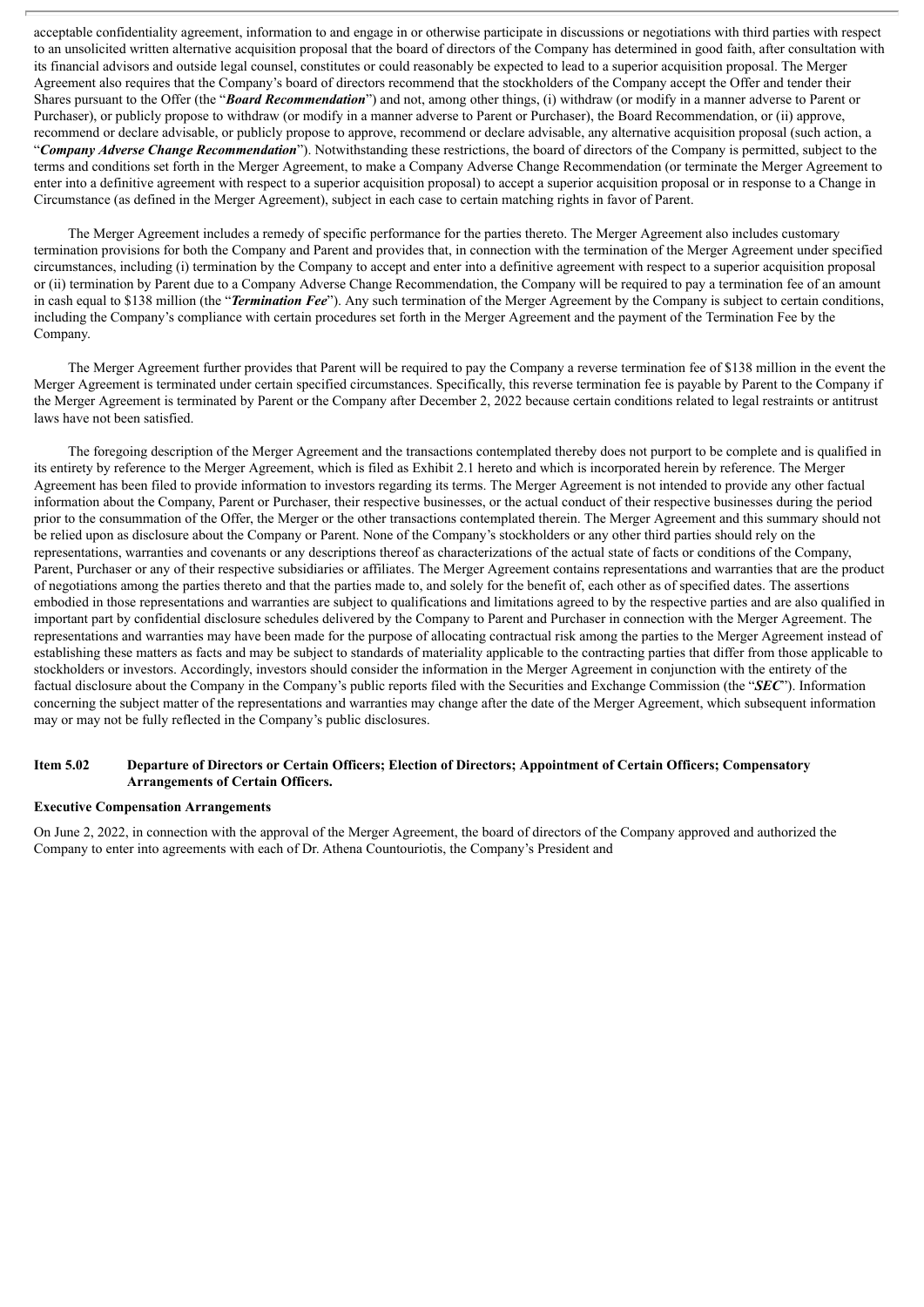Chief Executive Officer, Paolo Tombesi, the Company's Chief Financial Officer, Mohammad Hirmand, the Company's Chief Medical Officer, and Kumar Srinivasan, the Company's Chief Business Officer, which will provide that if such individual is subjected to the excise tax under Section 4999 of the Internal Revenue Code, the Company will reimburse such individual with respect to the payment for the excise taxes.

#### **Additional Information and Where to Find It**

The Offer referenced in this filing has not yet commenced. This filing is for information purposes only and is neither an offer to buy nor a solicitation of an offer to sell any securities of the Company, nor is it a substitute for the tender offer materials that Purchaser will file with the SEC upon commencement of the Offer. The solicitation of an offer to sell and the offer to buy shares of the Company's common stock will only be made pursuant to a tender offer statement on Schedule TO, including an offer to purchase, a letter of transmittal and other related materials that Purchaser, a wholly owned subsidiary of Parent, intends to file with the SEC. In addition, Turning Point will file with the SEC a Solicitation/Recommendation Statement on Schedule 14D-9 with respect to the tender offer.

Stockholders and Investors are strongly advised to read these documents when they become available, including the Solicitation/Recommendation Statement of the Company on Schedule 14D-9 and any amendments or supplements thereto, as well as any other documents relating to the Offer and the Merger that are filed with the SEC, carefully and in their entirety prior to making any decisions with respect to whether to tender their shares into the tender offer because they contain important information, including the terms and conditions **of the tender offer.**

Once filed, investors will be able to obtain the tender statement on Schedule TO, the offer to purchase, the Solicitation/Recommendation Statement of the Company on Schedule 14D-9 and related offer materials with respect to the tender offer and the merger, free of charge at the SEC's website at www.sec.gov or from the information agent that will be named in the tender offer materials. Investors may also obtain, at no charge, the documents filed with or furnished to the SEC by the Company under the "*Investors*" section of the Company's website at www.tptherapeutics.com.

#### **Cautionary Statement Regarding Forward-Looking Statements**

Certain statements either contained in or incorporated by reference into this document, other than purely historical information, including statements relating to the acquisition of the Company by Parent and any statements relating to the Company's business and expected operating results, and the assumptions upon which those statements are based, are "forward-looking statements." These forward-looking statements generally include statements that are predictive in nature and depend upon or refer to future events or conditions, and include words such as "believes," "plans," "anticipates," "projects," "estimates," "expects," "intends," "strategy," "future," "opportunity," "may," "will," "should," "could," "potential," or similar expressions. Such forward-looking statements include those relating to the ability to complete and the timing of completion of the transactions contemplated by the Merger Agreement including the parties' ability to satisfy the conditions to the consummation of the Offer and the other conditions set forth in the Merger Agreement and the possibility of any termination of the Merger Agreement. The forward-looking statements contained in this filing are based on current expectations and assumptions that are subject to risks and uncertainties which may cause actual results to differ materially from the forward-looking statements. Actual results may differ materially from current expectations because of numerous risks and uncertainties including with respect to the timing of the Offer and the subsequent Merger; the number of shares of the Company's common stock that will be tendered in the Offer; legal proceedings that may be instituted related to the Merger Agreement; any competing offers or acquisition proposals; the possibility that various conditions to the consummation of the Offer or the Merger may not be satisfied or waived, including that a governmental entity may prohibit, delay or refuse to grant approval for the consummation of the Offer or the Merger; and the effects of disruption from the transactions of the Company's business and the fact that the announcement and pendency of the transactions may make it more difficult to establish or maintain relationships with employees and business partners. The risks and uncertainties may be amplified by the COVID-19 pandemic, which has caused significant economic uncertainty. The extent to which the COVID-19 pandemic impacts the Company's businesses, operations, and financial results, including the duration and magnitude of such effects, will depend on numerous factors, which are unpredictable, including, but not limited to, the duration and spread of the outbreak, its severity, the actions to contain the virus or treat its impact, and how quickly and to what extent normal economic and operating conditions can resume. The foregoing factors should be read in conjunction with the risks and cautionary statements discussed or identified in the Company's public filings with the SEC from time to time, including the Company's most recent Annual Report on Form 10-K for the year ended December 31, 2021 and Quarterly Reports on Form 10-Q. The Company's stockholders and investors are cautioned not to unduly rely on these forward-looking statements. The forward-looking statements speak only as of the date hereof and, other than as required by applicable law, the Company expressly disclaims any intent or obligation to update or revise publicly these forward-looking information or statements.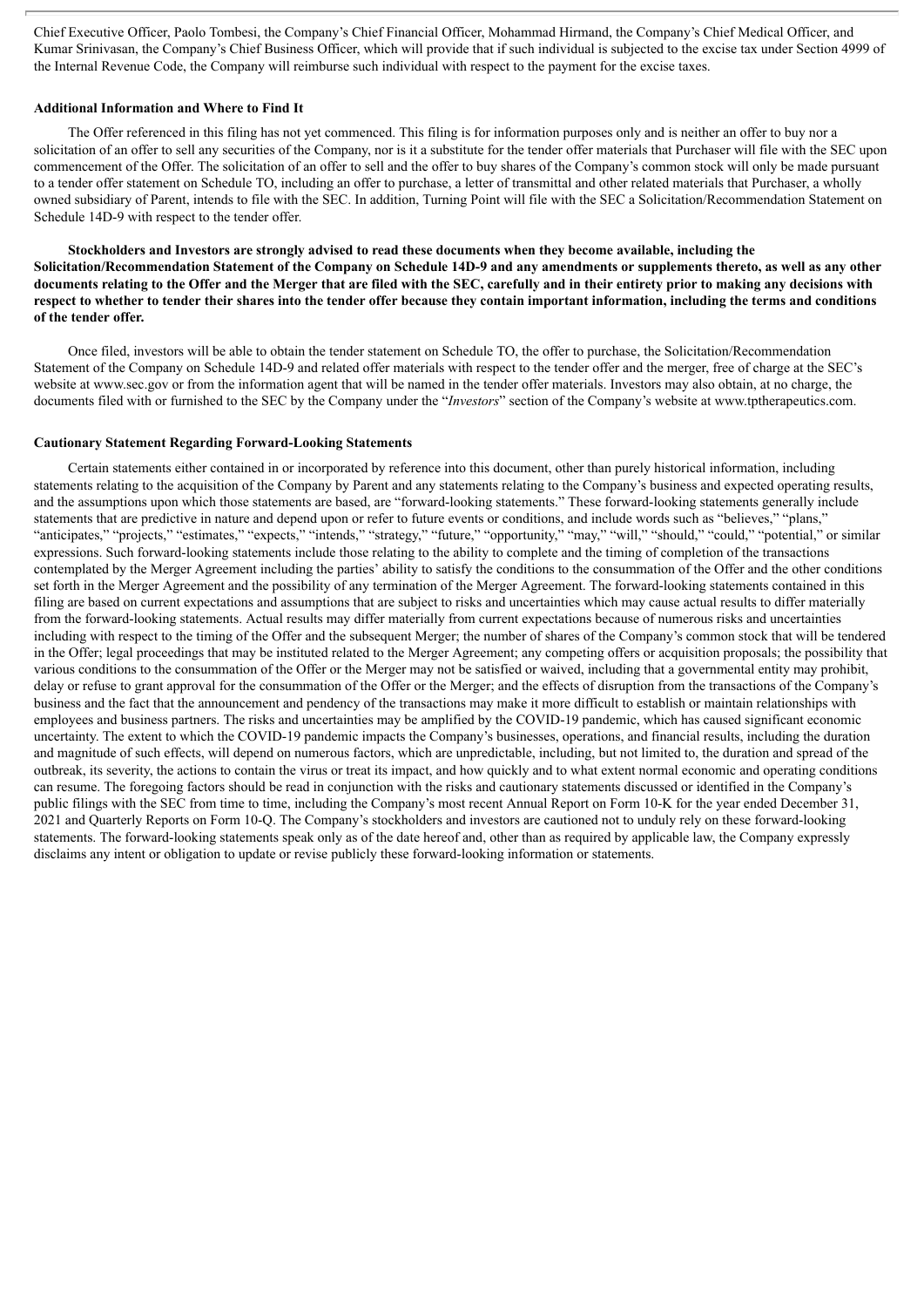# **Item 9.01. Financial Statements and Exhibits.**

#### **(d) Exhibits.**

| <b>Exhibit</b> | <b>Description</b>                                                                                                                                                |
|----------------|-------------------------------------------------------------------------------------------------------------------------------------------------------------------|
| $2.1*$         | Agreement and Plan of Merger, dated as of June 2, 2022, by and among Turning Point Therapeutics, Inc., Bristol-Myers Squibb Company<br>and Rhumba Merger Sub Inc. |
| $1 \cap 4$     | $C_{22222}$ Dens Intensative Deta Eila (and added mithin the Infine VDDI decoment)                                                                                |

<sup>104</sup> Cover Page Interactive Date File (embedded within the Inline XBRL document)

<sup>\*</sup> Schedules omitted pursuant to Item 601(b)(2) of Regulation S-K. The Company agrees to furnish supplementally a copy of any omitted schedule to the SEC upon request.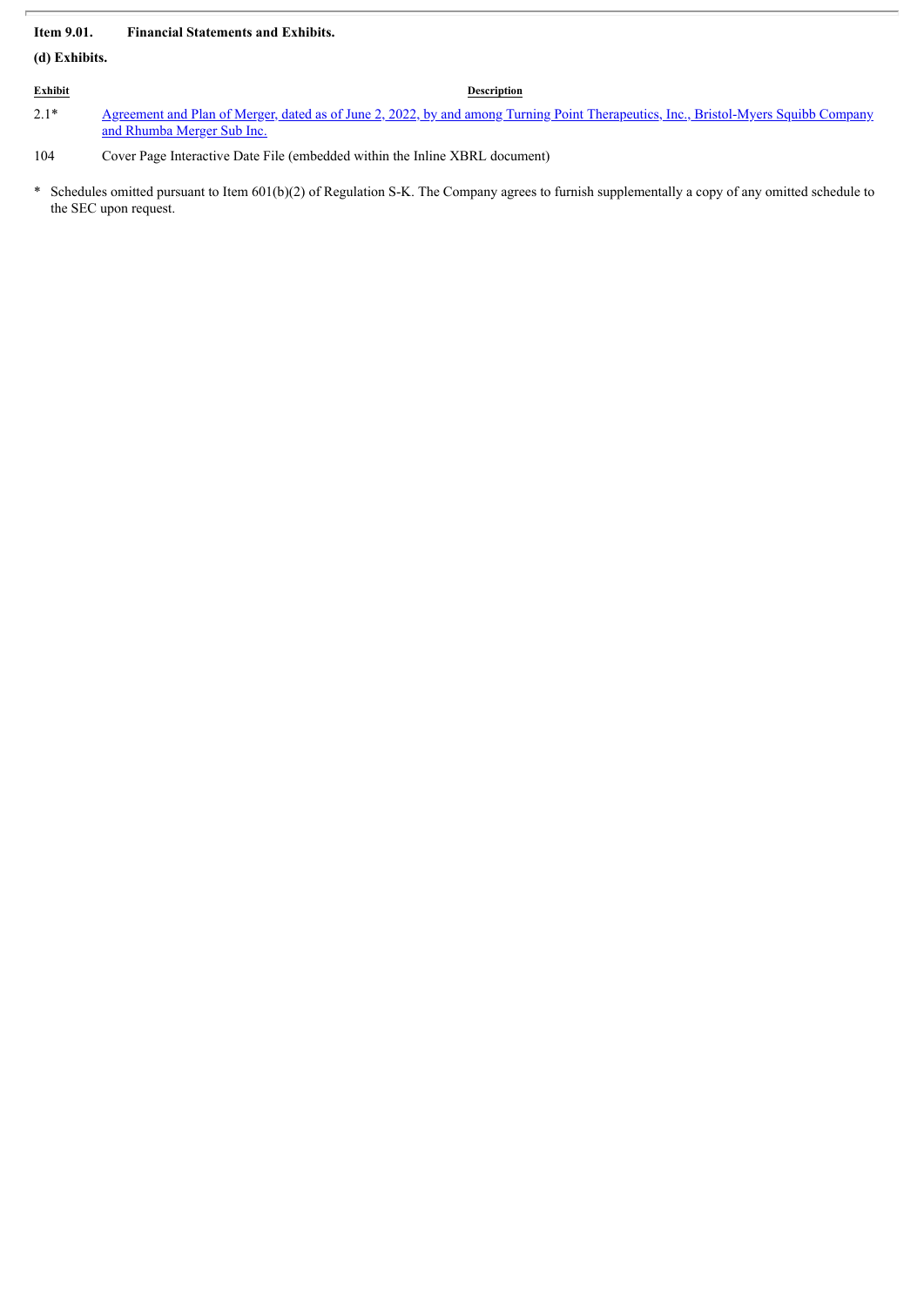# **SIGNATURE**

Pursuant to the requirements of the Securities Exchange Act of 1934, the Registrant has duly caused this report to be signed on its behalf by the undersigned hereunto duly authorized.

Dated: June 3, 2022

By: /s/ Brian Sun

Brian Sun **Senior Vice President and General Counsel**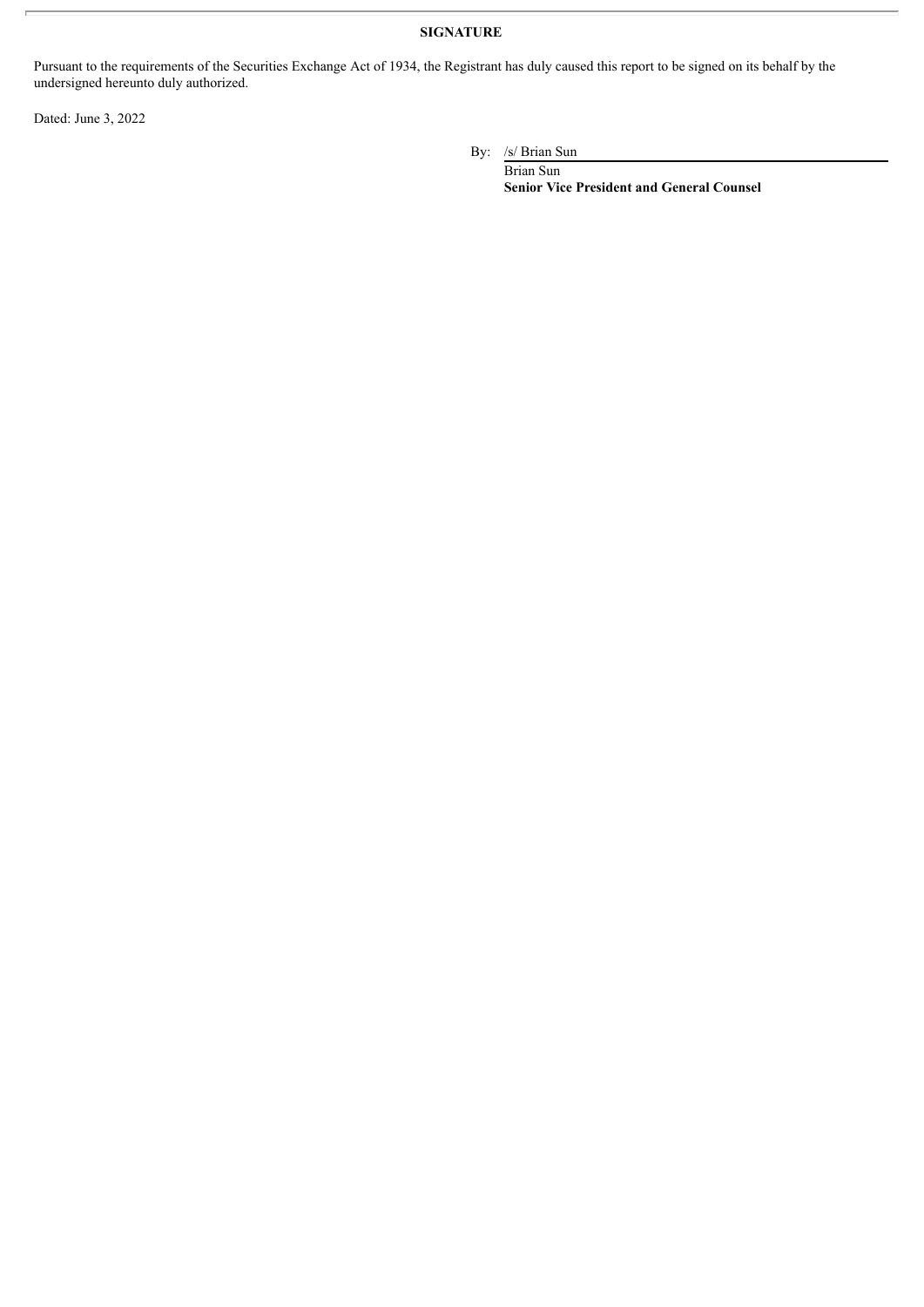## <span id="page-6-0"></span>**AGREEMENT AND PLAN OF MERGER**

among:

#### **TURNING POINT THERAPEUTICS, INC.,**

a Delaware corporation;

## **BRISTOL-MYERS SQUIBB COMPANY,**

a Delaware corporation; and

#### **RHUMBA MERGER SUB INC.,**

a Delaware corporation

Dated as of June 2, 2022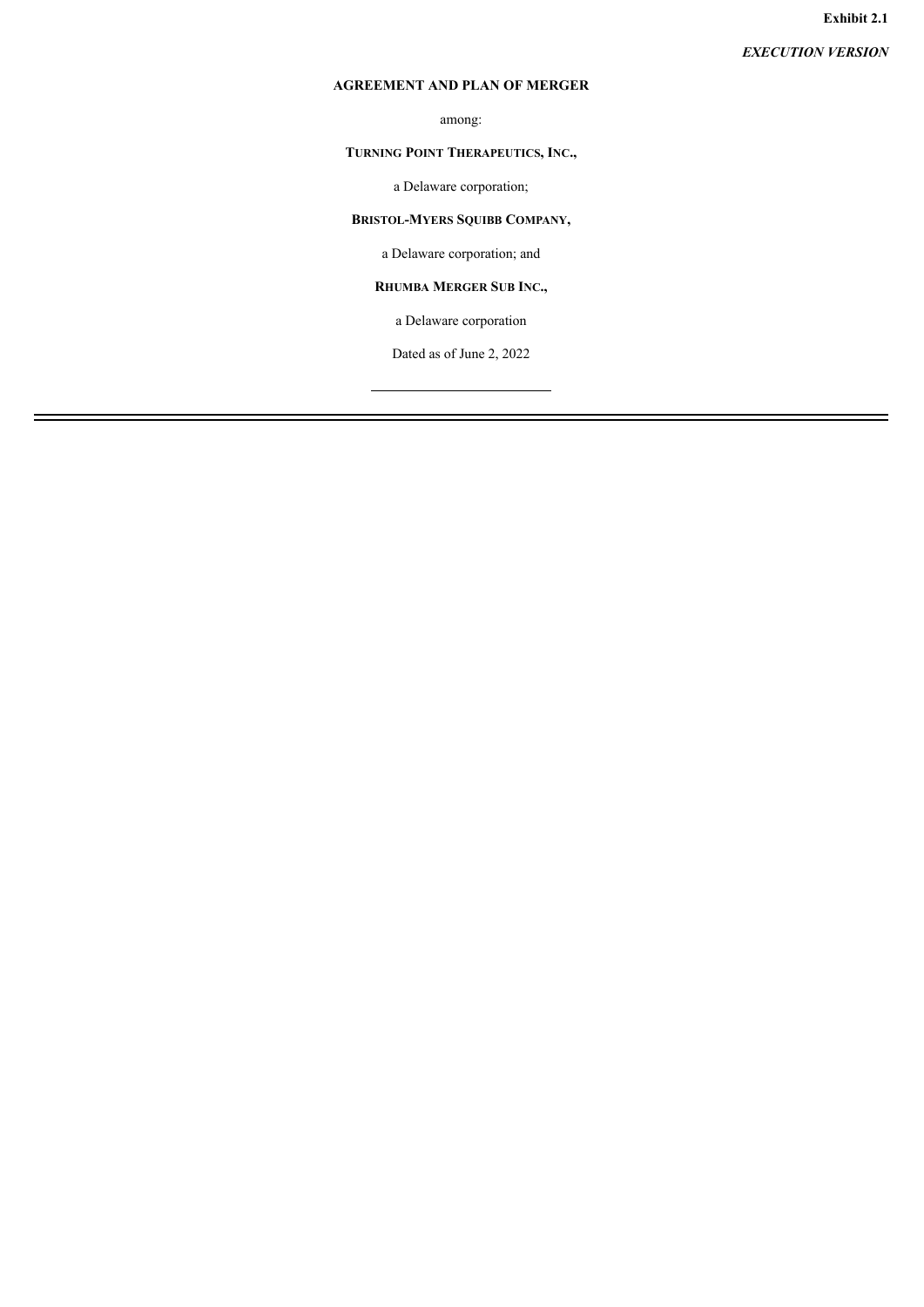|                   |                                                                 | Page             |
|-------------------|-----------------------------------------------------------------|------------------|
| <b>SECTION 1.</b> | <b>THE OFFER</b>                                                | -1               |
| 1.1               | <b>The Offer</b>                                                | 1                |
| 1.2               | <b>Company Actions</b>                                          | $\mathfrak{Z}$   |
| <b>SECTION 2.</b> | <b>MERGER TRANSACTION</b>                                       | 4                |
| 2.1               | Merger of Purchaser into the Company                            | 4                |
| 2.2               | <b>Effect of the Merger</b>                                     | $\overline{4}$   |
| 2.3               | <b>Closing; Effective Time</b>                                  | 5                |
| 2.4               | Certificate of Incorporation and Bylaws; Directors and Officers | 5                |
| 2.5               | <b>Conversion of Shares</b>                                     | 5                |
| 2.6               | <b>Surrender of Certificates; Stock Transfer Books</b>          | $\sqrt{6}$       |
| 2.7               | <b>Dissenters' Rights</b>                                       | $\boldsymbol{7}$ |
| 2.8               | <b>Treatment of Options, RSUs and PSUs</b>                      | $\,$ $\,$        |
| 2.9               | Withholding                                                     | $\,$ 8 $\,$      |
| 2.10              | <b>Further Action</b>                                           | 9                |
| <b>SECTION 3.</b> | REPRESENTATIONS AND WARRANTIES OF THE COMPANY                   | $\mathbf{9}$     |
| 3.1               | Due Organization; Subsidiaries, Etc.                            | 9                |
| 3.2               | <b>Certificate of Incorporation and Bylaws</b>                  | $\overline{9}$   |
| 3.3               | Capitalization, Etc.                                            | 9                |
| 3.4               | <b>SEC Filings; Financial Statements</b>                        | 10               |
| 3.5               | <b>Absence of Changes</b>                                       | 12               |
| 3.6               | <b>Title to Assets</b>                                          | 12               |
| 3.7               | <b>Real Property</b>                                            | 13               |
| 3.8               |                                                                 |                  |
|                   | <b>Intellectual Property</b>                                    | 13               |
| 3.9               | <b>Data Protection; Company Systems</b>                         | 15               |
| 3.10              | Contracts                                                       | 15               |
| 3.11              | <b>Liabilities</b>                                              | 17               |
| 3.12              | <b>Compliance with Law</b>                                      | 17               |
| 3.13              | <b>Regulatory Matters</b>                                       | 18               |
| 3.14              | <b>Certain Business Practices</b>                               | 19               |
| 3.15              | <b>Governmental Authorizations</b>                              | 19               |
| 3.16              | <b>Tax Matters</b>                                              | 19               |
| 3.17              | <b>Employee Matters; Benefit Plans</b>                          | 20               |
| 3.18              | <b>Environmental Matters</b>                                    | 21               |
| 3.19              | Insurance                                                       | 22               |
| 3.20              | <b>Legal Proceedings; Orders</b>                                | 22               |
| 3.21              | <b>Authority; Binding Nature of Agreement</b>                   | 22               |
| 3.22              | Section 203 of the DGCL                                         | 22               |
| 3.23              | <b>Merger Approval</b>                                          | 22               |
| 3.24              | <b>Non-Contravention; Consents</b>                              | 23               |
| 3.25              | <b>Opinion of Financial Advisor</b>                             | 23               |
| 3.26              | <b>Financial Advisors</b>                                       | 23               |
| 3.27              | <b>Acknowledgement by the Company</b>                           | 23               |
| <b>SECTION 4.</b> | REPRESENTATIONS AND WARRANTIES OF PARENT AND PURCHASER          | 24               |
| 4.1               | <b>Due Organization</b>                                         | 24               |
| 4.2               | Purchaser                                                       | 24               |
| 4.3               | <b>Authority; Binding Nature of Agreement</b>                   | 24               |
| 4.4               | <b>Non-Contravention; Consents</b>                              | 24               |
| 4.5               | <b>Disclosure</b>                                               | 24               |
| 4.6               | <b>Absence of Litigation</b>                                    | 25               |
| 4.7               | <b>Funds</b>                                                    | 25               |
| 4.8               | <b>Ownership of Company Common Stock</b>                        | 25               |
|                   |                                                                 |                  |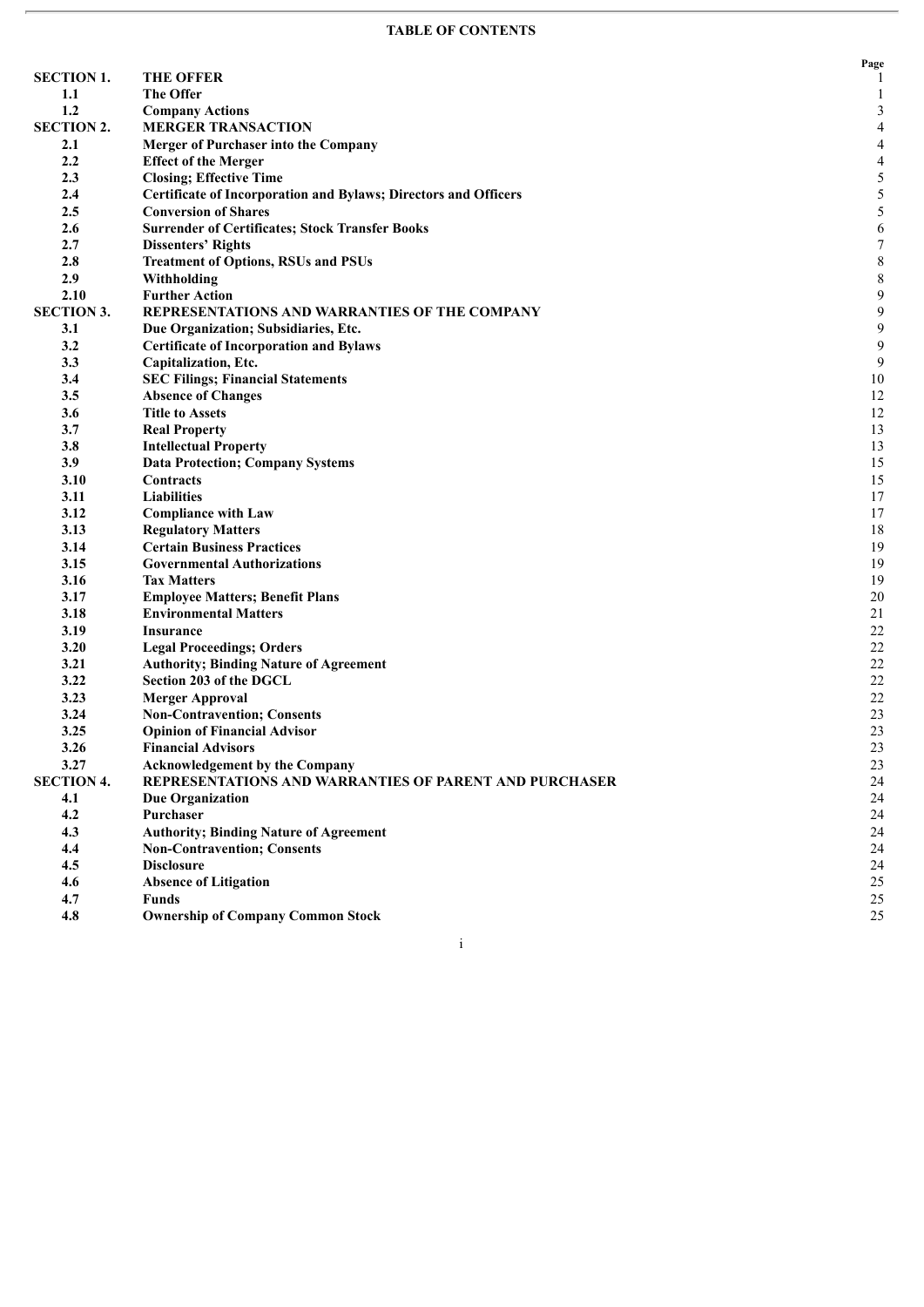#### **TABLE OF CONTENTS** (continued)

| 4.9               | <b>Acknowledgement by Parent and Purchaser</b>                       | Page<br>25 |
|-------------------|----------------------------------------------------------------------|------------|
| 4.10              | <b>Brokers and Other Advisors</b>                                    | 26         |
| <b>SECTION 5.</b> | <b>CERTAIN COVENANTS OF THE COMPANY</b>                              | 26         |
| 5.1               | <b>Access to Information</b>                                         | 26         |
| 5.2               | <b>Operation of the Company's Business</b>                           | 26         |
| 5.3               | <b>No Solicitation</b>                                               | 30         |
| <b>SECTION 6.</b> | <b>ADDITIONAL COVENANTS OF THE PARTIES</b>                           | 31         |
| 6.1               | <b>Company Board Recommendation</b>                                  | 31         |
| 6.2               | <b>Filings, Consents and Approvals</b>                               | 33         |
| 6.3               | <b>Company Stock Awards</b>                                          | 35         |
| 6.4               | <b>Employee Benefits</b>                                             | 35         |
| 6.5               | <b>Indemnification of Officers and Directors</b>                     | 37         |
| 6.6               | <b>Securityholder Litigation</b>                                     | 38         |
| 6.7               | <b>Additional Agreements</b>                                         | 38         |
| 6.8               | <b>Disclosure</b>                                                    | 39         |
| 6.9               | <b>Takeover Laws; Advice of Changes</b>                              | 39         |
| 6.10              | <b>Section 16 Matters</b>                                            | 39         |
| 6.11              | <b>Rule 14d-10 Matters</b>                                           | 39         |
| 6.12              | <b>Purchaser Stockholder Consent</b>                                 | 40         |
| 6.13              | <b>Stock Exchange Delisting; Deregistration</b>                      | 40         |
| <b>SECTION 7.</b> | <b>CONDITIONS PRECEDENT TO THE MERGER</b>                            | 40         |
| 7.1               | <b>No Restraints</b>                                                 | 40         |
| 7.2               | <b>Consummation of Offer</b>                                         | 40         |
| <b>SECTION 8.</b> | <b>TERMINATION</b>                                                   | 40         |
| 8.1               | <b>Termination</b>                                                   | 40         |
| 8.2               | <b>Effect of Termination</b>                                         | 42         |
| 8.3               | <b>Expenses; Termination Fee</b>                                     | 42         |
| <b>SECTION 9.</b> | <b>MISCELLANEOUS PROVISIONS</b>                                      | 44         |
| 9.1               | Amendment                                                            | 44         |
| 9.2               | Waiver                                                               | 44         |
| 9.3               | <b>No Survival of Representations, Warranties</b>                    | 44         |
| 9.4<br>9.5        | <b>Entire Agreement; Counterparts</b>                                | 44<br>44   |
| 9.6               | <b>Applicable Laws; Jurisdiction; Specific Performance; Remedies</b> | 45         |
| 9.7               | <b>Assignability</b><br><b>No Third Party Beneficiaries</b>          | 45         |
| 9.8               | <b>Notices</b>                                                       | 46         |
| 9.9               | Severability                                                         | 46         |
| 9.10              | <b>Obligation of Parent</b>                                          | 47         |
| 9.11              | <b>Transfer Taxes</b>                                                | 47         |
| 9.12              | <b>Company Disclosure Schedule</b>                                   | 47         |
| 9.13              | Construction                                                         | 47         |
| Exhibits          |                                                                      |            |
| Exhibit A         | Definitions                                                          | A-1        |
| Exhibit B         | Form of Certificate of Incorporation of Surviving Corporation        | $B-1$      |
| Exhibit C         | Form of Bylaws of Surviving Corporation                              | $C-1$      |
| Annexes           |                                                                      |            |

Annex I

Conditions to the Offer

i i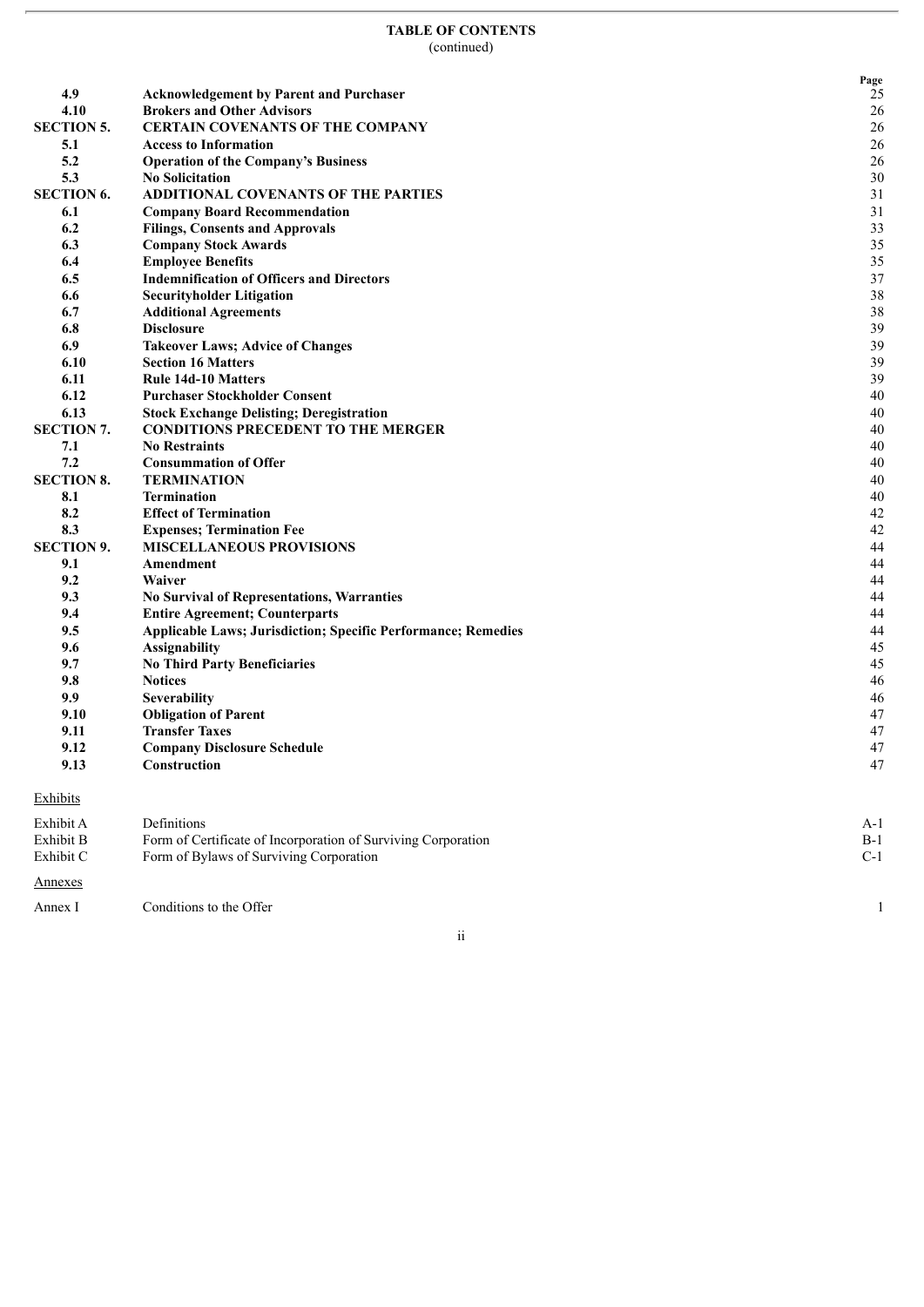#### **AGREEMENT AND PLAN OF MERGER**

THIS AGREEMENT AND PLAN OF MERGER is made and entered into as of June 2, 2022, by and among: BRISTOL-MYERS SOUIBB COMPANY, a Delaware corporation ("*Parent*"); **RHUMBA MERGER SUB INC.**, a Delaware corporation and a wholly owned subsidiary of Parent ("*Purchaser*"); and **TURNING POINT THERAPEUTICS, INC.**, a Delaware corporation (the "*Company*"). Certain capitalized terms used in this Agreement are defined in Exhibit A.

#### **RECITALS**

A. Upon the terms and subject to the conditions of this Agreement, Parent has agreed to cause Purchaser to commence a cash tender offer (as it may be amended from time to time as permitted under this Agreement, the "*Offer*") to acquire all of the outstanding shares of Company Common Stock (the "*Shares*") for \$76.00 per Share (such amount or any higher amount per share paid pursuant to the Offer, being the "*Of er Price*") to the seller in cash, without interest, subject to any applicable withholding Taxes.

B. Following the consummation of the Offer, Purchaser will be merged with and into the Company (the "*Merger*"), with the Company continuing as the surviving corporation in the Merger (the "*Surviving Corporation*"), on the terms and subject to the conditions set forth in this Agreement, whereby, except as expressly provided in Section 2.5, (i) each issued and outstanding Share (other than Excluded Shares) as of the Effective Time shall be converted into the right to receive the Offer Price, without interest, subject to any applicable withholding Taxes, and (ii) the Company shall become a direct wholly owned Subsidiary of Parent as a result of the Merger.

C. The board of directors of the Company (the "*Company Board*") has unanimously (i) determined that this Agreement and the Transactions are advisable to, and in the best interest of, the Company and its stockholders, (ii) approved the execution, delivery and performance by the Company of this Agreement and the consummation of the Transactions, (iii) agreed that this Agreement shall be subject to Section 251(h) of the DGCL, and (iv) resolved to recommend that the stockholders of the Company tender their Shares pursuant to the Offer (the recommendation of the Company Board, the "*Company Board Recommendation*").

D. The board of directors of each of Parent and Purchaser have approved this Agreement and the Transactions and declared it advisable for Parent and Purchaser, respectively, to enter into this Agreement.

E. Each of Parent, Purchaser and the Company acknowledges and agrees that the Merger shall be effected pursuant to Section 251(h) of the DGCL and shall, subject to satisfaction of the conditions set forth in this Agreement, be consummated as soon as practicable following the Offer Acceptance Time.

#### **AGREEMENT**

The Parties to this Agreement, intending to be legally bound, agree as follows:

#### **SECTION 1. THE OFFER**

#### **1.1 The Offer**.

**(a) Commencement of the Offer**. Provided that this Agreement shall not have been terminated in accordance with Section 8, as promptly as practicable after the date of this Agreement but in no event later than June 20, 2022, Purchaser shall (and Parent shall cause Purchaser to) commence (within the meaning of Rule 14d-2 under the Exchange Act) the Offer.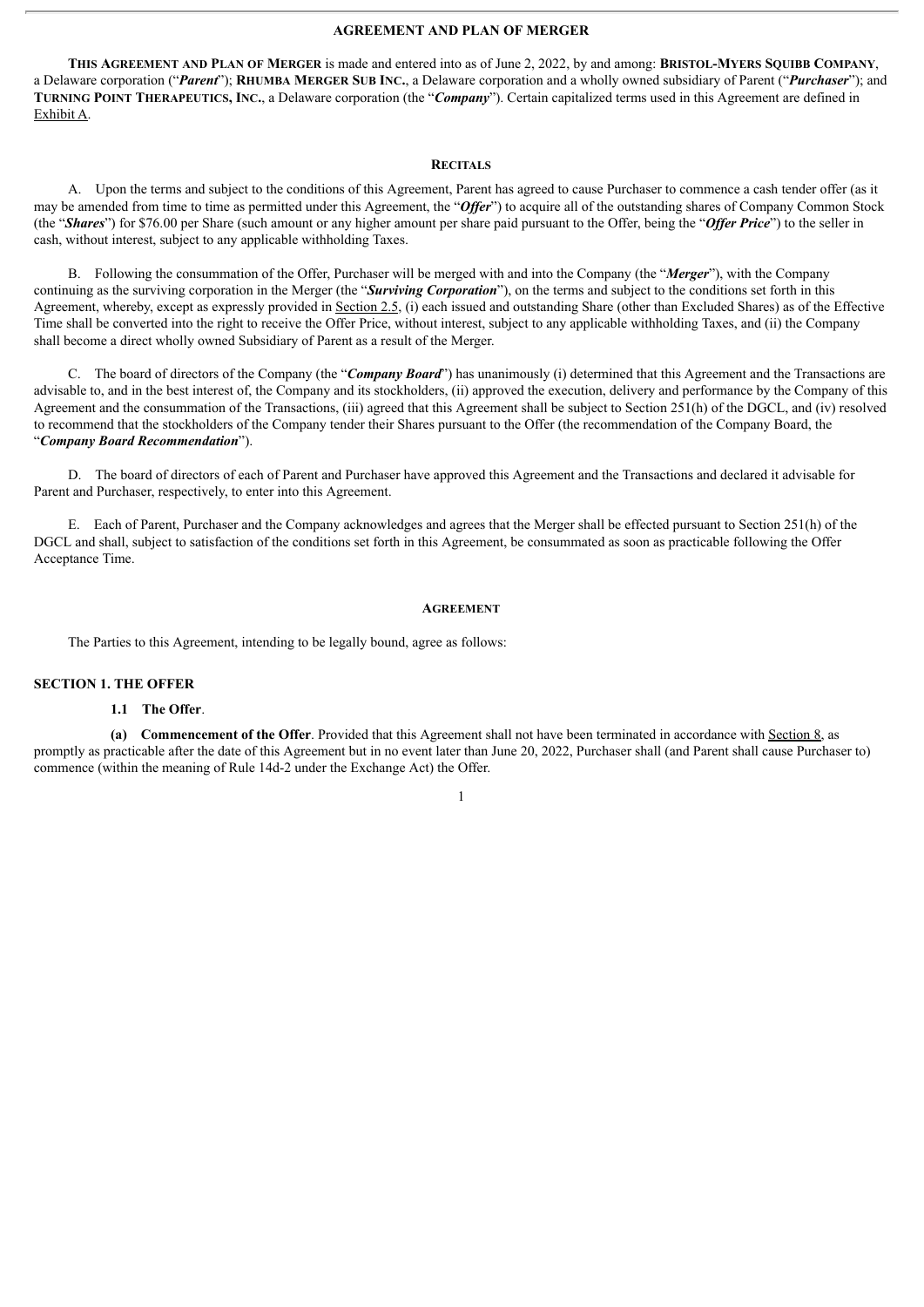**(b) Terms and Conditions of the Offer**. Subject to the terms and conditions of this Agreement, including the prior satisfaction of the Minimum Condition and the satisfaction or waiver of the other conditions set forth in Annex I (collectively, the "*Offer Conditions*"), as soon as practicable after the Expiration Date, Purchaser shall (and Parent shall cause Purchaser to) consummate the Offer in accordance with its terms, and promptly accept for payment and promptly thereafter pay for all Shares validly tendered and not properly withdrawn pursuant to the Offer. The Offer shall be made by means of an offer to purchase (the "Offer to Purchase") that contains the terms set forth in this Agreement and the Offer Conditions. Purchaser expressly reserves the right to (i) increase the Offer Price, (ii) waive any Offer Condition and (iii) make any other changes in the terms and conditions of the Offer not inconsistent with the terms of this Agreement; *provided, however,* that without the prior written consent of the Company, Purchaser shall not (A) decrease the Offer Price, (B) change the form of consideration payable in the Offer, (C) decrease the maximum number of Shares sought to be purchased in the Offer, (D) impose conditions or requirements to the Offer in addition to the Offer Conditions, (E) amend or modify any of the Offer Conditions or any other terms or conditions of this Agreement in a manner that adversely affects, or could reasonably be expected to adversely affect, any holder of Shares or that could, individually or in the aggregate, reasonably be expected to prevent or delay the consummation of the Offer or prevent, delay or impair the ability of Parent or Purchaser to consummate the Offer, the Merger or the other Transactions, (F) change or waive the Minimum Condition or the Regulatory Condition, (G) terminate the Offer or accelerate, extend or otherwise change the Expiration Date in a manner other than as required or permitted by this Agreement or (H) provide any "subsequent offering period" within the meaning of Rule 14d-11 promulgated under the Exchange Act.

**(c) Expiration and Extension of the Offer**. The Offer shall initially be scheduled to expire at one minute following 11:59 p.m., Eastern Time, on the 20th business day following the Offer Commencement Date, determined as set forth in Rule 14d-1(g)(3) and Rule 14e-1(a) under the Exchange Act, unless otherwise agreed to in writing by Parent and the Company (such date or such subsequent date to which the expiration of the Offer is extended in accordance with the terms of this Agreement, the "*Expiration Date*"). Subject to the Parties' respective termination rights under Section 8: (i) if, as of the scheduled Expiration Date, any Offer Condition is not satisfied and has not been waived, and if permitted hereunder and under any applicable Laws, Purchaser may, in its discretion (and without the consent of the Company or any other Person), extend the Offer on one or more occasions, for additional periods of up to ten business days per extension, to permit such Offer Condition to be satisfied; (ii) Purchaser shall extend the Offer from time to time for: (A) any period required by any applicable Law, any interpretation or position of the SEC or its staff or Nasdaq or its staff, in each case, applicable to the Offer; and (B) periods of up to ten business days per extension, until any waiting period (and any extension thereof) applicable to the consummation of the Offer under the HSR Act or any other Antitrust Laws in a jurisdiction identified in Part 6.2(d) of the Company Disclosure Schedule shall have expired or been terminated; and (iii) if, as of the scheduled Expiration Date, any Offer Condition is not satisfied and has not been waived, at the request of the Company, Purchaser shall extend the Offer on one or more occasions, for additional periods of up to ten business days per extension, to permit such Offer Condition to be satisfied; *provided, however,* that in no event shall Purchaser: (1) be required to extend the Offer beyond the earliest to occur of (the "*Extension Deadline*") (x) the valid termination of this Agreement in compliance with Section 8 and (y) the End Date; (2) be permitted to extend the Offer beyond the Extension Deadline without the prior written consent of the Company or (3) be required to extend the Offer for more than three additional consecutive increments of ten business days if at any then scheduled Expiration Date, all of the Offer Conditions (other than the Minimum Condition and any Offer Conditions that are by their nature to be satisfied at the Offer Acceptance Time) have been satisfied or waived and the Minimum Condition has not been satisfied. Purchaser may not terminate or withdraw the Offer prior to any scheduled Expiration Date (or any rescheduled Expiration Date) without the prior written consent of the Company, except in the event that this Agreement is terminated pursuant to Section 8.

**(d) Termination of Offer**. In the event that this Agreement is terminated pursuant to the terms of this Agreement, Purchaser shall (and Parent shall cause Purchaser to) promptly (and, in any event, within one business day of such termination), irrevocably and unconditionally terminate the Offer and shall not acquire any Shares pursuant to the Offer. If the Offer is terminated or withdrawn by Purchaser, Purchaser shall promptly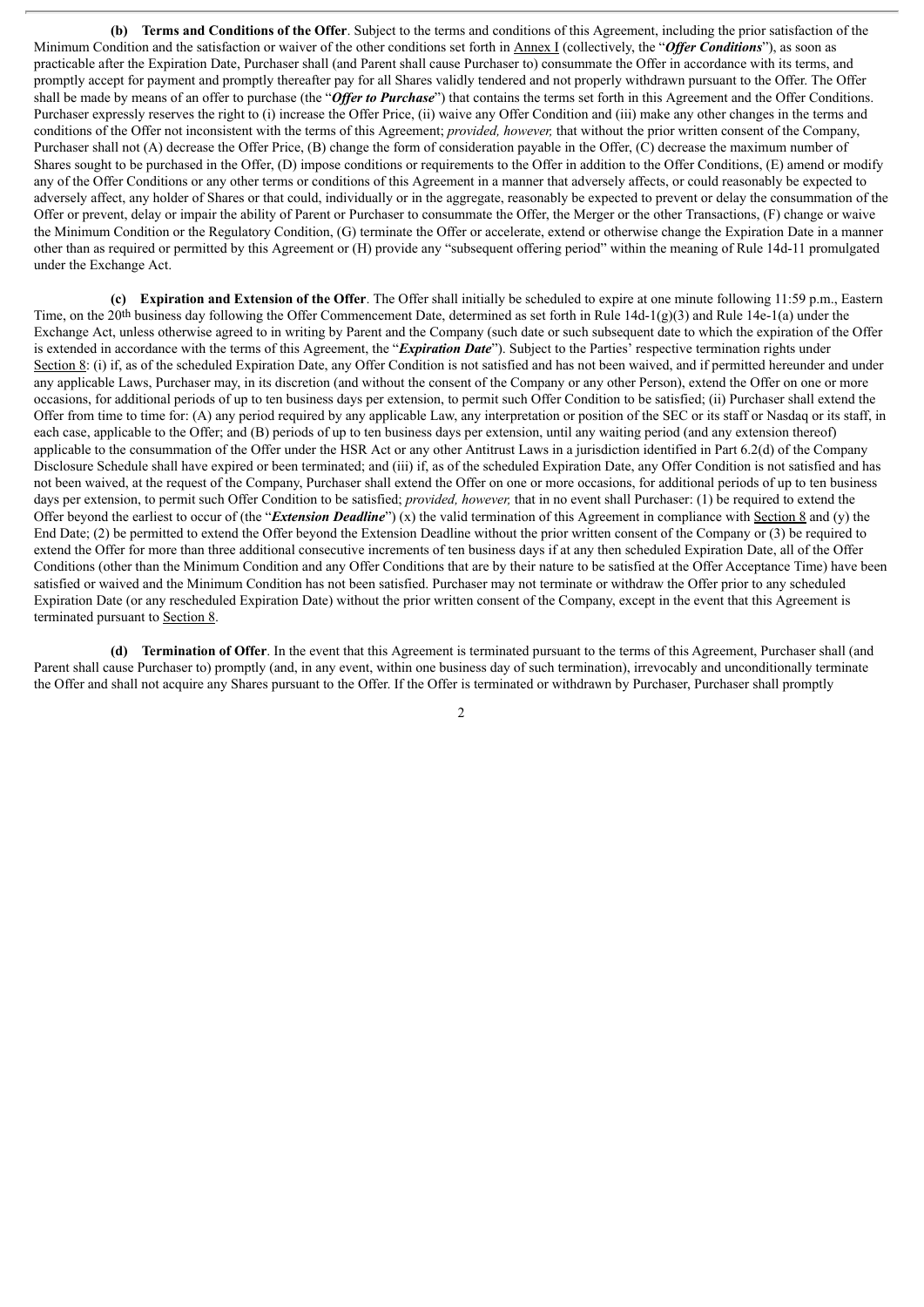return, and shall cause any depository acting on behalf of Purchaser to return, in accordance with applicable Laws, all tendered Shares to the registered holders thereof.

**(e) Offer Documents**. As promptly as practicable on the Offer Commencement Date, Parent and Purchaser shall (i) file with the SEC a tender offer statement on Schedule TO with respect to the Offer (together with all amendments, supplements and exhibits thereto, the "*Schedule TO*") that will contain or incorporate by reference the Offer to Purchase and form of the related letter of transmittal and (ii) cause the Offer to Purchase and related documents to be disseminated to holders of Shares. Parent and Purchaser agree that they shall cause the Schedule TO and all amendments, supplements and exhibits thereto (which together constitute the "*Offer Documents*") filed by either Parent or Purchaser with the SEC to comply in all material respects with the Exchange Act and the rules and regulations thereunder and other applicable Laws. Each of Parent, Purchaser and the Company agrees to promptly correct any information provided by it for use in the Offer Documents if and to the extent that such information shall have become false or misleading in any material respect, or to correct any material omissions therefrom, and Parent further agrees to take all steps necessary to cause the Offer Documents as so corrected to be filed with the SEC and to be disseminated to holders of Shares, in each case as and to the extent required by applicable federal securities laws. The Company shall promptly furnish or otherwise make available to Parent and Purchaser or Parent's legal counsel all information concerning the Company and the Company's stockholders that may be required in connection with any action contemplated by this Section 1.1(e). The Company and its counsel shall be given reasonable opportunity to review and comment on the Offer Documents prior to the filing thereof with the SEC. Parent and Purchaser agree to provide the Company and its counsel with any comments Parent, Purchaser or their counsel may receive from the SEC or its staff with respect to the Offer Documents promptly after receipt of such comments. Parent and Purchaser shall provide the Company and its counsel a reasonable opportunity to participate in the formulation of any response to any such comments of the SEC or its staff and a reasonable opportunity to participate in any discussions with the SEC or its staff concerning such comments. Parent and Purchaser shall respond promptly to any comments of the SEC or its staff with respect to the Offer Documents or the Offer. The obligations of the Company, Parent and Purchaser in this Section 1.2(e) shall not apply if the Company Board effects a Company Adverse Change Recommendation in accordance with Section 6.1.

**(f) Payment; Funds**. Without limiting the generality of Section 9.10, Parent shall cause to be provided to Purchaser all of the funds necessary to purchase any Shares that Purchaser becomes obligated to purchase pursuant to the Offer, and shall cause Purchaser to perform, on a timely basis, all of Purchaser's obligations under this Agreement. Parent and Purchaser shall, and each of Parent and Purchaser shall ensure that all of their respective controlled Affiliates shall, tender any Shares held by them into the Offer.

**(g) Adjustments**. If, between the date of this Agreement and the Offer Acceptance Time, the outstanding Shares are changed into a different number or class of shares by reason of any stock split, division or subdivision of shares, stock dividend, reverse stock split, consolidation of shares, reclassification, recapitalization or other similar transaction, then the Offer Price shall be appropriately adjusted.

**(h) Acceptance**. Subject only to the satisfaction or, to the extent waivable by Purchaser or Parent, waiver by Purchaser or Parent of each of the Offer Conditions, Purchaser shall (and Parent shall cause Purchaser to) promptly after the Expiration Date (i) irrevocably accept for payment all Shares tendered (and not validly withdrawn) pursuant to the Offer and (ii) pay for such Shares.

#### **1.2 Company Actions**.

**(a) Schedule 14D-9**. As promptly as practicable on the Offer Commencement Date, following the filing by Parent and Purchaser of the Schedule TO, the Company shall file with the SEC and disseminate to the holders of Shares, in each case as and to the extent required by applicable Law, a Tender Offer Solicitation/Recommendation Statement on Schedule 14D-9 (together with any amendments, supplements and exhibits thereto, the "*Schedule 14D-9*") that (i) unless the Company Board has made a Company Adverse Change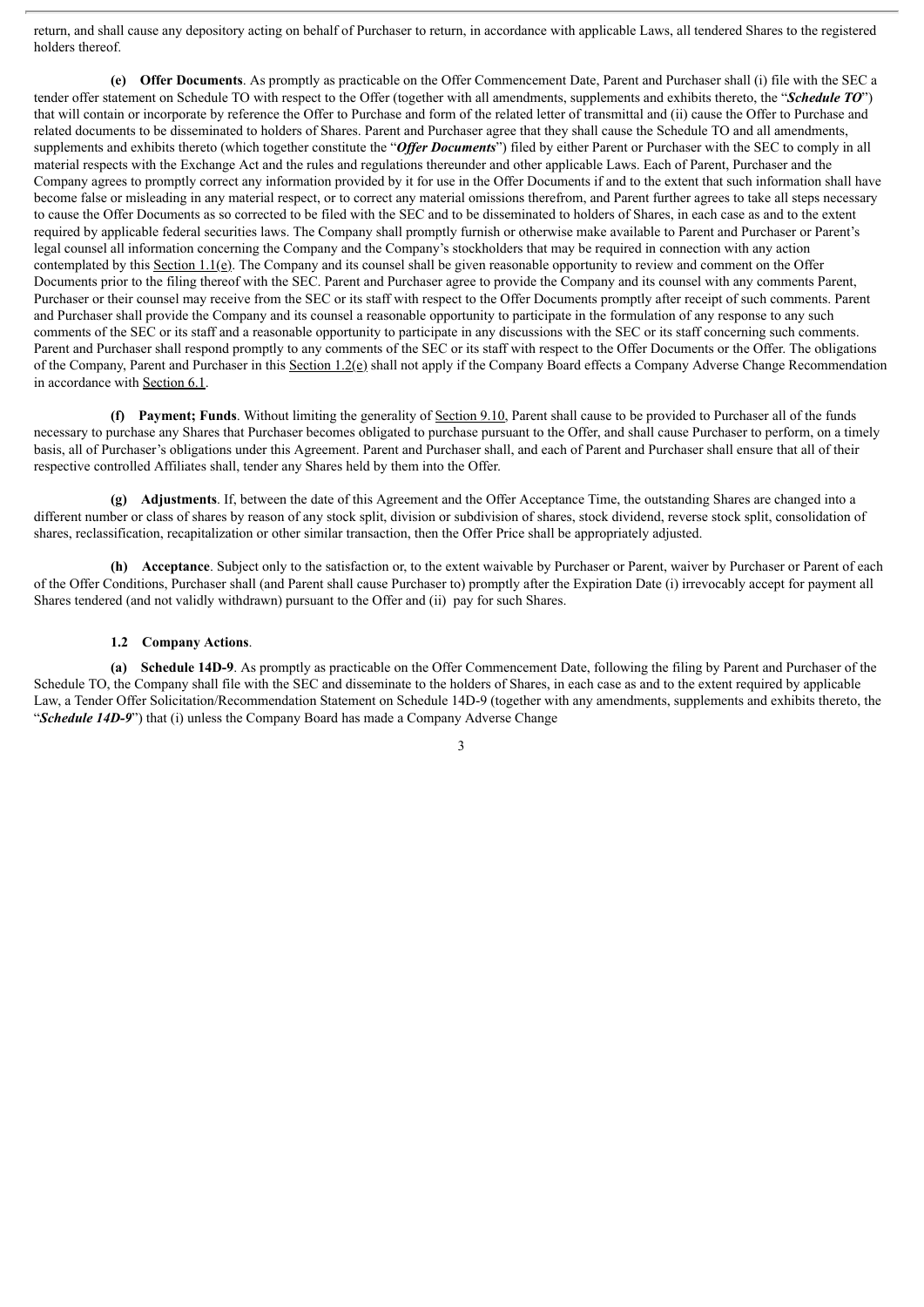Recommendation in accordance with Section 6.1(b), shall reflect the Company Board Recommendation and (ii) shall include a notice of appraisal rights and other information in accordance with Section 262(d)(2) of the DGCL. The Company agrees that it shall cause the Schedule 14D-9 to comply in all material respects with the Exchange Act and other applicable Laws. Unless requested otherwise by the Company, Parent shall cause the Schedule 14D-9 to be disseminated to the holders of Shares together with the Offer Documents. Each of Parent, Purchaser and the Company agrees to respond promptly to any comments of the SEC or its staff and to promptly correct any information provided by it for use in the Schedule 14D-9 if and to the extent that such information shall have become false or misleading in any material respect, and to correct any material omissions therefrom, and the Company further agrees to use all reasonable efforts to cause the Schedule 14D-9 as so corrected to be promptly filed with the SEC and disseminated to holders of Shares, in each case as and to the extent required by applicable federal securities laws. Parent and Purchaser shall promptly furnish or otherwise make available to the Company or its legal counsel all information concerning Parent and Purchaser and their stockholders that may be required in connection with any action contemplated by this Section  $1.2(a)$  so as to enable the Company to comply with its obligations hereunder. Parent and its counsel shall be given reasonable opportunity to review and comment on the Schedule 14D-9 prior to the filing thereof with the SEC. The Company agrees to provide Parent and its counsel with any comments the Company or its counsel may receive from the SEC or its staff with respect to the Schedule 14D-9 promptly after receipt of such comments. The Company shall provide Parent and its counsel a reasonable opportunity to participate in the formulation of any response to any such comments of the SEC or its staff and a reasonable opportunity to participate in any discussions with the SEC or its staff concerning such comments. The Company shall respond promptly to any comments of the SEC or its staff with respect to the Schedule 14D-9. The obligations of the Company, Parent and Purchaser in this Section 1.2(a) shall not apply if the Company Board effects a Company Adverse Change Recommendation in accordance with Section 6.1.

**(b) Stockholder Lists**. The Company shall promptly furnish, or cause to be promptly furnished, to Parent a list of its stockholders, mailing labels and any available listing or computer file containing the names and addresses of all record holders of Shares and lists of securities positions of Shares held in stock depositories, in each case accurate and complete as of the most recent practicable date, and shall provide to Parent such additional information (including updated lists of stockholders, mailing labels and lists of securities positions) and such other assistance as Parent may reasonably request in connection with the commencement of the Offer. Parent and Purchaser and their agents shall hold in confidence the information contained in any such labels, lists and files, shall use such information only in connection with the Offer and the Merger and, if this Agreement shall be terminated, shall promptly deliver, and shall use their reasonable best efforts to cause their agents to deliver, to the Company (or destroy) all copies and any extracts or summaries from such information then in their possession or control and, if requested by the Company, promptly certify to the Company in writing that all such material has been returned or destroyed.

#### **SECTION 2. MERGER TRANSACTION**

**2.1 Merger of Purchaser into the Company**. Upon the terms and subject to the conditions set forth in this Agreement and in accordance with Section 251(h) of the DGCL, at the Effective Time, the Company and Parent shall consummate the Merger, whereby Purchaser will be merged with and into the Company, the separate existence of Purchaser will cease, and the Company will continue as the Surviving Corporation.

**2.2 Effect of the Merger**. The Merger shall have the effects set forth in this Agreement and in the applicable provisions of the DGCL. Without limiting the generality of the foregoing, and subject thereto, at the Effective Time, except as otherwise agreed pursuant to the terms of this Agreement, all of the property, rights, privileges, powers and franchises of the Company and Purchaser shall vest in the Surviving Corporation, and all debts, liabilities and duties of the Company and Purchaser shall become the debts, liabilities and duties of the Surviving Corporation.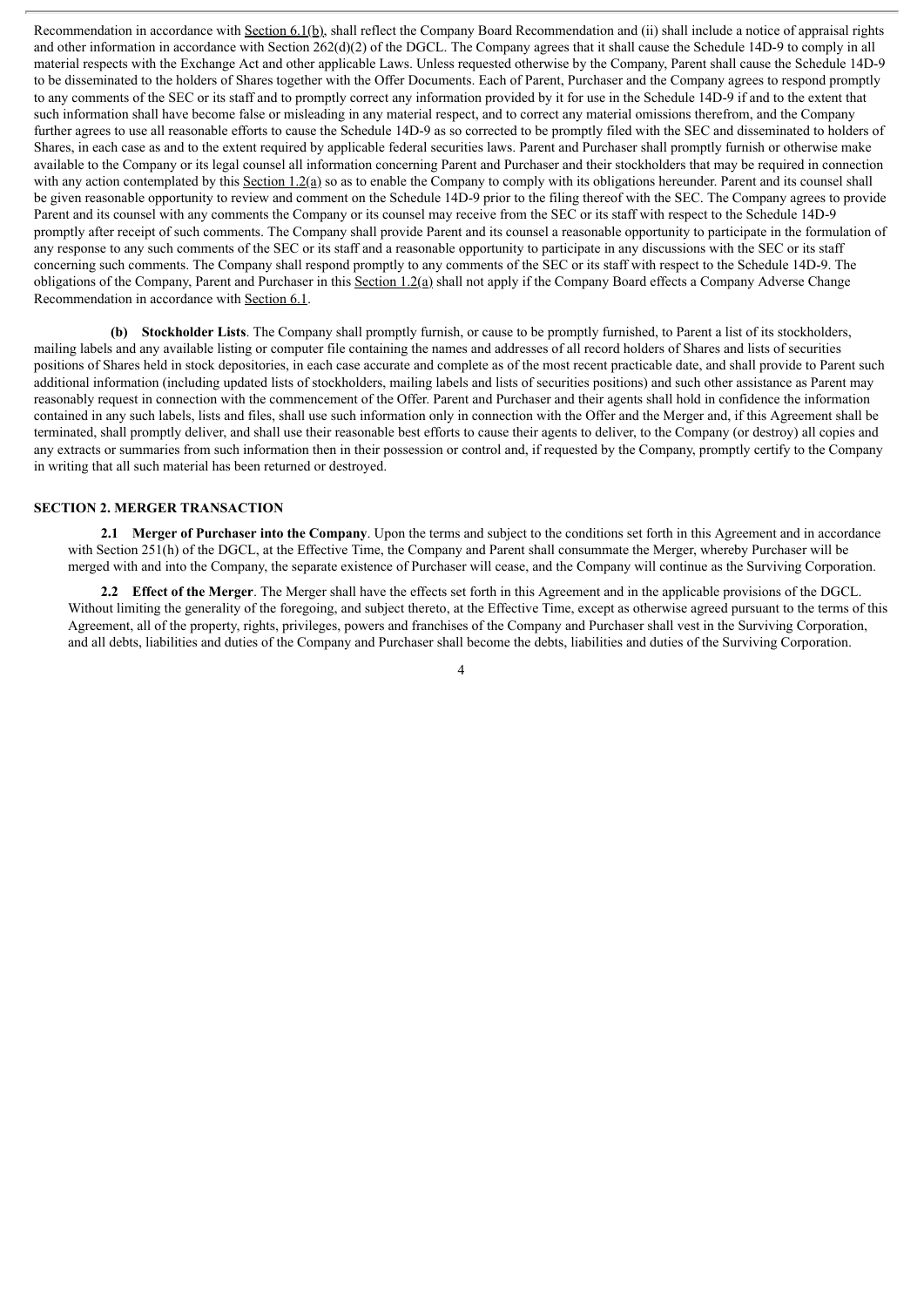#### **2.3 Closing; Effective Time**.

**(a)** Unless this Agreement shall have been terminated pursuant to Section 8, and unless otherwise mutually agreed in writing between the Company, Parent and Purchaser, the consummation of the Merger (the "*Closing*") shall take place remotely as promptly as reasonably practicable, on the same date as the Offer Acceptance Time, following the satisfaction or waiver of the last to be satisfied or waived of the conditions set forth in Section 7 (other than those conditions that by their nature are to be satisfied at the Closing, but subject to the satisfaction or waiver of such conditions). The date on which the Closing occurs is referred to in this Agreement as the "*Closing Date.*"

**(b)** Subject to the provisions of this Agreement, concurrently with the Closing or as soon as practicable thereafter on the Closing Date, the Company and Purchaser shall file or cause to be filed a certificate of merger with the Secretary of State of the State of Delaware with respect to the Merger, in such form as required by, and executed and acknowledged in accordance with, the relevant provisions of the DGCL. The Merger shall become effective upon the date and time of the filing of such certificate of merger with the Secretary of State of the State of Delaware or such later date and time as is agreed upon in writing by the Parties and specified in the certificate of merger (such date and time, the "*Effective Time*").

#### **2.4 Certificate of Incorporation and Bylaws; Directors and Officers**. At the Effective Time:

**(a)** Subject to Section 6.5, the certificate of incorporation of the Surviving Corporation shall be amended and restated as of the Effective Time to conform to the form of certificate of incorporation attached hereto as Exhibit B;

**(b)** subject to Section 6.5, the bylaws of the Surviving Corporation shall be amended and restated as of the Effective Time to conform to the form of bylaws attached hereto as Exhibit C; and

**(c)** the directors of the Surviving Corporation immediately after the Effective Time shall be the individuals who are the directors of Purchaser immediately prior to the Effective Time, and the officers of the Surviving Corporation immediately after the Effective Time shall be the individuals who are officers of the Company immediately prior to the Effective Time.

#### **2.5 Conversion of Shares**.

**(a)** At the Effective Time, by virtue of the Merger and without any further action on the part of Parent, Purchaser, the Company or any stockholder of the Company:

**(i)** any Shares then held by the Company (or held in the Company's treasury) shall be canceled and retired and shall cease to exist, and no consideration shall be delivered in exchange therefor;

**(ii)** any Shares then held by Parent, Purchaser or any other direct or indirect wholly owned Subsidiary of Parent shall be canceled and retired and shall cease to exist, and no consideration shall be delivered in exchange therefor;

**(iii)** any Shares irrevocably accepted for purchase in the Offer shall no longer be outstanding and shall be canceled and shall cease to exist, and no additional consideration shall be delivered in exchange therefor;

**(iv)** except as provided in clauses "(i)", "(ii)" and "(iii)" above and subject to Section 2.5(b), each Share outstanding immediately prior to the Effective Time (other than any Dissenting Shares) shall be converted into the right to receive the Offer Price (the "*Merger Consideration*"), without interest, subject to any applicable withholding of Taxes, and each holder of a Certificate or a Book-Entry Share shall cease to have any rights with respect thereto, except the right to receive the Merger Consideration upon surrender of such Certificate or Book-Entry Share in accordance with Section 2.6; and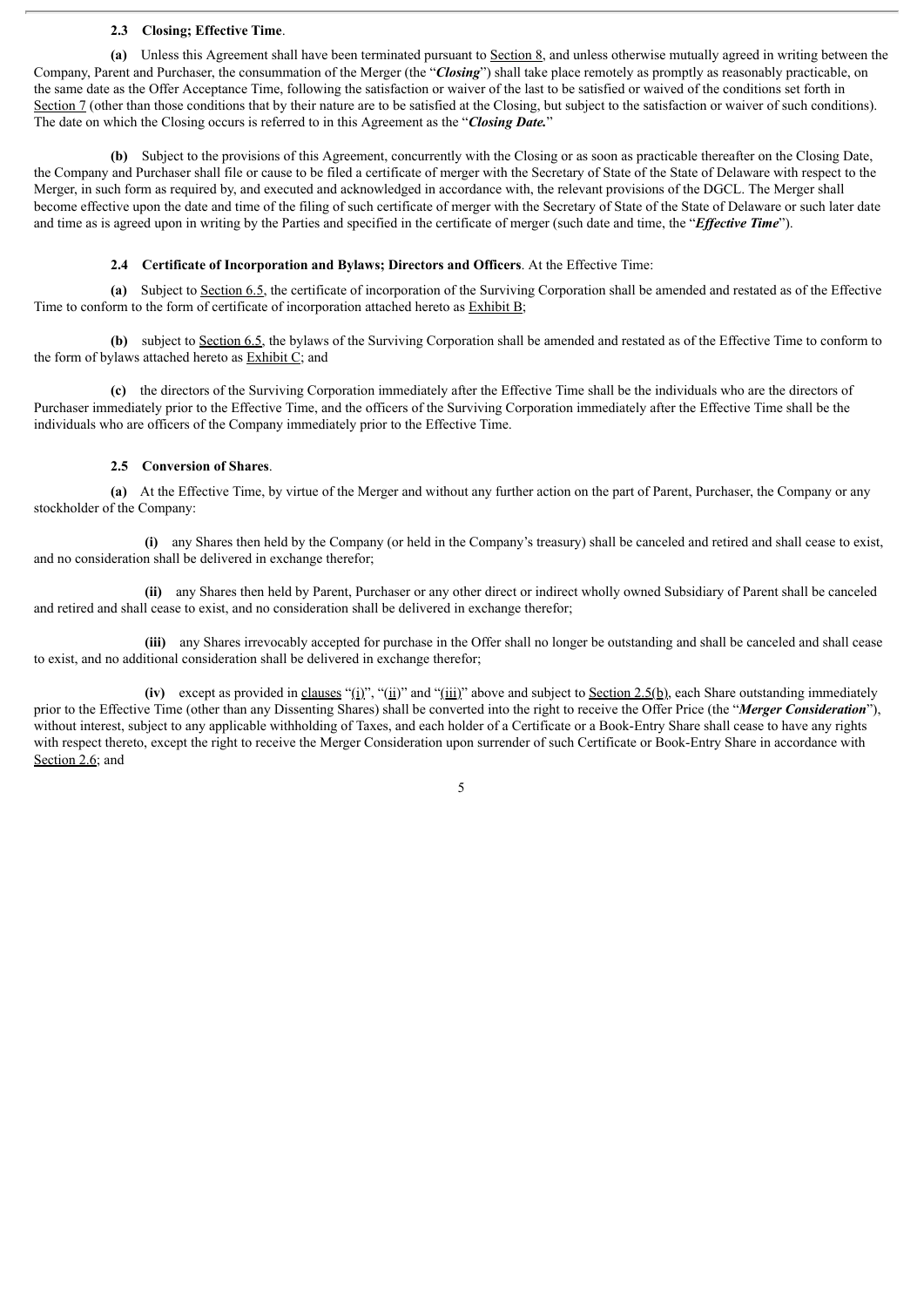**(v)** each share of the common stock, \$0.01 par value per share, of Purchaser outstanding immediately prior to the Effective Time shall be converted into one share of common stock, \$0.01 par value per share, of the Surviving Corporation.

**(b)** If, between the date of this Agreement and the Effective Time, the outstanding Shares are changed into a different number or class of shares by reason of any stock split, division or subdivision of shares, stock dividend, reverse stock split, consolidation of shares, reclassification, recapitalization or other similar transaction, then the Merger Consideration shall be appropriately adjusted.

#### **2.6 Surrender of Certificates; Stock Transfer Books**.

**(a)** Prior to the Offer Acceptance Time, Parent shall designate a bank or trust company reasonably acceptable to the Company to act as agent (the "*Depository Agent*") for holders of Shares to receive the aggregate Offer Price to which such holders shall become entitled pursuant to Section 1.1(b) and to act as agent (the "*Paying Agent*") for holders of Shares to receive the aggregate Merger Consideration to which such holders shall become entitled pursuant to Section 2.5. The Paying Agent Agreement pursuant to which Parent shall appoint the Paying Agent shall be in form and substance reasonably acceptable to the Company. At or promptly following the Offer Acceptance Time but prior to the Effective Time, Parent shall deposit, or shall cause to be deposited, with the Depository Agent cash sufficient to make payment of the aggregate Offer Price payable pursuant to Section 1.1(b) and with the Paying Agent cash sufficient to make payment of the aggregate Merger Consideration payable pursuant to Section 2.5 (such deposits together, the "*Payment Fund*"). The Payment Fund shall not be used for any purpose other than to pay the aggregate Offer Price in the Offer and the aggregate Merger Consideration in the Merger. The Payment Fund may be invested by the Paying Agent as directed by the Surviving Corporation; *provided* that such investments shall be (1) in obligations of or guaranteed by the United States of America in commercial paper obligations rated A-1 or P-1 or better by Moody's Investors Service, Inc. or Standard & Poor's Corporation, respectively, (2) in certificates of deposit, bank repurchase agreements or banker's acceptances of commercial banks with capital exceeding \$1 billion, or (3) in money market funds having a rating in the highest investment category granted by a recognized credit rating agency at the time of acquisition or a combination of the foregoing and, in any such case, (i) no such investment will relieve Parent, Purchaser, or the Paying Agent from making the payments required by this Section 2 and (ii) no such investment will have maturities that could prevent or delay payments to be made pursuant to this Agreement.

**(b)** Promptly after the Effective Time (but in no event later than three business days thereafter), the Surviving Corporation shall cause to be delivered to each Person who was, at the Effective Time, a holder of record of Shares (other than the holders of Excluded Shares) entitled to receive the Merger Consideration pursuant to Section 2.5(a)(iv), (i) in the case of holders of record of Certificated Shares, a form of letter of transmittal in reasonable and customary form (which shall specify that delivery shall be effected, and risk of loss and title to the certificates evidencing such Shares (the "*Certificates*") shall pass, only upon proper delivery of the Certificates (or effective affidavits of loss in lieu thereof) to the Paying Agent) and instructions for use in effecting the surrender of the Certificates pursuant to such letter of transmittal and (ii) in the case of Book-Entry Shares, a customary "agent's message" with respect to such Book-Entry Shares. Upon surrender to the Paying Agent of Certificates (or effective affidavits of loss in lieu thereof) or Book-Entry Shares, together with, in the case of Certificated Shares, such letter of transmittal, duly completed and validly executed in accordance with the instructions thereto, and such other documents as may be reasonably required pursuant to such instructions, the holder of such Certificates or Book-Entry Shares shall be entitled to receive in exchange therefor the Merger Consideration for each Share formerly evidenced by such Certificates or Book-Entry Shares, and such Certificates and Book-Entry Shares shall then be canceled. No interest shall accrue or be paid on the Merger Consideration payable upon the surrender of any Certificates or Book-Entry Shares for the benefit of the holder thereof. If the payment of any Merger Consideration is to be made to a Person other than the Person in whose name the surrendered Certificates formerly evidencing the Shares is registered on the stock transfer books of the Company, it shall be a condition of payment that the Certificate so surrendered shall be endorsed properly or otherwise be in proper form for transfer and that the Person requesting such payment shall have paid all transfer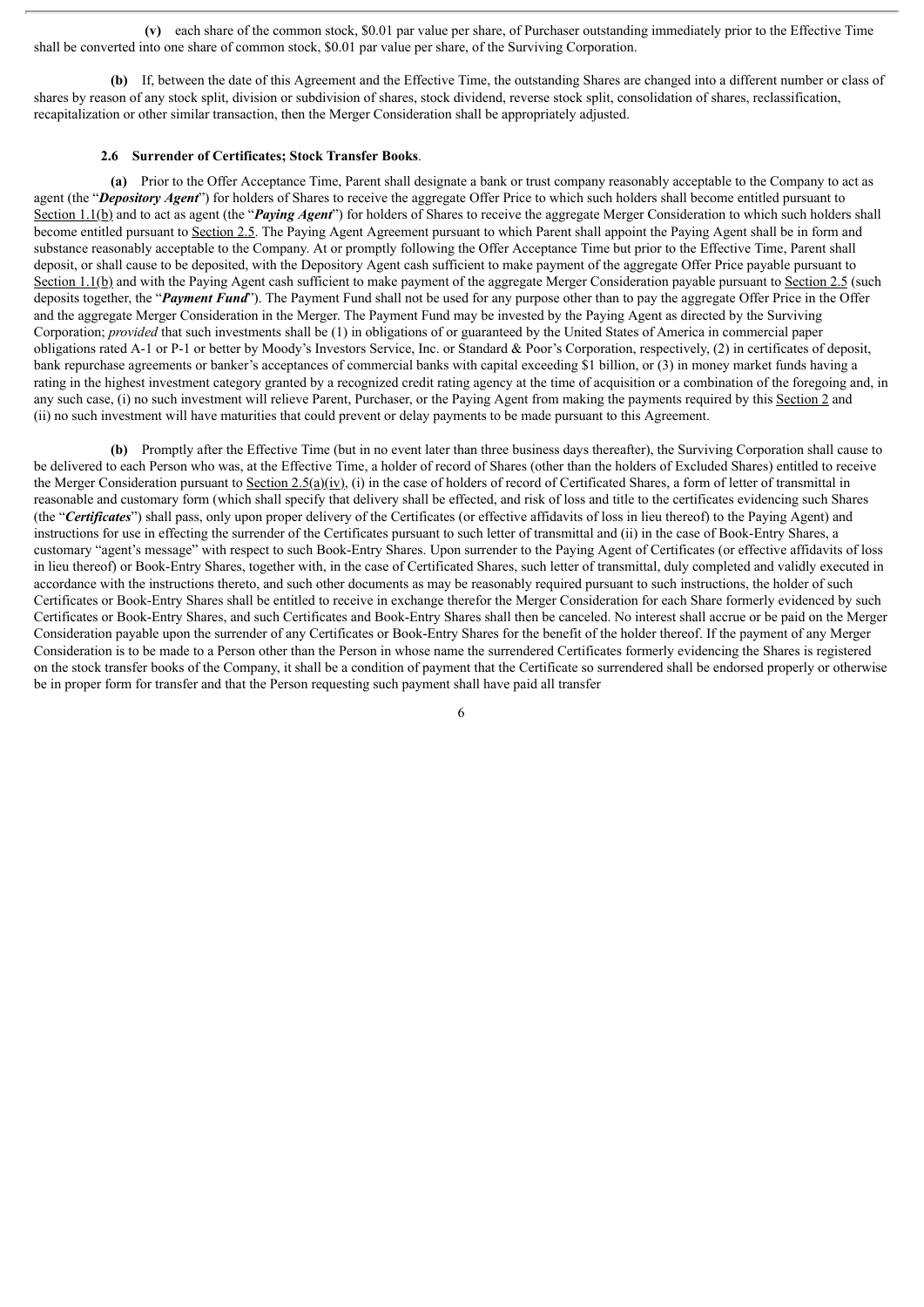and other similar Taxes required by reason of the payment of the Merger Consideration to a Person other than the registered holder of the Certificate surrendered, or shall have established to the reasonable satisfaction of the Surviving Corporation that such Taxes either have been paid or are not applicable. Payment of the applicable Merger Consideration with respect to Book-Entry Shares shall only be made to the Person in whose name such Book-Entry Shares are registered.

**(c)** At any time following 12 months after the Effective Time, the Surviving Corporation shall be entitled to require the Paying Agent to deliver to it any funds which had been made available to the Paying Agent and not disbursed to holders of Certificates or Book-Entry Shares (including, all interest and other income received by the Paying Agent in respect of all Payment Funds), and, thereafter, such holders shall be entitled to look to the Surviving Corporation (subject to abandoned property, escheat and other similar Laws) only as general creditors thereof with respect to the Merger Consideration that may be payable upon due surrender of the Certificates or Book-Entry Shares held by them. Neither the Surviving Corporation nor the Paying Agent shall be liable to any holder of Certificates or Book-Entry Shares for the Merger Consideration delivered in respect of such Share to a public official pursuant to any abandoned property, escheat or other similar Laws. Any amounts remaining unclaimed by such holders at such time at which such amounts would otherwise escheat to or become property of any Governmental Body shall become, to the extent permitted by applicable Laws, the property of the Surviving Corporation or its designee, free and clear of all claims or interest of any Person previously entitled thereto.

**(d)** At the close of business on the Closing Date, the stock transfer books of the Company with respect to the Shares shall be closed and thereafter there shall be no further registration of transfers of Shares on the records of the Company. From and after the Effective Time, the holders of the Shares outstanding immediately prior to the Effective Time shall cease to have any rights with respect to such Shares except as otherwise provided herein or by applicable Laws.

**(e)** If any Certificate shall have been lost, stolen or destroyed, upon the making of an affidavit of that fact by the Person claiming such Certificate to be lost, stolen or destroyed and, if required by the Surviving Corporation, the posting by such Person of a bond, in such reasonable amount as Parent may direct, as indemnity against any claim that may be made against it with respect to such Certificate (which shall not exceed the Merger Consideration payable with respect to such Certificate), the Paying Agent will pay (less any amounts entitled to be deducted or withheld pursuant to Section 2.9), in exchange for such lost, stolen or destroyed Certificate, the applicable Merger Consideration to be paid in respect of the Shares formerly represented by such Certificate, as contemplated by this Section 2.

**2.7 Dissenters' Rights**. All Shares outstanding immediately prior to the Effective Time, and held by holders who are entitled to appraisal rights under Section 262 of the DGCL and have properly exercised and perfected their respective demands for appraisal of such shares in the time and manner provided in Section 262 of the DGCL and, as of the Effective Time, have neither effectively withdrawn nor lost their rights to such appraisal and payment under the DGCL (the "*Dissenting Shares*"), shall not be converted into the right to receive Merger Consideration, but shall, by virtue of the Merger, be cancelled and no longer outstanding, shall cease to exist and the holder thereof shall be entitled to only such consideration as shall be determined pursuant to Section 262 of the DGCL in respect of any such shares; *provided* that if any such holder shall have failed to perfect or shall have effectively withdrawn or lost such holder's right to appraisal, such holder's Shares shall be deemed to have been converted as of the Effective Time into the right to receive the Merger Consideration without any interest thereon (less any amounts entitled to be deducted or withheld pursuant to Section 2.9), and such Shares shall not be deemed to be Dissenting Shares. The Company shall give Parent prompt notice of any demands received by the Company for appraisal of Shares. Prior to the Effective Time, the Company shall not, without the prior written consent of Parent, make any payment with respect to, or settle or offer to settle, any such demands, or agree to do any of the foregoing. The Company shall provide each of the holders of Shares as of the record date for the purpose of receiving the notice required by Section 262(d) of the DGCL with the notice contemplated thereby as part of the Schedule 14D-9.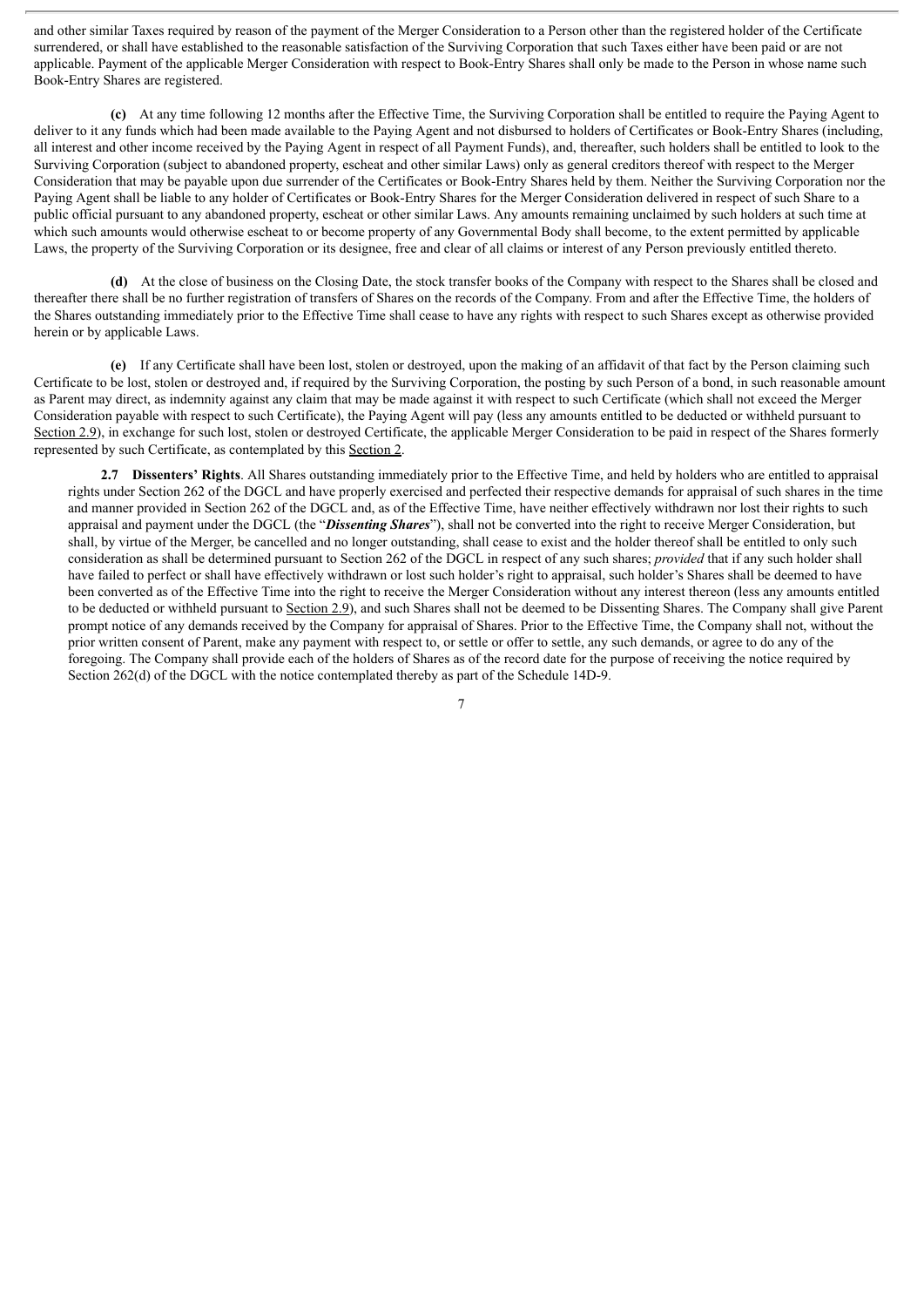#### **2.8 Treatment of Options, RSUs and PSUs**. Except as otherwise agreed between Parent and the holder of the relevant award in writing:

**(a)** Each Option that is outstanding as of immediately prior to the Effective Time shall accelerate and become fully vested and exercisable effective immediately prior to, and contingent upon the occurrence of, the Effective Time. As of the Effective Time, by virtue of the Merger and without any further action on the part of the relevant holder thereof, Parent, Purchaser or the Company, each Option that is then outstanding and unexercised as of immediately before the Effective Time shall be cancelled and converted into solely the right to receive cash, without interest, in an amount equal to the product of (i) the total number of Shares subject to such fully vested Option immediately prior to the Effective Time, multiplied by (ii) the excess of  $(x)$  the Merger Consideration over  $(y)$  the exercise price payable per Share under such Option, which amount shall be paid in accordance with Section 2.8(d) (the "*Option Consideration*"). No holder of an Option that has an exercise price per Share that is equal to or greater than the Merger Consideration shall be entitled to any payment with respect to such Option before or after the Effective Time, and such Option shall be canceled and retired and shall cease to exist as of the Effective Time, and no consideration shall be delivered in exchange therefor.

**(b)** Each restricted stock unit award granted pursuant to any of the Company Equity Plans or otherwise (each, an "*RSU*" and together, the "*RSUs*") that is outstanding as of immediately prior to the Effective Time, whether vested or unvested, shall, by virtue of the Merger and without any further action on the part of the relevant holder thereof, Parent, Purchaser or the Company, be cancelled and converted into solely the right to receive cash, without interest, in an amount equal to (i) the total number of Shares issuable in settlement of such RSU immediately prior to the Effective Time without regard to vesting, *multiplied* by (ii) the Merger Consideration for each Share issuable in settlement of such RSU immediately prior to the Effective Time, which amount shall be paid in accordance with Section 2.8(d) (the "*RSU Consideration*").

**(c)** Each performance stock unit award granted pursuant to any of the Company Equity Plans or otherwise (each, an "*PSU*" and together, the "PSUs") that is outstanding as of immediately prior to the Effective Time, whether vested or unvested, shall, by virtue of the Merger and without any further action on the part of the relevant holder thereof, Parent, Purchaser or the Company, be cancelled and converted into solely the right to receive cash, without interest, in an amount equal to (i) either (A) in the case of any PSU granted in calendar year 2021 or in January 2022, 50% of the total number of Shares issuable in settlement of such PSU immediately prior to the Effective Time, or (B) in the case of any PSU granted in February 2022, 100% of the total number of Shares issuable in settlement of such PSU immediately prior to the Effective Time, *multiplied* by (ii) the Merger Consideration for each Share issuable in settlement of such PSU immediately prior to the Effective Time, which amount shall be payable in accordance with Section 2.8(d) (the "*PSU Consideration*").

**(d)** As soon as reasonably practicable after the Effective Time (but no later than five business days after the Effective Time), Parent shall, or shall cause the Surviving Corporation or a Subsidiary of the Surviving Corporation to, pay through the Surviving Corporation's or the applicable Subsidiary's payroll the aggregate Option Consideration, RSU Consideration and PSU Consideration payable with respect to Options, RSUs and PSUs held by current or former employees of the Company (net of any withholding Taxes required to be deducted and withheld by applicable Laws in accordance with Section 2.9); *provided, however*, that to the extent the holder of an Option, RSU or PSU is not, and was not at any time during the vesting period of the Option, RSU or PSU, an employee of the Company for employment tax purposes, the Option Consideration, RSU Consideration or PSU Consideration payable pursuant to this Section 2.8 with respect to such Option, RSU or PSU (as applicable) shall be deposited in the Payment Fund and paid by the Paying Agent in the manner described in Section 2.6.

**2.9 Withholding**. Each of the Paying Agent, Parent, Purchaser, and the Surviving Corporation shall be entitled to deduct and withhold from any cash amounts payable pursuant to this Agreement such amounts as it is required to deduct and withhold therefrom under applicable Tax Laws. To the extent that such amounts are so deducted and withheld and properly remitted to the appropriate Governmental Body, such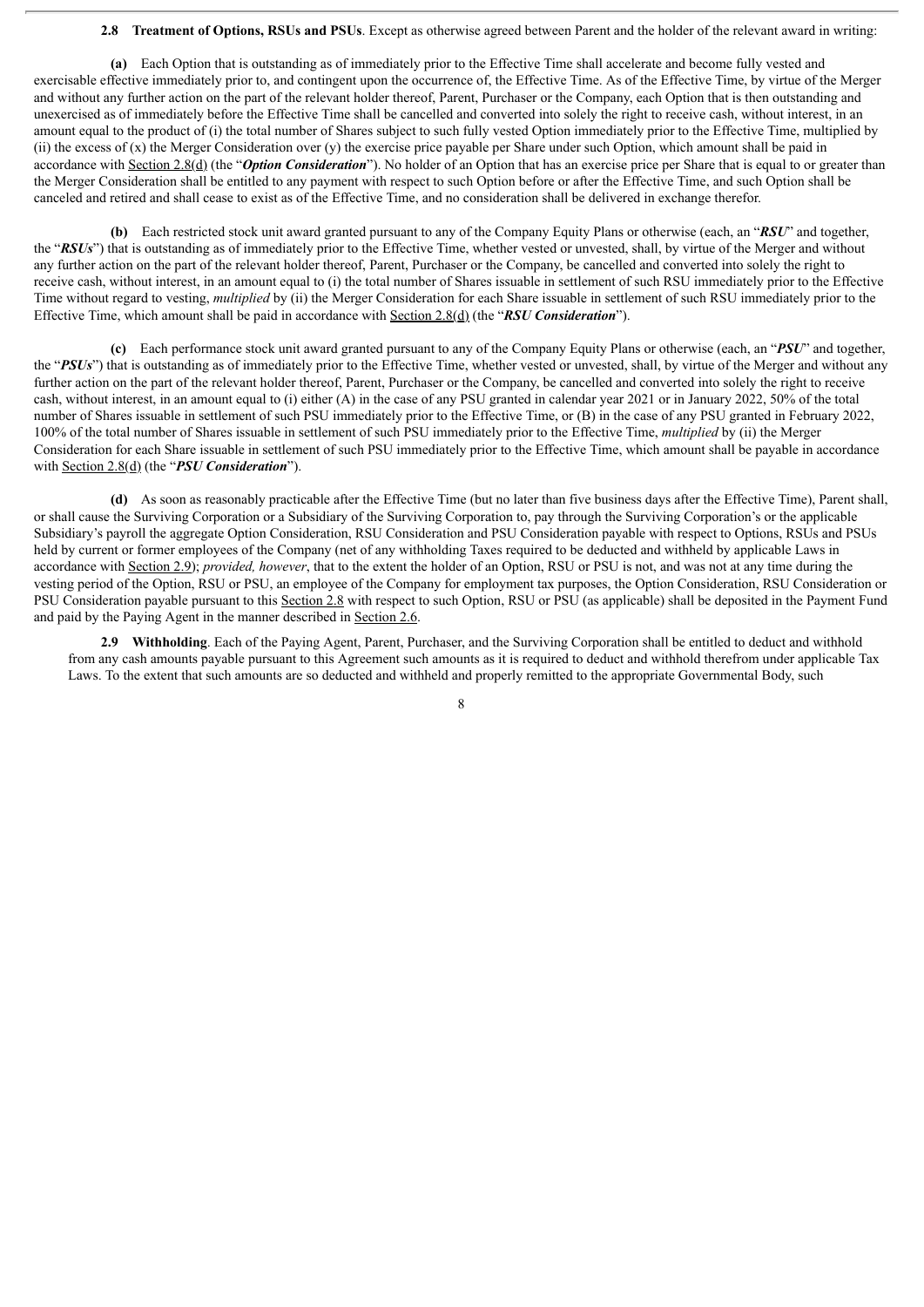amounts shall be treated for all purposes under this Agreement as having been paid to the Person to whom such amounts would otherwise have been paid.

**2.10 Further Action**. If, at any time after the Effective Time, any further action is reasonably determined by Parent to be necessary or desirable to carry out the purposes of this Agreement or to vest the Surviving Corporation with full right, title and possession of and to all rights and property of Purchaser and the Company, the officers and directors of the Surviving Corporation and Parent shall be fully authorized (in the name of Purchaser, in the name of the Company and otherwise) to take such action.

#### **SECTION 3. REPRESENTATIONS AND WARRANTIES OF THE COMPANY**

The Company hereby represents and warrants to Parent and Purchaser as follows (*it being understood* that each representation and warranty contained in Section 3 is subject to (a) exceptions and disclosures set forth in the Company Disclosure Schedule (subject to Section 9.12) and (b) disclosure in the Company SEC Documents filed prior to the date of this Agreement other than any cautionary or forward-looking information contained in any such Company SEC Documents, including information contained in the "*Risk Factors*" or "*Forward-Looking Statements*" sections of such Company SEC Documents (provided that nothing disclosed in the Company SEC Documents shall be deemed a qualification of, or modification to, the representations and warranties set forth in subsections (a) and (b) of Section 3.1 (Due Organization; Subsidiaries, Etc.), Section 3.3 (Capitalization, Etc.), the first sentence of Section 3.5 (Absence of Changes), Section 3.21 (Authority; Binding Nature of Agreement), Section 3.22 (Section 203 of the DGCL Section 3.23 (Merger Approval) and Section 3.24 (Non-Contravention; Consents)):

#### **3.1 Due Organization; Subsidiaries, Etc.**

**(a)** The Company is a corporation duly organized, validly existing and in good standing under the laws of the State of Delaware. The Company has all necessary power and authority: (i) to conduct its business in the manner in which its business is currently being conducted; and (ii) to own and use its assets in the manner in which its assets are currently owned and used, except where any failure of such power and authority would not, individually or in the aggregate, reasonably be expected to have a Material Adverse Effect. The Company is qualified or licensed to do business as a foreign Entity, and is in good standing, in each jurisdiction where the nature of its business requires such qualification or licensing, except where the failure to be so qualified, licensed or in good standing, individually or in the aggregate, does not have and would not reasonably be expected to have a Material Adverse Effect.

**(b)** The Company does not have any Subsidiaries.

**(c)** The Company does not own any capital stock of, or any other equity interest of, or any equity interest of any nature in, any other Entity. The Company has not agreed and is not obligated to make, and is not bound by any Contract under which it may become obligated to make, any future investment in or capital contribution to any other Entity.

**3.2 Certificate of Incorporation and Bylaws**. The Company has delivered or made available to Parent or Parent's Representatives accurate and complete copies of its certificate of incorporation and bylaws, including all amendments thereto, as in effect on the date hereof.

#### **3.3 Capitalization, Etc.**

**(a)** The authorized capital stock of the Company consists of: (i) 200,000,000 Shares, of which 49,685,579 Shares have been issued or are outstanding as of the close of business on the Reference Date; and (ii) 10,000,000 shares of Company Preferred Stock, none of which are issued or outstanding as of the close of business on the Reference Date. All of the outstanding Shares have been, and all Shares issuable upon exercise of Options or settlement of RSUs or PSUs will be when issued, duly authorized and validly issued, and are fully paid and nonassessable and free of preemptive rights.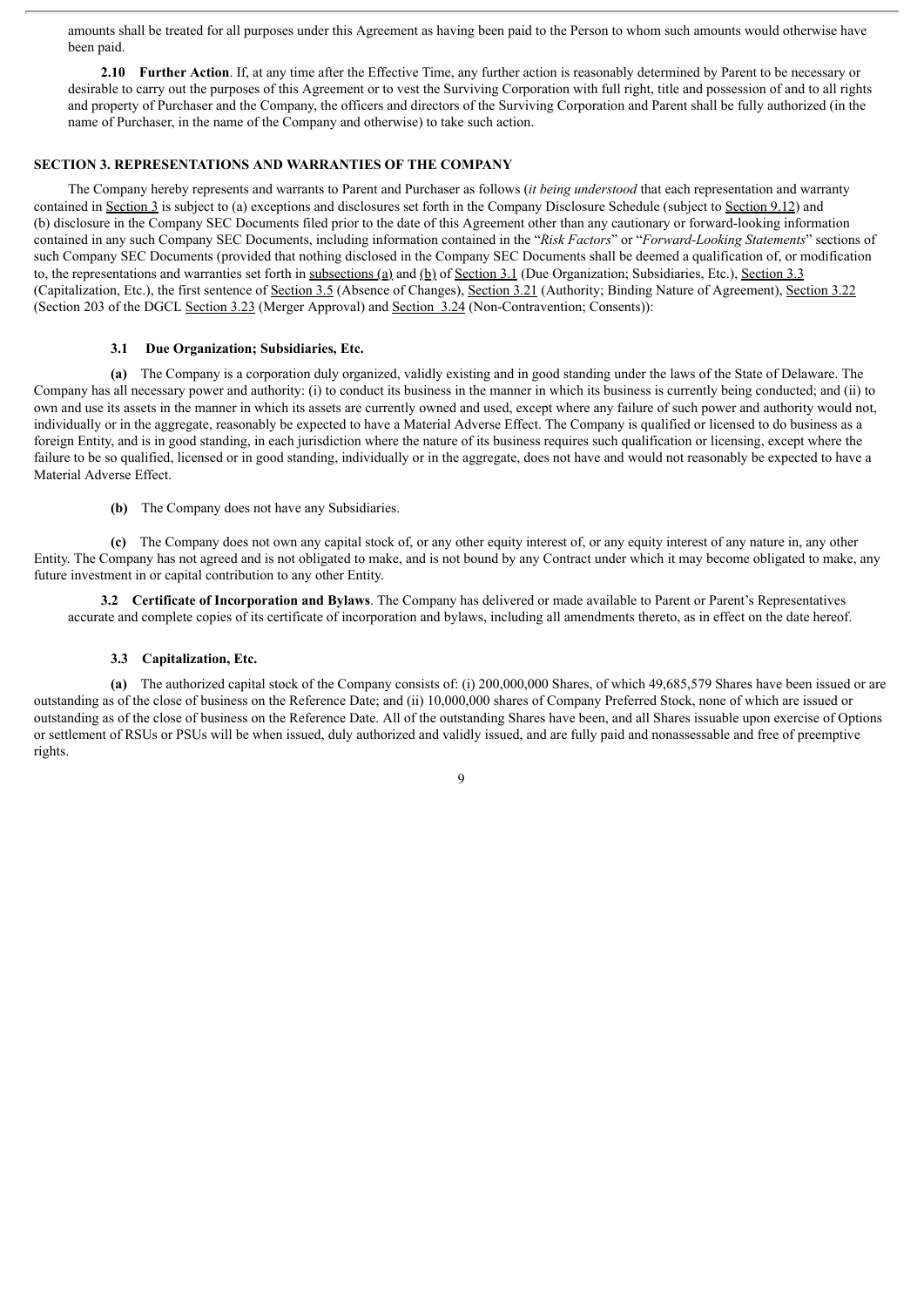**(b)** (i) None of the outstanding Shares is entitled or subject to any preemptive right, right of repurchase or forfeiture, right of participation, right of maintenance or any similar right, (ii) none of the outstanding Shares is subject to any right of first refusal in favor of the Company, (iii) there are no outstanding bonds, debentures, notes or other Indebtedness of the Company having a right to vote on any matters on which the stockholders of the Company have a right to vote and (iv) there is no Company Contract relating to the voting or registration of, or restricting any Person from purchasing, selling, pledging or otherwise disposing of (or from granting any option or similar right with respect to), any Share. The Company is not under any obligation, nor is it bound by any Contract pursuant to which it may become obligated, to repurchase, redeem or otherwise acquire any outstanding Shares. The Company Common Stock constitutes the only outstanding class of securities of the Company registered under the Securities Act.

**(c)** As of the close of business on the Reference Date: (i) 6,606,340 Shares are subject to issuance pursuant to Options granted and outstanding under the Company Equity Plans (which have a weighted average exercise price of \$42.79 per Share); (ii) 917,452 Shares are subject to or otherwise deliverable in connection with outstanding RSUs under Company Equity Plans; (iii) 252,779 Shares are subject to or otherwise deliverable in connection with outstanding PSUs under Company Equity Plans (assuming achievement of all performance goals in full at maximum levels); (iv) 32,988 Shares are estimated to be subject to outstanding purchase rights under the ESPP (assuming that the closing price per Share as reported on the purchase date for the current offering period was equal to the Offer Price and employee contributions continue until such purchase date at the levels in place as of the Reference Date); (v) 3,300,945 Shares were reserved and available for issuance pursuant to the Company Equity Plans; and (vi) 202,046 Shares were reserved and available for purchase under the ESPP. The Company has delivered or made available to Parent or Parent's Representatives copies of all Company Equity Plans covering the Options, RSUs and PSUs outstanding as of the date of this Agreement and the forms of all stock option agreements evidencing such Options and forms of stock unit agreements evidencing such RSUs or PSUs. Other than as set forth in this Section 3.3(c), there are no issued, reserved for issuance, outstanding or authorized stock option, restricted stock unit award, stock appreciation, phantom stock, profit participation or similar rights or equity-based awards with respect to the Company.

**(d)** Part 3.3(d) of the Company Disclosure Schedule sets forth a true and complete list, as of the Reference Date, of all Company Stock Awards, including: (i) for each outstanding Option, the name of the holder, the number of Shares issuable upon exercise, the exercise price and the applicable grant date and expiration date, (ii) for each outstanding RSU, the name of the holder, the number of Shares underlying such RSU and the applicable grant date, (iii) for each outstanding PSU, the name of the holder, the number of Shares underlying such PSU (assuming achievement of all performance goals in full at maximum levels) and the applicable grant date, and (iv) the maximum number of Shares issuable under the ESPP at the end of the current purchase period.

**(e)** Except as set forth in this Section 3.3, as of the close of business on the Reference Date, there are no: (i) outstanding shares of capital stock, or other equity interests in the Company; (ii) outstanding subscriptions, options, calls, warrants or rights (whether or not currently exercisable) to acquire any shares of capital stock, restricted stock units, stock-based performance units or any other rights that are linked to, or the value of which is in any way based on or derived from the value of, any shares of capital stock or other securities of the Company; (iii) outstanding securities, instruments, bonds, debentures, notes or obligations that are or may become convertible into or exchangeable for any shares of the capital stock or other securities of the Company; or (iv) stockholder rights plans (or similar plan commonly referred to as a "poison pill") or Contracts under which the Company is or may become obligated to sell or otherwise issue any shares of its capital stock or any other securities.

#### **3.4 SEC Filings; Financial Statements**.

**(a)** Since January 1, 2020, the Company has filed or furnished on a timely basis all reports, schedules, forms, statements and other documents (including exhibits and all other information incorporated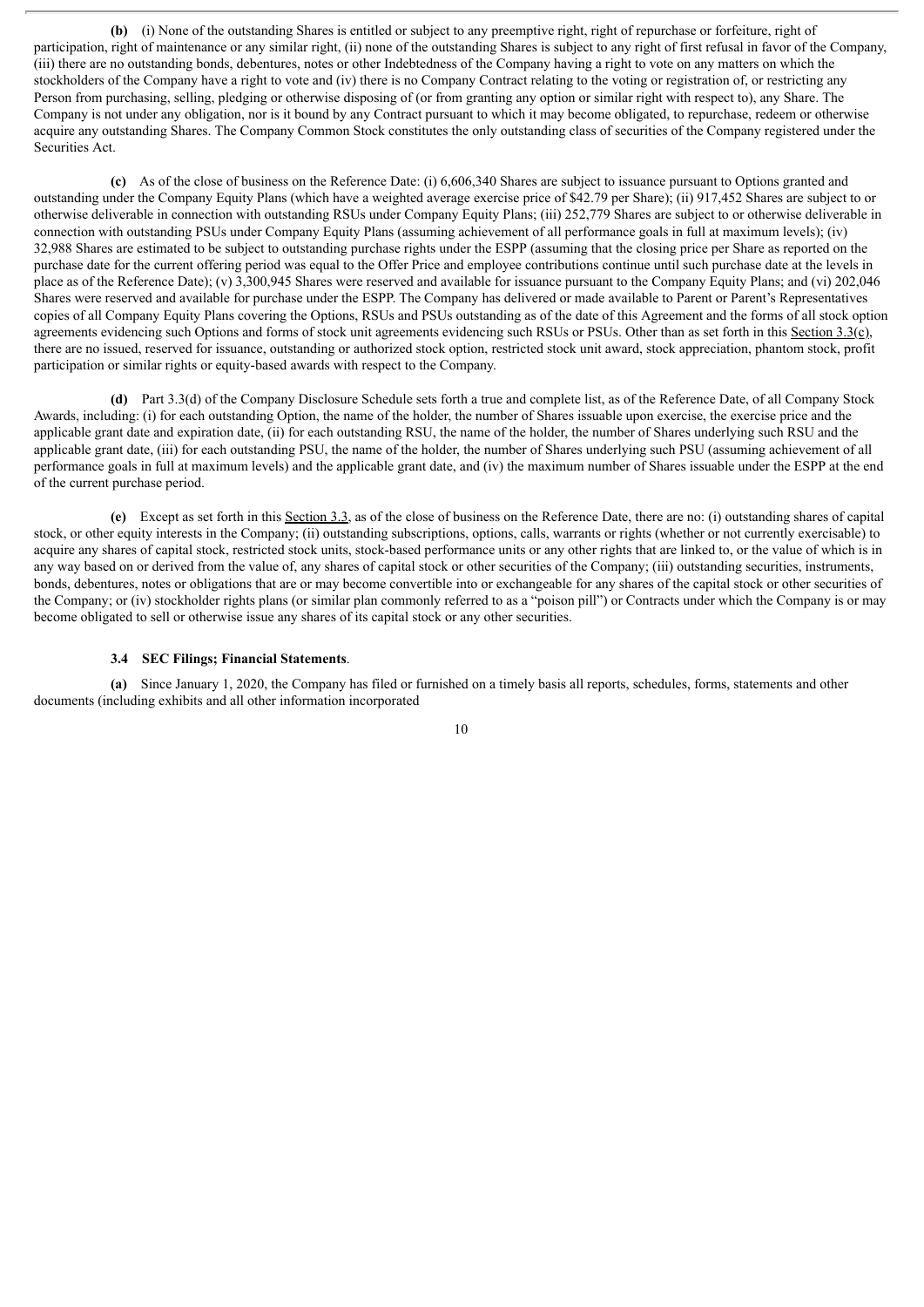therein) required to be filed or furnished by the Company with the SEC (the "*Company SEC Documents*"). As of their respective filing dates (or if amended, as of the date of such amendment and, in the case of registration statements, as of the date of effectiveness), the Company SEC Documents complied in all material respects with the requirements of the Securities Act, the Exchange Act or the Sarbanes-Oxley Act, as the case may be, and the rules and regulations of the SEC promulgated thereunder applicable to such Company SEC Documents and, except to the extent that information contained in such Company SEC Document has been revised, amended, modified or superseded (prior to the date of this Agreement) by a later filed Company SEC Document, none of the Company SEC Documents when filed or furnished contained any untrue statement of a material fact or omitted to state a material fact required to be stated therein or necessary in order to make the statements therein, in light of the circumstances under which they were made, not misleading.

**(b)** The consolidated financial statements (including any related notes and schedules) contained or incorporated by reference in the Company SEC Documents: (i) complied as to form in all material respects with the published rules and regulations of the SEC applicable thereto; (ii) were prepared in accordance with United States generally accepted accounting principles ("*GAAP*") applied on a consistent basis throughout the periods covered (except as may be indicated in the notes to such financial statements or as permitted by Regulation S-X, or, in the case of unaudited financial statements, as permitted by Form 10-Q, Form 8-K or any successor form under the Exchange Act); and (iii) fairly present, in all material respects, the financial position of the Company and as of the respective dates thereof and the results of operations and cash flows of the Company for the periods covered thereby (subject, in the case of the unaudited financial statements, to normal and recurring year-end adjustments that are not, individually or in the aggregate, material). No financial statements of any Person are required by GAAP to be included in the consolidated financial statements of the Company.

**(c)** The Company has designed and maintains, and at all times since January 1, 2020 has maintained, a system of internal control over financial reporting (as defined in Rules 13a-15(f) and 15d-15(f) of the Exchange Act) sufficient to provide reasonable assurance regarding the reliability of financial reporting and the preparation of financial statements for external purposes in accordance with GAAP, and includes those policies and procedures that: (i) pertain to the maintenance of records that in reasonable detail accurately and fairly reflect the transactions and dispositions of the assets of the Company; (ii) provide reasonable assurance that transactions are recorded as necessary to permit preparation of financial statements in conformity with GAAP and that receipts and expenditures are being made only in accordance with authorizations of management and directors of the Company; and (iii) provide reasonable assurance regarding prevention or timely detection of unauthorized acquisition, use or disposition of the assets of the Company that could have a material effect on the financial statements. Except as set forth in the Company SEC Documents filed prior to the date of this Agreement, since January 1, 2020, neither the Company nor, to the knowledge of the Company, the Company's independent registered accountant has identified or been made aware of: (A) any "significant deficiency" or "material weakness" in the design or operation of internal control over financial reporting utilized by the Company; (B) any illegal act or fraud, whether or not material, that involves the management or other employees of the Company; or (C) any claim or allegation regarding any of the foregoing.

**(d)** The Company maintains, and at all times since January 1, 2020 has maintained, disclosure controls and procedures required by Rule 13a-15 or 15d-15 under the Exchange Act that are designed to ensure that all information required to be disclosed in the Company's reports that it files or submits under the Exchange Act is recorded, processed, summarized and reported within the time periods specified in the rules and forms of the SEC and that all such information is accumulated and communicated to the Company's management as appropriate to allow timely decisions regarding required disclosure and to enable each of the principal executive officer of the Company and the principal financial officer of the Company to make the certifications required under the Exchange Act with respect to such reports.

**(e)** The Company is not a party to nor has any obligation or other commitment to become a party to any securitization transaction, off-balance sheet partnership or any similar Contract (including any Contract relating to any transaction or relationship between or among the Company, on the one hand, and any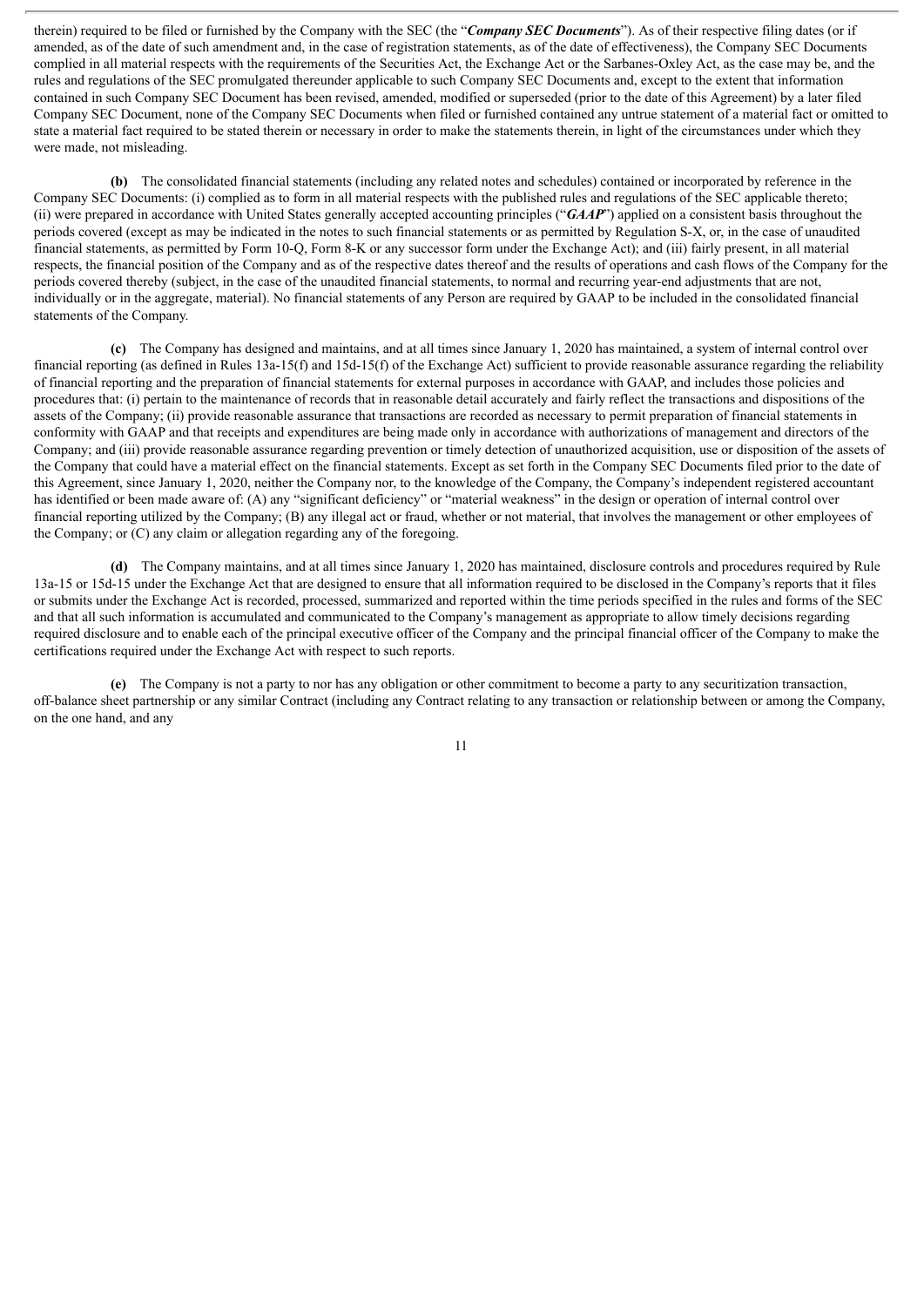unconsolidated Affiliate, including any structured finance, special purpose or limited purpose Entity, on the other hand, or any "off-balance sheet arrangements" (as defined in Item 303(a) of Regulation S-K under the Exchange Act)) where the result, purpose or intended effect of such Contract is to avoid disclosure of any material transaction involving, or material liabilities of, the Company in the Company's published financial statements or other Company SEC Documents.

**(f)** As of the date of this Agreement, there are no outstanding or unresolved comments in comment letters received from the SEC with respect to the Company SEC Documents. To the knowledge of the Company, none of the Company SEC Documents is the subject of ongoing SEC review and there are no inquiries or investigations by the SEC or any internal investigations pending or threatened, in each case regarding any accounting practices of the Company.

**(g)** Each document required to be filed by the Company with the SEC in connection with the Offer (the "*Company Disclosure Documents*") (including the Schedule 14D-9), and any amendments or supplements thereto, when filed, distributed or disseminated, as applicable, will comply as to form in all material respects with the applicable requirements of the Exchange Act. The Company Disclosure Documents, at the time of the filing of such Company Disclosure Documents or any supplement or amendment thereto with the SEC and at the time such Company Disclosure Documents or any supplements or amendments thereto are first distributed or disseminated to the Company's stockholders, will not contain any untrue statement of a material fact or omit to state any material fact necessary in order to make the statements made therein, in light of the circumstances under which they were made, not misleading.

**(i)** The information with respect to the Company that is furnished to Parent or Purchaser by or on behalf of the Company specifically for use or incorporation by reference in the Schedule TO and the Offer Documents, (including any amendments or supplements thereto), at the time of the filing of the Schedule TO (including any amendments or supplements thereto) and at the time of any distribution or dissemination of the Offer Documents (including any amendments or supplements thereto), will not contain any untrue statement of a material fact or omit to state any material fact necessary in order to make the statements made therein, in light of the circumstances under which they were made, not misleading.

**(ii)** The Company makes no representation with respect to statements made or incorporated by reference therein based on information supplied by or on behalf of Parent or Purchaser for inclusion or incorporation by reference in the Company Disclosure Documents.

**3.5 Absence of Changes**. Since December 31, 2021, through the date of this Agreement, there has not occurred any event, change, action, failure to act or transaction that, individually or in the aggregate, has had or would be reasonably expected to have, a Material Adverse Effect. Since December 31, 2021, the Company has operated in the ordinary course of business in all material respects (except for execution and performance of this Agreement and the discussions and negotiations related thereto). Since December 31, 2021, through the date of this Agreement, the Company has not taken any action that, if taken after the date of this Agreement without Parent's consent, would constitute a breach of the covenants set forth in any of clauses (vii), (ix), (xx), (xxi) or (xxiii) (solely as relates to the foregoing) of Section 5.2(b).

**3.6 Title to Assets**. The Company has good and valid title to all material assets (excluding intellectual property, which is covered under Section 3.8) owned by it, including all material assets reflected on the Company's unaudited balance sheet in the last Quarterly Report on Form 10-Q filed by the Company with the SEC (the "*Balance Sheet*") and not sold or otherwise disposed of in the ordinary course of business since the date of such Balance Sheet, free and clear of all Encumbrances other than Permitted Encumbrances and except where such failure would not, individually or in the aggregate, reasonably be expected to have a Material Adverse Effect.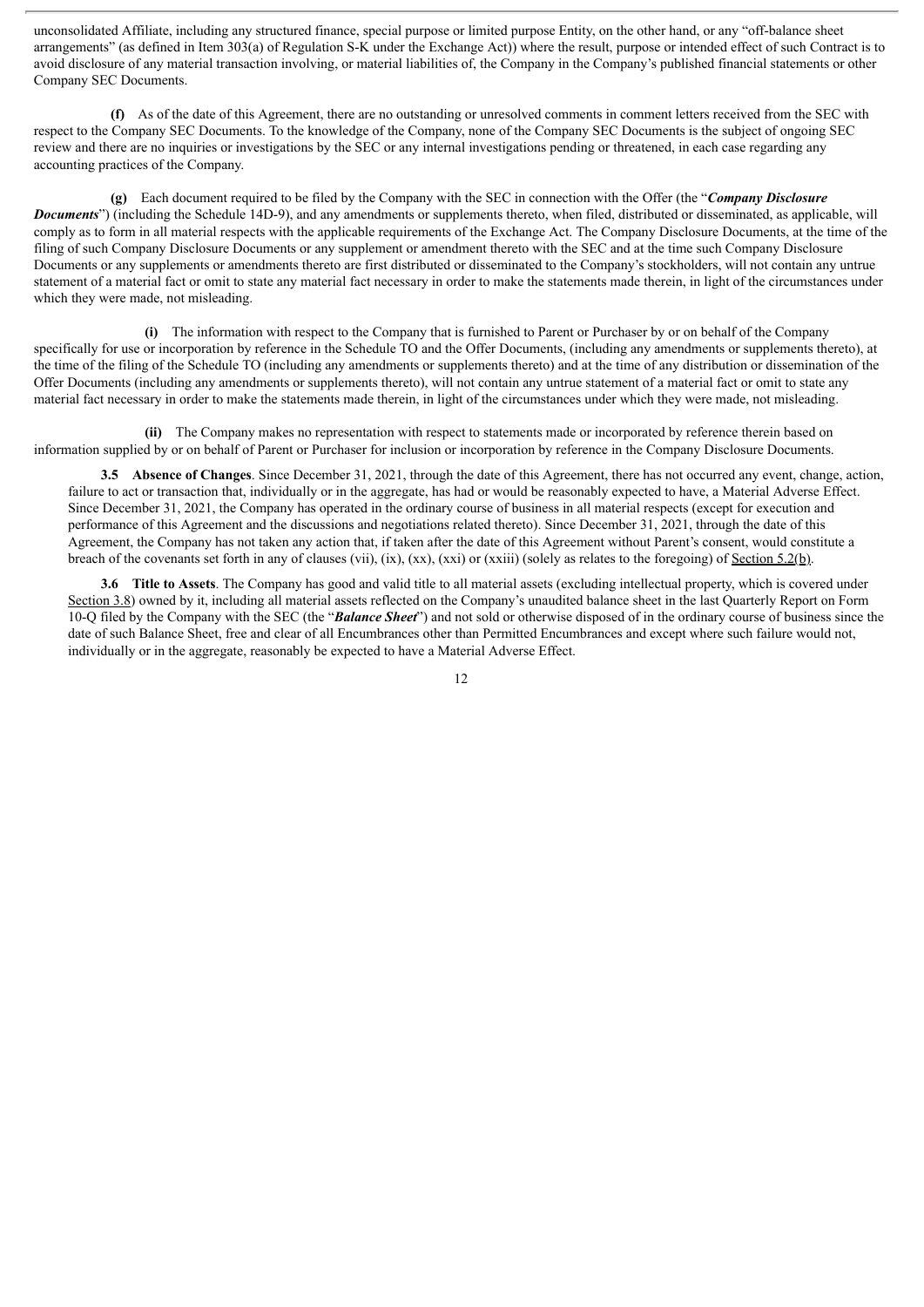#### **3.7 Real Property**.

**(a)** The Company does not own any real property.

**(b)** Except as would not, individually or in the aggregate, reasonably be expected to have a Material Adverse Effect, the Company holds a valid and existing leasehold interest in the material real property that is leased, subleased or sub-subleased by the Company from another Person (the "*Leased Real Property*"), free and clear of all Encumbrances other than Permitted Encumbrances and Encumbrances described in the leases, subleases or sub-subleases with respect to real property to which the Company is a party. As of the date of this Agreement, the Company has not received any written notice regarding any violation or breach or default under any Company Lease that has not since been cured, except for violations or breaches that are not, individually or in the aggregate, reasonably likely to have a Material Adverse Effect.

#### **3.8 Intellectual Property**.

**(a)** Part 3.8(a) of the Company Disclosure Schedule identifies a complete list of all Registered IP included in the Company Owned IP and Company Exclusively Licensed IP (collectively, "*Company Registrations*") and for each, specifies the following: (i) the name of the applicant/registrant, (ii) the jurisdiction of application/registration, (iii) the application, Patent or registration number and (iv) the owner and any other co-owners, for each item of Registered IP owned in whole or in part or exclusively in-licensed by the Company and, if the owner is not the Company, the corresponding license agreement(s) pursuant to which the Company has the right to use such Intellectual Property Rights. To the knowledge of the Company, each of the Patents and Patent applications included in the Company Owned IP that is Registered IP properly identifies by name each and every inventor of the inventions claimed therein as determined in accordance with applicable Laws of the United States and the Company has complied in all material respects with all applicable Laws in connection with the filing and prosecution of each such Patent included in the Company Owned IP (including filing assignments of any such Patents to the Company properly executed pursuant to a valid and enforceable assignment agreement and recorded with the applicable Governmental Body in accordance with applicable Laws). With respect to all Registered IP included in the Company Owned IP, and to the knowledge of the Company with respect to all Registered IP included in the Company Exclusively Licensed IP, no inventorship challenge, cancellation, *inter partes* review, derivative proceeding, interference, opposition, reissue, reexamination, invalidity or unenforceability, or other proceeding of any nature (other than patent prosecution activities being conducted before a Governmental Body in the ordinary course of business) is or has been pending or, (to the knowledge of the Company) threatened in writing, with respect to any such Company Registrations, including any such proceeding in which the scope, validity, enforceability, registerability, patentability, inventorship, use or ownership of any Company Registration, including the Registered IP listed on Part 3.8(a) of the Company Disclosure Schedule is being or has been contested or challenged. With respect to all Registered IP included in the Company Owned IP, and to the knowledge of the Company with respect to all Registered IP included in the Company Exclusively Licensed IP, each such Company Registration is subsisting and in full force and effect, and to the knowledge of the Company, each such issued or registered Company Registration is valid and enforceable.

**(b)** The Company solely owns all right, title and interest in and to all Company Owned IP (other than as disclosed on Part 3.8(a) of the Company Disclosure Schedule), free and clear of all Encumbrances other than Permitted Encumbrances and has the right, pursuant to valid and enforceable agreements to use all other Intellectual Property Rights necessary for, or used in or held for use by, the Company in its businesses as currently conducted, including all Company Registrations, Company Owned IP and Company Exclusively Licensed IP (collectively, the "*Company IP*") and, to the knowledge of the Company, the Company IP constitutes all the Intellectual Property Rights necessary for the exercise of the Covered Rights as currently planned. Each Company Associate, or other Person, involved in the conception, reduction to practice, creation or other development of any material Company IP has signed a valid and enforceable written agreement containing a present tense assignment of Intellectual Property Rights conceived, reduced to practice created or otherwise developed by such Person in the course of such Person's employment or other engagement with the Company to the Company and confidentiality provisions protecting the Company IP.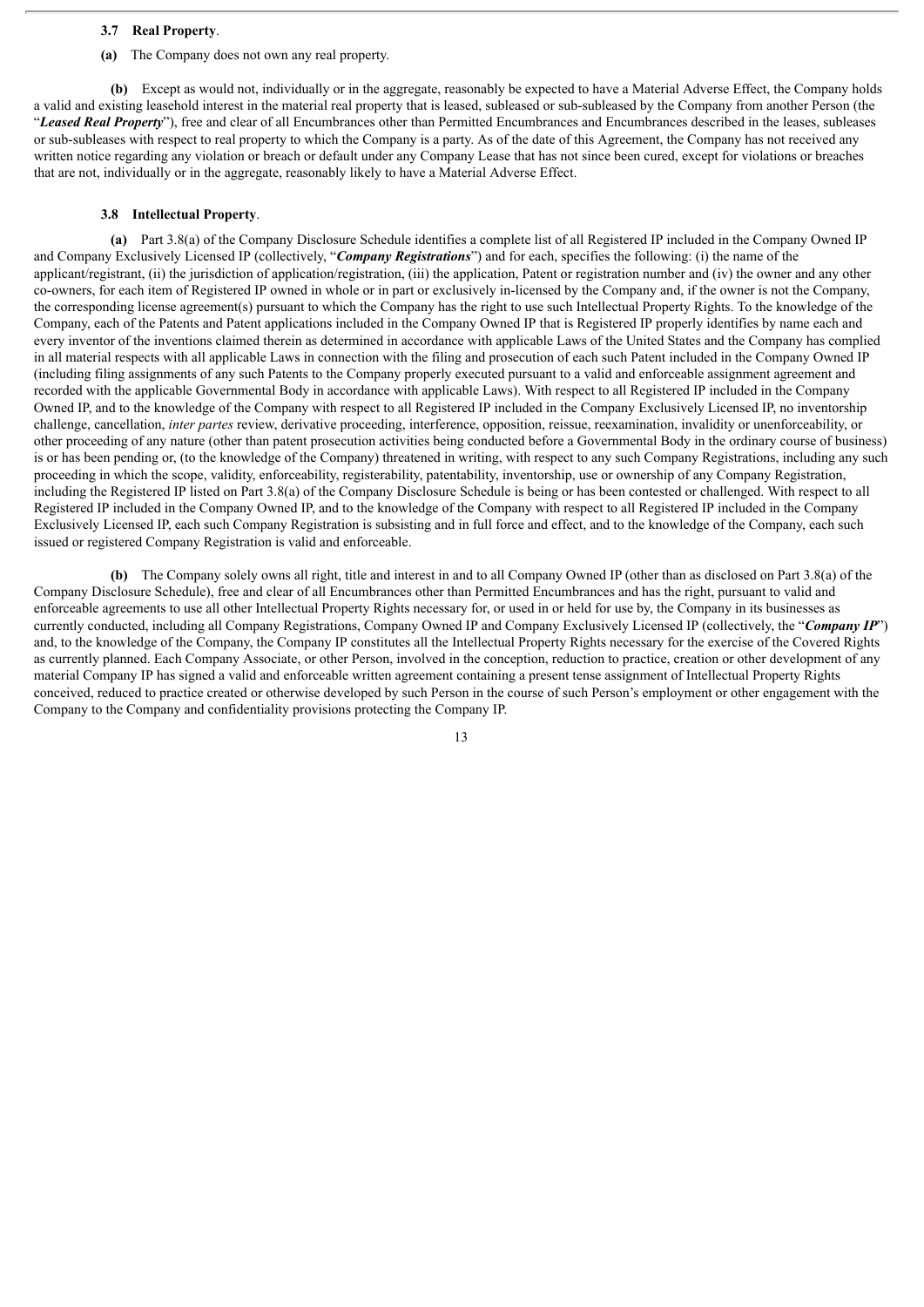**(c)** To the knowledge of the Company, no funding, facilities, Intellectual Property Rights, or personnel or other resources of any Governmental Body or any university, college, research institute or other educational institution is or was being used to create any Company IP (other than as disclosed on Part 3.8(a) of the Company Disclosure Schedule) or otherwise used or held for use in, or otherwise provided with respect to, the business of the Company, except for any such funding or use of facilities or personnel or other resources that does not result in such Governmental Body or institution obtaining ownership, or any other rights, title or interest in or to, any such Company IP or the right to receive royalties for the practice of such Company IP, including any "march in" or co-ownership rights in any Company IP or any claim or option or other contingent right to any of the foregoing (other than pursuant to any In Bound License disclosed on Part 3.8(d) of the Company Disclosure Schedule).

**(d)** Part 3.8(d) of the Company Disclosure Schedule sets forth each Contract pursuant to which the Company (i) is granted a license or other right, whether on a present or contingent basis, to any material Intellectual Property Right, including any such Intellectual Property Right that is, or is currently planned to be, incorporated into or distributed with any Product or product candidate of the Company, other than any material transfer agreements, clinical trial agreements, nondisclosure agreements, services agreements, commercially available Software-as-a-Service offerings, off-the-shelf software licenses (each an "*In-bound License*") or (ii) grants to any third party a license under any material Company Owned IP or material Intellectual Property Right licensed to the Company under an In-bound License (each an "*Out-bound License*"), other than any material transfer agreements, clinical trial agreements, nondisclosure agreements, service agreements or non-exclusive outbound licenses entered into in the ordinary course of business.

**(e)** To the knowledge of the Company, since January 1, 2019: (i) the Company or the operation of the business of the Company is not as currently conducted (including the exercise of any Covered Rights) and was not infringing, misappropriating, or otherwise violating any valid and enforceable Registered IP owned by any other Person or any other Intellectual Property Right owned by any other Person; and (ii) no Person is or was infringing, misappropriating or otherwise violating any Company Owned IP or any Intellectual Property Rights exclusively licensed to the Company, including any Company Exclusively Licensed IP, in any material respect. There is and has been no Legal Proceeding (A) pending (or, to the knowledge of the Company, threatened in writing (or otherwise threatened)) against the Company alleging that the operation of the businesses of the Company or exercise of any Covered Rights infringes or constitutes the misappropriation or other violation of any Intellectual Property Rights of another Person, or (B) pending (or threatened in writing or otherwise threatened) by the Company that another Person has infringed, misappropriated or otherwise violated any of the Company IP or any Intellectual Property Rights exclusively licensed to the Company, including any Company Exclusively Licensed IP. Since January 1, 2019, the Company has not received any written notice or, to the knowledge of the Company, other communication alleging that the operation of the business of the Company or exercise of any Covered Rights infringes or constitutes the misappropriation or other violation of any Intellectual Property Right of another Person (including any demand from any Person to take a license or refrain from using any Intellectual Property Rights).

**(f)** The Company has taken reasonable security and other measures to protect, maintain and enforce the Company IP (including to maintain the confidentiality and value of its material confidential information), including measures against unauthorized disclosure, to protect the secrecy, confidentiality, and value of its trade secrets and other confidential technical information.

**(g)** None of the Company IP (or, to the knowledge of the Company, any material Intellectual Property Rights exclusively licensed to the Company, including any Company Exclusively Licensed IP), is subject to any pending or outstanding injunction, consent, directive, order, judgment or other disposition of dispute that adversely and materially restricts the use, transfer, registration or licensing by the Company of any such Company IP or material Intellectual Property Rights exclusively licensed to the Company, other than patent prosecution activities being conducted before a Governmental Body in the ordinary course of business, or is subject to any exclusive or other material option or similar contingent right.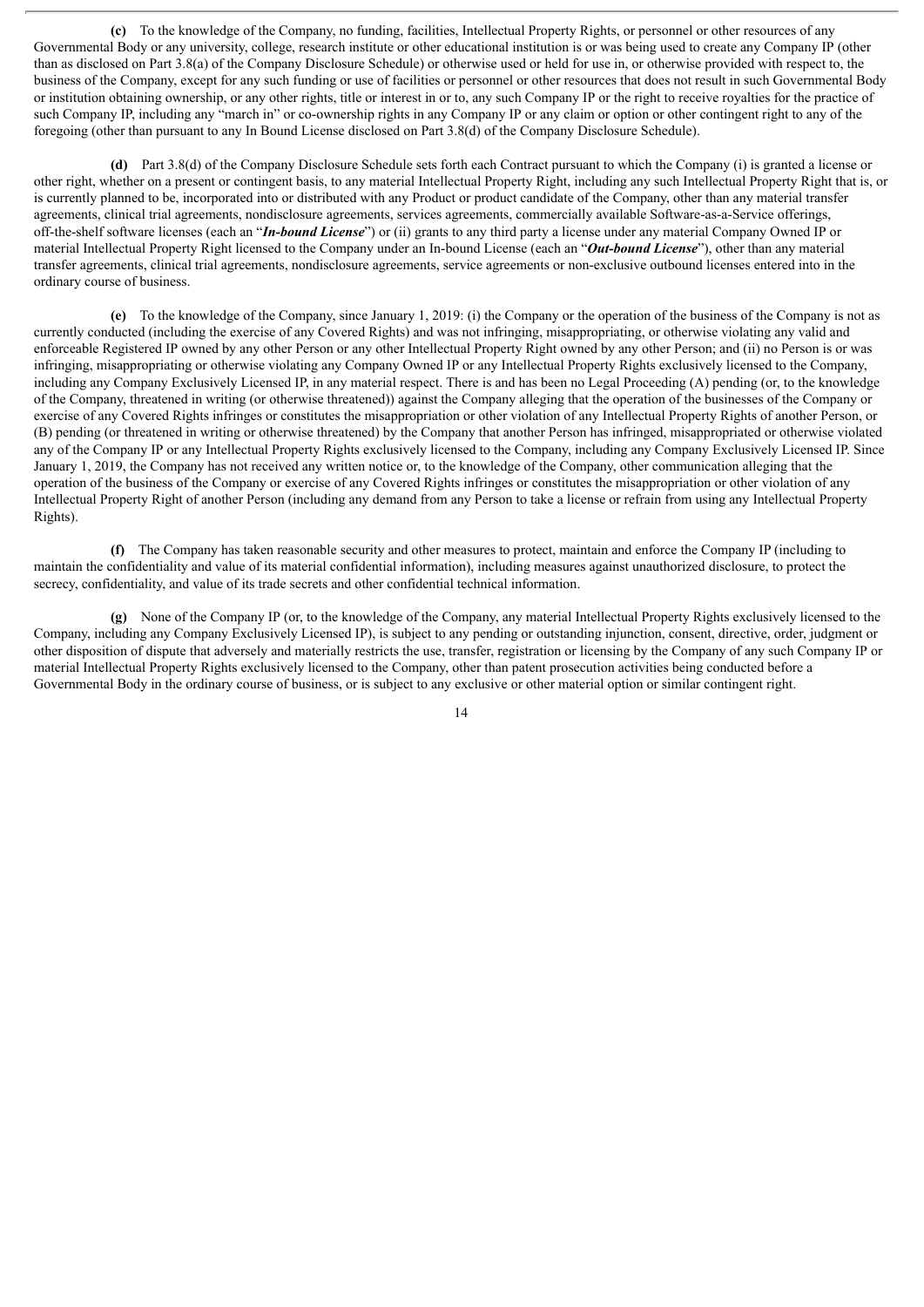#### **3.9 Data Protection; Company Systems**

**(a)** Except, individually or in the aggregate, would not be reasonably likely to be material to the Company, taken as a whole, since January 1, 2020: (i) is, and has been, in compliance with all Data Security Requirements; (ii) has not experienced any Security Incidents; (iii) has not received, or otherwise been subject to, any written notices, complaints, notices, audits, proceedings, investigations or claims conducted or asserted by any other Person (including any Governmental Body) regarding any unauthorized or unlawful Processing of Personal Information or violation of any Data Security Requirements.

**(b)** Except as, individually or in the aggregate, would not be reasonably likely to be material to the Company, taken as a whole, the Company Systems are in good working order and sufficient for the current conduct of the business of the Company, and the Company has purchased a sufficient number of license seats, and scope of rights, for all third party software used by the Company for its business as currently conducted and have complied with the terms of the corresponding agreements. The Company has taken commercially reasonable actions to protect the security and integrity of the Company Systems. To the knowledge of the Company, since January 1, 2020, there have been no material failures or breakdowns that have not been remedied in all material respects, with respect to the Company Systems (including any which resulted in the unauthorized access to, or loss, corruption or alteration of any material data or information contained therein).

**(c)** Except as, individually or in the aggregate, would not be reasonably likely to be material to the Company, taken as a whole, the Company owns, and has possession of or control over, all of the Personal Information and pre-clinical, clinical and other similar material data and other information, including any databases containing any such data and other information Processed by or on behalf of the Company in connection with the operation of its businesses, and such data and other information (i) is in the Company Systems and is generally available and accessible to the Company and is stored and backed-up on a regular basis, and (ii) will be owned, in the possession and control of, and available for use by, Parent and its Affiliates (including the Company), immediately following the Closing, free and clear of any restrictions, limitations or obligations.

#### **3.10 Contracts**.

**(a)** Part 3.10(a) of the Company Disclosure Schedule identifies each Company Contract that constitutes a Material Contract as of the date of this Agreement. For purposes of this Agreement, other than any Company Contract that is (1) a non-disclosure agreement entered into in the ordinary course of business consistent with past practice or (2) an Employee Plan, which shall be governed under Section 3.17, for purposes of this Agreement, each of the following Company Contracts shall be deemed to constitute a "*Material Contract*":

**(i)** any Company Contract (A) limiting the freedom or right of the Company or any of its Affiliates, in any material respect, to engage in any line of business or to compete with any other Person in any location or line of business or (B) containing any "most favored nations" terms and conditions (including with respect to pricing) granted by the Company or exclusivity obligations or restrictions or otherwise limiting the freedom or right of the Company or any of its Affiliates to solicit or sell, distribute or manufacture any products or services or any technology or other assets to or for any other Person, including, in each case of clauses (A) and (B), Company Contracts that, following the Closing, would reasonably be expected to so limit or impose obligations on Parent or any of its Affiliates;

**(ii)** any Company Contract that requires by its terms the payment or delivery of cash or other consideration by or to the Company in an amount having an expected value in excess of \$2,000,000 in the fiscal year ending December 31, 2022 or in any single fiscal year thereafter;

**(iii)** any (A) Company Contract that would entitle any third party to receive a license or any other right, title or interest (including any option or other contingent right, or any covenant not to sue) with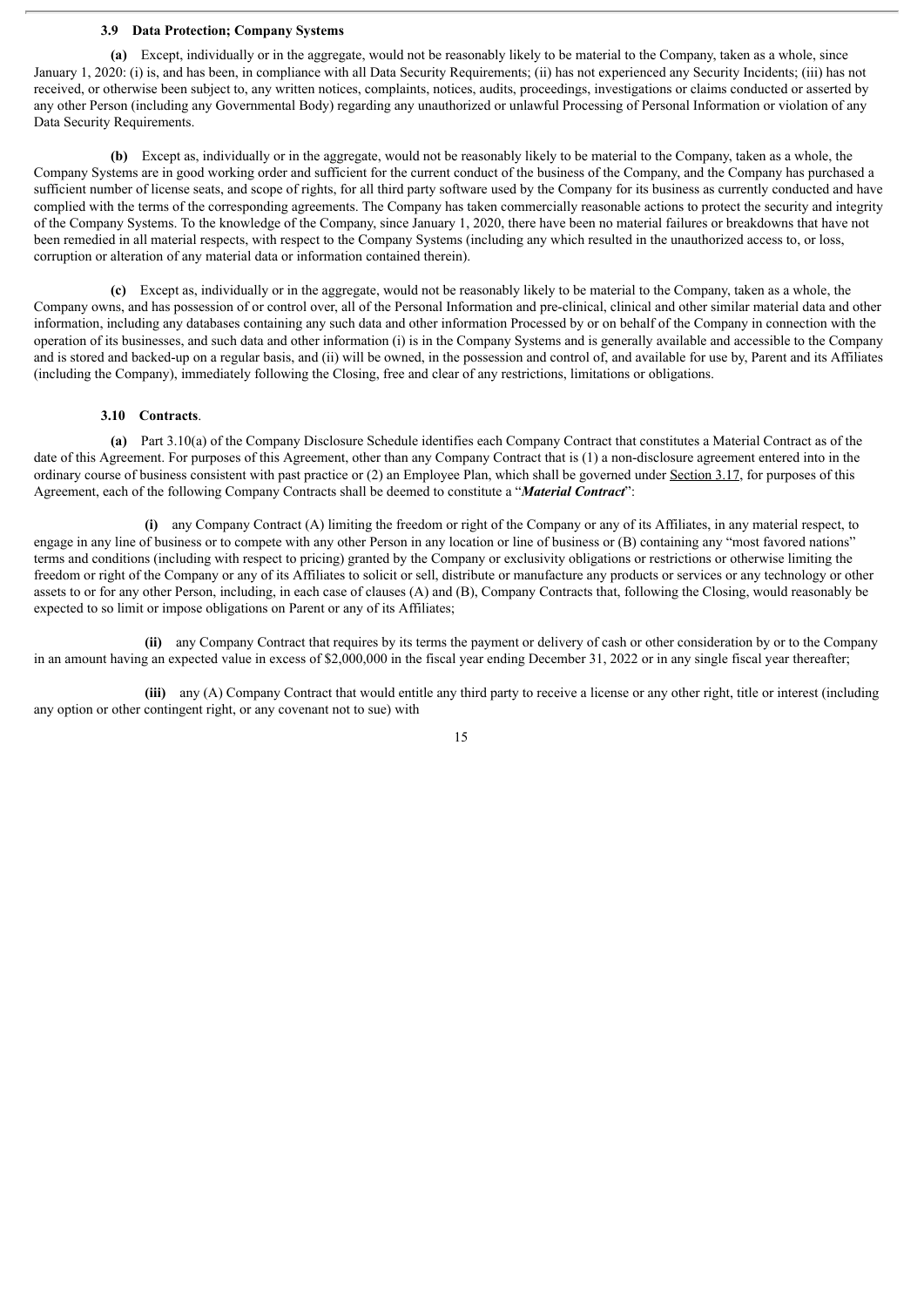respect to Intellectual Property Rights of Parent or any of its Affiliates following the Closing Date or subject Parent or any of its Affiliates to any non-compete or other restrictive covenants following the Closing Date, (B) In-bound License, (C) Out-bound License, (D) Company Contract pursuant to which any research or development activities related to any Product(s) are conducted, or (E) settlement, co-existence or other similar Company Contract or any Company Contract that grants a third party a license or right to use or restricts any Person from filing, registering, enforcing, disposing of or otherwise exploiting any Intellectual Property Rights related to any Product(s), in each case, other than any material transfer agreements, clinical trial agreements, nondisclosure agreements, commercially available Software-as-a-Service offerings, off-the-shelf software licenses, service or supply agreements containing either no license or non-exclusive outbound licenses for the purpose of providing such services or supply to the Company, or other Contracts containing non-exclusive licenses incidental to the purpose of such Contract;

#### **(iv)** [RESERVED];

**(v)** any Company Contract relating to the Company's Indebtedness for borrowed money (whether incurred, assumed, guaranteed or secured by any asset) for a principal amount in excess of \$2,000,000;

**(vi)** any Contract (other than a Contract described in clause (iii)) that provides for the creation of any Encumbrance, other than a Permitted Encumbrance, with respect to any asset (including Company IP or other intangible assets) material to the conduct of the business of the Company as currently conducted, taken as a whole;

**(vii)** any Company Contract constituting or relating to the formation, creation, operation, management or control of a joint venture, partnership or limited liability company;

**(viii)** any Company Contract that prohibits the payment of dividends or distributions in respect of the capital stock of the Company, the pledging of the capital stock or other equity interests of the Company or prohibits the issuance of any guaranty by the Company;

**(ix)** any Company Contract with any Affiliate, director, executive officer (as such term is defined in the Exchange Act), holder of 5% or more of Shares or, to the knowledge of the Company, any of their Affiliates (other than the Company) or immediate family members (other than offer letters that can be terminated at will without severance obligations and Company Contracts pursuant to Company Stock Awards);

**(x)** any Company Contract for the lease, sublease or sub-sublease of any real property;

**(xi)** any Company Contract (A) relating to the disposition or acquisition by the Company after the date of this Agreement of assets with a fair market value in excess of \$2,000,000 outside of the ordinary course of business, or (B) pursuant to which the Company will acquire any ownership interest in any other Person or other business enterprise with a value of greater than \$2,000,000;

**(xii)** any Company Contract that contains a put, call, right of first refusal or similar right pursuant to which the Company could be required to purchase or sell, or offer for purchase or sale, as applicable, any (A) equity interests of any Person or (B) assets (excluding ordinary course commitments to purchase goods, products and off-the-shelf software) or businesses for an amount in excess, in the aggregate, of \$2,000,000;

**(xiii)** any Company Contract with (A) a sole-source supplier or (B) any supplier not covered by clause (A) that involved the payment of more than \$1,000,000 in the Company's last fiscal year;

**(xiv)** any Company Contract with any Governmental Body;

**(xv)** any Company Contract, (A) other than entered into in the ordinary course of business, the primary purpose of which is to provide for indemnification or guarantee of the obligations of any other Person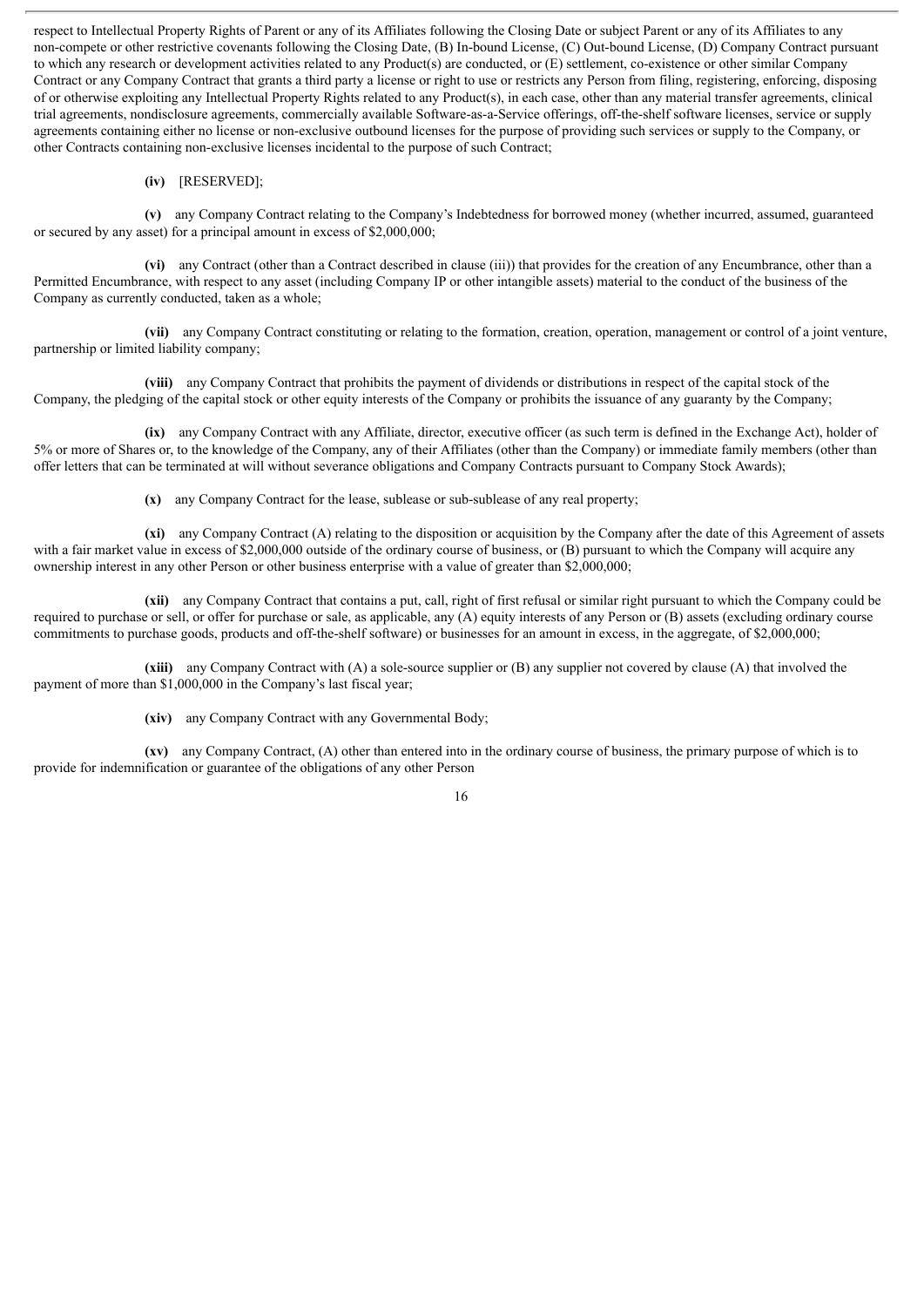that would be material to the Company and (B) that indemnifies any director or executive officer of the Company (other than any indemnification provisions set forth in the certificate of incorporation or bylaws or comparable governing documents of the Company);

**(xvi)** any hedging, swap, derivative or similar Company Contract;

**(xvii)** notwithstanding any exclusion set forth in the second sentence of Section 3.10(a), any collective bargaining agreement or other Contract with any labor union, labor organization, or works council (each a "*Labor Agreement*");

**(xviii)** any Company Contract that is a settlement, conciliation or similar agreement pursuant to which the Company is to pay consideration of more than \$200,000 after the date of this Agreement or that imposes any other material obligation upon the Company after the date of this Agreement; and

**(xix)** any other Company Contract that is currently in effect and has been filed (or is required to be filed) by the Company as an exhibit pursuant to Item 601(b)(10) of Regulation S-K under the Securities Act or that would be required to be disclosed under Item 404 of Regulation S-K under the Securities Act.

**(b)** As of the date of this Agreement, the Company has either delivered or made available to Parent or Parent's Representatives an accurate and complete copy of each Material Contract including all amendments, waivers and changes thereto. Neither the Company nor, to the knowledge of the Company, the other party is in material breach of or material default under any Material Contract and, neither the Company, nor, to the knowledge of the Company, the other party has taken or failed to take any action that with or without notice, lapse of time or both would constitute a material breach of or material default under any Material Contract. Each Material Contract is, with respect to the Company and, to the knowledge of the Company, the other party, a valid agreement, binding, and in full force and effect. To the knowledge of the Company, each Material Contract is enforceable by the Company in accordance with its terms, subject to (i) laws of general application relating to bankruptcy, insolvency and the relief of debtors and (ii) rules of law governing specific performance, injunctive relief and other equitable remedies. Since January 1, 2020, the Company has not received any written notice (i) regarding any violation or breach or default under any Material Contract that has not since been cured or (ii) from any Person that such Person intends to terminate, or not renew, any Material Contract, in each case, except for violations, breaches, defaults, terminations or nonrenewal that are not, individually or in the aggregate, reasonably likely to have a Material Adverse Effect. The Company has not waived in writing any rights under any Material Contract, the waiver of which would have, either individually or in the aggregate, a Material Adverse Effect.

**3.11 Liabilities**. The Company does not have any liabilities or obligations of any nature (whether accrued, absolute, contingent or otherwise) that would be required to be reflected or reserved against on a consolidated balance sheet (including the notes thereto) prepared in accordance with GAAP, except for: (i) liabilities disclosed on the Balance Sheet contained in the Company SEC Documents filed prior to the date of this Agreement; (ii) liabilities or obligations required to be incurred pursuant to the terms of this Agreement; (iii) liabilities for performance of obligations of the Company under Contracts binding upon the Company (other than resulting from any breach or acceleration thereof) either delivered or made available to Parent or Parent's Representatives prior to the date of this Agreement or entered into in the ordinary course of business; (iv) liabilities incurred in the ordinary course of business since the date of the Balance Sheet; and (v) liabilities that individually or in the aggregate have not had and would not reasonably be expected to have a Material Adverse Effect.

**3.12 Compliance with Law**. The Company is, and since January 1, 2020, has been in compliance with all applicable Laws and all applicable Orders (as defined below), except where the failure to be in compliance, individually or in the aggregate, has not had and would not reasonably be expected to have a Material Adverse Effect and, since January 1, 2020, the Company has not been given notice of, or been charged with, any unresolved violation of, any applicable Law or any applicable Order, except, in each case,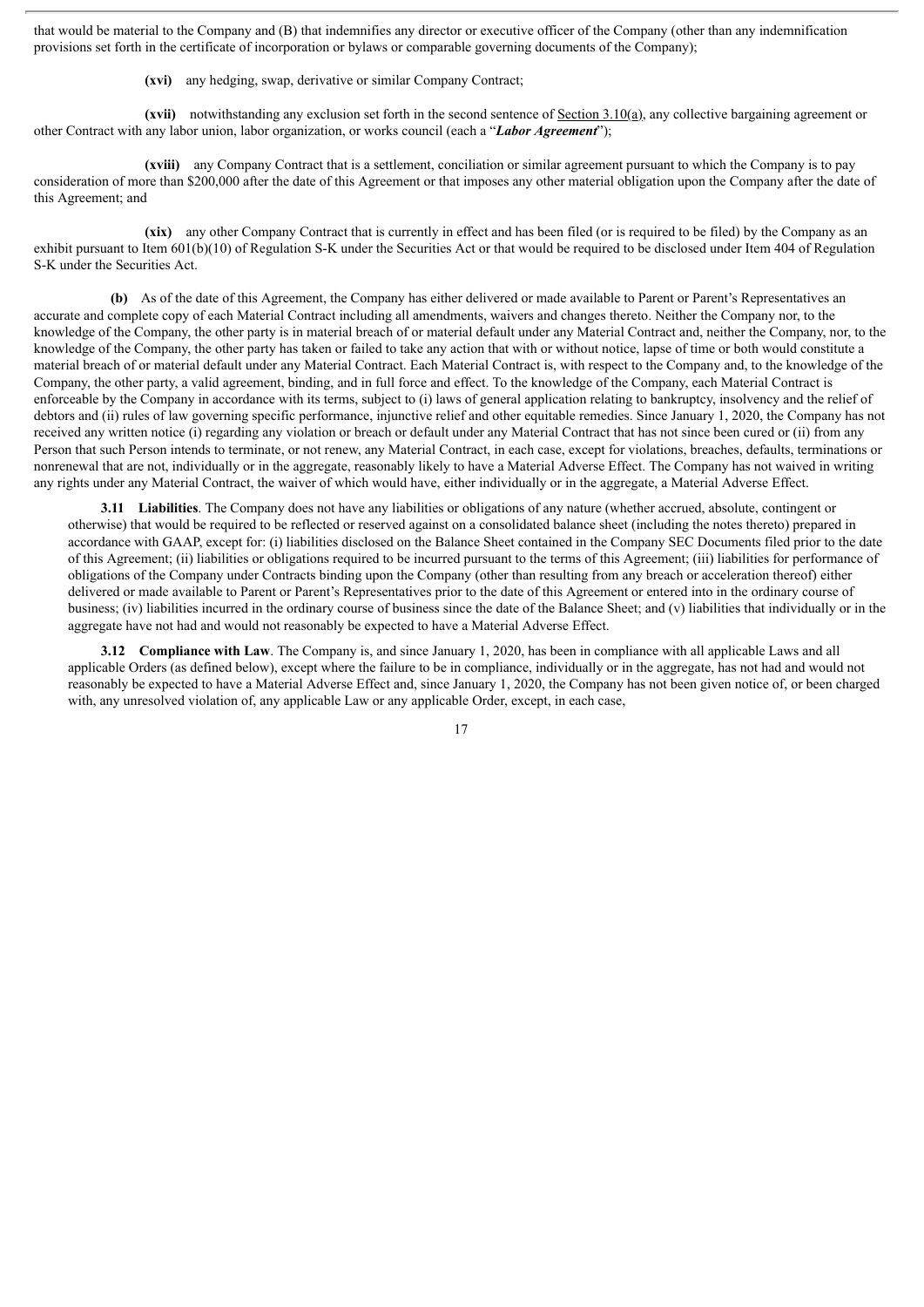for any such violation that would not, individually or in the aggregate, reasonably be expected to have a Material Adverse Effect.

#### **3.13 Regulatory Matters**.

**(a)** The Company has filed with the applicable regulatory authorities (including the FDA or any other Governmental Body performing functions similar to those performed by the FDA) all required material filings, declarations, listings, registrations, reports or submissions, including but not limited to adverse event reports and investigational new drug ("IND") safety reports. All such filings, declarations, listings, registrations, reports or submissions were in material compliance with applicable Laws when filed, and no deficiencies that have been asserted by any applicable Governmental Body with respect to any such filings, declarations, listing, registrations, reports or submissions remain outstanding.

**(b)** Except as would not, individually or in the aggregate, reasonably be expected to have a Material Adverse Effect, all nonclinical and clinical investigations sponsored by or on behalf of the Company are being or have been conducted in material compliance with applicable Laws and guidances, including: (i) Good Clinical Practices requirements; (ii) applicable International Council for Harmonisation of Technical Requirements for Pharmaceuticals for Human Use ("*ICH*") guidelines, (iii) approved clinical protocols and informed consents, and (iv) applicable Laws restricting the use and disclosure of individually identifiable health information. As of the date of this Agreement, neither the FDA nor any other foreign, federal, state or local governmental or regulatory authority performing functions similar to those performed by the FDA has sent any written notices or other correspondence to the Company with respect to any ongoing clinical or nonclinical studies or tests requiring the termination, suspension or material modification of such studies or tests, which modification, individually or in the aggregate, would reasonably be expected to have a Material Adverse Effect.

**(c)** To the Company's knowledge, neither the Company nor any entity acting on the Company's behalf has (i) made an untrue statement of a material fact or fraudulent statement to the FDA or any Governmental Body, (ii) failed to disclose a material fact required to be disclosed to the FDA or (iii) committed any other act, made any statement or failed to make any statement, that (in any such case) establishes a reasonable basis for the FDA to invoke its Fraud, Untrue Statements of Material Facts, Bribery, and Illegal Gratuities Final Policy. As of the date of this Agreement, neither the Company nor, to the Company's knowledge, any entity acting on the Company's behalf is the subject of any pending or, to the Company's knowledge, threatened investigation by the FDA pursuant to its Fraud, Untrue Statements of Material Facts, Bribery, and Illegal Gratuities Final Policy. Neither the Company nor, to the knowledge of the Company, any officers, employees, agents or clinical investigators of the Company or any entity or individual acting on the Company's behalf has been suspended or debarred or convicted of any crime or engaged in any conduct that would reasonably be expected to result in (a) debarment under 21 U.S.C. Section 335a or any similar Law or (b) exclusion under 42 U.S.C. Section 1320a-7 or any similar Law.

**(d)** Except as, individually or in the aggregate, would not reasonably be expected to have a Material Adverse Effect, the Company is in compliance and since January 1, 2020, has been in compliance with all healthcare laws applicable to the operation of its business as currently conducted, including (i) any and all federal, state and local fraud and abuse laws, including the federal Anti-Kickback Statute (42 U.S.C. § 1320a-7(b)), the civil False Claims Act (31 U.S.C. § 3729 et seq.) and the regulations promulgated pursuant to such statutes; (ii) the Federal Food, Drug and Cosmetic Act ("*FDCA*") or Public Health Service Act ("*PHS Act*") and the regulations and guidances issued pursuant to the FDCA and PHS Act; (iii) the Health Insurance Portability and Accountability Act of 1996, the Health Information and Technology for Economic and Clinical Health Act, and the regulations promulgated pursuant thereto; (iv) Laws which are cause for exclusion from any federal health care program; and (v) Laws relating to the billing or submission of claims, collection of accounts receivable, underwriting the cost of, or provision of management or administrative services in connection with, any and all of the foregoing, by the Company. The Company is not subject to any enforcement, regulatory or Legal Proceeding against or affecting the Company relating to or arising under the FDCA, PHS Act, the Anti-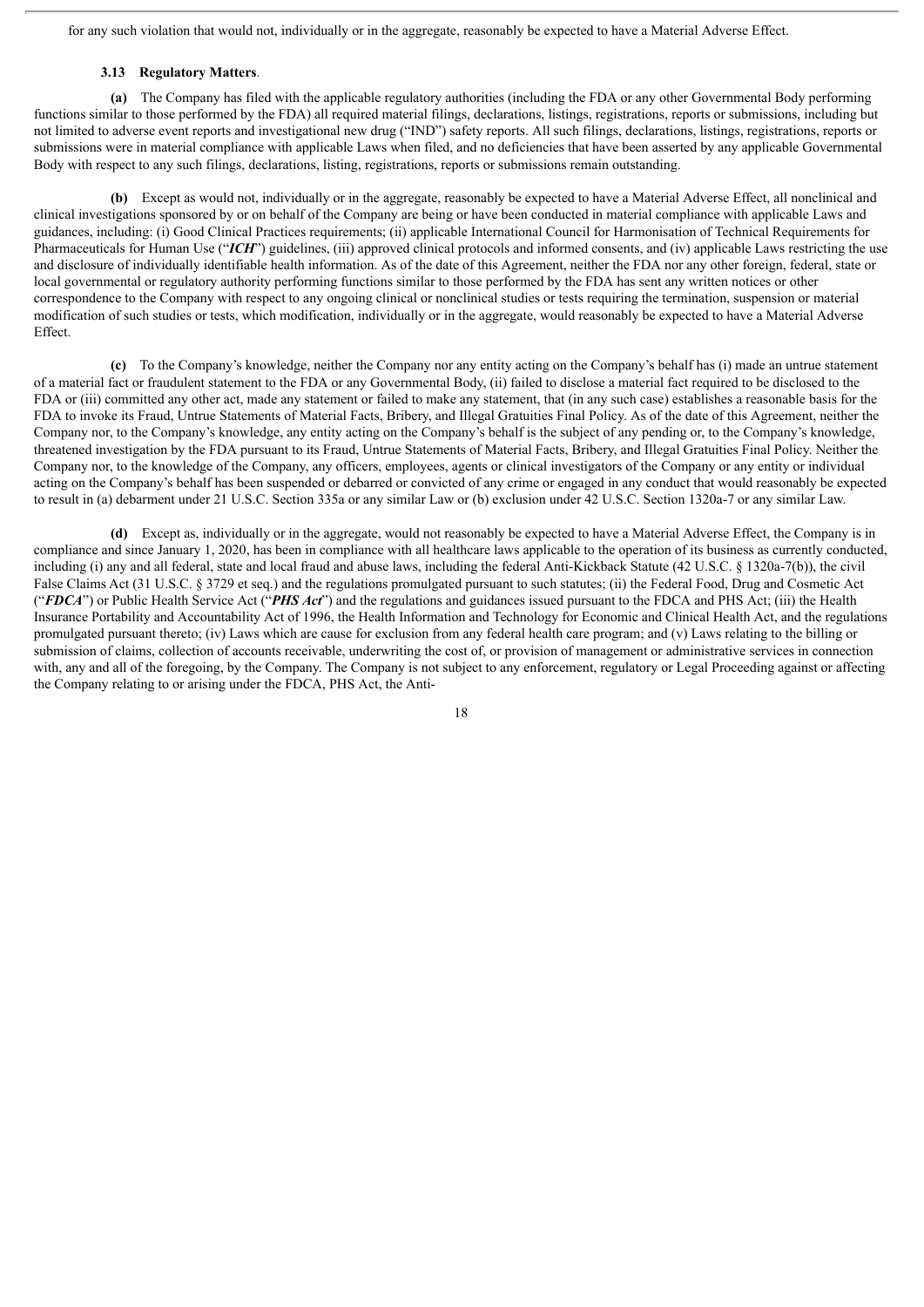Kickback Statute, or similar Laws, and no such enforcement, regulatory or Legal Proceeding has been threatened, including by the issuance of a warning letter, untitled letter, or Form 483, or similar notice of potential violations of healthcare laws.

**(e)** To the extent required by applicable Laws, all manufacturing operations conducted for the benefit of the Company with respect to any product candidate being used in human clinical trials have been conducted in accordance with GMP Regulations, except where the failure to comply would not, individually or in the aggregate, reasonably be expected to have a Material Adverse Effect.

**3.14 Certain Business Practices**. To the knowledge of the Company, neither the Company, nor any of its employees, representatives or agents (in each case, acting in the capacity of an employee or representative of the Company) has (i) used any material funds (whether of the Company or otherwise) for unlawful contributions, gifts, entertainment or other unlawful expenses relating to political activity, (ii) made any unlawful payment to foreign or domestic government officials or employees or to foreign or domestic political parties or campaigns or (iii) violated any provision of any Anti-Corruption Laws or any rules or regulations promulgated thereunder, anti-money laundering laws and any rules or regulations promulgated thereunder or any applicable Law of similar effect.

**3.15 Governmental Authorizations**. The Company holds all Governmental Authorizations necessary to enable the Company to conduct its business in the manner in which its businesses is currently being conducted, except where failure to hold such Governmental Authorizations would not, individually or in the aggregate, be reasonably expected to have a Material Adverse Effect. The Governmental Authorizations held by the Company are, in all material respects, valid and in full force and effect. The Company is in compliance with the terms and requirements of such Governmental Authorizations, except where failure to be in compliance would not, individually or in the aggregate, be reasonably expected to have a Material Adverse Effect.

## **3.16 Tax Matters**.

**(a)** Except as would not reasonably be expected to, individually or in the aggregate, have a Material Adverse Effect, (i) each of the Tax Returns required to be filed by the Company with any Governmental Body have been filed on or before the applicable due date (taking into account any extensions of such due date), and all such Tax Returns are true, accurate and complete, (ii) all Taxes (whether or not shown as due and owing on such Tax Returns) have been timely paid to the appropriate Governmental Body, and (iii) the Company has properly withheld and paid all Taxes required to have been withheld and paid in connection with amounts paid or owing to any shareholder, employee, creditor, independent contractor or other third party.

**(b)** Except as would not reasonably be expected to, individually or in the aggregate, have a Material Adverse Effect, no deficiency for any Tax has been asserted or assessed by a taxing authority against the Company which deficiency has not been paid, settled or withdrawn.

**(c)** The Company is not a party to any material Tax sharing, allocation or indemnification agreement or arrangement that would have a continuing effect after the Closing Date (other than such agreements or arrangements made in the ordinary course of business, the primary subject matter of which is not Tax). The Company (i) is not, and has not been, a member of an affiliated group (within the meaning of Section 1504(a) of the Code) filing a consolidated federal income Tax Return and (ii) has no material liability for the Taxes of another Person under Treasury Regulations Section 1.1502-6 (or any similar provision of state, local or non-U.S. Law), as a transferee or successor, or otherwise by operation of applicable Laws.

**(d)** Within the past two years, the Company has not been either a "distributing corporation" or a "controlled corporation" in a distribution of stock intended to qualify for tax-free treatment under Section 355 of the Code or Section 361 of the Code (or any similar provision of state, local or non-U.S. Law).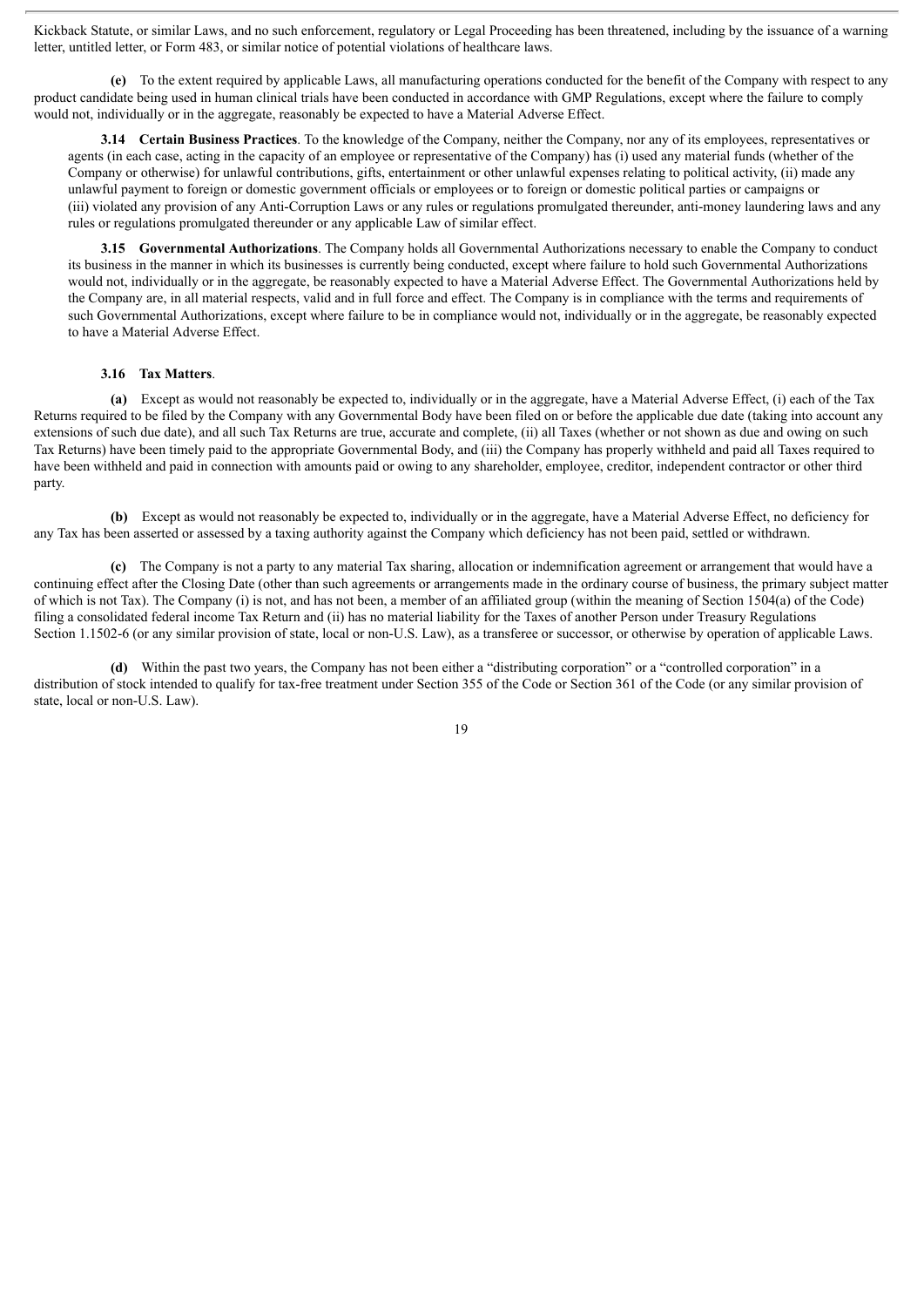**(e)** The Company has not entered into any "listed transaction" within the meaning of Treasury Regulations Section 1.6011-4(b)(2).

**(f)** Except as would not reasonably be expected to, individually or in the aggregate, have a Material Adverse Effect, (i) no federal, state, local or non-U.S. Tax audits or administrative or judicial Tax proceedings are being conducted or pending or, threatened in writing against the Company in respect of any Tax or Tax asset, and the Company has not received written notice of any audits, examinations, investigations, proposed adjustments, claims or other proceedings from any taxing authority in respect of Taxes, (ii) no claim has been made in writing by any taxing authority in a jurisdiction where the Company does not file Tax Returns that the Company is or may be subject to taxation by, or required to file any Tax Return in, that jurisdiction, and (iii) there are no Liens for Taxes on any of the assets of the Company other than Permitted Liens.

#### **3.17 Employee Matters; Benefit Plans**.

**(a)** Part 3.17(a) of the Company Disclosure Schedule identifies each Company Employee Agreement and each material Employee Plan. Subject to applicable Laws, the employment of each of the Company's employees is terminable by the Company at will.

**(b)** The Company is not a party to or bound by, has no duty to bargain for, nor is currently negotiating in connection with entering into, any Labor Agreement and there are no labor organizations representing, purporting to represent or, to the knowledge of the Company, seeking to represent any employees of the Company. Since January 1, 2020, there has not been any strike, slowdown, work stoppage, lockout, job action, picketing, labor dispute, question concerning labor representation, union organizing activity, or any threat thereof, or any similar activity or dispute, affecting the Company or any of its employees. There is not now pending, and, to the knowledge of the Company, no Person has threatened to commence, any such strike, slowdown, work stoppage, lockout, job action, picketing, labor dispute, question regarding labor representation or union organizing activity or any similar activity or dispute.

**(c)** Since January 1, 2020 there has not been and there is no material Legal Proceeding pending or, to the knowledge of the Company, threatened relating to the employment or engagement of any Company Associate, or relating to any Company Employee Agreement or Employee Plan. Since January 1, 2020, the Company has complied, and is in compliance with, all applicable Laws related to employment, including employment practices, payment of wages and hours of work, payroll taxes, leaves of absence, plant closing notification, (including the Worker Adjustment and Retraining Notification Act of 1988, as amended, or any similar Laws (the "WARN Act")), privacy rights, labor dispute, workplace safety, harassment, retaliation, immigration, and discrimination matters, except any lack of compliance which, individually or in the aggregate, has not had and would not reasonably be expected to have a Material Adverse Effect.

**(d)** The Company has either delivered or made available to Parent or Parent's Representatives prior to the execution of this Agreement with respect to each material Employee Plan accurate and complete copies of the following, as relevant: (i) all plan documents and all material amendments thereto, and all related trust or other funding documents; (ii) any currently effective favorable determination letter or opinion letter received from the IRS; (iii) the most recent annual actuarial valuation and the most recent Form 5500; (iv) the most recent summary plan descriptions and any material modifications thereto; (v) the most recent nondiscrimination tests required to be performed under the Code; and (vi) any non-routine material correspondence from any Governmental Body since January 1, 2020.

**(e)** Neither the Company nor any other Person that would be or, at any relevant time, would have been considered a single employer with the Company under the Code or ERISA has sponsored, maintained, contributed to, or been required to contribute to a plan subject to Section 302 or Title IV of ERISA or Code Section 412, including any single employer "defined benefit plan" as defined in Section 3(35) of ERISA, or any "multiemployer plan" as defined in Section 3(37) or 4001 of ERISA. The Company does not have any current or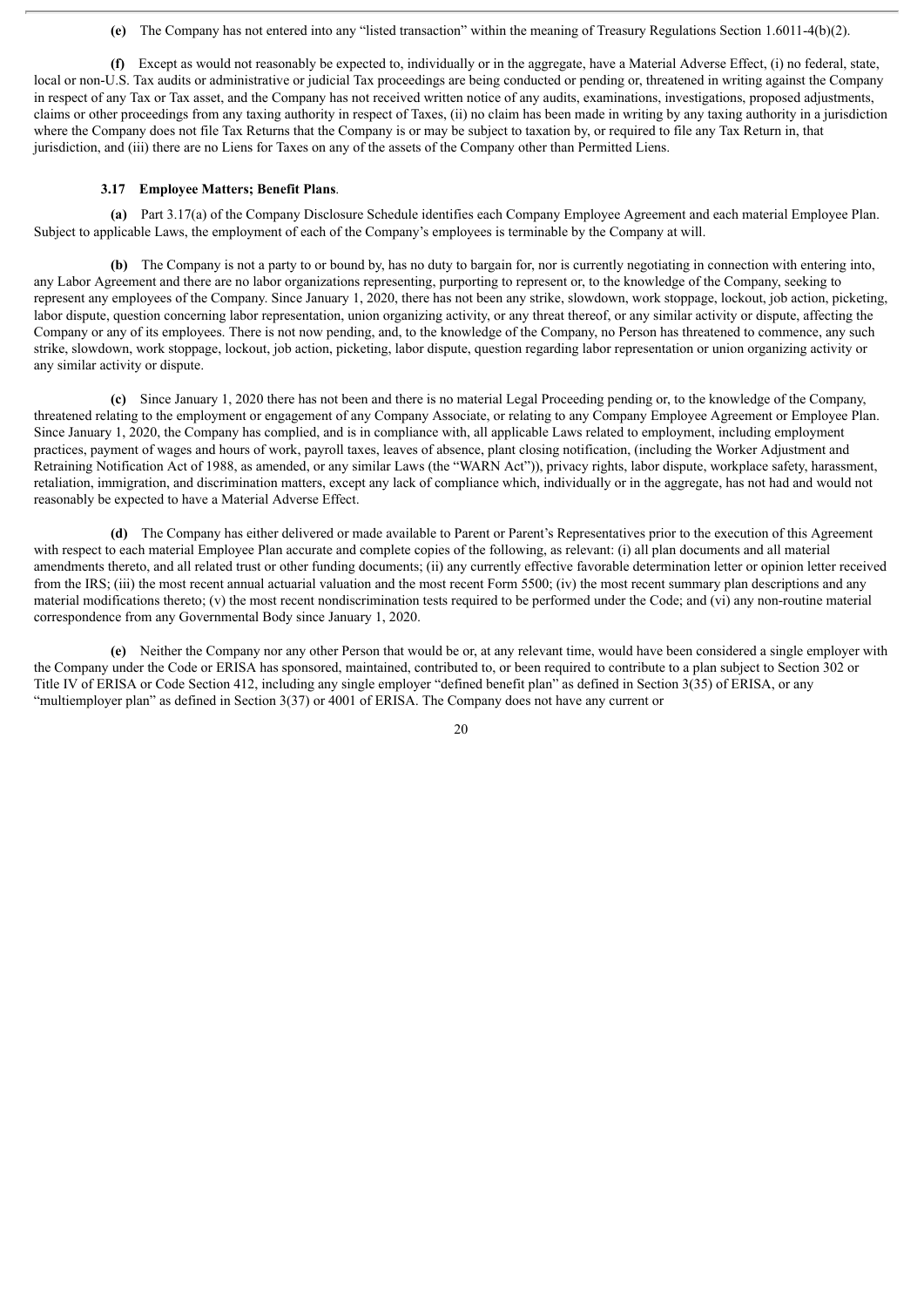contingent liability or obligation on account of at any time being considered a single employer with any other Person under Section 414 of the Code.

**(f)** Each of the Employee Plans that is intended to be qualified under Section 401(a) of the Code has obtained a current favorable determination letter (or opinion letter, if applicable) from the IRS as to its qualified status under the Code, and nothing has occurred that would reasonably be expected to adversely affect the qualification of such Employee Plan. Except as would not reasonably be expected to, individually or in the aggregate, have a Material Adverse Effect, each of the Employee Plans is now and has been established, maintained, funded, administered, and operated in compliance with its terms and all applicable Legal Requirements, including but not limited to ERISA and the Code, and nothing has occurred and no condition exists with respect to any Employee Plan that would reasonably be expected to result in a material Tax, penalty or other liability or obligation of the Company, including with respect to Sections 4980B, 4980D or 4980H of the Code. There has been no "prohibited transaction" within the meaning of Section 4975 of the Code or Section 406 of ERISA and no breach of fiduciary duty (as determined under ERISA) has occurred with respect to any Employee Plan.

**(g)** Except to the extent required under Section 601 et seq. of ERISA or 4980B of the Code (or any other similar state or local Law), neither the Company nor any Employee Plan has any present or future obligation to provide post-employment or retiree welfare benefits to or make any payment to, or with respect to, any present or former employee, officer, director or other service provider of the Company.

**(h)** The consummation of the Transactions (either alone or in combination with other events or circumstances) will not (i) directly or indirectly cause the Company to transfer or set aside any assets to fund any compensation or benefits under any Employee Plan, (ii) entitle any Company Associate to any compensation increase, severance pay or any other material compensatory payment or benefit (whether in the form of cash, property or the vesting of property), (iii) accelerate the time of payment or vesting or increase the amount of compensation or benefits due to any Company Associate, (iv) result in any "disqualified individual" receiving any "parachute payment" (each such term as defined in Section 280G of the Code), (v) limit or restrict the right to amend, terminate or transfer the assets of any Employee Plan on or following the Effective Time or (vi) otherwise give rise to any material liability under any Employee Plan.

**(i)** The Company is not a party to, or otherwise obligated under, any contract, agreement, plan or arrangement that provides for the gross-up, indemnification, reimbursement of or other payment for any Taxes, including those imposed by Sections 409A or 4999 of the Code (or any corresponding provisions of state, local or non-U.S. Law relating to Tax).

**3.18 Environmental Matters**. Except for those matters that, individually or in the aggregate, would not reasonably be expected to have a Material Adverse Effect, (a) the Company is, and since January 1, 2020 has been, in compliance with all applicable Environmental Laws, which compliance includes obtaining, maintaining or complying with all Governmental Authorizations required under Environmental Laws for the operation of its business, (b) as of the date hereof, there is no investigation, suit, claim, action or Legal Proceeding relating to or arising under any Environmental Law that is pending or, to the knowledge of the Company, threatened in writing against the Company or, to the Company's knowledge, the Leased Real Property, (c) as of the date hereof, the Company has not received any written notice, report or other information of or entered into any legally binding agreement, order, settlement, judgment, injunction or decree involving uncompleted, outstanding or unresolved violations, liabilities or requirements on the part of the Company relating to or arising under Environmental Laws, (d) to the knowledge of the Company: (1) no Person has been exposed to any Hazardous Materials at a property or facility of the Company at levels in excess of applicable permissible exposure levels; and (2) there are and have been no Hazardous Materials present or Released on, at, under or from any property or facility, including the Leased Real Property, in a manner and concentration that would reasonably be expected to result in any claim against or liability of the Company under any Environmental Law; and (e) the Company has not assumed,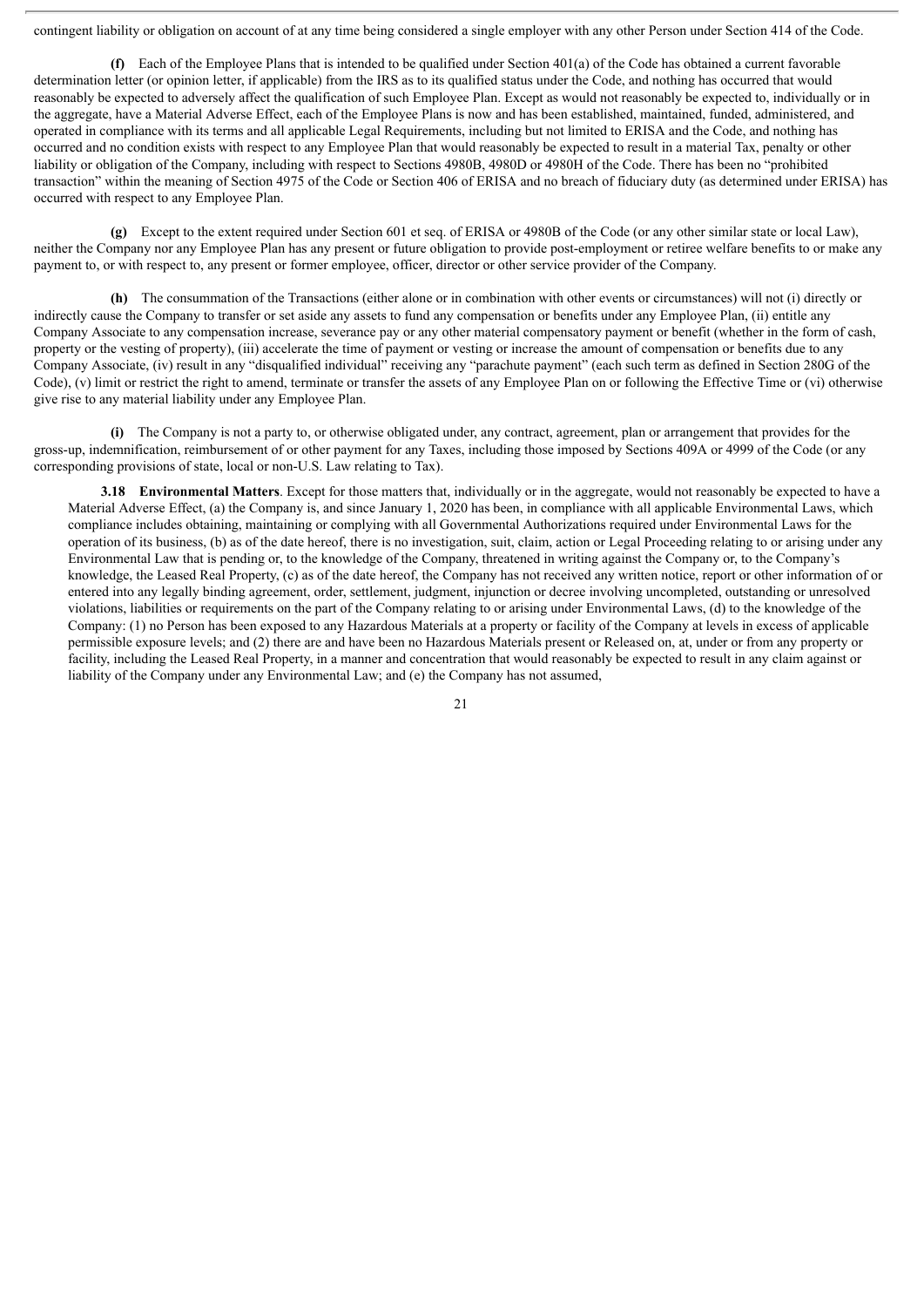undertaken, or otherwise become subject to any liability of another Person relating to Environmental Laws other than any indemnities in Material Contracts or leases for real property.

**3.19 Insurance**. The Company has delivered or made available to Parent or Parent's Representatives an accurate and complete copy of all material insurance policies and all material self-insurance programs and arrangements relating to the business, assets and operations of the Company. Except as would not, individually or in the aggregate, reasonably be expected to have a Material Adverse Effect, all such insurance policies held by the Company, are in full force and effect (except for any expiration thereof in accordance with its terms), are valid and enforceable, no notice of cancellation or modification has been received, there is no existing default or event which, with the giving of notice or lapse of time or both, would constitute a default by any insured thereunder.

#### **3.20 Legal Proceedings; Orders**.

**(a)** There is no, and has not been since January 1, 2020, any Legal Proceeding (i) pending (or, to the knowledge of the Company, threatened) against the Company or (ii) to the knowledge of the Company, pending or threatened against any present or former officer, director or employee of the Company in such individual's capacity as such, other than any Legal Proceedings that would not, individually or in the aggregate, reasonably be expected to have a Material Adverse Effect.

**(b)** There is no order, writ, injunction, ruling, stipulation, settlement, award, finding, determination, decree or judgment (an "*Order*") to which the Company or its assets is subject that is, individually or in the aggregate, reasonably likely to have a Material Adverse Effect.

**(c)** To the Company's knowledge, as of the date hereof, no investigation or review by any Governmental Body with respect to the Company is pending or is being threatened, other than any investigations or reviews that would not, individually or in the aggregate, reasonably be expected to have a Material Adverse Effect.

**3.21 Authority; Binding Nature of Agreement**. The Company has the corporate power and authority to enter into and deliver and to perform its obligations under this Agreement and to consummate the Transactions. The Company Board (at a meeting duly called and held) has (a) determined that this Agreement and the Transactions are advisable to, and in the best interest of, the Company and its stockholders, (b) approved the execution, delivery and performance by the Company of this Agreement and the consummation of the Transactions, (c) agreed that this Agreement shall be subject to Section 251(h) of the DGCL and (d) resolved to recommend that the stockholders of the Company tender their shares pursuant to the Offer, which resolutions, subject to Section 6.1, have not been subsequently withdrawn or modified in a manner adverse to Parent. No other corporate action on the part of the Company is necessary to authorize the execution, delivery and performance by the Company of this Agreement and to consummate the Transactions. This Agreement has been duly executed and delivered by the Company, and assuming due authorization, execution and delivery by Parent and Purchaser, this Agreement constitutes the legal, valid and binding obligations of the Company and is enforceable against the Company in accordance with its terms, subject to (i) laws of general application relating to bankruptcy, insolvency and the relief of debtors and (ii) rules of law governing specific performance, injunctive relief and other equitable remedies.

**3.22 Section 203 of the DGCL**. Assuming the accuracy of the representations and warranties set forth in Section 4.8, the Company Board has taken all actions so that the restrictions applicable to business combinations contained in Section 203 of the DGCL shall be inapplicable to the execution, delivery and performance of this Agreement and to the consummation of the Offer, the Merger and the other Transactions. To the knowledge of the Company, no other Takeover Law apply or will apply to this Agreement or to the consummation of the Offer, the Merger and the other Transactions.

**3.23 Merger Approval**. Following the Offer Acceptance Time, assuming satisfaction of the Minimum Condition and the accuracy of the representations and warranties set forth in Section 4.8, no vote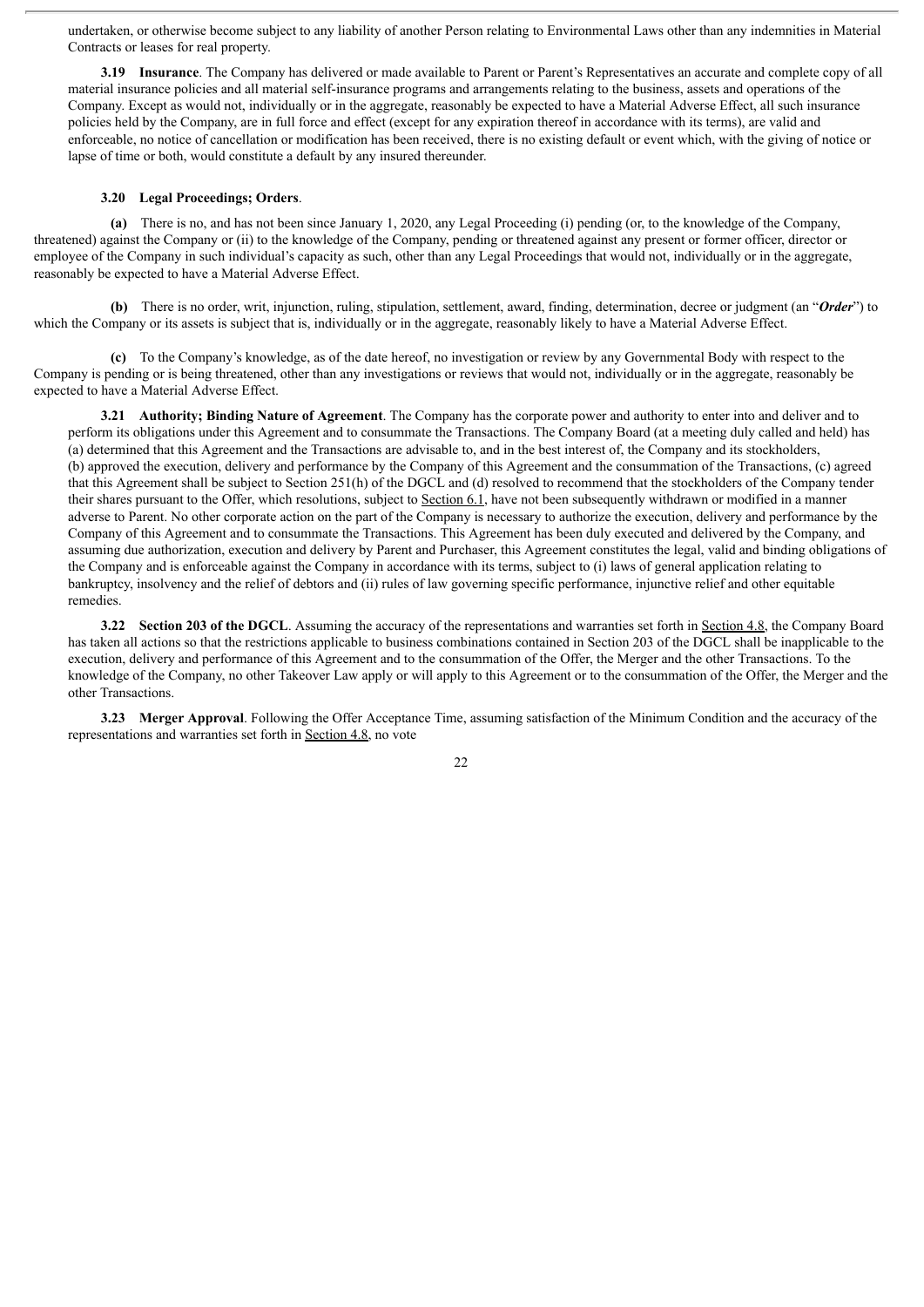of the holders of any class or series of the Company's capital stock will be required in order to adopt this Agreement and the Merger.

**3.24 Non-Contravention; Consents**. The execution and delivery of this Agreement by the Company and the consummation by the Company of the Transactions will not: (a) cause a violation of, any of the provisions of the certificate of incorporation or bylaws of the Company; (b) assuming the filing of the certificate of merger and compliance with the applicable provisions of the HSR Act, if applicable, any applicable filing, notification or approval in any foreign jurisdiction required by Antitrust Laws in those jurisdictions identified in Part 6.2(d) of the Company Disclosure Schedule, and the rules and regulations of Nasdaq, conflict with, or result in a violation by the Company of, any Law or Order applicable to the Company, or to which the Company is subject; or (c) conflict with, result in breach of, constitute a default (with or without notice or lapse of time), or give rise to a right of termination, modification or acceleration of any material Contract to which the Company is a party or by which it is bound or result in the loss of a material benefit under any such Contract, or (d) result in the creation of any Encumbrance (other than any Permitted Encumbrance) on any properties or assets of the Company, except in the case of clauses (b), (c) or (d), for such violations as would not, individually or in the aggregate, reasonably be expected to have a Material Adverse Effect. Except as may be required by the Exchange Act, the filing of the certificate of merger pursuant to the DGCL, the HSR Act and any filing, notification or approval in any foreign jurisdiction required by Antitrust Laws in those jurisdictions identified in Part 6.2(d) of the Company Disclosure Schedule and the rules and regulations of Nasdaq, the Company is not required to give notice to, make any filing with, or obtain any Consent from any Person at any time prior to the Closing in connection with the execution and delivery of this Agreement, or the consummation by the Company of the Transactions, except those filings, notifications, approvals, notices or Consents that the failure to make, obtain or receive are not, individually or in the aggregate, reasonably likely to have a Material Adverse Effect.

**3.25 Opinion of Financial Advisor**. The Company Board has received the opinion of Goldman Sachs & Co. LLC, as financial advisor to the Company, to the effect that, as of the date of such opinion and based upon and subject to the various assumptions, limitations, and qualifications set forth in such opinion, the Offer Price to be paid to holders of Shares (other than Parent and its Affiliates) in the Offer and the Merger is fair, from a financial point of view, to such holders. The Company will provide or make available to Parent, solely for informational purposes, a copy of the signed opinion following receipt thereof by the Company, it being expressly understood and agreed that such opinion is for the benefit of the Company Board and may not be relied upon by Parent or Purchaser.

**3.26 Financial Advisors**. Except for Goldman Sachs & Co. LLC, no broker, finder, investment banker, financial advisor or other Person is entitled to any brokerage, finder's or other similar fee or commission, or the reimbursement of expenses in connection therewith, in connection with the Transactions based upon arrangements made by or on behalf of the Company. On or prior to the date of this Agreement, the Company has made available to Parent a true, correct and complete copy of the engagement letter between the Company and Goldman Sachs & Co. LLC relating to the Transactions.

**3.27 Acknowledgement by the Company**. The Company is not relying and the Company has not relied on any representations or warranties whatsoever regarding the subject matter of this Agreement, express or implied, except for the representations and warranties in Section 4. Such representations and warranties by Parent and Purchaser constitute the sole and exclusive representations and warranties of Parent and Purchaser in connection with the Transactions and the Company understands, acknowledges and agrees that all other representations and warranties of any kind or nature whether express, implied or statutory are specifically disclaimed by Parent and Purchaser.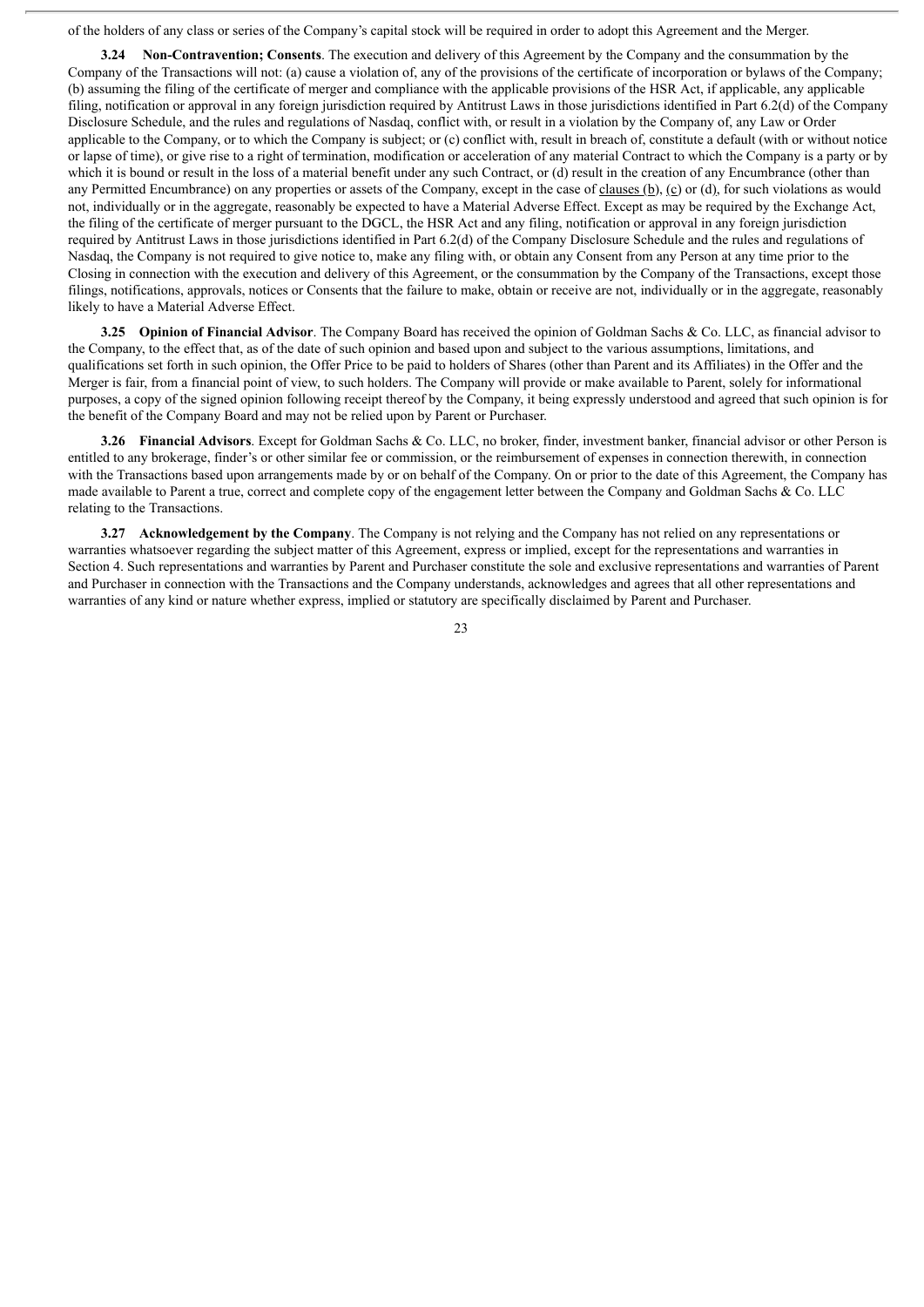#### **SECTION 4. REPRESENTATIONS AND WARRANTIES OF PARENT AND PURCHASER**

Parent and Purchaser represent and warrant to the Company as follows:

**4.1 Due Organization**. Each of Parent and Purchaser is a corporation duly organized, validly existing and in good standing under the laws of its jurisdiction of organization and has all necessary power and authority: (a) to conduct its business in the manner in which its business is currently being conducted; and (b) to own and use its assets in the manner in which its assets are currently owned and used, except where any such failure would not reasonably be expected to have a Parent Material Adverse Effect. Parent has either delivered or made available to Company or Company's Representatives accurate and complete copies of the certificate of incorporation, bylaws and other charter and organizational documents of Parent and Purchaser, including all amendments thereto.

**4.2 Purchaser**. Purchaser was formed solely for the purpose of engaging in the Transactions and activities incidental thereto and has not engaged in any business activities or conducted any operations other than in connection with the Transactions and those incident to its formation. Either Parent or a wholly owned subsidiary of Parent owns beneficially and of record all of the outstanding capital stock of Purchaser.

**4.3 Authority; Binding Nature of Agreement**. Parent and Purchaser have the corporate power and authority to execute and deliver and perform their obligations under this Agreement; and the execution, delivery and performance by Parent and Purchaser of this Agreement has been duly authorized by all necessary action on the part of Parent and Purchaser and their respective boards of directors. This Agreement constitutes the legal, valid and binding obligation of Parent and Purchaser, and, assuming due authorization, execution and delivery by the Company, is enforceable against them in accordance with its terms, subject to (a) laws of general application relating to bankruptcy, insolvency and the relief of debtors and (b) rules of law governing specific performance, injunctive relief and other equitable remedies.

**4.4 Non-Contravention; Consents**. The execution and delivery of this Agreement by Parent and Purchaser, and the consummation of the Transactions, will not: (a) cause a violation of any of the provisions of the certificate of incorporation or bylaws or other organizational documents of Parent or Purchaser; (b) assuming the filing of the certificate of merger and compliance with the applicable provisions of the HSR Act, if applicable, any applicable filing, notification or approval in any foreign jurisdiction required by Antitrust Laws in those jurisdictions identified in Part 6.2(d) of the Company Disclosure Schedule, and the rules and regulations of Nasdaq, subject to the filings and other matters referred in the second sentence of this Section 4.4, cause a violation by Parent or Purchaser of any applicable Law or order applicable to Parent or Purchaser, or to which they are subject; or (c) conflict with, result in breach of, constitute a default (with or without notice or lapse of time), or give rise to a right of termination, modification or acceleration of any material Contract to which Parent or Purchaser is a party or by which it is bound or result in the loss of a material benefit under any such Contract, except, in the case of clauses "(b)" and "(c)", for such conflicts, violations, breaches or defaults as would not reasonably be expected to have a Parent Material Adverse Effect. Except as may be required by the Exchange Act (including the filing with the SEC of the Offer Documents), state takeover laws, the filing of the certificate of merger pursuant to the DGCL or the HSR Act and any filing, notification or approval in any foreign jurisdiction required by Antitrust Laws in those jurisdictions identified in Part 6.2(d) of the Company Disclosure Schedule, neither Parent nor Purchaser is required to make any filing with give notice to, or to obtain any Consent from any Person, at or prior to the Closing in connection with the execution and delivery of this Agreement by Parent or Purchaser or the consummation by Parent or Purchaser of the Offer, the Merger or the other Transactions, other than such filings, notifications, approvals, notices or Consents that, if not obtained, made or given, would not reasonably be expected to have a Parent Material Adverse Effect. No vote of Parent's stockholders is necessary to approve this Agreement or any of the Transactions.

**4.5 Disclosure**. None of the Offer Documents will contain any untrue statement of a material fact or omit to state any material fact required to be stated therein or necessary in order to make the statements therein, in light of the circumstances under which they were made, not misleading. None of the information with respect to Parent or Purchaser supplied or to be supplied by or on behalf of Parent or Purchaser or any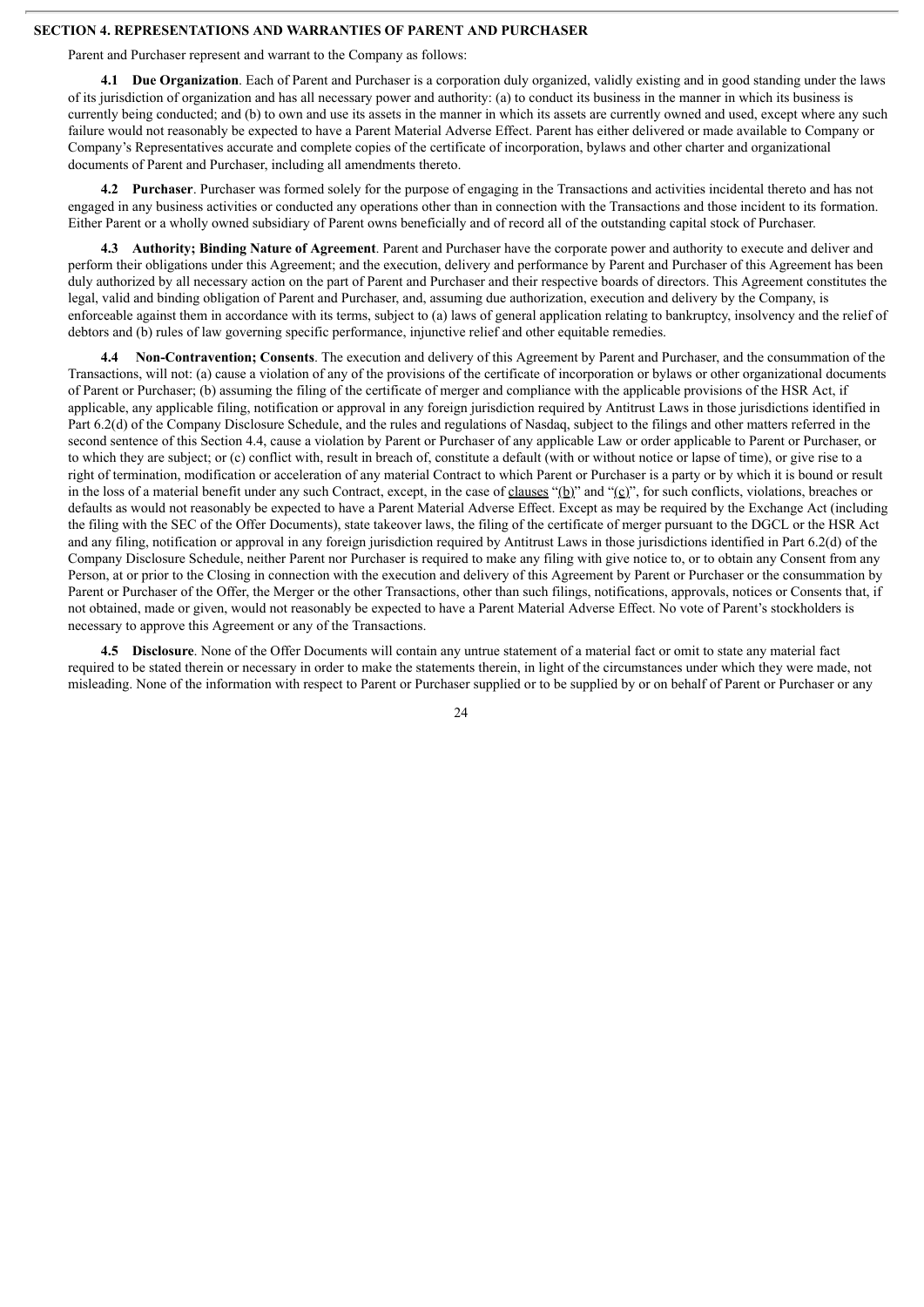of their Subsidiaries to the Company in writing specifically for inclusion or incorporation by reference in the Schedule 14D-9 will, at the time such document is filed with the SEC, at any time such document is amended or supplemented or at the time such document is first published, sent or given to the Company's stockholders, contain any untrue statement of a material fact or omit to state any material fact required to be stated therein or necessary in order to make the statements therein, in light of the circumstances under which they were made, not misleading. Neither Parent nor Purchaser makes any representation with respect to statements made or incorporated by reference in the Offer Documents based on information supplied by or on behalf of Company for inclusion or incorporation by reference in the Company Disclosure Documents.

**4.6 Absence of Litigation**. As of the date of this Agreement, there is no Legal Proceeding pending and served or, to the knowledge of Parent, pending and not served or overtly threatened against Parent or Purchaser, except as would not and would not reasonably be expected to materially and adversely affect Parent's or Purchaser's ability to consummate the Transactions. To the knowledge of Parent or Purchaser, as of the date of this Agreement, neither Parent nor Purchaser is subject to any continuing order of, consent decree, settlement agreement or similar written agreement with, or continuing investigation by, any Governmental Body, or any order, writ, judgment, injunction, decree, determination or award of any Governmental Body, except as would not and would not reasonably be expected to materially and adversely affect Parent's or Purchaser's ability to consummate the Transactions.

**4.7 Funds**. Parent has, and will have at all times until the Closing, cash and cash equivalents available in an amount sufficient to consummate the Transactions.

**4.8 Ownership of Company Common Stock**. Neither Parent nor any of Parent's Subsidiaries directly or indirectly owns, and at all times for the past three years, neither Parent nor any of Parent's Subsidiaries has owned, beneficially or otherwise, any shares of the Company's capital stock or any securities, contracts or obligations convertible into or exercisable or exchangeable for shares of the Company's capital stock, in each case, except through funds or benefit or pension plans. Neither Parent nor Purchaser has enacted or will enact a plan that complies with Rule 10b5-1 under the Exchange Act covering the purchase of any of the shares of the Company's capital stock. As of the date hereof, neither Parent nor Purchaser is an "interested stockholder" of the Company under Section 203(c) of the DGCL.

#### **4.9 Acknowledgement by Parent and Purchaser**.

**(a)** Neither Parent nor Purchaser is relying and neither Parent nor Purchaser has relied on any representations or warranties whatsoever regarding the subject matter of this Agreement, express or implied, except for the representations and warranties in Section 3, including the Company Disclosure Schedule, or in the certificate delivered pursuant to clause (d) of Annex I. Such representations and warranties by the Company constitute the sole and exclusive representations and warranties of the Company in connection with the Transactions and each of Parent and Purchaser understands, acknowledges and agrees that all other representations and warranties of any kind or nature whether express, implied or statutory are specifically disclaimed by the Company.

**(b)** In connection with the due diligence investigation of the Company by Parent and Purchaser and their respective Affiliates, stockholders, directors, officers, employees, agents, representatives or advisors, Parent and Purchaser and their respective Affiliates, stockholders, directors, officers, employees, agents, representatives and advisors have received and may continue to receive after the date hereof from the Company and its Affiliates, stockholders, directors, officers, employees, consultants, agents, representatives and advisors certain estimates, projections, forecasts and other forward-looking information, as well as certain business plan information, regarding the Company and its businesses and operations. Parent and Purchaser hereby acknowledge that there are uncertainties inherent in attempting to make such estimates, projections, forecasts and other forwardlooking statements, as well as in such business plans, and that Parent and Purchaser will have no claim against the Company, or any of its Affiliates, stockholders, directors, officers, employees, consultants, agents, representatives or advisors, or any other person with respect thereto unless any such information is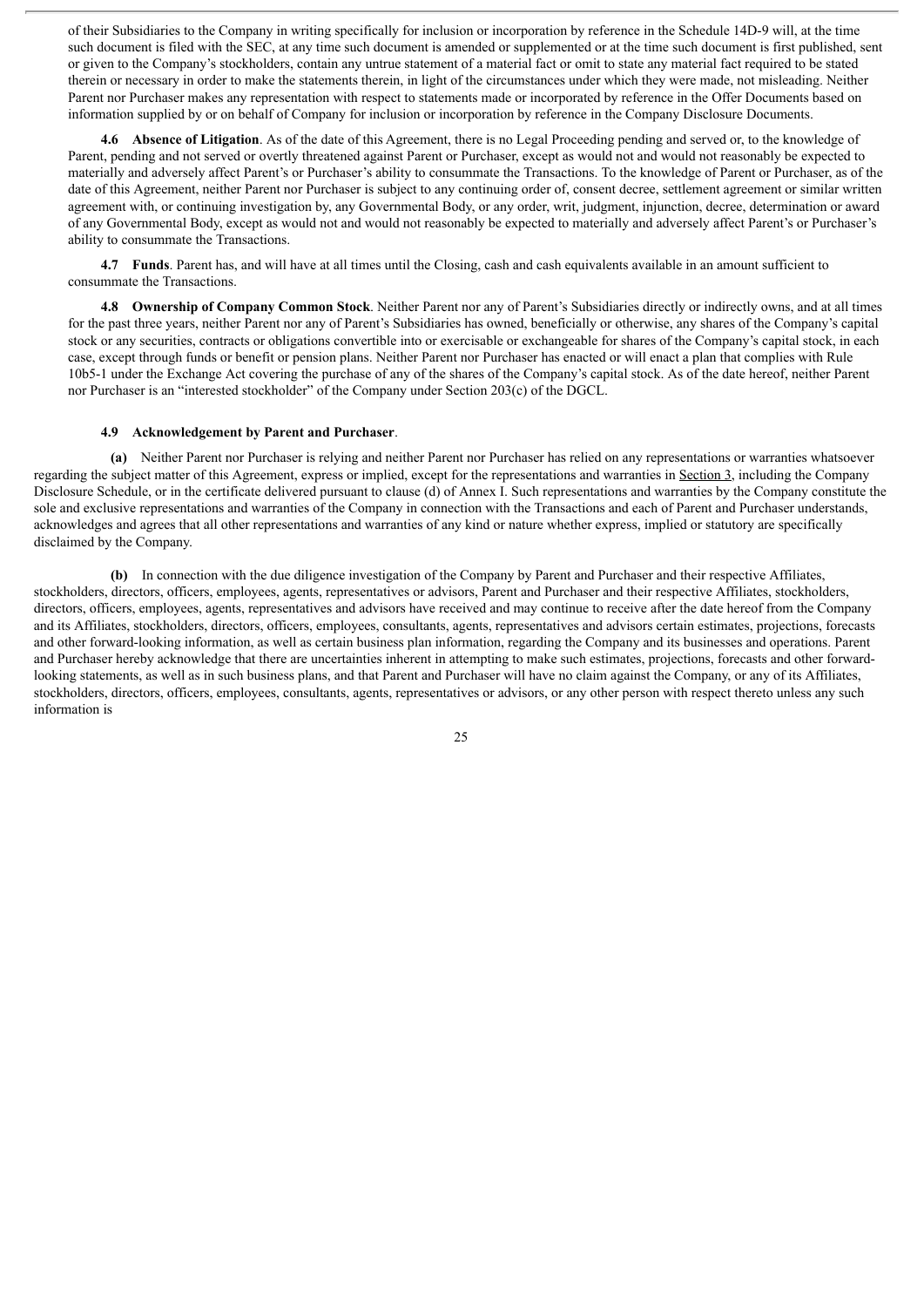expressly addressed or included in a representation or warranty contained in this Agreement or in the certificate delivered pursuant to clause (d) of Annex I. Accordingly, Parent and Purchaser hereby acknowledge and agree that neither the Company nor any of its Affiliates, stockholders, directors, officers, employees, consultants, agents, representatives or advisors, nor any other person, has made or is making any express or implied representation or warranty with respect to such estimates, projections, forecasts, forward-looking statements or business plans unless any such information is expressly addressed or included in a representation or warranty contained in this Agreement or in the certificate delivered pursuant to clause (d) of Annex I.

**4.10 Brokers and Other Advisors**. No broker, investment banker, financial advisor or other Person is entitled to any broker's, finder's, financial advisor's or other similar fee or commission in connection with the Transactions based upon arrangements made by or on behalf of Parent or any of its Subsidiaries except for Persons, if any, whose fees and expenses shall be paid by Parent.

#### **SECTION 5. CERTAIN COVENANTS OF THE COMPANY**

**5.1 Access to Information**. During the period from the date of this Agreement until the earlier of the Offer Acceptance Time and the termination of this Agreement pursuant to Section 8.1 (the "*Pre-Closing Period*"), upon reasonable advance notice to the Company, the Company shall, and shall cause the respective Representatives of the Company to: provide Parent and Parent's Representatives with reasonable access during normal business hours of the Company to the Company's Representatives, personnel, and assets and to all existing books, records, Tax Returns, work papers and other documents and information relating to the Company and provide copies of such existing books, records, Tax Returns, work papers and other documents and information relating to the Company, in each case, to the extent reasonably requested by Parent and its Representatives for reasonable business purposes; *provided, however,* that any such access shall be conducted at Parent's expense, at a reasonable time and in compliance with then-applicable local COVID-19 Measures, under the supervision of appropriate personnel of the Company and in such a manner as not to unreasonably interfere with the normal operation of the business of the Company or create material risk of damage or destruction to any material assets or property; *provided* that the Company shall be permitted to provide such information electronically or by other remote access where practicable. Any such access shall be subject to the Company's reasonable security measures and insurance requirements and shall not include invasive testing. Nothing herein shall require the Company to disclose or provide access to any information if such disclosure could, in its reasonable judgement (after consultation with its outside counsel) (i) jeopardize any attorney-client or other legal privilege (so long as the Company has reasonably cooperated with Parent to permit such inspection of or to disclose such information on a basis that does not waive such privilege with respect thereto), (ii) contravene any applicable Law, fiduciary duty or binding agreement entered into prior to the date of this Agreement (including any confidentiality agreement to which the Company or its Affiliates is a party) (so long as the Company uses its reasonable best efforts to communicate the applicable information to Parent in a way that would not contravene any applicable Law, fiduciary duty or binding agreement, as applicable) or (iii) increase the risk of failing to satisfy the Regulatory Conditions; *provided, further,* that information shall be disclosed subject to execution of a joint defense agreement in customary form, and disclosure may be limited to external counsel for Parent, to the extent the Company reasonably determines (after consultation with its outside counsel) doing so may be reasonably required for the purpose of complying with applicable Antitrust Laws. With respect to the information disclosed pursuant to this Section 5.1, Parent shall comply with, and shall instruct Parent's Representatives to comply with, all of its obligations under the Mutual Non-Disclosure Agreement dated March 6, 2022, between the Company and Parent (the "*Confidentiality Agreement*"). All requests for information made pursuant to this Section 5.1 shall be directed to the Persons listed on Part 5.1 of the Company Disclosure Schedule or another person designated in writing by the Company.

#### **5.2 Operation of the Company's Business**.

**(a)** During the Pre-Closing Period: (i) except (A) as required or expressly provided for under this Agreement or as required by applicable Laws, or to comply with or implement applicable COVID-19 Measures,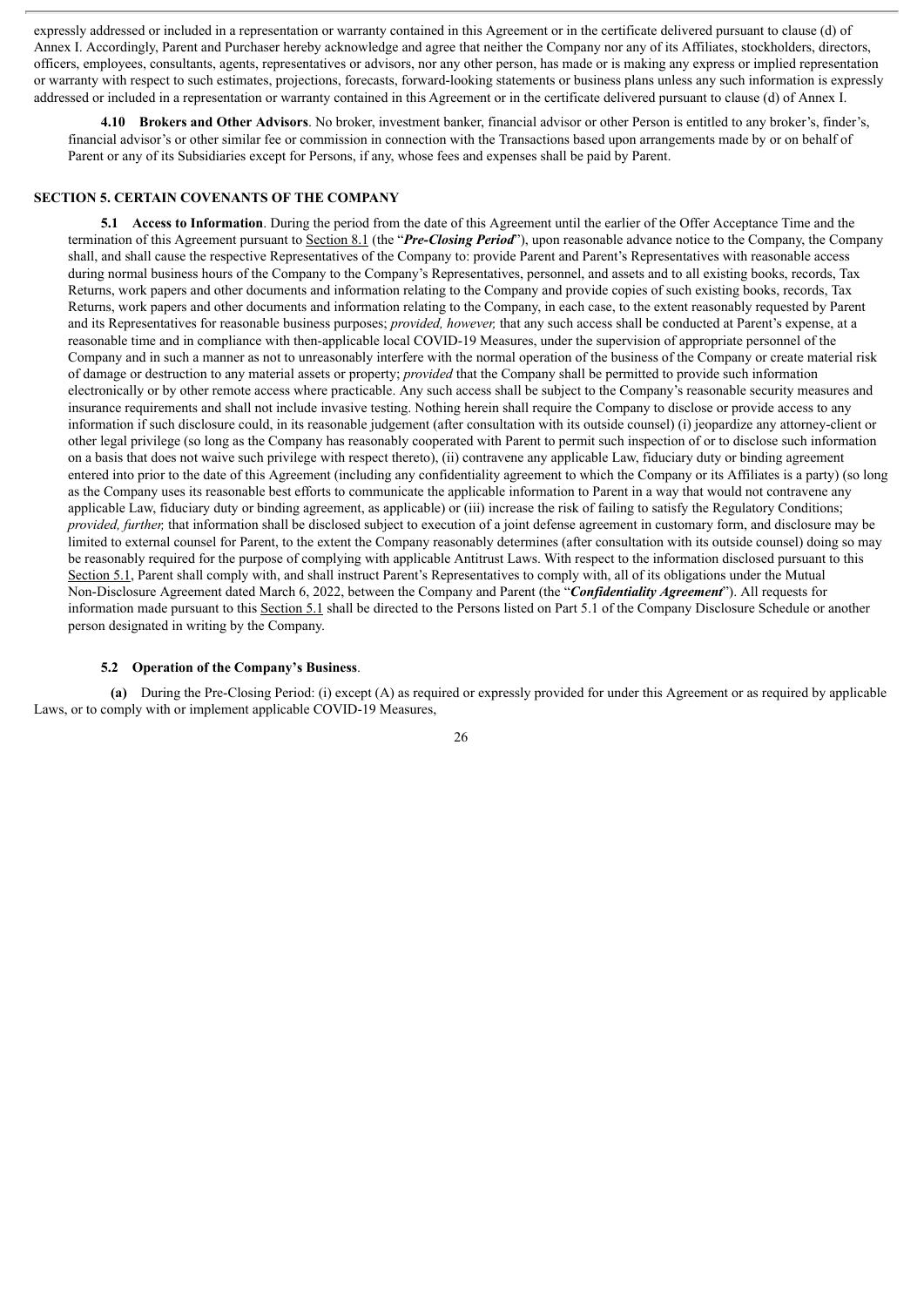(B) with the prior written consent of Parent, which consent shall not be unreasonably withheld, delayed or conditioned, or (C) as set forth in Part 5.2 of the Company Disclosure Schedule, the Company shall conduct in all material respects its business and operations in the ordinary course, and (ii) the Company shall promptly notify Parent of (A) any knowledge of the receipt of any notice from any Person alleging that the Consent of such Person is or may be required in connection with any of the Transactions and (B) any Legal Proceeding commenced, or, to its knowledge threatened in writing, relating to or involving the Company that relates to the consummation of the Transactions. The Company shall use commercially reasonable efforts to preserve intact the material components of the Company's current business organization, including keeping available the services of current officers and key employees, and use commercially reasonable efforts to maintain its relations and good will with all material suppliers, material customers, material licensors, material licensees, Governmental Bodies and other material business relations; *provided, however,* that the Company shall be under no obligation to put in place any new retention programs or include additional personnel in existing retention programs.

**(b)** During the Pre-Closing Period, except (i) as required or expressly provided for under this Agreement or as required by applicable Laws, or (ii) with the prior written consent of Parent, which consent shall not be unreasonably withheld, delayed or conditioned, or (iii) as set forth in Part 5.2 of the Company Disclosure Schedule, the Company shall not:

**(i)** (A) establish a record date for, declare, accrue, set aside or pay any dividend or make any other distribution in respect of any shares of its capital stock (including the Company Common Stock) or other equity or voting interest or (B) repurchase, redeem or otherwise reacquire any of its shares of capital stock (including any Share) or other equity or voting interests, or any rights, warrants or options to acquire any shares of its capital stock or other equity or voting interests, other than: (1) repurchases or reacquisitions of Shares outstanding as of the date hereof pursuant to the Company's right (under written commitments in effect as of the date hereof) to purchase or reacquire Shares held by a Company Associate only upon termination of such associate's employment or engagement by the Company; (2) repurchases of Company Stock Awards (or shares of capital stock issued upon the exercise or vesting thereof) outstanding on the date hereof (in cancellation thereof) pursuant to the terms of any such Company Stock Award (as in effect as of the date hereof) between the Company and a Company Associate or member of the Company Board only upon termination of such Person's employment or engagement by the Company; or (3) in connection with withholding to satisfy the exercise price and/or Tax obligations with respect to Company Stock Awards outstanding on the date hereof pursuant to the terms of any such Company Stock Award (as in effect as of the date hereof);

**(ii)** split, combine, subdivide or reclassify any shares of its capital stock (including the Shares) or other equity interests;

**(iii)** sell, issue, grant, deliver, pledge, transfer, encumber, dispose of or authorize the issuance, sale, delivery, pledge, transfer, encumbrance, disposition or grant by the Company of (A) any capital stock, equity interest or other security of the Company, (B) any option, call, warrant, restricted securities or right to acquire any capital stock, equity interest or other security of the Company or (C) any instrument convertible into or exchangeable for any capital stock, equity interest or other security of the Company (except that the Company may issue Shares as required to be issued upon the settlement of RSUs and PSUs, upon the exercise of Options or pursuant to purchase rights under the ESPP, in each case: (1) outstanding on the date of this Agreement; and (2) pursuant to the terms (as in effect as of the date hereof) of any such Company Stock Award or the ESPP, as applicable);

**(iv)** except as otherwise permitted under clause (i) or clause (iii) of this Section 5.2(b), (A) establish, adopt, enter into, terminate or amend any Employee Plan (or any plan, program, arrangement, practice, policy or agreement that would be an Employee Plan if it were in existence on the date hereof), (B) amend or waive any of its rights under any provision of, or accelerate the vesting, funding or payment of any compensation or benefits under, any of the Employee Plans (or any plan, program, arrangement, practice, policy or agreement that would be an Employee Plan if it were in existence on the date hereof) or (C) increase the compensation,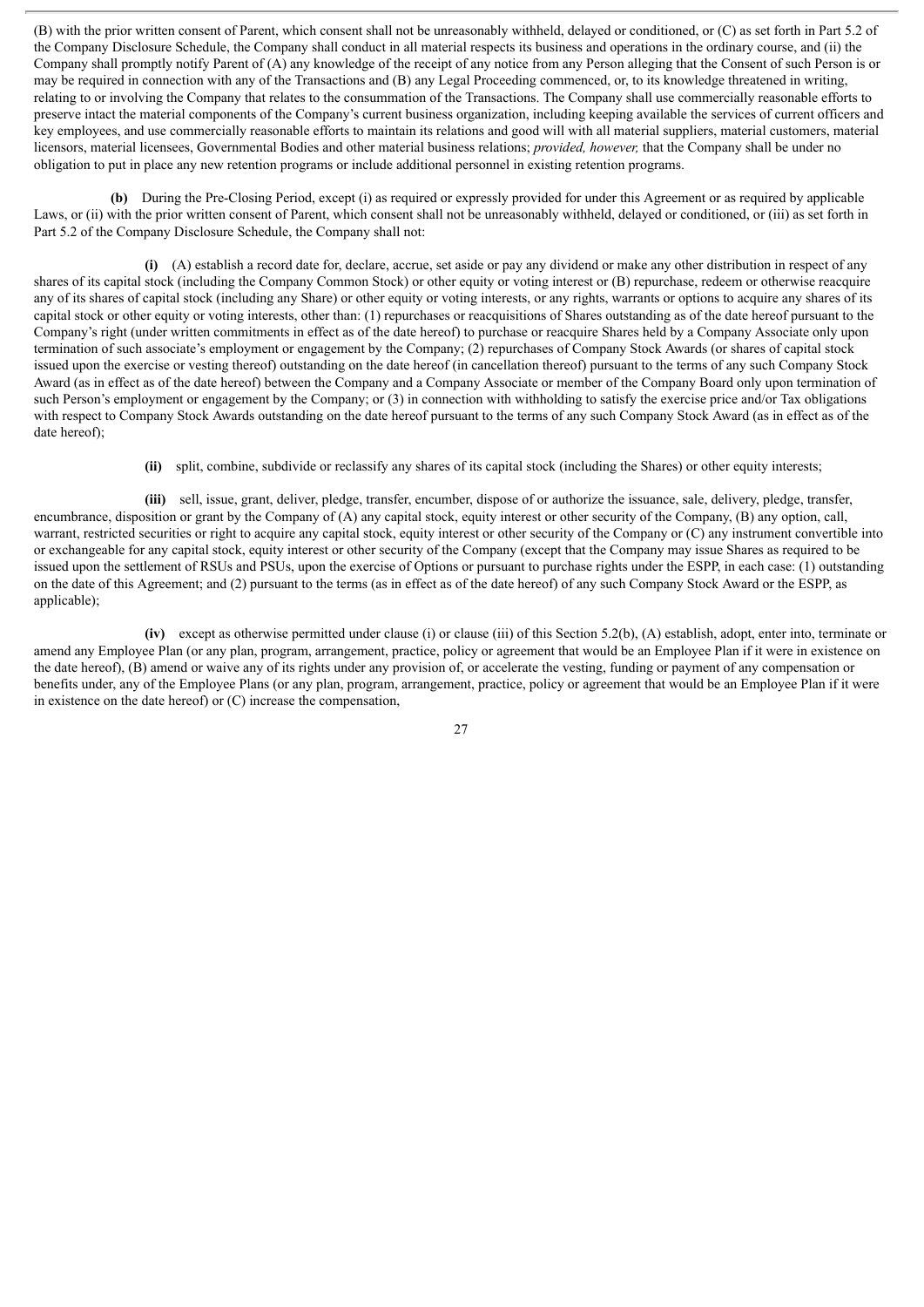bonuses, severance, or other compensation or benefits payable or provided or to become payable or provided to any Company Associate;

**(v)** hire or terminate (other than for cause) any employee or independent contractor with an annual base salary or annual base compensation (as applicable) in excess of \$250,000;

**(vi)** amend or permit the adoption of any amendment to its certificate of incorporation or bylaws;

**(vii)** (A) form any Subsidiary, (B) acquire any equity or voting interest (including by merger) in any other Entity, (C) acquire a material portion of the assets of any other Person (other than any acquisition of supplies, raw materials, inventory or products in the ordinary course of business), or (D) enter into any joint venture, partnership, limited liability corporation or similar arrangement;

**(viii)** make or authorize any capital expenditure (except that the Company may make any capital expenditure that: (A) is provided for in the Company's capital expense budget set forth on Part 5.2(b)(viii) of the Company Disclosure Schedule, which expenditures shall be in accordance with the categories set forth in such budget; or (B) when added to all other capital expenditures made on behalf of the Company since the date of this Agreement but not provided for in the Company's capital expense budget set forth on Part 5.2(b)(viii) of the Company Disclosure Schedule, does not exceed \$500,000 individually and \$2,000,000 in the aggregate);

**(ix)** acquire, lease, license, sublicense, pledge, sell or otherwise dispose of, divest or spin-off, abandon, waive, relinquish or permit to lapse (other than any patent expiring at the end of its statutory term), fail to diligently prosecute, enforce or maintain, fail to renew (including with respect to In-bound Licenses), transfer, assign, guarantee, exchange or swap, mortgage or otherwise encumber (including pursuant to a sale-leaseback transaction or securitization) or subject to any material Encumbrance (other than Permitted Encumbrances) any material right or other material asset or property (except, in the case of any of the foregoing (A) with respect to such tangible assets or properties, in the ordinary course of business consistent with past practice, and with respect to Intellectual Property Rights, entering into non-exclusive license agreements and materials transfer agreements in the ordinary course of business subject to valid and enforceable confidentiality and non-disclosure provisions, (B) pursuant to dispositions of obsolete, surplus or worn out assets that are no longer useful in the conduct of the business of the Company and (C) as provided for in subsection (viii));

**(x)** except pursuant to an Acceptable Confidentiality Agreement, disclose any trade secrets or other confidential information relating to any of the Products other than pursuant to a binding written confidentiality and non-disclosure agreement, and with respect to any trade secrets, with protections sufficient to protect and maintain the trade secret as a trade secret under applicable Law;

**(xi)** lend money or make capital contributions or advances to or make investments in, any Person, or incur, assume, guarantee or otherwise become liable for any Indebtedness (except for advances to employees and consultants for travel and other business related expenses in the ordinary course of business) or enter into any swap or hedging transaction or other derivative agreements other than in the ordinary course of business;

**(xii)** amend or modify in any material respect, waive any rights under, terminate, replace or release, settle or compromise any material claim, liability or obligation under any Material Contract or enter into any Contract which if entered into prior to the date hereof would have been a Material Contract, excluding any statements of work under existing Material Contracts, in each case not in excess of \$1,000,000 individually;

**(xiii)** except as required by applicable Laws, make, rescind, or change any material Tax election, change any annual Tax accounting period, adopt or change any material method of Tax accounting, enter into any material closing agreement with respect to Taxes, or settle or compromise any material Tax assessment or other material Tax liability;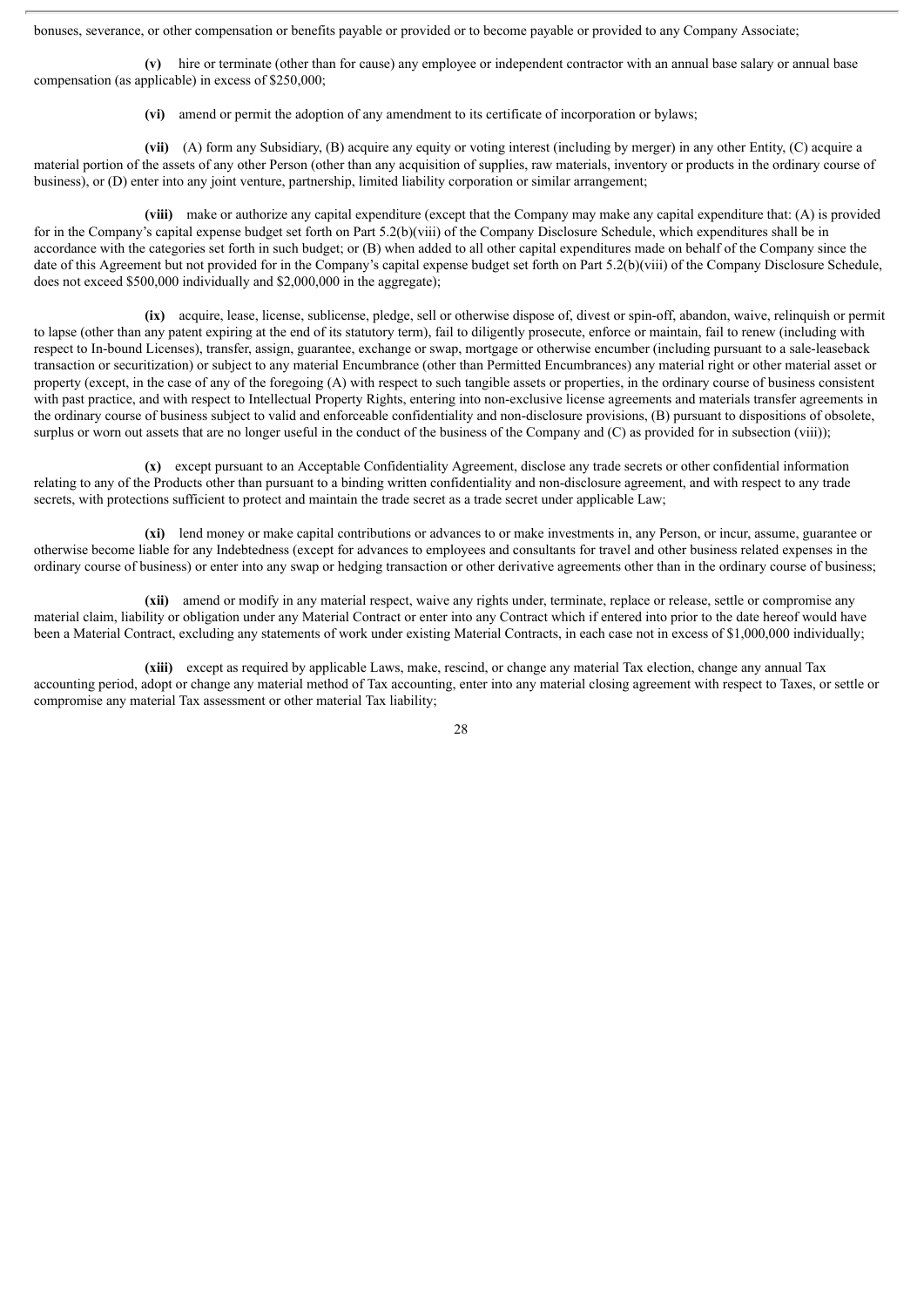**(xiv)** commence any Legal Proceeding, except with respect to: (A) routine matters in the ordinary course of business; (B) in such cases where the Company reasonably determines in good faith that the failure to commence suit would result in a material impairment of a valuable aspect of its business (*provided* that the Company consults with Parent and considers the views and comments of Parent with respect to any such Legal Proceeding prior to commencement thereof); or (C) in connection with a breach of this Agreement or any other agreements contemplated hereby;

**(xv)** settle, release, waive or compromise any Legal Proceeding or other claim (or threatened Legal Proceeding or other claim), other than as set forth in Section 6.6 or any Legal Proceeding relating to a breach of this Agreement or any other agreements contemplated hereby or pursuant to a settlement that does not relate to any of the Transactions and (A) that results solely in a monetary obligation involving only the payment of monies by the Company of not more than \$500,000 in the aggregate or (B) that results solely in a monetary obligation that is funded by an indemnity obligation to, or an insurance policy of, the Company and the payment of monies by the Company that together with any settlement made under subsection "(A)" are not more than \$500,000 in the aggregate (not funded by an indemnity obligation or through insurance policies);

**(xvi)** enter into any Labor Agreement with any labor organization or recognize or certify any labor union, labor organization, works council, or group of employees of the Company as the bargaining representative for any employees of the Company (except to the extent required by applicable Laws);

**(xvii)** implement any employee layoffs, plant closings, reductions in force, furloughs, temporary layoffs, salary or wage reductions, work schedule changes or other such actions that could reasonably be expected to require advance notice under the WARN Act;

**(xviii)** waive or release any noncompetition, nonsolicitation, nondisclosure, noninterference or nondisparagement obligation of any current or former employee or independent contractor;

**(xix)** adopt or implement any stockholder rights plan or similar arrangement;

**(xx)** adopt a plan or agreement of complete or partial liquidation or dissolution, merger, consolidation, restructuring, recapitalization or other reorganization of the Company;

**(xxi)** make any material changes in financial accounting methods, principles or practices materially affecting the consolidated assets, liabilities or results of operations of the Company, except insofar as may be required  $(A)$  by GAAP, (B) by Regulation S X under the Securities Act, or (C) by any Governmental Body or quasi-governmental authority (including the Financial Accounting Standards Board or any similar organization);

**(xxii)** enter into any material transfer agreement except pursuant to the Company's standard form material transfer agreement, substantially in the same form as provided to Parent in all material respects; or

**(xxiii)** authorize any of, or agree or commit to take, any of the actions described in clauses "(i)" through "(xxii)" of this Section  $5.2(b)$ .

**(c)** Subject to Section 5.1, from the date hereof until the Effective Time, the Company shall (i) provide Parent with a reasonable opportunity to review the material portions of the repotrectinib NDA, and any material correspondence or other material communication proposed to be submitted or otherwise transmitted to the FDA by the Company with respect to the repotrectinib NDA, (ii) to the extent reasonably practicable and permissible under applicable Laws, consult with Parent in connection with any proposed meeting with the FDA relating to the repotrectinib NDA, and (iii) to the extent reasonably practicable and permissible under applicable Laws, keep Parent reasonably informed of any material communication (written or oral) with or from the FDA regarding the repotrectinib NDA.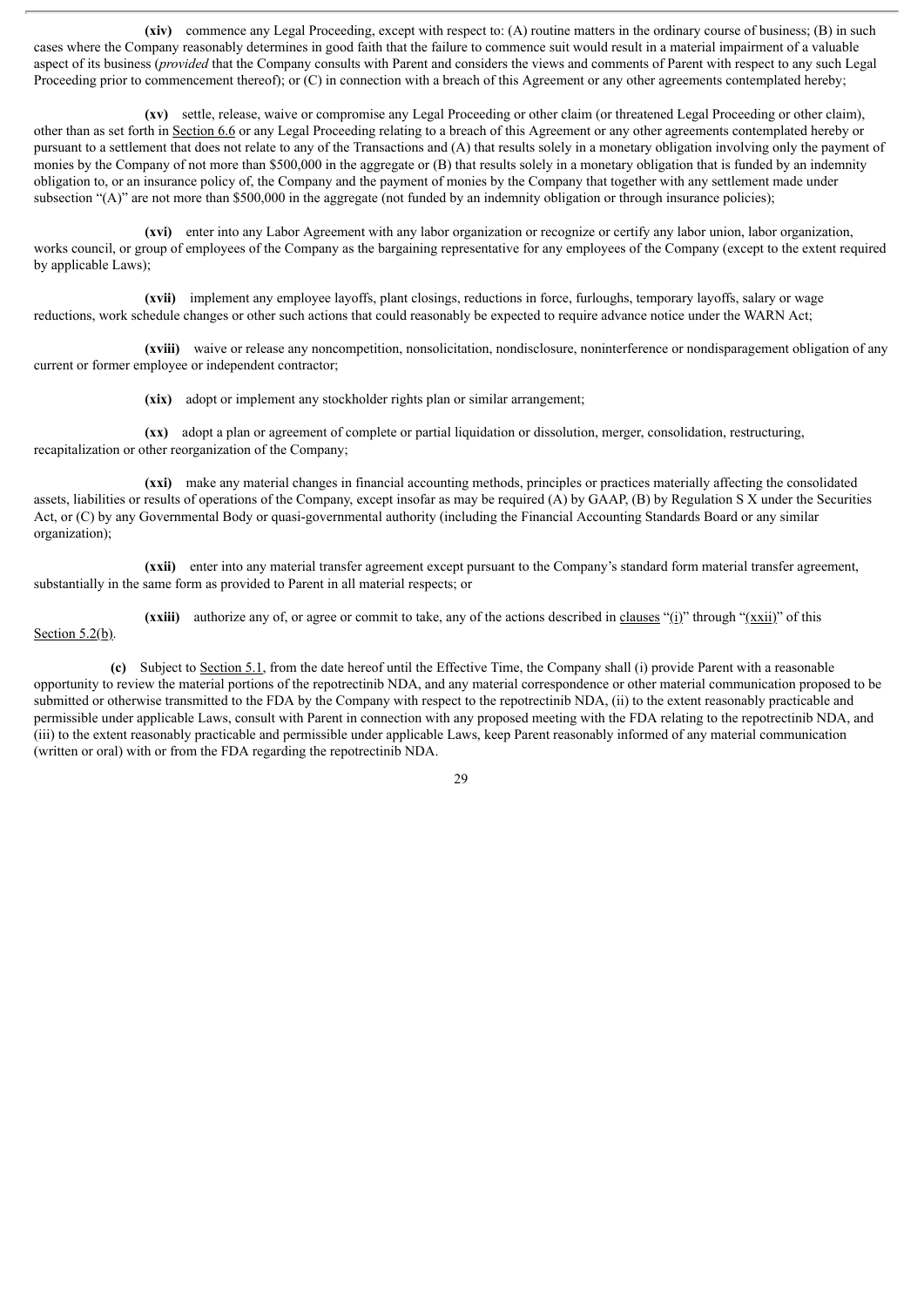Nothing contained herein shall give to Parent or Purchaser, directly or indirectly, rights to control or direct the operations of the Company prior to the Effective Time. Prior to the Effective Time, each of Parent and the Company shall exercise, consistent with the terms and conditions hereof, complete control and supervision of its operations.

#### **5.3 No Solicitation**.

**(a)** For the purposes of this Agreement, "*Acceptable Confidentiality Agreement*" shall mean any customary confidentiality agreement that (i) is in effect as of the execution and delivery of this Agreement or (ii) entered into after the execution and delivery of this Agreement and, in each case of clauses (i) and (ii), (A) contains provisions (other than standstill provisions) that are no less favorable in the aggregate to the Company than those contained in the Confidentiality Agreement and (B) does not prohibit the Company from providing any information to Parent in accordance with Section 5.3 or otherwise prohibit the Company from complying with its obligations under this Section 5.3.

**(b)** Except as permitted by this Section 5.3, the Company shall, and shall direct its Representatives to, cease any solicitation, encouragement, discussions or negotiations with any Persons that may be ongoing with respect to an Acquisition Proposal and the Company shall not, and shall direct its Representatives not to, (i) continue any solicitation, knowing encouragement, discussions or negotiations with any Persons that may be ongoing with respect to an Acquisition Proposal and (ii) directly or indirectly, (A) solicit, initiate or knowingly facilitate or knowingly encourage (including by way of furnishing non-public information) any inquiries regarding, or the making of any proposal or offer that constitutes, or could reasonably be expected to lead to, an Acquisition Proposal, (B) engage in, continue or otherwise participate in any discussions or negotiations regarding, or furnish to any other Person any non-public information relating to or for the purpose of knowingly encouraging or facilitating, an Acquisition Proposal or any proposal or offer that could reasonably be expected to lead to an Acquisition Proposal or (C) enter into any letter of intent, acquisition agreement, agreement in principle or similar agreement with respect to an Acquisition Proposal or any proposal or offer that could reasonably be expected to lead to an Acquisition Proposal. Within two business days following the execution of this Agreement, the Company shall deliver a written notice to each Person that entered into a confidentiality agreement relating to a potential Acquisition Proposal (or prior discussions with respect to a potential Acquisition Proposal), to the effect that the Company is ending all discussions and negotiations with such Person with respect to any Acquisition Proposal, effective on the date thereof, and requesting the prompt return or destruction of all confidential information concerning the Company in such Person's possession or control.

**(c)** If at any time on or after the date of this Agreement and prior to the Offer Acceptance Time the Company or any of its Representatives receives an unsolicited written Acquisition Proposal from any Person or group of Persons, which Acquisition Proposal was made or renewed on or after the date of this Agreement and did not, directly or indirectly, result from any breach of this Section 5.3, (i) the Company and its Representatives may contact such Person or group of Persons solely to clarify the terms and conditions thereof and inform such Person or group of Persons of the terms of this Section 5.3 and (ii) if the Company Board determines in good faith, after consultation with financial advisors and outside legal counsel, that such Acquisition Proposal constitutes or could reasonably be expected to lead to a Superior Proposal, and that failure to take such action would be inconsistent with its fiduciary duties under applicable Law, then the Company and its Representatives may (A) furnish, pursuant to (but only pursuant to) an Acceptable Confidentiality Agreement, information (including non-public information) with respect to the Company to the Person or group of Persons who has made such Acquisition Proposal; *provided* that the Company shall concurrently provide to Parent any non-public information concerning the Company that is provided to any Person given such access which was not previously provided to Parent or its Representatives and (B) following the execution of an Acceptable Confidentiality Agreement, engage in or otherwise participate in discussions or negotiations with the Person or group of Persons making such Acquisition Proposal.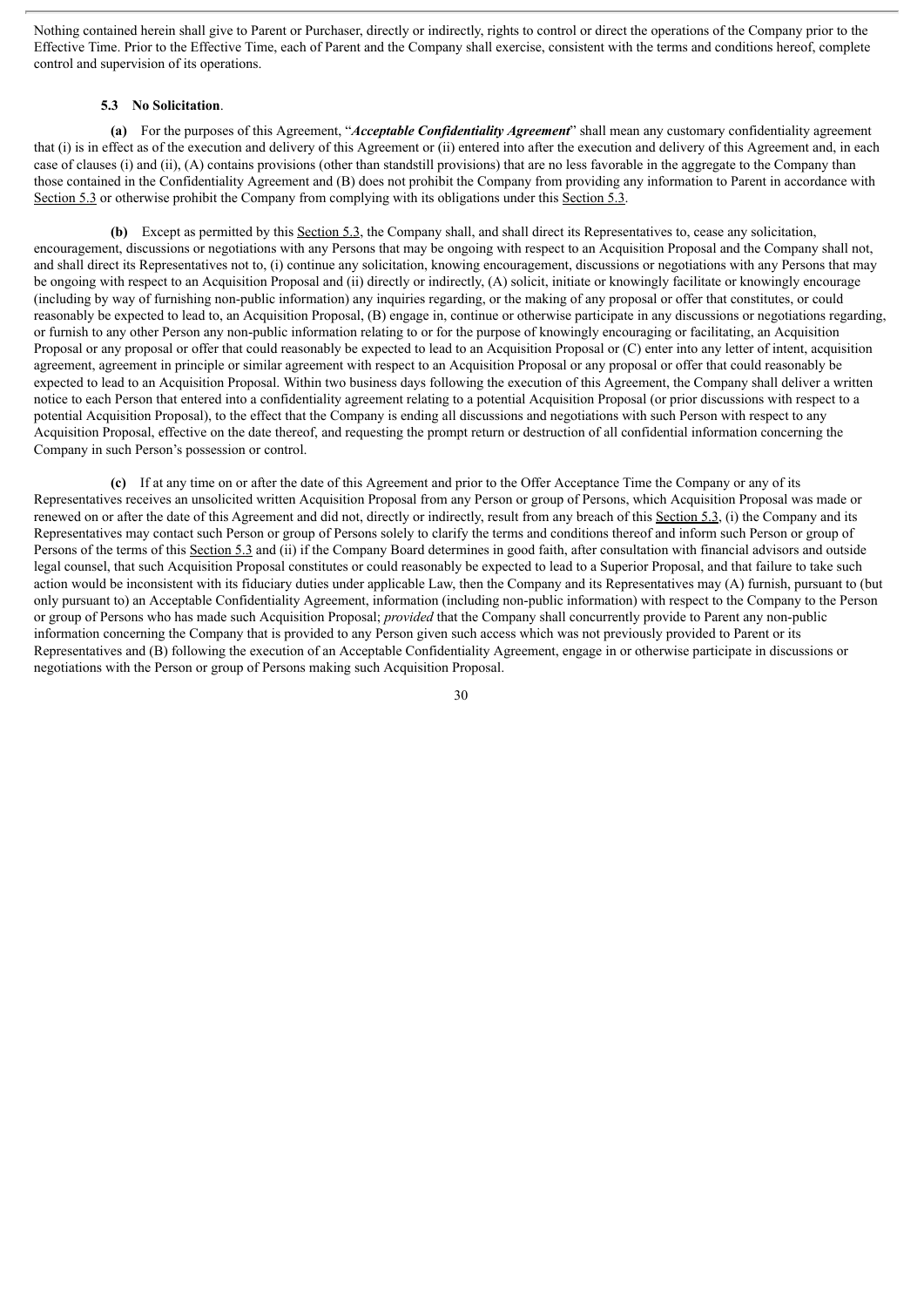**(d)** The Company shall promptly (and in any event within one business day) (i) notify Parent if any inquiries, proposals or offers with respect to an Acquisition Proposal, or any inquiry, proposal or offer that would reasonably be expected to lead to an Acquisition Proposal, are received by the Company or any of its Representatives, including the identity of the Person or group of Persons making such Acquisition Proposal, (ii) provide to Parent a summary of the material terms and conditions of any Acquisition Proposal and a copy of any material documents provided by the Company or its Representatives to such Person or group of Persons, or provided by such Person or group of Persons to the Company or its Representatives, in connection therewith, (iii) keep Parent reasonably informed of any material developments, discussions or negotiations regarding any Acquisition Proposal (including any changes to the terms thereof) and (iv) upon the request of Parent, reasonably inform Parent of the status of such Acquisition Proposal.

**(e)** Nothing in this Section 5.3 or elsewhere in this Agreement shall prohibit the Company from (i) taking and disclosing to the stockholders of the Company a position contemplated by Rule 14e-2(a), Rule 14d-9 or Item 1012(a) of Regulation M-A promulgated under the Exchange Act, (ii) making any disclosure to the stockholders of the Company that is required by applicable Laws or (iii) making any "stop, look and listen" communication pursuant to Rule 14d-9(f) promulgated under the Exchange Act; *provided* that any such action that would otherwise constitute a Company Adverse Change Recommendation shall be made only in accordance with Section 6.1(b).

**(f)** The Company agrees that in the event any Representative of the Company takes any action which, if taken by the Company, would constitute a breach of this Section 5.3, the Company shall be deemed to be in breach of this Section 5.3.

## **SECTION 6. ADDITIONAL COVENANTS OF THE PARTIES**

## **6.1 Company Board Recommendation**.

**(a)** The Company hereby consents to the Offer and represents, as of the date of this Agreement, that the Company Board, at a meeting duly called and held, has made the Company Board Recommendation. Subject to Section 6.1(b), the Company hereby consents to the inclusion of a description of the Company Board Recommendation in the Offer Documents. During the Pre-Closing Period, subject to Section 6.1(b), neither the Company Board nor any committee thereof shall (i) (A) withdraw or qualify (or modify in a manner adverse to Parent or Purchaser), or publicly propose to withdraw or qualify (or modify in a manner adverse to Parent or Purchaser), the Company Board Recommendation or (B) approve, recommend or declare advisable, or publicly propose to approve, recommend or declare advisable, any Acquisition Proposal, (any action described in this clause (i) being referred to as a "*Company Adverse Change Recommendation*"), or (ii) approve, recommend or declare advisable, or propose to approve, recommend or declare advisable, or allow the Company to execute or enter into any Contract (other than an Acceptable Confidentiality Agreement) with respect to any Acquisition Proposal, or requiring, or reasonably expected to cause, the Company to abandon, terminate, materially delay or fail to consummate, or that would otherwise materially impede, interfere with or be inconsistent with, the Transactions.

**(b)** At any time prior to accepting for payment for such number of Shares validly tendered and not properly withdrawn pursuant to the Offer as satisfies the Minimum Condition (the "Offer Acceptance Time"):

**(i)** if the Company has received a *bona fide* written Acquisition Proposal (which Acquisition Proposal did not, directly or indirectly, result from a breach of Section 5.3) from any Person that has not been withdrawn, and after consultation with outside legal counsel, the Company Board shall have determined, in good faith, that such Acquisition Proposal is a Superior Proposal, (A) the Company Board may make a Company Adverse Change Recommendation or (B) the Company may terminate this Agreement pursuant to Section 8.1(e) to enter into a Specified Agreement with respect to such Superior Proposal, if and only if: (1) the Company Board determines in good faith, after consultation with the Company's outside legal counsel, that the failure to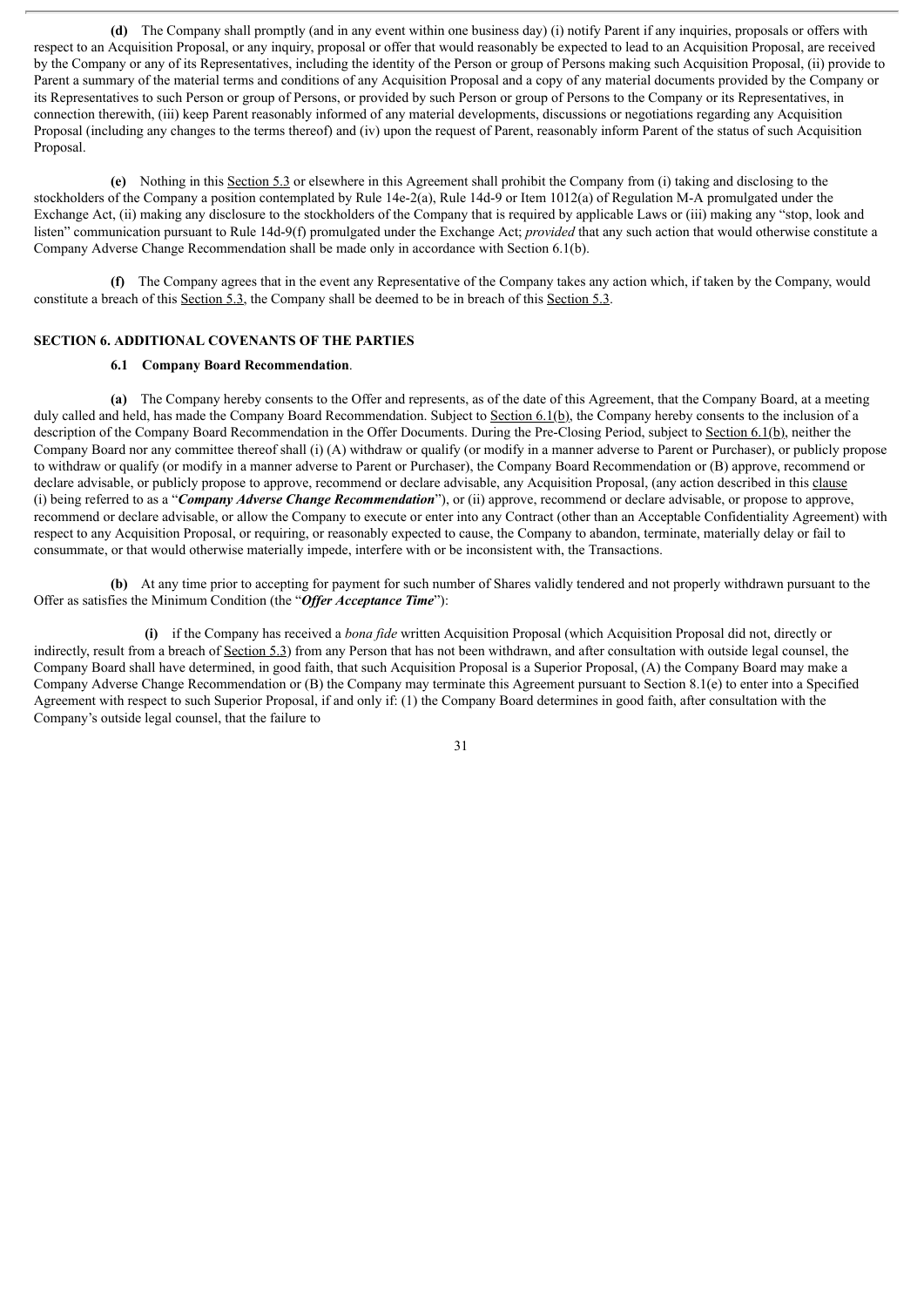do so would be inconsistent with the fiduciary duties of the Company Board to the Company's stockholders under applicable Laws; (2) the Company shall have given Parent prior written notice of its intention to consider making a Company Adverse Change Recommendation or terminate this Agreement pursuant to Section 8.1(e) at least four business days prior to making any such Company Adverse Change Recommendation or termination (a "*Determination Notice*") (which notice, in and of itself, shall not constitute a Company Adverse Change Recommendation); and (3) (x) the Company shall, no later than concurrently with the delivery of the Determination Notice, have provided to Parent a summary of the material terms and conditions of the Acquisition Proposal and copies of all material documents related thereto in accordance with Section 5.3(d), (y) prior to making any such Company Adverse Change Recommendation or terminating this Agreement pursuant to Section 8.1(e), the Company shall have given Parent four business days after the Determination Notice to propose revisions to the terms of this Agreement or make other proposals so that such Acquisition Proposal would cease to constitute a Superior Proposal and shall have made itself and its Representatives reasonably available to negotiate in good faith with Parent (to the extent Parent desires to negotiate) during such four business days period with respect to such proposed revisions or other proposal, if any, and (z) no earlier than the end of such four business day period, after considering the results of any such negotiations and giving effect to the proposals made by Parent, if any, after consultation with outside legal counsel, the Company Board shall have determined, in good faith, that such Acquisition Proposal is a Superior Proposal and that the failure to make the Company Adverse Change Recommendation or terminate this Agreement pursuant to Section 8.1(e) would be inconsistent with the fiduciary duties of the Company Board to the Company's stockholders under applicable Laws. Issuance of any "stop, look and listen" communication by or on behalf of the Company pursuant to Rule 14d-9(f) shall not be considered a Company Adverse Change Recommendation and shall not require the giving of a Determination Notice or compliance with the procedures set forth in this Section 6.1 to the extent that any such communication expressly reaffirms the Company Board Recommendation. The provisions of this Section  $6.1(b)$ (i) shall also apply to any financial or other material amendment to any Acquisition Proposal, which shall require a new Determination Notice, except that the references to four business days shall be deemed to be three business days; and

**(ii)** other than in connection with an Acquisition Proposal, the Company Board may make a Company Adverse Change Recommendation in response to a Change in Circumstance, if and only if: (A) the Company Board determines in good faith, after consultation with the Company's outside legal counsel, that the failure to do so would be inconsistent with the fiduciary duties of the Company Board to the Company's stockholders under applicable Laws; (B) the Company shall have given Parent a Determination Notice at least three business days prior to making any such Company Adverse Change Recommendation; and (C) (1) the Company shall, no later than concurrently with the delivery of the Determination Notice, have specified the Change in Circumstance in reasonable detail, (2) prior to making any such Company Adverse Change Recommendation, the Company shall have given Parent the three business days after the Determination Notice to propose revisions to the terms of this Agreement or make another proposal, and shall have made itself and its Representatives reasonably available to negotiate in good faith with Parent (to the extent Parent desires to do so) during such three business days with respect to such proposed revisions or make other proposals such that such Change in Circumstance would no longer necessitate a Company Adverse Change Recommendation, if any, and (3) following the end of such three business day period, after considering the results of any such negotiations and giving effect to the proposals made by Parent, if any, after consultation with outside legal counsel, the Company Board shall have determined, in good faith, that the failure to make the Company Adverse Change Recommendation in response to such Change in Circumstance would be inconsistent with the fiduciary duties of the Company Board to the Company's stockholders under applicable Laws. The provisions of this Section  $6.1(b)(ii)$  shall also apply to any material change to the facts and circumstances relating to such Change in Circumstance, which shall require a new Determination Notice, except that the references to three business days shall be deemed to be two business days.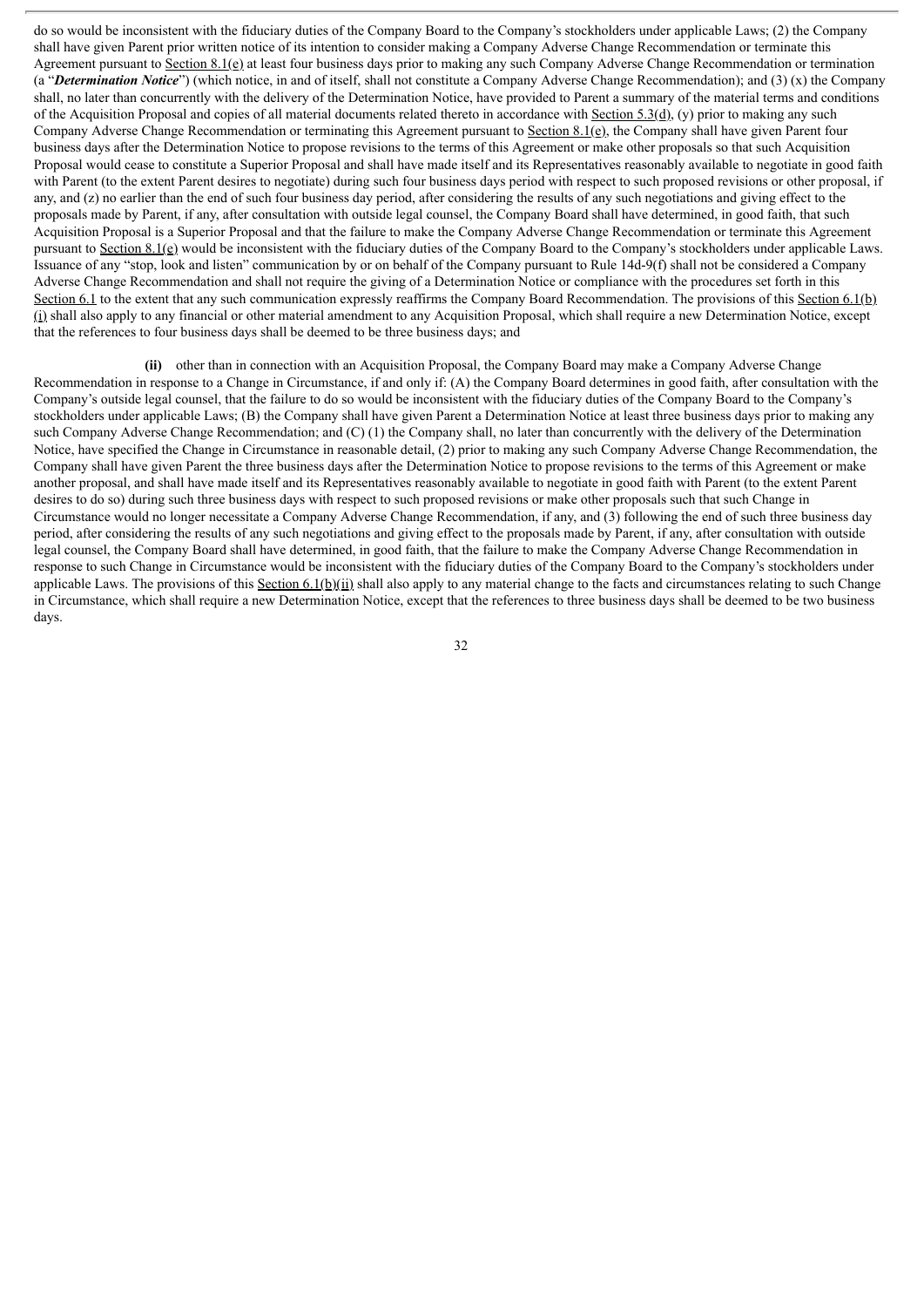## **6.2 Filings, Consents and Approvals**.

**(a)** Subject to the terms and conditions set forth in this Agreement (including Section 6.2(c)), each of the Parties shall use their respective reasonable best efforts to take, or cause to be taken, all actions, to file, or cause to be filed, all documents and to do, or cause to be done, and to assist and cooperate with the other Parties in doing, all things necessary, proper or advisable under applicable Antitrust Laws to consummate and make effective the Transactions as soon as reasonably practicable, including (i) the obtaining of all necessary actions or nonactions, waivers, consents, clearances, decisions, declarations, approvals and, expirations or terminations of waiting periods from Governmental Bodies and the making of all necessary registrations and filings and the taking of all steps as may be necessary to obtain any such consent, decision, declaration, approval, clearance or waiver, or expiration or termination of a waiting period by or from, or to avoid an action or proceeding by, any Governmental Body in connection with any Antitrust Laws, (ii) the obtaining of all necessary consents, authorizations, approvals or waivers from third parties and (iii) the execution and delivery of any additional instruments necessary to consummate the Transactions.

**(b)** In furtherance of the foregoing and subject to the terms and conditions set forth in this Agreement (including Section 6.2(c)), the Parties agree to use reasonable best efforts to take, and cause their Affiliates to use reasonable best efforts to, cause the prompt expiration or termination of any applicable waiting period and to resolve objections, if any, as the FTC or DOJ, or other Governmental Bodies of any other jurisdiction for which consents, permits, authorizations, waivers, clearances, approvals and expirations or terminations of waiting periods are sought with respect to the Transactions, so as to obtain such consents, permits, authorizations, waivers, clearances, approvals or termination of the waiting period under the HSR Act or other Antitrust Laws, and to avoid the commencement of a lawsuit by the FTC, the DOJ, other Governmental Bodies or any other Person under Antitrust Laws, and to avoid the entry of, or to effect the dissolution of, any injunction, temporary restraining order or other order in any suit or proceeding which would otherwise have the effect of preventing the Closing or delaying the Offer Acceptance Time beyond the Expiration Date.

**(c)** Notwithstanding anything to the contrary in this Agreement, nothing shall require or be constructed to require (x) the Parent or any of its Subsidiaries or (y) the Company or the Surviving Corporation (and the Company and the Surviving Corporation shall not, unless otherwise directed in writing by Parent, in which case, the Company and/or the Surviving Corporation shall) to take any action to: (i) commit to or effect, by consent decree, hold separate order or otherwise, the sale, lease, license, divestiture or disposition of any assets, rights, product lines, or businesses of the Company, the Surviving Corporation, Parent or any of its Subsidiaries, (ii) terminate existing relationships, contractual rights or obligations of the Company, the Surviving Corporation, Parent or any of its Subsidiaries, (iii) terminate any venture or other arrangement, (iv) create any relationship, contractual rights or obligations of the Company, the Surviving Corporation, Parent or any of its Subsidiaries, (v) effectuate any other change or restructuring of the Company, the Surviving Corporation, Parent or any of its Subsidiaries, (vi) undertake or enter into agreements with any Governmental Body or agree to the entry of an Order by any Governmental Body, and (vii) otherwise take or commit to take any actions with respect to the businesses, product lines or assets the Company, Parent, the Surviving Corporation or any of its Subsidiaries; *provided* that the Company, Surviving Corporation, Parent or any of its Subsidiaries shall not be required to take or commit to take any such action, or agree to any such condition or restriction, unless such action, commitment, agreement, condition or restriction is binding on the Company, Surviving Corporation, Parent or any of its Subsidiaries only in the event the Closing occurs.

**(d)** Subject to the terms and conditions of this Agreement, each of the Parties shall (and shall cause their respective Affiliates, if applicable, to): (i) promptly make an appropriate filing of all Notification and Report forms as required by the HSR Act with respect to the Transactions; (ii) promptly make all other filings, notifications or other consents as may be required to be made or obtained by such Party under foreign Antitrust Laws in those jurisdictions identified in Part 6.2(d) of the Company Disclosure Schedule, which contains the list of the only jurisdictions where filing, notification, expiration of a waiting period or consent or approval is a condition to Closing; and (iii) cooperate with each other in determining whether, and promptly preparing and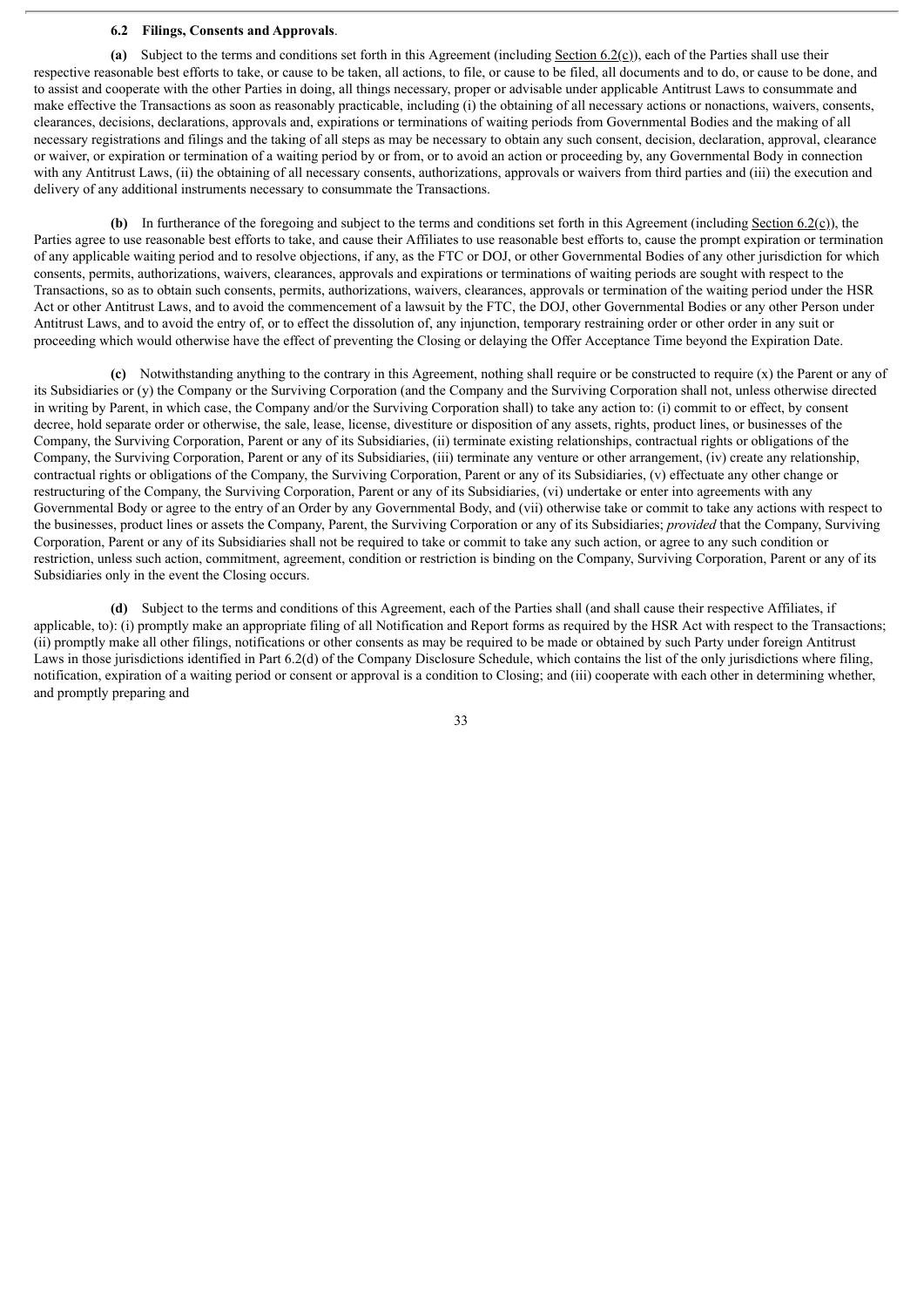making, any other filings or notifications or other consents required to be made with, or obtained from, any other Governmental Bodies in connection with the Transactions.

**(e)** Without limiting the generality of anything contained in this Section 6.2, during the Pre-Closing Period, each Party hereto shall use its reasonable best efforts to (i) cooperate in all respects and consult with each other in connection with any filing or submission in connection with any investigation or other inquiry, including allowing the other Party to have a reasonable opportunity to review in advance and comment on drafts of filings and submissions, (ii) give the other Parties prompt notice of the making or commencement of any request, inquiry, investigation, action or Legal Proceeding brought by a Governmental Body or brought by a third party before any Governmental Body, in each case, with respect to the Transactions, (iii) keep the other Parties informed as to the status of any such request, inquiry, investigation, action or Legal Proceeding, (iv) promptly inform the other Parties of any communication to or from the FTC, DOJ or any other Governmental Body in connection with any such request, inquiry, investigation, action or Legal Proceeding, (v) upon request, promptly furnish to the other Parties, subject to an appropriate confidentiality agreement to limit disclosure to outside counsel and consultants retained by such counsel, with copies of documents provided to or received from any Governmental Body in connection with any such filings, request, inquiry, investigation, action or Legal Proceeding (documents provided pursuant to this provision may be redacted (1) as necessary to comply with contractual arrangements, (2) to remove references to valuation of the Company and (3) as necessary to address reasonable privilege or confidentiality concerns), (vi) subject to an appropriate confidentiality agreement to limit disclosure to counsel and outside consultants retained by such counsel, and to the extent reasonably practicable, consult in advance and cooperate with the other Parties and consider in good faith the views of the other Parties in connection with any substantive communication, analysis, appearance, presentation, memorandum, brief, argument, opinion or proposal to be made or submitted in connection with any such request, inquiry, investigation, action or Legal Proceeding and (vii) except as may be prohibited by any Governmental Body or by any applicable Law, in connection with any such request, inquiry, investigation, action or Legal Proceeding in respect of the Transactions, each Party hereto shall provide advance notice of and permit authorized Representatives of the other Party to be present at each meeting or conference relating to such request, inquiry, investigation, action or Legal Proceeding and to have access to and be consulted in advance in connection with any argument, opinion or proposal to be made or submitted to any Governmental Body in connection with such request, inquiry, investigation, action or Legal Proceeding. Each Party shall supply as promptly as practicable such information, documentation, other material or testimony that may be reasonably requested by any Governmental Body, including by complying at the earliest reasonably practicable date with any reasonable request for additional information, documents or other materials, including any "second request" under the HSR Act, received by any Party or any of their respective Subsidiaries from any Governmental Body in connection with such applications or filings for the Transactions. Purchaser shall pay all filing fees under the HSR Act and for any filings required under foreign Antitrust Laws, but the Company shall bear its own costs for the preparation of any such filings. No Party shall commit to or agree with any Governmental Body to stay, toll or extend, directly or indirectly, any applicable waiting period under the HSR Act or other applicable Antitrust Laws, or pull and refile under the HSR Act or other applicable Antitrust Laws, in each case, without the prior written consent of the other (such consent not to be unreasonably withheld, conditioned or delayed).

**(f)** Parent agrees that it shall not, and shall not permit any of its controlled Affiliates to, directly or indirectly, acquire or agree to acquire any assets, business or any Person, whether by merger, consolidation or purchasing a substantial portion of the assets of or equity in any Person, if the entering into of an agreement relating to or the consummation of such acquisition, merger, consolidation or purchase would (i) unreasonably impose any material delay in the expiration or termination of any applicable waiting period pursuant to the HSR Act or other Antitrust Laws, (ii) reasonably be expected to materially increase the risk of not obtaining any approvals and expiration of waiting periods pursuant to the HSR Act or other Antitrust Laws, or (iii) materially impede the consummation of the Offer, the Merger or other transactions contemplated by this Agreement.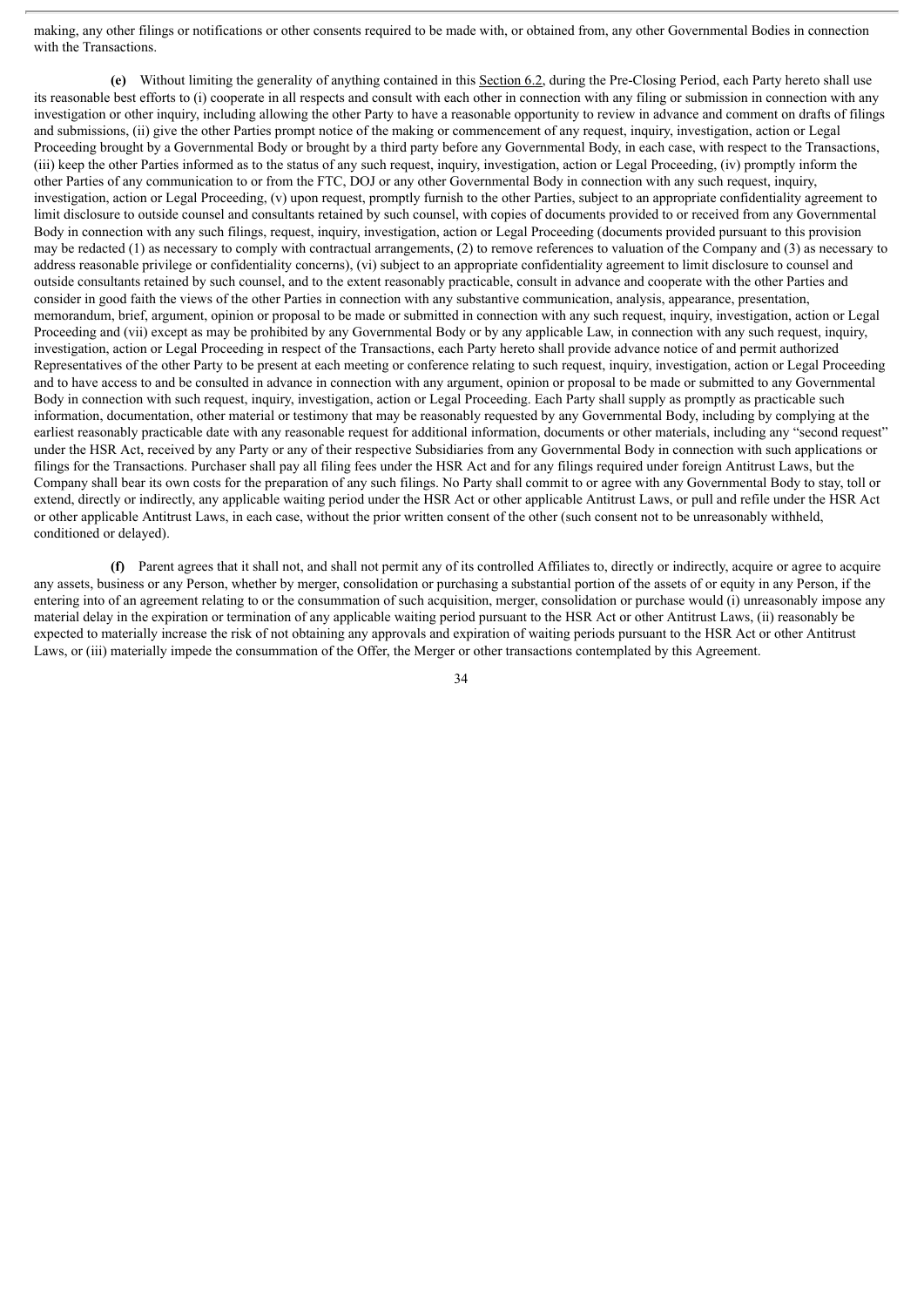### **6.3 Company Stock Awards**.

**(a)** Prior to the Effective Time, the Company shall take all actions (including obtaining any necessary determinations and/or resolutions of the Company Board or a committee thereof) that may be necessary (under the Company Equity Plans and award agreements pursuant to which Company Stock Awards are outstanding or otherwise) to (i) accelerate the vesting and exercisability (as applicable) of each unvested Company Stock Award then outstanding so that each such Company Stock Award shall be vested and, if applicable, exercisable in accordance with Section 2.8 effective as of immediately prior to, and contingent upon, the Effective Time, (ii) terminate each Company Equity Plan effective as of and contingent upon the Effective Time and (iii) following the vesting acceleration described in (i) above, cause, as of the Effective Time, each unexpired and unexercised Option and each unexpired RSU and each unexpired PSU then outstanding as of immediately prior to the Effective Time to be cancelled, terminated and extinguished, subject, if applicable, to payment pursuant to Section 2.8.

**(b)** As promptly as reasonably practicable following the date of this Agreement, the Company shall take all actions necessary or required under the ESPP and applicable Laws to (i) limit participation in the ESPP to those employees who participated in the ESPP immediately prior to the execution and delivery of this Agreement, (ii) prevent participants from increasing their payroll deductions or purchase elections from those in effect immediately prior to the execution and delivery of this Agreement, (iii) ensure that, except for any offering period in existence under the ESPP on the date of this Agreement, no offering period shall be authorized or commenced on or after the date of this Agreement, and no existing offering period shall be extended, and (iv) if the Closing shall occur prior to the end of any offering period in existence under the ESPP on the date of this Agreement, cause the rights of participants in the ESPP with respect to any such offering period (and purchase period thereunder) then underway under the ESPP to be determined by treating the last business day prior to the Effective Time as the last day of such offering period and purchase period and by making such other pro rata adjustments as may be necessary to reflect the shortened offering period and purchase period but otherwise treating such shortened offering period and purchase period as a fully effective and completed offering period and purchase period for all purposes under the ESPP. The Company shall terminate the ESPP in its entirety effective as of the Effective Time, contingent upon the Effective Time. Prior to the Effective Time, the Company shall take all actions (including, if appropriate, amending the terms of the ESPP) that are necessary to give effect to the transactions contemplated by this Section 6.3(b).

**(c)** The Parties hereby acknowledge and agree that the Offer, if consummated pursuant to the terms of this Agreement, constitutes a "Change in Control" for the purposes of the Company Equity Plans containing a "Change in Control" or other similar provision.

**6.4 Employee Benefits**. For a period of one year following the Effective Time, Parent shall provide, or cause to be provided, to each employee of the Company who is employed by the Company as of immediately prior to the Effective Time and who continues to be employed by the Surviving Corporation (or any Affiliate thereof) (each, a "*Continuing Employee*"), during such one year period, (1) a base salary (or base wages, as the case may be) and a target annual cash bonus opportunity, which are no less favorable in the aggregate than the base salary (or base wages, as the case may be) and target annual cash bonus opportunity provided to such Continuing Employee immediately prior to the Effective Time, and (2) benefits (excluding defined benefit pension, nonqualified deferred compensation, retiree or post-termination health or welfare benefit, equity or equity based compensation, retention or change in control-related compensation or benefits, long-term incentive or nonqualified deferred compensation and employee stock purchase plans (collectively, the "*Specified Arrangements*")) that are substantially comparable in the aggregate to the benefits (excluding the Specified Arrangements) provided to either such Continuing Employee immediately prior to the Effective Time under the Employee Plans set forth on Part 3.17(a) of the Company Disclosure Schedule or similarly situated employees of Parent, as reasonably determined in good faith by Parent. Without limiting the foregoing:

**(a)** Each Continuing Employee shall be given service credit for all purposes of eligibility to participate, level of benefits under Parent's and/or the Surviving Corporation's vacation policy, and eligibility for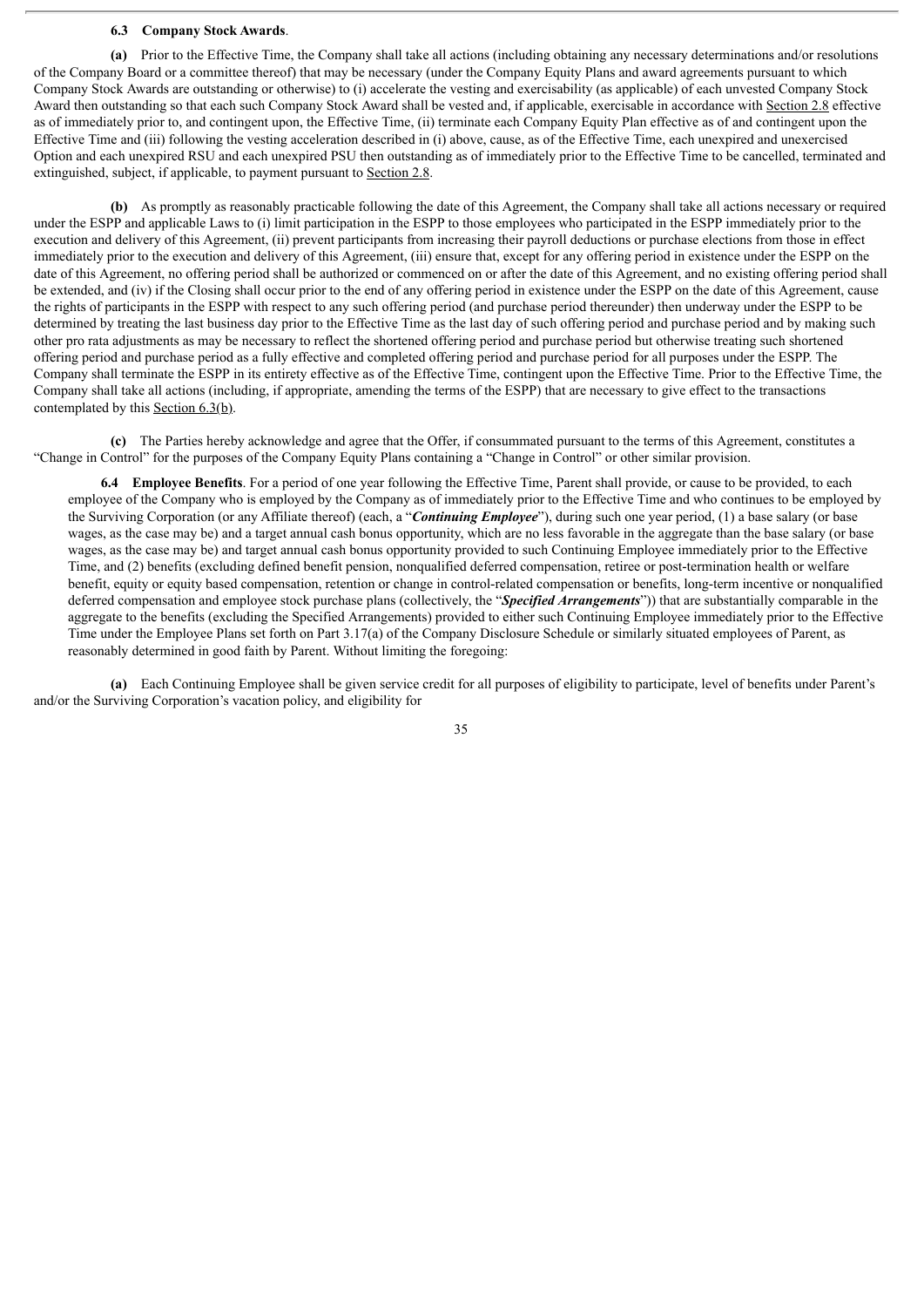vesting under Parent and/or the Surviving Corporation's health and welfare benefit plans and arrangements (including, without limitation, any severance plans and arrangements) in which the Continuing Employee may participate following the Closing (the "*Parent Plans*") with respect to his or her length of service with the Company (and its predecessors) prior to the Closing Date to the same extent such Continuing Employee was entitled to such service credit under the corresponding Employee Plan in which such Continuing Employee participated immediately prior to the Closing, provided that the foregoing shall not result in the duplication of benefits or to benefit accrual under any pension plan.

**(b)** With respect to any accrued but unused personal, sick or vacation time to which any Continuing Employee is entitled pursuant to the personal, sick or vacation policies applicable to such Continuing Employee immediately prior to the Effective Time, Parent shall, or shall cause the Surviving Corporation to and instruct its Affiliates to, as applicable (and without duplication of benefits), assume, as of the Effective Time, the liability for such accrued personal, sick or vacation time and allow such Continuing Employee to use such accrued personal, sick or vacation time in accordance with the practice and policies of the Company.

**(c)** To the extent that service is relevant for eligibility, vesting or allowances (including paid time off) under any health or welfare benefit plan of Parent and/or the Surviving Corporation, then Parent shall use commercially reasonable efforts to (i) waive all limitations as to pre-existing conditions, exclusions and waiting periods with respect to participation and coverage requirements applicable to the Continuing Employees under the Parent Plans, to the extent that such conditions, exclusions and waiting periods would not apply under the corresponding Employee Plan in which such Continuing Employees participated prior to the Effective Time and (ii) during the plan year in which the Closing occurs, for purposes of satisfying deductibles, coinsurance and out-of-pocket maximums, credit Continuing Employees for amounts paid prior to the Effective Time with the Company (and its predecessors) under the applicable Employee Plan to the same extent that such amounts paid was recognized prior to the Effective Time under the corresponding Employee Plan that is a health or welfare benefit plan of the Company.

**(d)** If annual bonuses in respect of the Company's 2022 fiscal year have not been paid prior to the Closing Date, Parent shall, or shall cause the Surviving Corporation to and instruct its Affiliates to, pay each Continuing Employee a 2022 annual bonus in an amount equal to the greater of the Continuing Employee's target annual bonus and the annual bonus to which such Continuing Employee would be entitled based on the Company's actual performance under the applicable bonus arrangements of the Company in effect as of the date hereof, with such bonus payments to be made at the same time as annual bonuses are paid to Parent employees. In the event that a Continuing Employee (other than any participant in the Company's Severance Benefit Plan—C-Suite) incurs a termination of service other than for cause (as determined in good faith by Parent) prior to the payment of the 2022 annual bonus, Parent shall, or shall cause the Surviving Corporation to and instruct its Affiliates to pay the terminated Continuing Employee a target annual bonus, prorated based on the number of days employed during calendar year 2022, with such payment to be made within sixty (60) days following the termination date, subject to execution of a release of claims.

**(e)** The Company shall, at least one business day prior to the Closing Date, (i) take all actions necessary and appropriate, including ceasing contributions to and adopting written resolutions of the appropriate governing body in a form reasonably satisfactory to Parent (copies of which shall be provided to Parent prior to the Closing), to terminate each Employee Plan intended to be qualified under Section 401(a) of the Code (the "*Company 401(k) Plan*") in compliance with its terms and the requirements of applicable Law, (ii) make all employee and employer contributions to the Company 401(k) Plan on behalf of all participants under the Company 401(k) Plan for all periods of service prior to the Closing Date, including such contributions that would have been made on behalf of such participants had the Transaction not occurred, and (iii) fully vest all participants under such Company 401(k) Plan, such termination, cessation of contributions and vesting to be effective no later than the Business Day preceding the Closing; *provided*, *however*, that the Company 401(k) Plan termination, cessation of contributions and vesting of participants thereunder may be made contingent upon the consummation of the Transaction. As soon as administratively possible following the Closing, Parent shall cause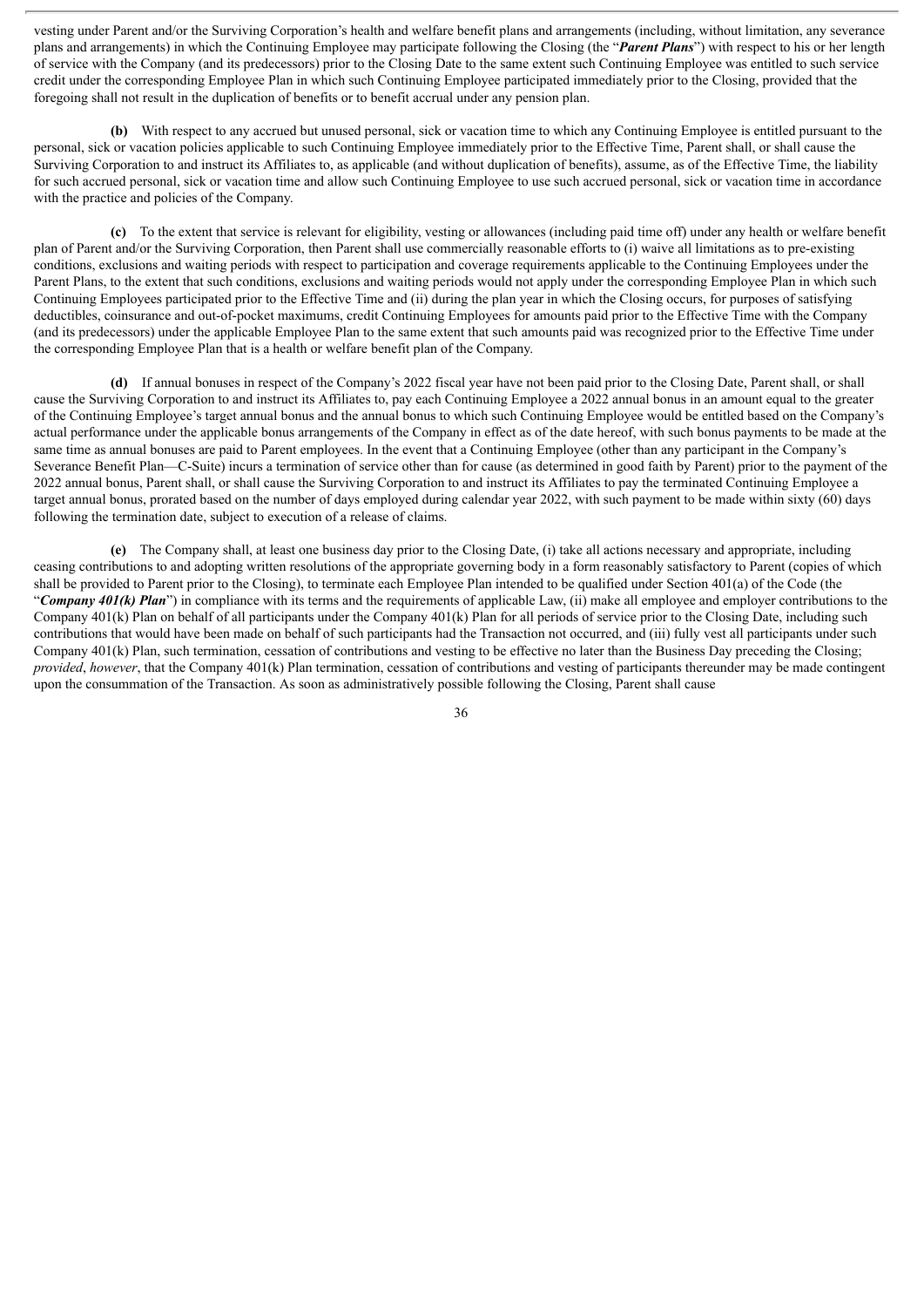a retirement plan of Parent or any of its Affiliates that is intended to be qualified under Section 401(a) of the Code and includes a cash or deferred arrangement intended to qualify under Section 401(k) of the Code to accept eligible rollover contributions in cash of amounts distributed from the Company 401(k) Plan and in-kind rollover of any Continuing Employee's loan balance (if any).

**(f)** The provisions of this Section 6.4 are solely for the benefit of the Parties to this Agreement, and no provision of this Section 6.4 is intended to, or shall, constitute the establishment or adoption of or an amendment to any employee benefit plan for purposes of ERISA or otherwise, nor limit or prohibit the ability of Parent or the Surviving Corporation from adoption, modifying, amending, or terminating any employee benefit plan, or other benefit or compensation plan at any time, and no current or former employee or any other Person shall be regarded for any purpose as a third party beneficiary of this Agreement or have the right to enforce the provisions hereof. Nothing in this Agreement shall confer upon any director, employee or service provider of the Company any right to continue in the employ or service of the Surviving Corporation, Parent or any subsidiary or affiliate thereof, or shall interfere with or restrict in any way the rights of the Surviving Corporation, Parent or any subsidiary or affiliate thereof to discharge or terminate the services of any director, employee or individual service provider of the Company at any time for any reason whatsoever, with or without cause.

### **6.5 Indemnification of Officers and Directors**.

**(a)** All rights to indemnification, advancement of expenses and exculpation by the Company existing in favor of those Persons who are directors or officers of the Company as of the date of this Agreement or have been directors or officers of the Company in the past (the "*Indemnified Persons*") for their acts and omissions occurring prior to the Effective Time, as provided in the certificate of incorporation and bylaws of the Company (as in effect as of the date of this Agreement) and as provided in the indemnification agreements between the Company and said Indemnified Persons (as set forth on Part 6.5(a) of the Company Disclosure Schedule and in effect as of the date of this Agreement) in the forms made available by the Company to Parent or Parent's Representatives prior to the date of this Agreement, shall survive the Merger and shall not be amended, repealed or otherwise modified in any manner that would adversely affect the rights thereunder of such Indemnified Persons, and shall be observed by the Surviving Corporation and its Subsidiaries to the fullest extent available under Delaware or other applicable Laws for a period of six years from the Effective Time, and any claim made pursuant to such rights within such six-year period shall continue to be subject to this Section 6.5(a) and the rights provided under this Section  $6.5(a)$  until disposition of such claim.

**(b)** From the Effective Time until the sixth anniversary of the date on which the Effective Time occurs, the Surviving Corporation (together with its successors and assigns, the "*Indemnifying Parties*") shall, to the fullest extent permitted under applicable Laws, indemnify and hold harmless each Indemnified Person in his or her capacity as an officer or director of the Company against all losses, claims, damages, liabilities, fees, expenses, judgments or fines incurred by such Indemnified Person as an officer or director of the Company in connection with any pending or threatened Legal Proceeding based on or arising out of, in whole or in part, the fact that such Indemnified Person is or was a director or officer of the Company at or prior to the Effective Time and pertaining to any and all matters pending, existing or occurring at or prior to the Effective Time, whether asserted or claimed prior to, at or after the Effective Time, including any such matter arising under any claim with respect to the Transactions. Without limiting the foregoing, from the Effective Time until the sixth anniversary of the date on which the Effective Time occurs, the Indemnifying Parties shall also, to the fullest extent permitted under applicable Laws, advance reasonable and documented out-of-pocket costs and expenses (including reasonable and documented attorneys' fees) incurred by the Indemnified Persons in connection with matters for which such Indemnified Persons are eligible to be indemnified pursuant to this Section 6.5(b) within 15 days after receipt by Parent of a written request for such advance, subject to the execution by such Indemnified Persons of appropriate undertakings in favor of the Indemnifying Parties to repay such advanced costs and expenses if it is ultimately determined in a final and non-appealable judgment of a court of competent jurisdiction that such Indemnified Person is not entitled to be indemnified under this Section 6.5(b).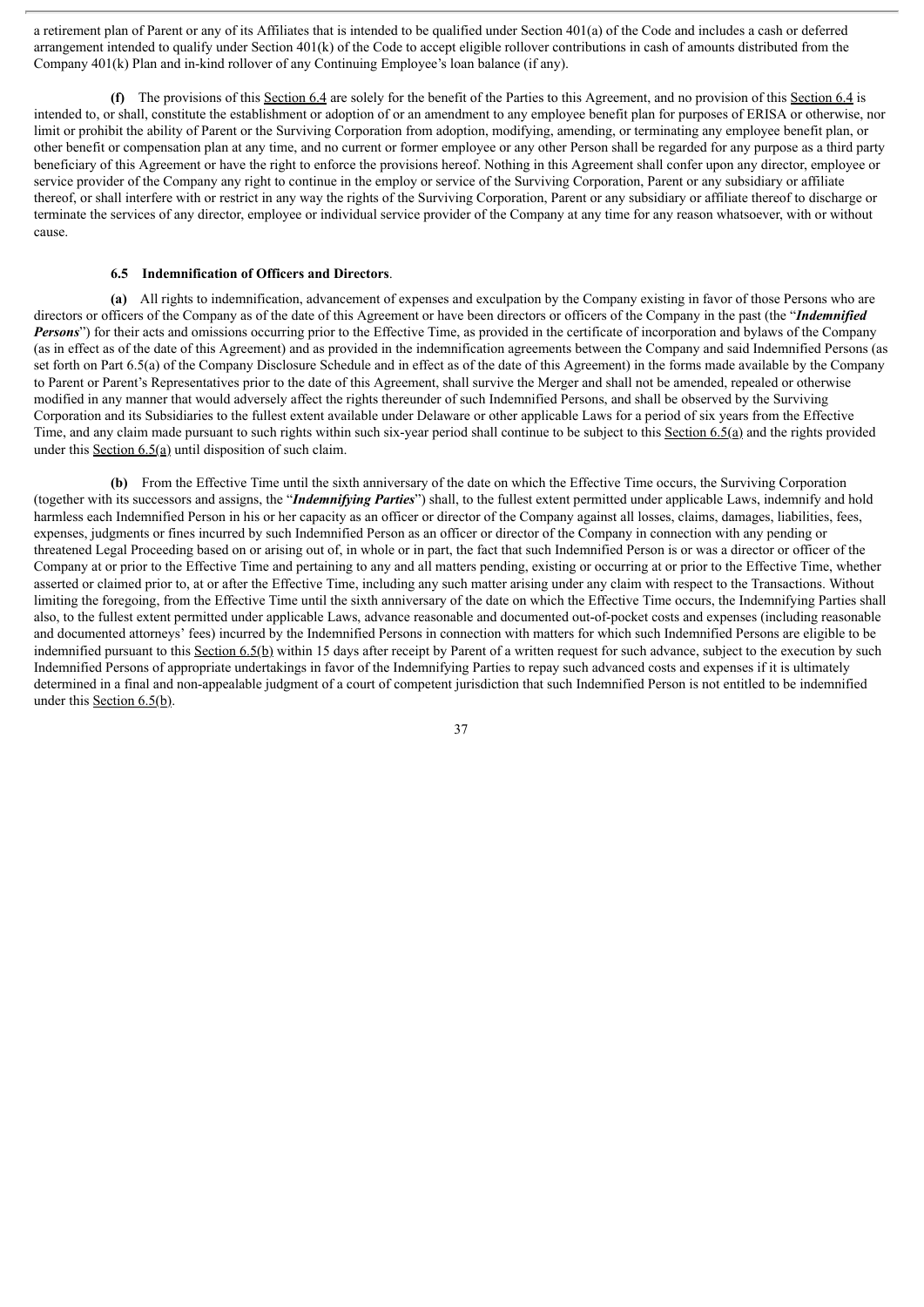**(c)** From the Effective Time until the sixth anniversary of the Effective Time, the Surviving Corporation shall, and Parent shall cause the Surviving Corporation to, maintain, in effect, the existing policy of directors' and officers' liability insurance maintained by the Company as of the date of this Agreement (an accurate and complete copy of which has been made available by the Company to Parent or Parent's Representatives prior to the date of this Agreement) for the benefit of the Indemnified Persons who are currently covered by such existing policy with respect to their acts and omissions occurring prior to the Effective Time in their capacities as directors and officers of the Company (as applicable), on terms with respect to coverage, deductibles and amounts no less favorable than the existing policy (or at or prior to the Effective Time, Parent or the Company may (through a nationally recognized insurance broker approved by Parent (such approval not to be unreasonably withheld, delayed or conditioned)) purchase a six-year "tail" policy for the existing policy effective as of the Effective Time) and if such "tail policy" has been obtained, it shall be deemed to satisfy all obligations to obtain and/or maintain insurance pursuant to this Section 6.5(c); *provided, however,* that in no event shall the Surviving Corporation be required, and in no event shall the Company be permitted, to expend in any one year an amount in excess of 300% of the annual premium currently payable by the Company with respect to such current policy, *it being understood* that if the annual premiums payable for such insurance coverage exceeds such amount, Parent shall be obligated to cause the Surviving Corporation to obtain a policy with the greatest coverage available for a cost equal to such amount.

**(d)** In the event Parent or the Surviving Corporation or any of their respective successors or assigns (i) consolidates with or merges into any other Person and shall not be the continuing or surviving corporation or Entity of such consolidation or merger or (ii) transfers all or substantially all of its properties and assets to any Person, then, and in each such case, Parent shall ensure that the successors and assigns of Parent or the Surviving Corporation, as the case may be, or at Parent's option, Parent, shall assume the obligations set forth in this Section 6.5.

**(e)** The provisions of this Section 6.5 shall survive the acceptance of Shares for payment pursuant to the Offer and the consummation of the Merger and are (i) intended to be for the benefit of, and shall be enforceable by, each of the Indemnified Persons and their successors, assigns and heirs and (ii) in addition to, and not in substitution for, any other rights to indemnification or contribution that any such Person may have by contract or otherwise. Unless required by applicable Law, this Section 6.5 may not be amended, altered or repealed after the Offer Acceptance Time in such a manner as to adversely affect the rights of any Indemnified Person or any of their successors, assigns or heirs without the prior written consent of the affected Indemnified Person.

**6.6 Securityholder Litigation**. The Company shall promptly notify Parent of any litigation brought against the Company and/or members of the Company Board or the Company's officers (in their respective capacities as such) relating to the Transactions. The Company shall control any Legal Proceeding brought by stockholders of the Company against the Company and/or its directors relating to the Transactions; *provided* that the Company shall give Parent the right to review and comment on all material filings or responses to be made by the Company in connection with such litigation, and the right to consult on the settlement with respect to such litigation, and the Company shall in good faith take such comments into account. No such settlement shall be agreed to without Parent's prior written consent (not to be unreasonably withheld, conditioned or delayed), except to the extent the settlement is fully covered by the Company's insurance policies (other than any applicable deductible) and only if such settlement is settled solely for the payment of monies.

**6.7 Additional Agreements**. Without limitation or contravention of the provisions of Section 6.2, and subject to the terms and conditions of this Agreement, Parent and the Company shall use commercially reasonable efforts to take, or cause to be taken, all actions necessary to consummate the Offer and the Merger and make effective the other Transactions. Without limiting the generality of the foregoing, subject to the terms and conditions of this Agreement, each Party to this Agreement shall (i) make all filings (if any) and give all notices (if any) required to be made and given by such Party in connection with the Offer and the Merger and the other Transactions pursuant to any applicable Laws or Material Contract set forth on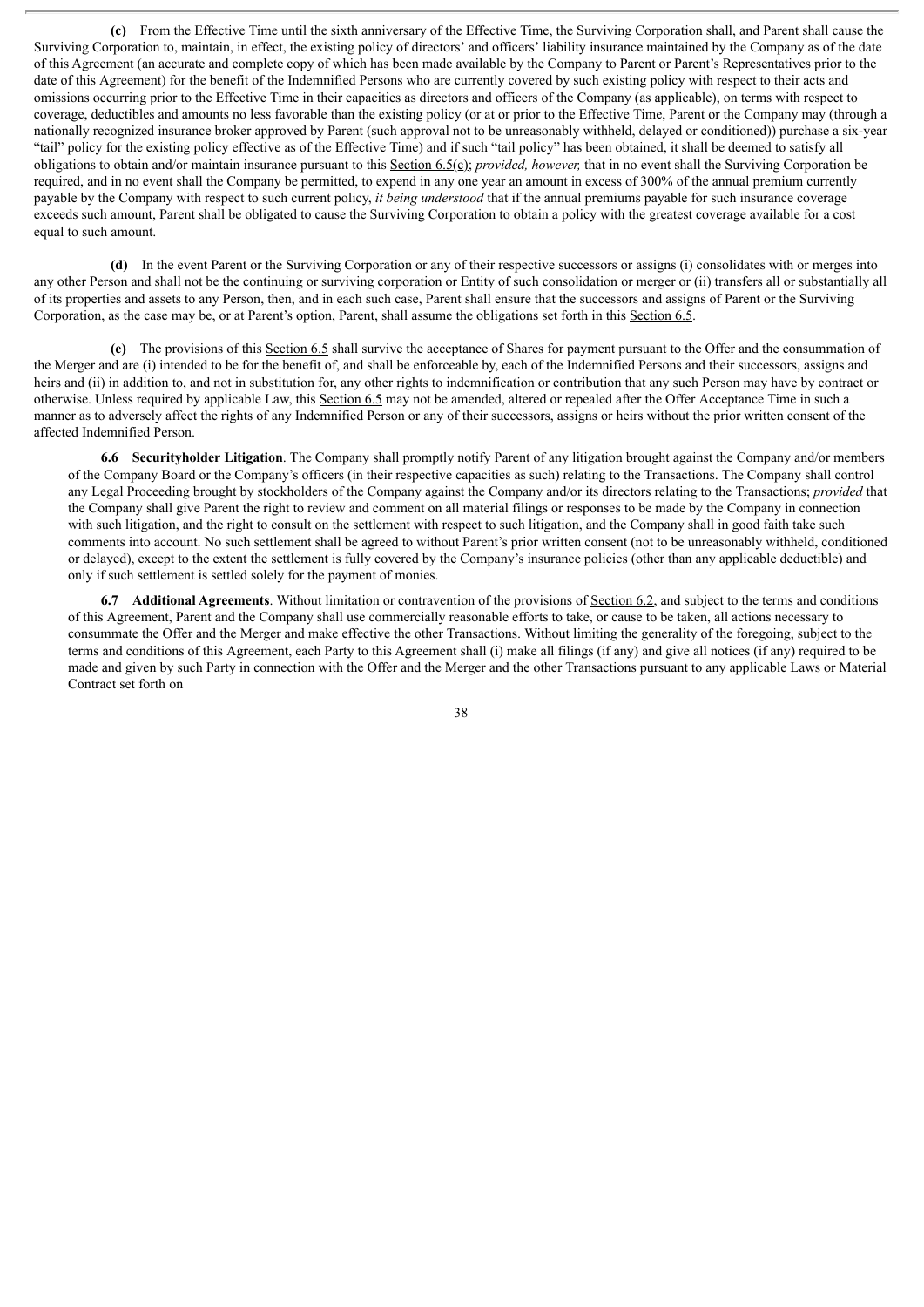Schedule 6.7(a), (ii) use commercially reasonable efforts to obtain each Consent (if any) required to be obtained pursuant to any applicable Law or Material Contract set forth on Schedule 6.7(b) by such Party in connection with the Transactions and (iii) use commercially reasonable efforts to lift any restraint, injunction or other legal bar to the Offer or the Merger brought by any third party against such Party. The Company shall promptly deliver to Parent a copy of each such filing made, each such notice given and each such Consent obtained by the Company during the Pre-Closing Period.

**6.8 Disclosure**. The initial press release relating to this Agreement shall be a joint press release issued by the Company and Parent and thereafter Parent and the Company shall consult with each other before issuing any further press release(s) or otherwise making any public statement or making any announcement to Company Associates (to the extent not previously issued or made in accordance with this Agreement) with respect to the Offer, the Merger, this Agreement or any of the other Transactions and shall not issue any such press release, public statement or announcement to Company Associates without the other Party's written consent (which shall not be unreasonably withheld, conditioned or delayed). Notwithstanding the foregoing: (a) each Party may, without such consultation or consent, make any public statement in response to questions from the press, analysts, investors or those attending industry conferences, make internal announcements to employees and make disclosures in Company SEC Documents, so long as such statements are consistent with previous press releases, public disclosures or public statements made jointly by the Parties (or individually, if approved by the other Party); (b) subject to Section 6.1, a Party may, without the prior consent of the other Party hereto but subject to giving as much advance notice and consultation to the other Party as is feasible and giving the other Party a right to review such press release or public statement, issue any such press release or make any such public announcement or statement as may be required by any applicable Law; and (c) no Party needs to consult with any other Party in connection with such portion of any press release, public statement or filing to be issued or made pursuant to Section 5.3(e) or with respect to any Acquisition Proposal or Company Adverse Change Recommendation (in the case of the Company, in compliance with the provisions of Section 5.3 and 6.1).

#### **6.9 Takeover Laws; Advice of Changes**.

**(a)** If any Takeover Law may become, or may purport to be, applicable to the Transactions, each of Parent and the Company and the members of their respective Boards of Directors shall use their respective reasonable best efforts to grant such approvals and take such actions as are necessary so that the Transactions may be consummated as promptly as practicable on the terms and conditions contemplated hereby and otherwise act to lawfully eliminate the effect of any Takeover Law on any of the Transactions.

**(b)** The Company shall give prompt notice to Parent (and shall subsequently keep Parent informed on a current basis of any developments related to such notice) upon its becoming aware of the occurrence or existence of any fact, event or circumstance that is reasonably likely to result in any of the conditions set forth in Section 7 or Annex I not being able to be satisfied prior to the End Date. Parent shall give prompt notice to the Company (and shall subsequently keep the Company informed on a current basis of any developments related to such notice) upon its becoming aware of the occurrence or existence of any fact, event or circumstance that (i) has had or would reasonably be expected to have a Parent Material Adverse Effect or (ii) is reasonably likely to result in any of the conditions set forth in Section 7 not being able to be satisfied prior to the End Date.

**6.10 Section 16 Matters**. The Company, and the Company Board, shall, to the extent necessary, take appropriate action, prior to or as of the Offer Acceptance Time, to approve, for purposes of Section 16(b) of the Exchange Act, the disposition and cancellation or deemed disposition and cancellation of Shares and Company Stock Awards in the Transactions by applicable individuals and to cause such dispositions and/or cancellations to be exempt under Rule 16b-3 promulgated under the Exchange Act.

**6.11 Rule 14d-10 Matters**. Prior to the Offer Acceptance Time and to the extent permitted by applicable Laws, the Compensation Committee of the Company Board shall approve, as an "employment compensation, severance or other employee benefit arrangement" within the meaning of Rule 14d-10(d)(2)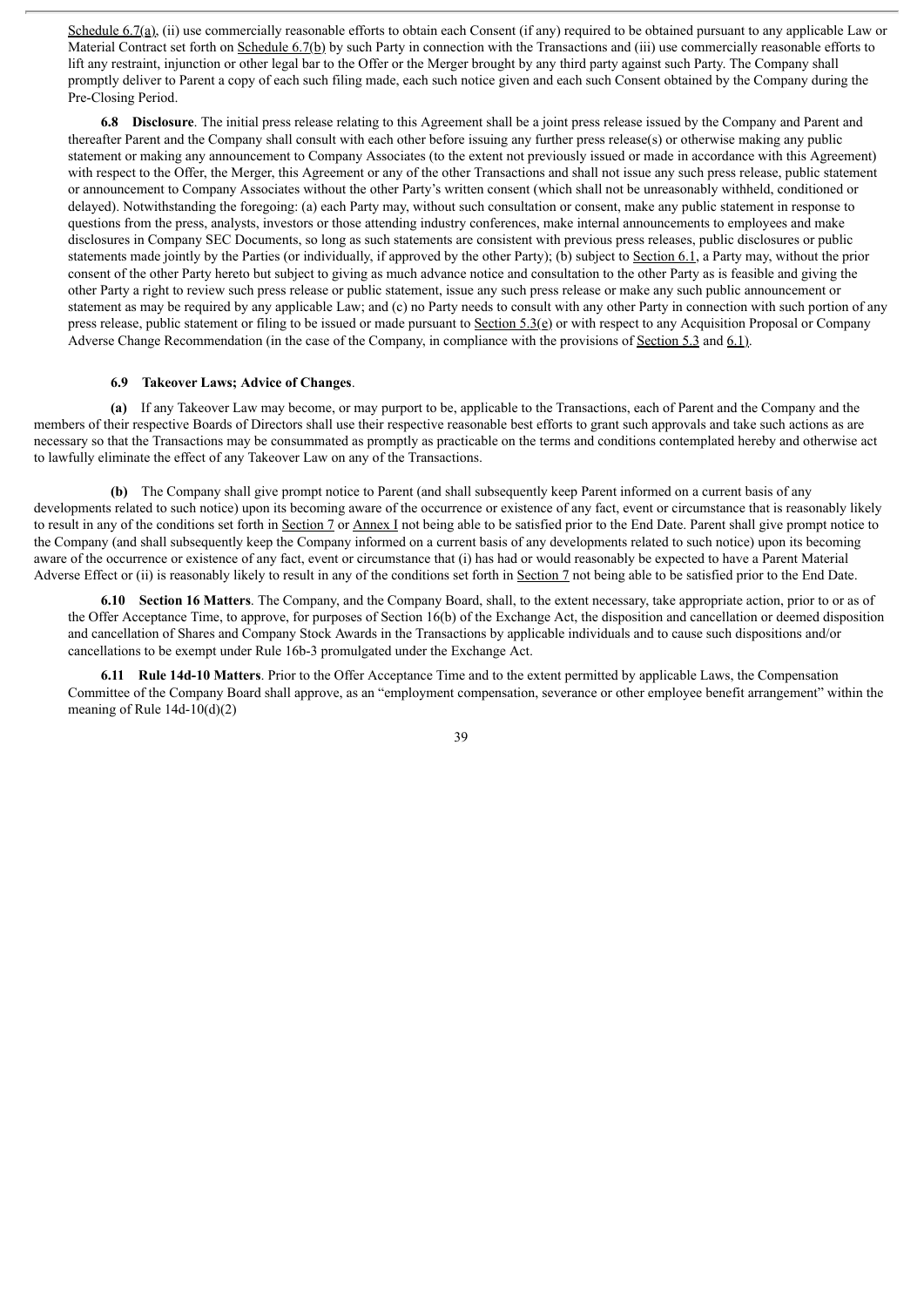under the Exchange Act, each agreement, arrangement or understanding between the Company or any of its Affiliates and any of the officers, directors or employees of the Company that are effective as of the date of this Agreement pursuant to which compensation is paid to such officer, director or employee and will take all other action reasonably necessary to satisfy the requirements of the non-exclusive safe harbor set forth in Rule 14d-10(d) (2) under the Exchange Act.

**6.12 Purchaser Stockholder Consent**. Immediately following the execution of this Agreement, Parent shall execute and deliver, in accordance with Section 228 of the DGCL and in its capacity as the sole stockholder of Purchaser, a written consent adopting this Agreement.

**6.13 Stock Exchange Delisting; Deregistration**. Prior to the Closing Date, the Company shall cooperate with Parent and use its reasonable best efforts to take, or cause to be taken, all actions, and do or cause to be done all things, reasonably necessary, proper or advisable on its part under applicable Laws and rules and policies of Nasdaq to enable the delisting by the Surviving Corporation of the Shares from Nasdaq and the deregistration of the Shares under the Exchange Act as promptly as practicable after the Effective Time, and in any event no more than ten days after the Closing Date.

### **SECTION 7. CONDITIONS PRECEDENT TO THE MERGER**

The obligations of the Parties to effect the Merger are subject to the satisfaction, at or prior to the Closing, of each of the following conditions:

**7.1 No Restraints**. There shall not have been issued by any court of competent jurisdiction and remain in effect any temporary restraining order, preliminary or permanent injunction or other order preventing the consummation of the Merger, nor shall any applicable Law or order promulgated, entered, enforced, enacted, issued or deemed applicable to the Merger by any Governmental Body which directly or indirectly prohibits, or makes illegal the consummation of the Merger.

**7.2 Consummation of Offer**. Purchaser (or Parent on Purchaser's behalf) shall have accepted for payment and paid for all of the Shares validly tendered pursuant to the Offer and not validly withdrawn.

## **SECTION 8. TERMINATION**

**8.1 Termination**. This Agreement may be terminated prior to the Effective Time:

**(a)** by mutual written consent of Parent and the Company at any time prior to the Offer Acceptance Time;

**(b)** by either Parent or the Company if a court of competent jurisdiction or other Governmental Body shall have issued an order, decree or ruling, or shall have taken any other action, having the effect of permanently restraining, enjoining or otherwise prohibiting the acceptance for payment of Shares pursuant to the Offer or the Merger or making consummation of the Offer or the Merger illegal, which order, decree, ruling or other action shall be final and nonappealable; *provided, however,* that a Party shall not be permitted to terminate this Agreement pursuant to this Section 8.1(b) if the issuance of such final and nonappealable order, decree, ruling or other action is primarily attributable to a failure on the part of such Party to perform in any material respect any covenant or obligation in this Agreement required to be performed by such Party at or prior to the Effective Time;

**(c)** by Parent at any time prior to the Offer Acceptance Time, if, whether or not permitted to do so: (i) the Company Board shall have failed to include the Company Board Recommendation in the Schedule 14D-9 when mailed, or shall have effected a Company Adverse Change Recommendation; (ii) the Company Board shall have failed, following written request of Parent given not less than three business days prior to the thenscheduled Expiration Date, to publicly reaffirm its recommendation of this Agreement within the earlier of  $(x)$  ten business days after Parent so requests in writing and (y) two business days prior to the then-scheduled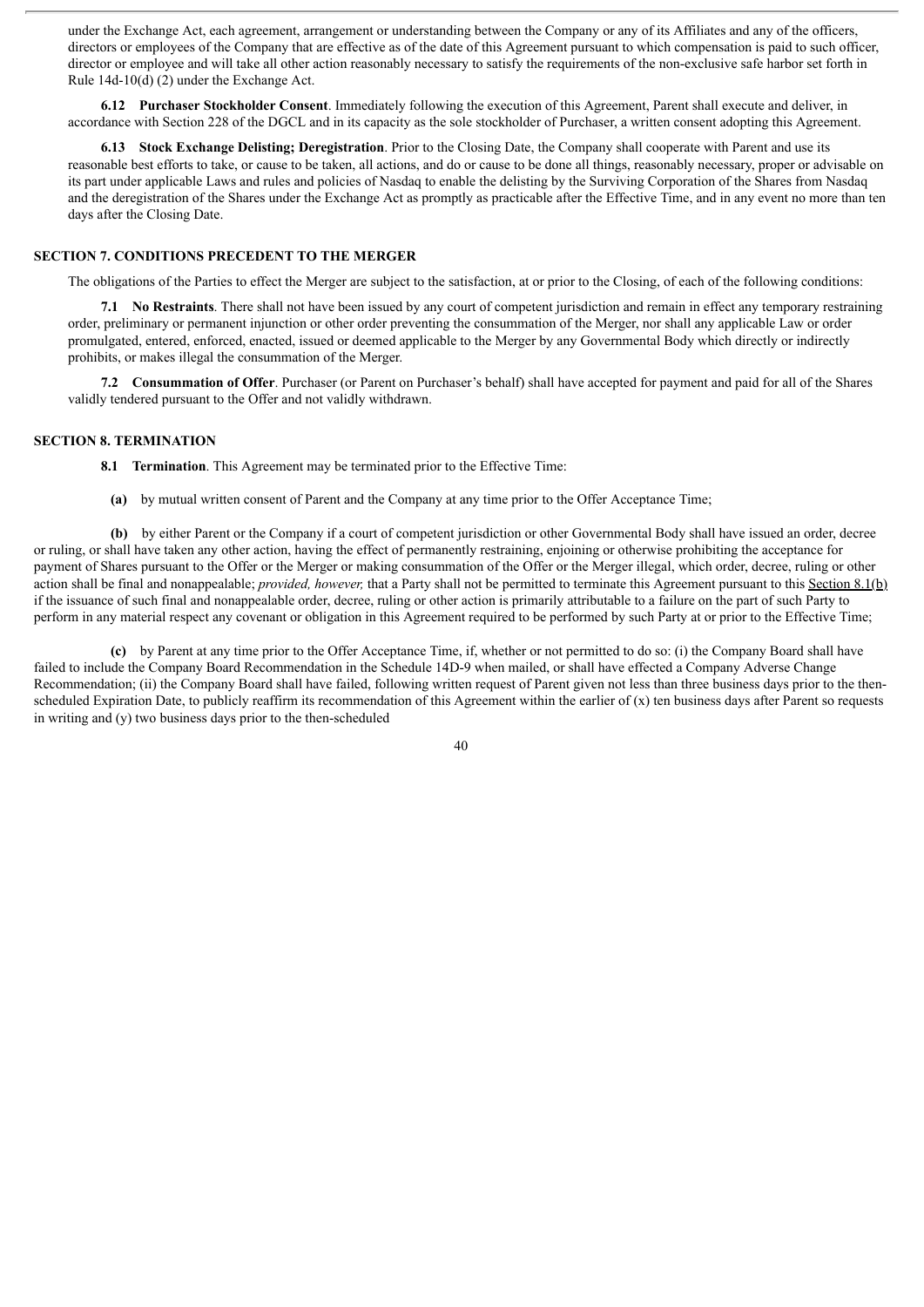Expiration Date, *provided* that, Parent may only make such request once every 30 days; or (iii) in the case of a tender offer or exchange offer subject to Regulation 14D under the Exchange Act, the Company Board fails to recommend, in a Solicitation/Recommendation Statement on Schedule 14D-9, rejection of such tender offer or exchange offer within ten business days of the commencement of such tender offer or exchange offer;

**(d)** by either Parent or the Company if (i) the Offer Acceptance Time shall not have occurred on or prior 5 p.m. Eastern Time on December 2, 2022 (such date, the "*End Date*"), provided that the End Date may be extended by Parent or Company for an additional three months if the conditions set forth in clause "(e)" of Annex I are still outstanding, or (ii) the Offer shall have expired pursuant to its terms and the terms of this Agreement (after giving effect to any extensions thereof in accordance with this Agreement) without Purchaser having accepted for payment the Shares validly tendered and not properly withdrawn pursuant to the Offer in accordance with this Agreement on account of the failure to satisfy the Minimum Condition; *provided, however,* that a Party shall not be permitted to terminate this Agreement pursuant to this Section 8.1(d) if the failure of the Offer Acceptance Time to occur prior to the End Date is primarily attributable to the failure on the part of such Party to perform in any material respect any covenant or obligation in this Agreement required to be performed by such Party;

**(e)** by the Company, at any time prior to the Offer Acceptance Time, in order to accept a Superior Proposal and enter into a binding written definitive acquisition agreement providing for the consummation of a transaction constituting a Superior Proposal (a "*Specified Agreement*"); *provided, however,* that such Superior Proposal did not, directly or indirectly, result from a breach by the Company of its obligations under Section 5.3 and Section 6.1 and the Company concurrently pays the fee specified in Section 8.3(b)(i);

**(f)** by Parent at any time prior to the Offer Acceptance Time, if a breach of any representation or warranty contained in this Agreement or failure to perform any covenant or obligation in this Agreement on the part of the Company shall have occurred such that the condition set forth in clause "(b)" or "(c)" of Annex I would not be satisfied and cannot be cured by the Company by the End Date, or if capable of being cured, shall not have been cured within 30 days of the date Parent gives the Company notice of such breach or failure to perform; *provided, however,* that, Parent shall not have the right to terminate this Agreement pursuant to this Section 8.1(f) if either Parent or Purchaser is then in material breach of any representation, warranty, covenant or obligation hereunder;

**(g)** by the Company at any time prior to the Offer Acceptance Time, if a breach of any representation or warranty contained in this Agreement or failure to perform any covenant or obligation in this Agreement on the part of Parent or Purchaser shall have occurred, in each case if such breach or failure has had or would reasonably be expected to prevent Parent or Purchaser from consummating the Transactions and such breach or failure cannot be satisfied and cannot be cured by Parent or Purchaser, as applicable, by the End Date, or if capable of being cured, shall not have been cured within 30 days of the date the Company gives Parent notice of such breach or failure to perform; *provided, however,* that, the Company shall not have the right to terminate this Agreement pursuant to this Section 8.1(g) if the Company is then in material breach of any representation, warranty, covenant or obligation hereunder; or

**(h)** by the Company if Purchaser shall have failed to commence (within the meaning of Rule 14d-2 under the Exchange Act) the Offer within the period specified in Section  $1.1(q)$  or if Purchaser shall have failed to accept and pay for all Shares validly tendered (and not validly withdrawn) as of the expiration of the Offer (as may be extended) when required to do so in accordance with the terms of this Agreement; *provided, however*, that the Company shall not be permitted to terminate this Agreement pursuant to this Section 8.1(h) if the failure of Purchaser to commence the Offer within the period specified in Section 1.1(a) or the Purchase to accept and pay for all Shares validity tendered (and not validity withdrawn) as of the expiration of the Offer (as may be extended) is primarily attributable to the failure on the part of Company to perform in any material respect any covenant or obligation in this Agreement required to be performed by the Company for such commencement of the Offer or such acceptance and payment for all Shares;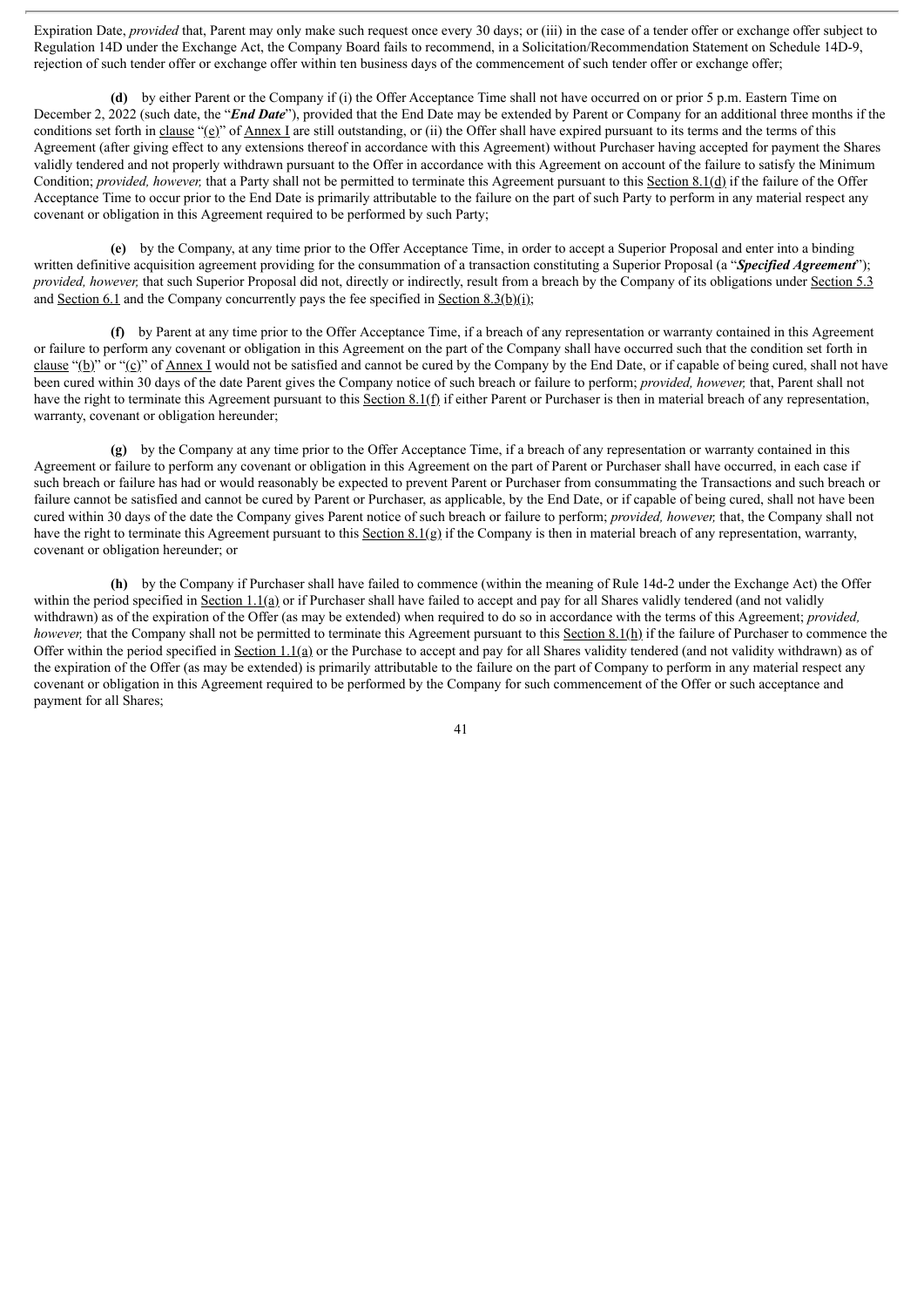**8.2 Effect of Termination**. In the event of the termination of this Agreement as provided in Section 8.1, written notice thereof shall be given to the other Party or Parties, specifying the provision hereof pursuant to which such termination is made, and this Agreement shall be of no further force or effect and there shall be no liability on the part of Parent, Purchaser or the Company or their respective directors, officers and Affiliates following any such termination; *provided, however,* that (a) this Section 8.2, Section 8.3 and Section 9 shall survive the termination of this Agreement and shall remain in full force and effect, (b) the Confidentiality Agreement shall survive the termination of this Agreement and shall remain in full force and effect in accordance with its terms and (c) subject to Section 8.3, the termination of this Agreement shall not relieve any Party from any liability for common law fraud or Willful Breach. Nothing shall limit or prevent any Party from exercising any rights or remedies it may have under Section 9.5(b) in lieu of terminating this Agreement pursuant to Section 8.1.

#### **8.3 Expenses; Termination Fee**.

**(a)** Except as set forth in this Section 8.3, all fees and expenses incurred in connection with this Agreement and the Transactions shall be paid by the Party incurring such expenses, whether or not the Offer and Merger are consummated.

- **(b)** In the event that:
	- **(i)** this Agreement is terminated by the Company pursuant to Section  $8.1(e)$ ;
	- **(ii)** this Agreement is terminated by Parent pursuant to Section 8.1(c); or

**(iii)** (A) (x) this Agreement is terminated pursuant to Section 8.1(d) (but in the case of a termination by the Company, only if at such time Parent would not be prohibited from terminating this Agreement pursuant to the proviso to  $Section 8.1(d)$ , and in the case of a termination by either Parent or the Company, provided that at the time of any such termination, the Regulatory Conditions are satisfied and the Minimum Condition is not satisfied), or (y) Section 8.1(f) as a result of a breach by the Company of any of its covenants or obligations under this Agreement, (B) Acquisition Proposal shall have been made by any Person or shall have been communicated to the Company, the Company Board or any of their Representatives (*provided* that, in the case of a subsequent termination of the type described in clause  $(A)(x)$  above, such Acquisition Proposal shall have been publicly made or shall have become publicly known) after the date of this Agreement and prior to such termination and (C) within 12 months of such termination the Company or a Subsidiary of the Company enters into a definitive agreement with respect to an Acquisition Proposal that is subsequently consummated (before or after the expiration of such 12-month period) or consummates an Acquisition Proposal (*provided* that for purposes of this clause (z) the references to "20%" and "80%" in the definition of "*Acquisition Proposal*" shall be deemed to be references to "50%");

then, in any such event under clause "(i)", "(ii)" or "(iii)" of this Section 8.3(b), the Company shall pay to Parent or its designee the Termination Fee by wire transfer of same day funds (x) in the case of Section  $8.3(b)(i)$ , on the date that the Specified Agreement is executed as a condition to the effectiveness of such termination, (y) in the case of Section 8.3(b)(ii), within two business days after such termination or (z) in the case of Section 8.3(b)  $(iii)$ , immediately prior to the consummation of the Acquisition Proposal referred to in subclause  $(iii)$ (C) above; *it being understood* that in no event shall the Company be required to pay the Termination Fee on more than one occasion. As used herein, "*Termination Fee*" shall mean a cash amount equal to \$138,000,000. In the event that Parent or its designee shall receive full payment pursuant to this  $Section 8.3(b)$ , the receipt of the Termination Fee shall be deemed to be liquidated damages for any and all losses or damages suffered or incurred by Parent, Purchaser, any of their respective Affiliates or any other Person in connection with this Agreement (and the termination hereof), the Transactions (and the abandonment thereof) or any matter forming the basis for such termination, and none of Parent, Purchaser, any of their respective Affiliates (collectively, "*Parent Related Parties*") or any other Person shall be entitled to bring or maintain any claim, action or proceeding against the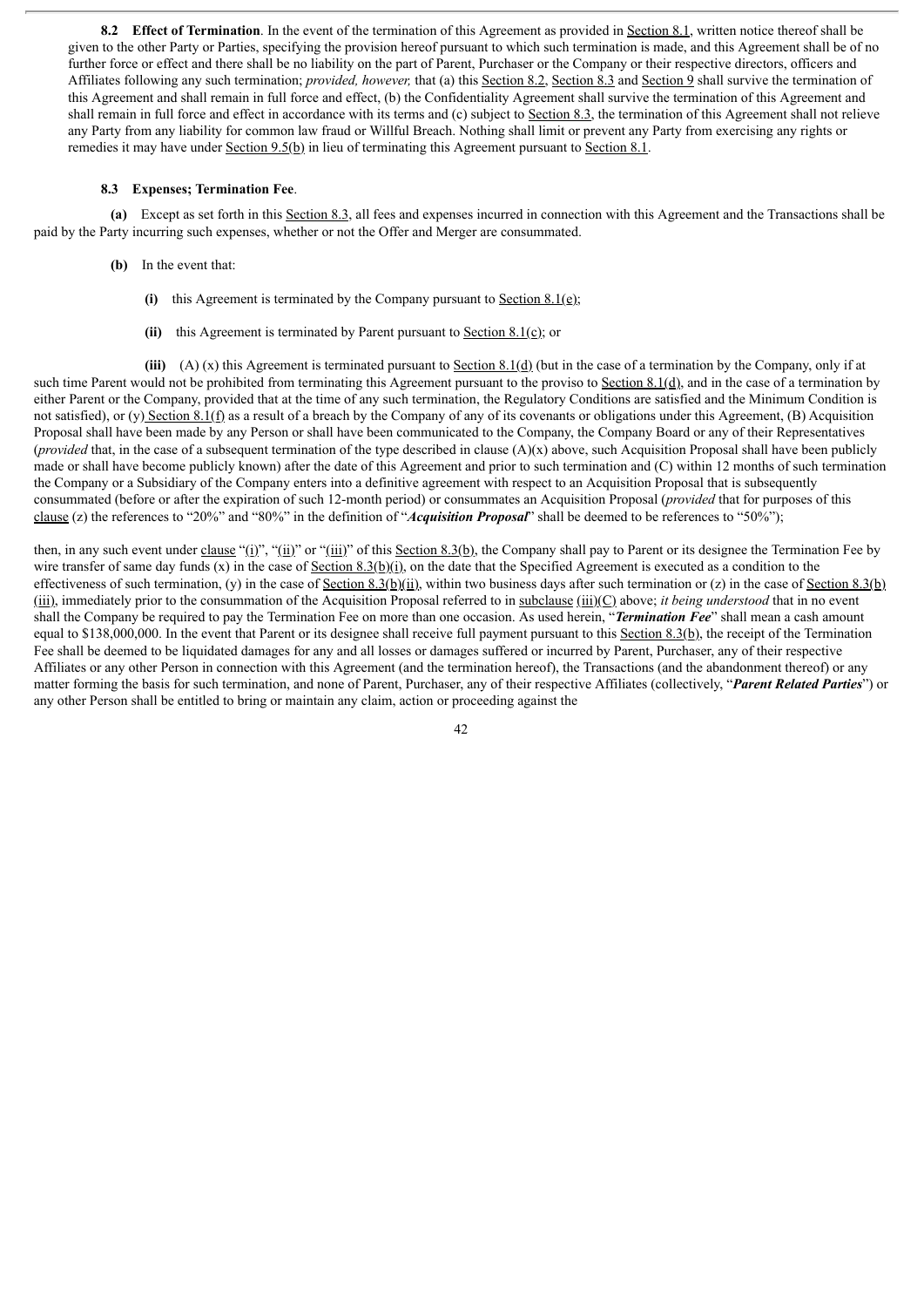Company or any of its Affiliates arising out of or in connection with this Agreement, any of the Transactions or any matters forming the basis for such termination; *provided, however,* that nothing in this Section 8.3(b) or Section 8.3(d) below shall limit the rights of Parent or Purchaser under Section 9.5(b) or in the case of common law fraud or Willful Breach.

**(c)** In the event that (i) this Agreement is terminated by either Parent or the Company pursuant to Section 8.1(b) as the result of a final and nonappealable order, decree, ruling or other action by a court of competent jurisdiction or other Governmental Body having jurisdiction under the HSR Act or any other Antitrust Laws and solely to the extent such order, decree, ruling or other action arises under the HSR Act or any other Antitrust Laws or (ii) (A) this Agreement is terminated by either Parent or the Company pursuant to Section 8.1(d), (B) the condition set forth in Section 7.1 (as the result of such injunction, order or Law promulgated, entered, enforced, enacted, issued or deemed applicable to the Merger by any Governmental Body having jurisdiction under the HSR Act or any other Antitrust Laws and solely to the extent such injunction, order or Law arises under the HSR Act or any other Antitrust Laws) or any Regulatory Condition has not been satisfied and (C) all of the Offer Conditions (other than the Offer Conditions that are by their nature to be satisfied at the Offer Acceptance Time and the Regulatory Condition) have been satisfied or waived; then the Parent will promptly pay or cause to be paid to the Company a reverse termination fee (the "*Reverse Termination Fee*") of \$138,000,000 to the Company, in cash, but in no event later than two (2) business days after such termination in the event of a termination by the Company and concurrently with and as a condition to termination in the event of a termination by Parent. Parent will not be required to pay the Reverse Termination Fee pursuant to this Section 8.3(c) more than once. In the event that the Company or its designee shall receive full payment pursuant to this Section 8.3(c), the receipt of the Reverse Termination Fee shall be deemed to be liquidated damages for any and all losses or damages suffered or incurred by any Company Related Party (as defined below) or any other Person in connection with this Agreement (and the termination hereof), the Transactions (and the abandonment thereof) or any matter forming the basis for such termination, and none of the Company Related Parties or any other Person shall be entitled to bring or maintain any claim, action or proceeding against Parent any of its Affiliates arising out of or in connection with this Agreement, any of the Transactions or any matters forming the basis for such termination.

**(d)** Subject to the proviso to the last sentence of Section 8.3(b), Parent's right to receive payment from the Company of the Termination Fee pursuant to Section 8.3(b) and any payments pursuant to Section 8.3(e) shall be the sole and exclusive remedy of the Parent Related Parties against the Company and any of their respective former, current or future officers, directors, partners, stockholders, optionholders, managers, members or Affiliates (collectively, "*Company Related Parties*") for any loss suffered as a result of the failure of the Offer or the Merger to be consummated or for a breach or failure to perform hereunder or otherwise, and upon payment of such amount(s), none of the Company Related Parties shall have any further liability or obligation relating to or arising out of this Agreement or the Transactions. The Company's right to receive payment from Parent of the Reverse Termination Fee pursuant to Section 8.3(c) and any payments pursuant to Section 8.3(e) shall be the sole and exclusive remedy of the Company Related Parties against the Parent Related Parties or any of their respective former, current or future officers, directors, partners, stockholders, optionholders, managers or members for any loss suffered as a result of the failure of the Offer or the Merger to be consummated or for a breach or failure to perform hereunder or otherwise, and upon payment of such amount(s), none of the Parent Related Parties or any of their respective former, current or future officers, directors, partners, stockholders, optionholders, managers or members shall have any further liability or obligation relating to or arising out of this Agreement or the Transactions.

**(e)** The Parties acknowledge that the agreements contained in this Section 8.3 are an integral part of the Transactions and that, without these agreements, the Parties would not enter into this Agreement; accordingly, if the Company or Parent, as applicable, fails to timely pay any amount due pursuant to this Section 8.3, and, in order to obtain the payment, Parent or the Company, as applicable, commences a Legal Proceeding which results in a judgment against the Company or Parent, as applicable, the Company shall pay Parent, or Parent shall pay to the Company, as applicable, its reasonable and documented costs and expenses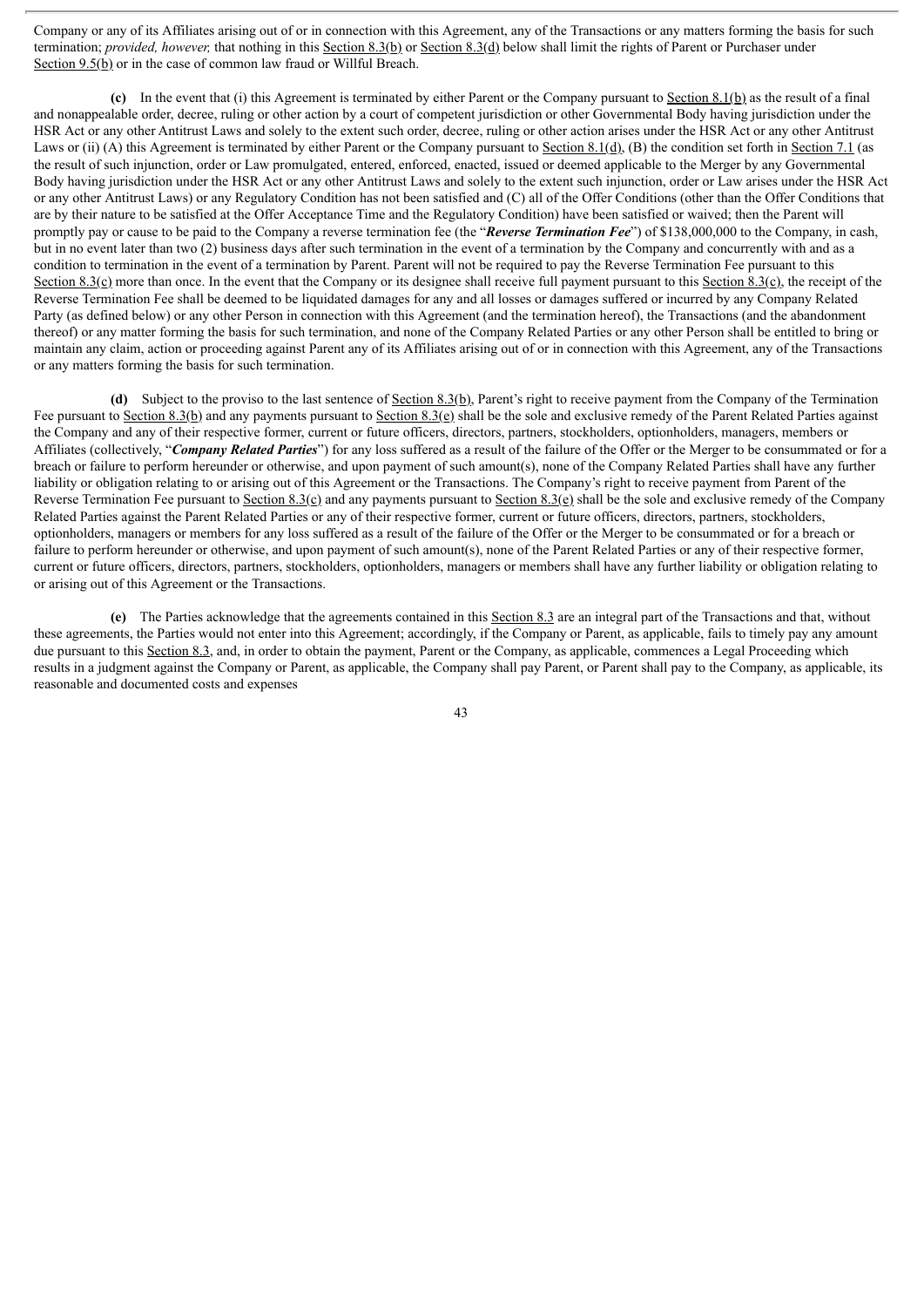(including reasonable and documented attorneys' fees) in connection with such suit, together with interest on such amount at the prime rate as published in the Wall Street Journal in effect on the date such payment was required to be made through the date such payment was actually received.

## **SECTION 9. MISCELLANEOUS PROVISIONS**

**9.1 Amendment**. Prior to the Offer Acceptance Time, subject to Section 6.5(e), this Agreement may be amended by an instrument in writing signed on behalf of each of the Parties.

**9.2 Waiver**. No failure on the part of any Party to exercise any power, right, privilege or remedy under this Agreement, and no delay on the part of any Party in exercising any power, right, privilege or remedy under this Agreement, shall operate as a waiver of such power, right, privilege or remedy; and no single or partial exercise of any such power, right, privilege or remedy shall preclude any other or further exercise thereof or of any other power, right, privilege or remedy. No Party shall be deemed to have waived any claim arising out of this Agreement, or any power, right, privilege or remedy under this Agreement, unless the waiver of such claim, power, right, privilege or remedy is expressly set forth in a written instrument duly executed and delivered on behalf of such Party; and any such waiver shall not be applicable or have any effect except in the specific instance in which it is given.

**9.3 No Survival of Representations, Warranties or Covenants**. None of the representations and warranties or covenants contained in this Agreement, the Company Disclosure Schedule or in any certificate or schedule or other document delivered pursuant to this Agreement shall survive the Merger, except for those covenants that expressly by their terms survive the Effective Time, this Section 9 and the any applicable defined terms in Exhibit  $\overline{A}$  shall survive the Effective Time.

**9.4 Entire Agreement; Counterparts**. This Agreement and the other agreements, exhibits, annexes and schedules referred to herein constitute the entire agreement and supersede all prior agreements and understandings, both written and oral, among or between any of the Parties, with respect to the subject matter hereof and thereof; *provided, however,* that the Confidentiality Agreement shall not be superseded and shall remain in full force and effect; and *provided, further, that,* if the Effective Time occurs, the Confidentiality Agreement shall automatically terminate and be of no further force and effect. This Agreement may be executed in several counterparts, each of which shall be deemed an original and all of which shall constitute one and the same instrument. The exchange of a fully executed Agreement (in counterparts or otherwise) by PDF shall be sufficient to bind the Parties to the terms and conditions of this Agreement.

#### **9.5 Applicable Laws; Jurisdiction; Specific Performance; Remedies**.

**(a)** This Agreement and all disputes, actions or proceedings (whether based on contract, tort or otherwise) based on, arising out of or relating to this Agreement shall be governed by, and construed in accordance with, the laws of the State of Delaware, without giving effect to any laws, rules or provisions that would cause the application of the laws of any jurisdiction other than the State of Delaware. Subject to Section 9.5(c), in any action or proceeding based on, arising out of or relating to this Agreement or any of the Transactions: (i) each of the Parties irrevocably and unconditionally consents and submits to the exclusive jurisdiction and venue of the Chancery Court of the State of Delaware and any state appellate court therefrom or, if such court lacks subject matter jurisdiction, the United States District Court sitting in New Castle County in the State of Delaware (*it* being *agreed* that the consents to jurisdiction and venue set forth in this Section 9.5(a) shall not constitute general consents to service of process in the State of Delaware and shall have no effect for any purpose except as provided in this paragraph and shall not be deemed to confer rights on any Person other than the Parties); and (ii) each of the Parties irrevocably consents to service of process by first class certified mail, return receipt requested, postage prepaid, to the address at which such Party is to receive notice in accordance with Section 9.8. The Parties agree that a final judgment in any such action or proceeding shall be conclusive and may be enforced in other jurisdictions by suit on the judgment or in any other manner provided by applicable Laws; *provided, however*, that nothing in the foregoing shall restrict any Party's rights to seek any post-judgment relief regarding, or any appeal from, such final trial court judgment.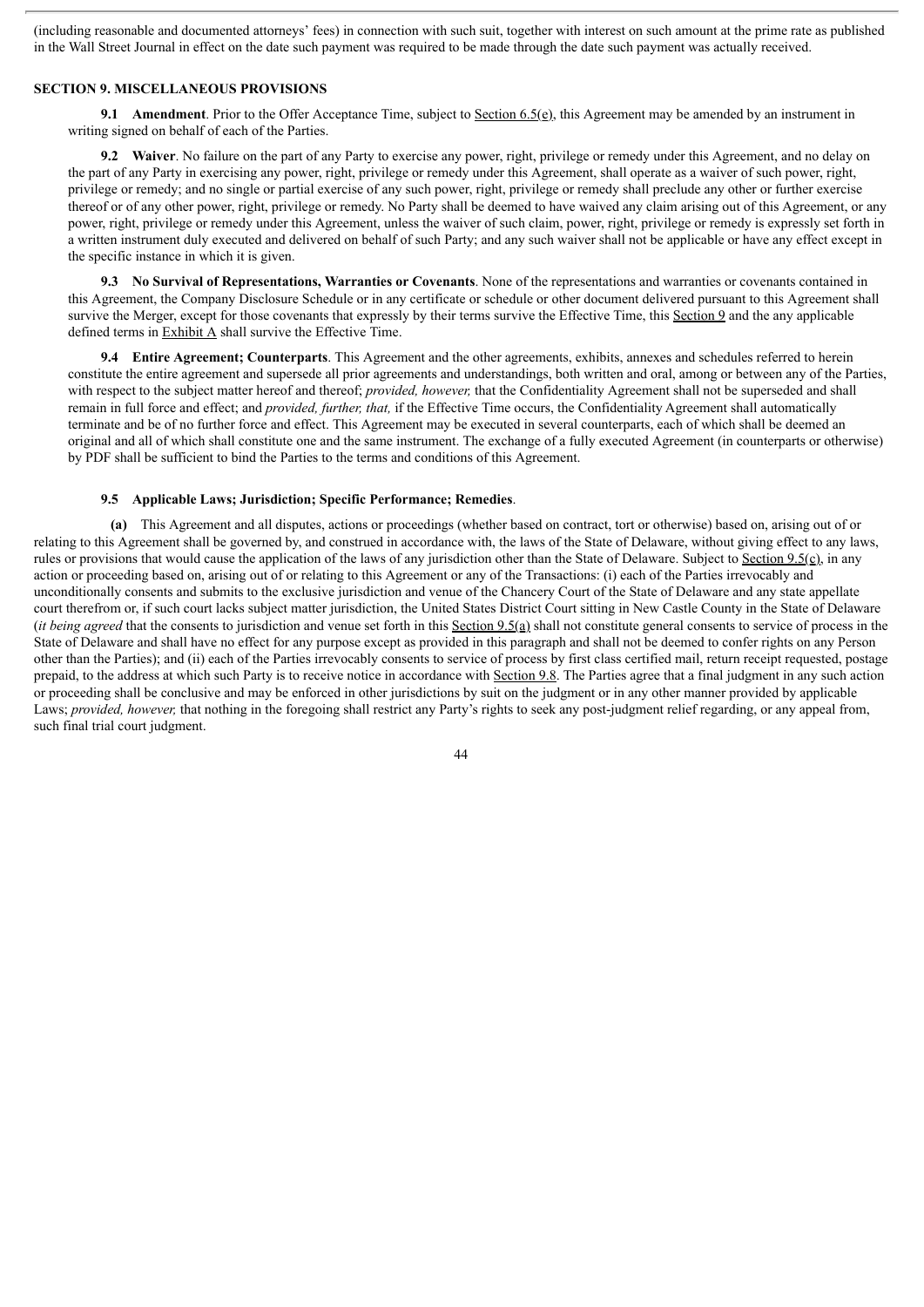**(b)** The Parties agree that irreparable damage for which monetary damages, even if available, would not be an adequate remedy, would occur in the event that the Parties do not perform their obligations under the provisions of this Agreement in accordance with its specified terms or otherwise breach such provisions. Subject to the following sentence, the Parties acknowledge and agree that (i) the Parties shall be entitled to seek an injunction, specific performance, or other equitable relief, to prevent breaches of this Agreement and to enforce specifically the terms and provisions hereof in the courts described in Section 9.5(a) without proof of damages or otherwise, this being in addition to any other remedy to which they are entitled under this Agreement, (ii) the provisions set forth in Section 8.3: (x) are not intended to and do not adequately compensate for the harm that would result from a breach of this Agreement; and (y) shall not be construed to diminish or otherwise impair in any respect any Party's right to specific enforcement and (iii) the right of specific performance is an integral part of the Transactions and without that right, neither the Company nor Parent would have entered into this Agreement. Each of the Parties agrees that it will not oppose the granting of an injunction, specific performance and other equitable relief on the basis that the other Parties have an adequate remedy at law or an award of specific performance is not an appropriate remedy for any reason at law or equity. The Parties acknowledge and agree that any Party seeking an injunction or injunctions to prevent breaches of this Agreement and to enforce specifically the terms and provisions of this Agreement in accordance with this Section 9.5(b) shall not be required to provide any bond or other security in connection with any such order or injunction.

## **(c)** EACH OF THE PARTIES IRREVOCABLY WAIVES TO THE FULLEST EXTENT PERMISSIBLE UNDER THE LAW ANY AND ALL RIGHT TO TRIAL BY JURY IN ANY LEGAL PROCEEDING BETWEEN THE PARTIES ARISING OUT OF OR RELATING TO THIS AGREEMENT OR THE TRANSACTIONS.

**9.6 Assignability**. This Agreement shall be binding upon, and shall be enforceable by and inure solely to the benefit of, the Parties and their respective successors and permitted assigns; *provided, however,* that neither this Agreement nor any of the rights hereunder may be assigned without the prior written consent of the other Parties, and any attempted assignment of this Agreement or any of such rights without such consent shall be void and of no effect; *provided, further, however,* that Parent or Purchaser may assign this Agreement to any of their Affiliates without consent (*provided* that such assignment shall not impede or delay the consummation of the Transactions or otherwise impede the rights of the stockholders of the Company under this Agreement); *provided* that no such assignment or pledge permitted pursuant to this Section 9.6 shall relieve Parent of its obligations hereunder.

**9.7 No Third Party Beneficiaries**. Nothing in this Agreement, express or implied, is intended to or shall confer upon any Person (other than the Parties) any right, benefit or remedy of any nature whatsoever under or by reason of this Agreement; except for: (i) if the Offer Acceptance Time occurs (A) the right of the Company's stockholders to receive the Offer Price or Merger Consideration, as applicable and (B) the right of the holders of Company Stock Awards to receive the Option Consideration, RSU Consideration and/or PSU Consideration pursuant to Section 2.8; (ii) the provisions set forth in Section 6.5; and (iii) the limitations on liability of the Company Related Parties or the Parent Related Parties set forth in Section 8.3(d).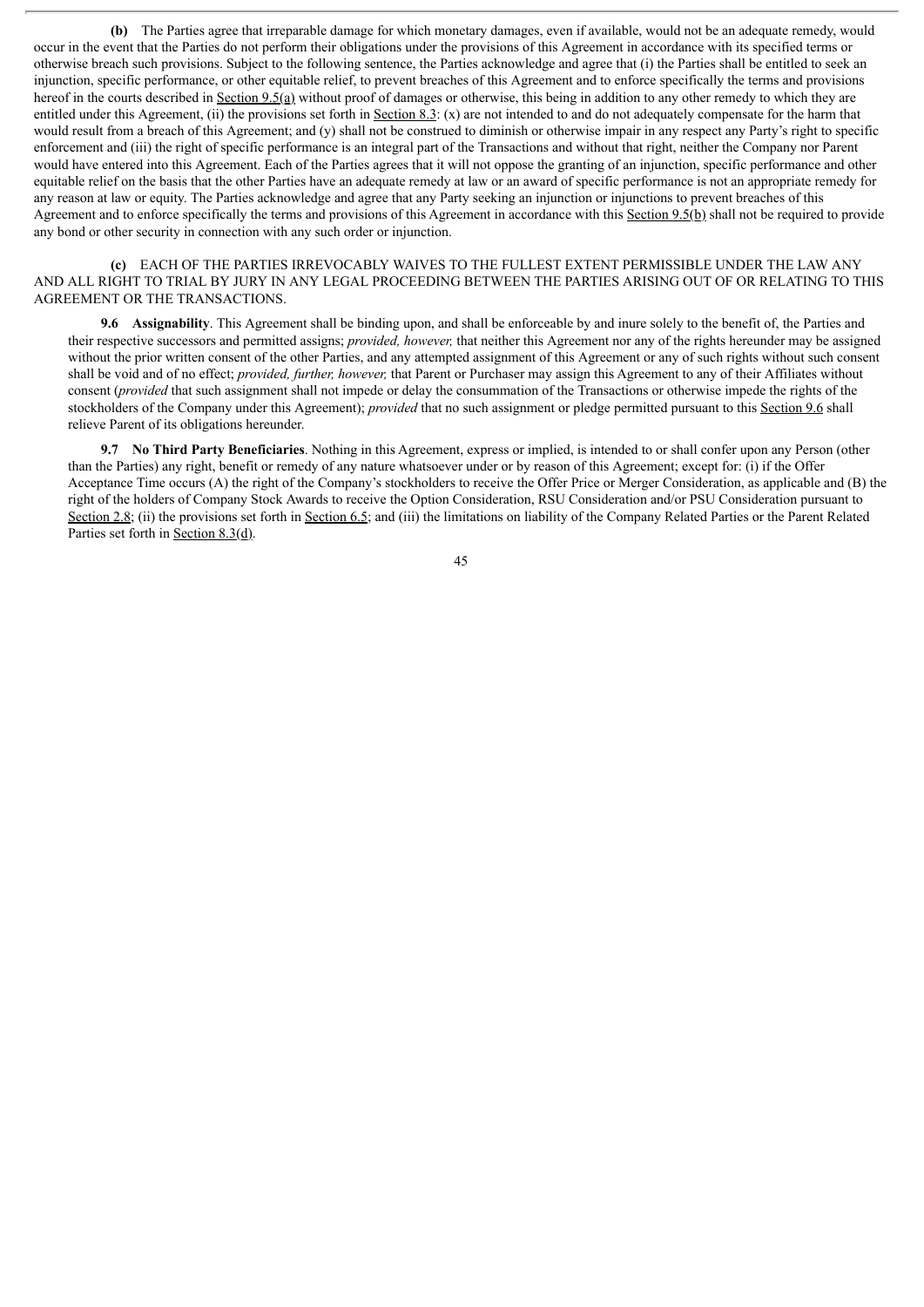**9.8 Notices**. Any notice or other communication required or permitted to be delivered to any Party under this Agreement shall be in writing and shall be deemed properly delivered, given and received (a) upon receipt when delivered by hand, (b) two business days after being sent by registered mail or by courier or express delivery service, (c) if sent by email transmission prior to 6:00 p.m. recipient's local time, upon transmission when receipt is confirmed or (d) if sent by email transmission after 6:00 p.m. recipient's local time and receipt is confirmed, the business day following the date of transmission; *provided* that in each case the notice or other communication is sent to the physical address or email address set forth beneath the name of such Party below (or to such other physical address or email address as such Party shall have specified in a written notice given to the other Parties):

if to Parent or Purchaser (or following the Effective Time, the Company):

Bristol-Myers Squibb Company Route 206 & Province Line Road Princeton, New Jersey 08540 Attention: Senior Vice President and Associate General Counsel, Transactions Law Email: [\*\*\*]

with a copy to (which shall not constitute notice):

Kirkland & Ellis LLP 601 Lexington Avenue New York, New York 10022 Attention: Daniel E. Wolf, P.C. Jonathan L. Davis, P.C. Steven Y. Li E-mail: daniel.wolf@kirkland.com jonathan.davis@kirkland.com steven.li@kirkland.com

if to the Company (prior to the Effective Time):

Turning Point Therapeutics, Inc. 10628 Science Center Drive, Suite 200 San Diego, CA 92121 Attention: President & Chief Executive Officer Email: [\*\*\*]

with a copy to (which shall not constitute notice):

Cooley LLP 4401 Eastgate Mall San Diego, CA 92121 Attention: Barbara L. Borden Rowook Park Charles J. Bair Email: bborden@cooley.com rpark@cooley.com cbair@cooley.com

**9.9 Severability**. Any term or provision of this Agreement that is invalid or unenforceable in any situation in any jurisdiction shall not affect the validity or enforceability of the remaining terms and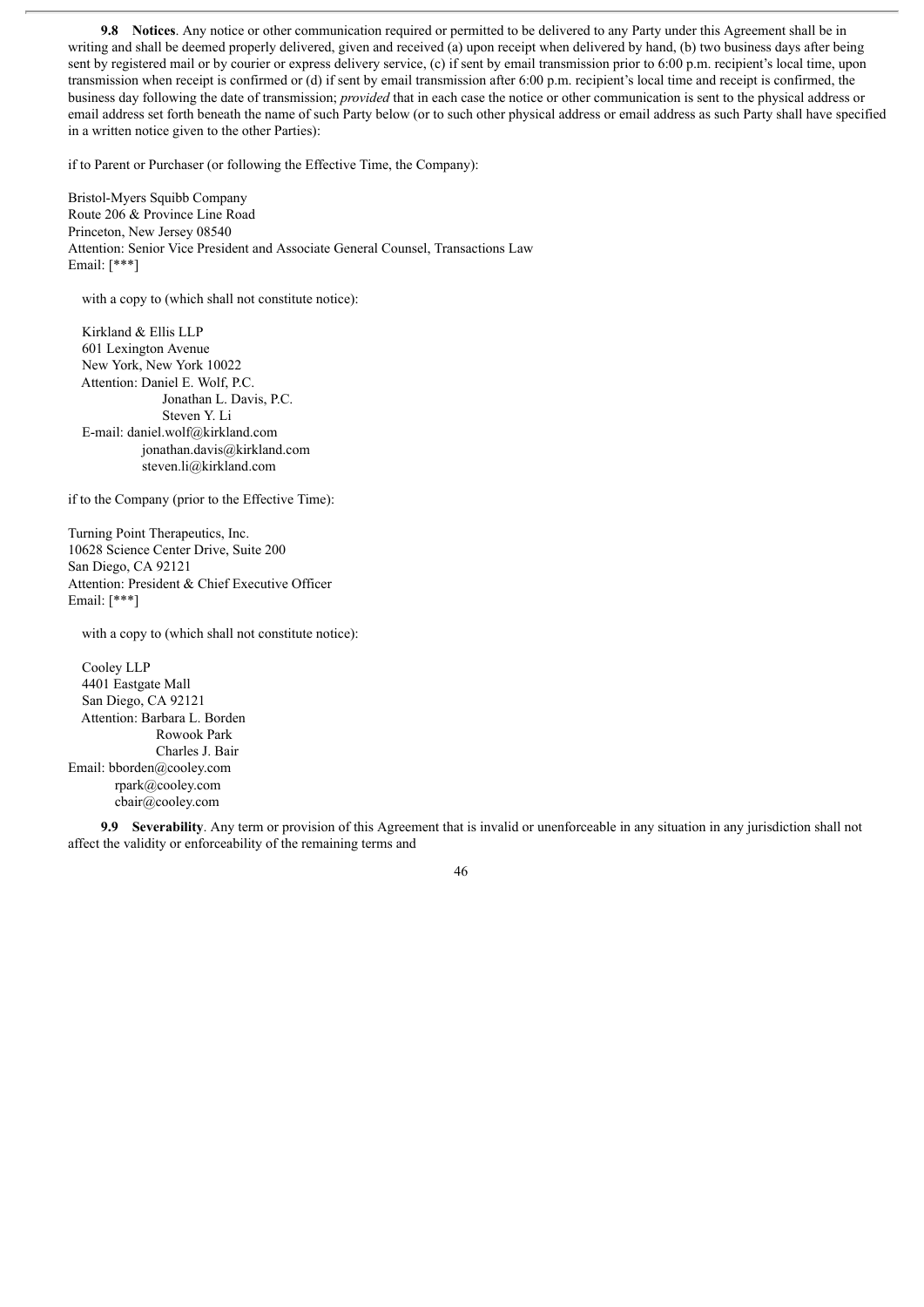provisions of this Agreement or the validity or enforceability of the offending term or provision in any other situation or in any other jurisdiction. If a final judgment of a court of competent jurisdiction declares that any term or provision of this Agreement is invalid or unenforceable, the Parties agree that the court making such determination shall have the power to limit such term or provision, to delete specific words or phrases or to replace such term or provision with a term or provision that is valid and enforceable and that comes closest to expressing the intention of the invalid or unenforceable term or provision, and this Agreement shall be valid and enforceable as so modified. In the event such court does not exercise the power granted to it in the prior sentence, the Parties agree to replace such invalid or unenforceable term or provision with a valid and enforceable term or provision that will achieve, to the extent possible, the economic, business and other purposes of such invalid or unenforceable term or provision.

**9.10 Obligation of Parent**. Parent shall ensure that each of its Subsidiaries duly performs, satisfies and discharges on a timely basis each of the covenants, obligations and liabilities applicable to its Subsidiaries under this Agreement, and Parent, as applicable, shall be jointly and severally liable with its Subsidiaries for the due and timely performance and satisfaction of each of said covenants, obligations and liabilities.

**9.11 Transfer Taxes**. Except as expressly provided in Section 2.6(b), all transfer, documentary, sales, use, stamp, registration, value-added and other similar Taxes and fees incurred in connection with this Agreement and the transactions contemplated hereby shall be paid by Parent and Purchaser when due.

**9.12 Company Disclosure Schedule**. The disclosures set forth in any particular part or subpart of the Company Disclosure Schedule will be deemed to be an exception to (or, as applicable, a disclosure for purposes of) (a) the representations and warranties or covenants of the Company that are set forth in the corresponding section or subsection of this Agreement; and (b) any other representations and warranties or covenants of the Company that are set forth in this Agreement, but in the case of this clause (b) only if the relevance of that disclosure as an exception to (or a disclosure for purposes of) such other representations and warranties or covenants is readily apparent on the face of such disclosure. The mere inclusion of an item in the Company Disclosure Schedule as an exception to a representation or warranty or covenant shall not be deemed an admission that such item represents a material exception or material fact, event or circumstance or that such item is material or constitutes a Material Adverse Effect, and no reference to, or disclosure of, any item or other matter in the Company Disclosure Schedule shall necessarily imply that any other undisclosed matter or item having a greater value or significance is material.

### **9.13 Construction**.

**(a)** For purposes of this Agreement, whenever the context requires: the singular number shall include the plural, and vice versa; the masculine gender shall include the feminine and neuter genders; the feminine gender shall include the masculine and neuter genders; and the neuter gender shall include masculine and feminine genders.

**(b)** The Parties agree that any rule of construction to the effect that ambiguities are to be resolved against the drafting Party shall not be applied in the construction or interpretation of this Agreement.

**(c)** As used in this Agreement, the words "include" and "including," and variations thereof, shall not be deemed to be terms of limitation, but rather shall be deemed to be followed by the words "without limitation."

**(d)** Except as otherwise indicated, all references in this Agreement to "Sections," "Exhibits," "Annexes" and "Schedules" are intended to refer to sections of this Agreement and Exhibits, Annexes or Schedules to this Agreement.

**(e)** Except as expressly provided otherwise in this Agreement or agreed otherwise in writing by and between Parent and the Company, the phrases "made available" and "delivered," when used in reference to anything made available to the Company, Parent, Purchaser or any of their respective Representatives prior to the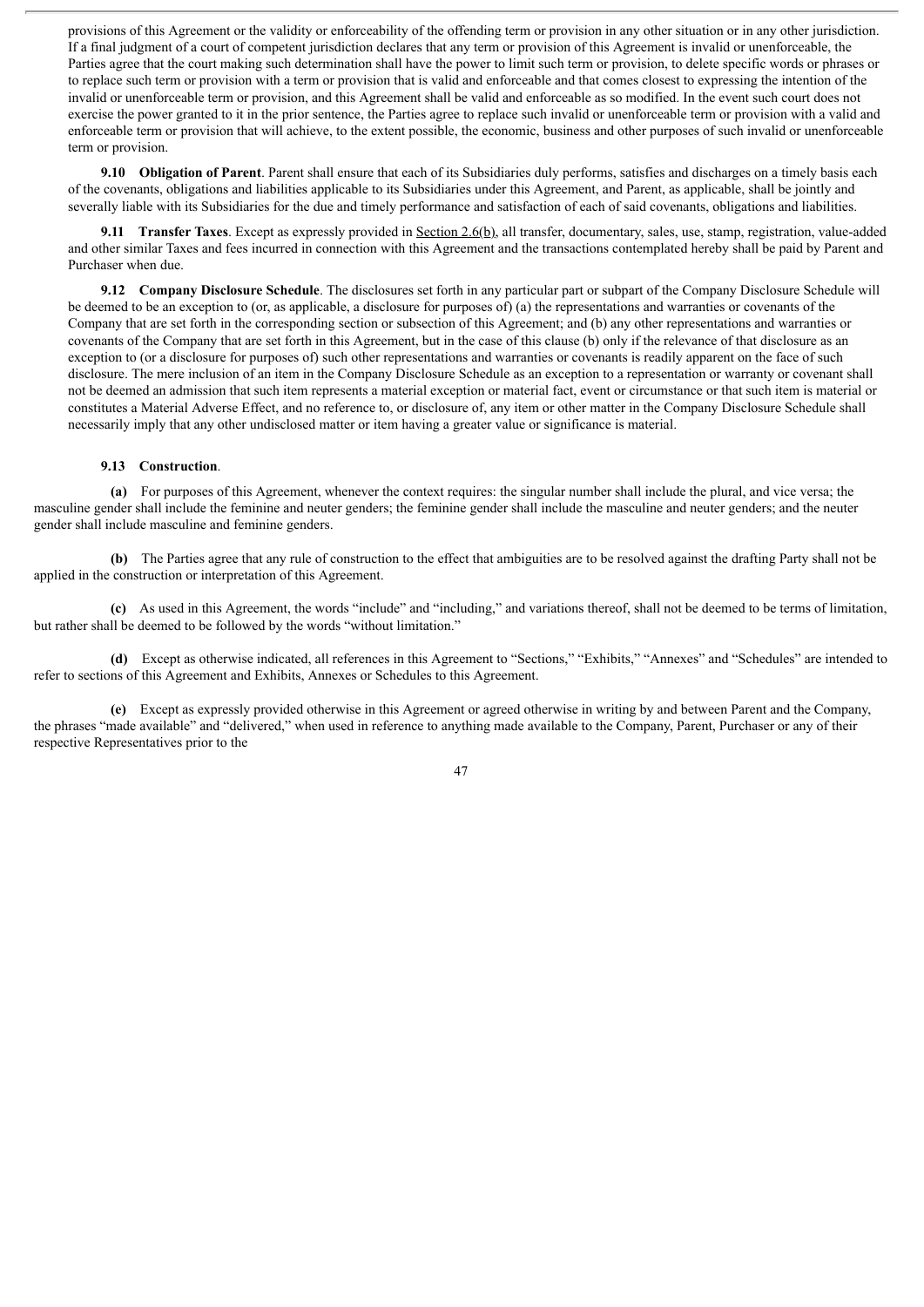execution of this Agreement, shall be deemed to include only (i) uploading, prior to the date of this Agreement, anything in the virtual data room made available in connection with the Transactions and (ii) publicly having made available prior to the date of this Agreement anything in the Electronic Data Gathering, Analysis and Retrieval (EDGAR) database of the SEC.

**(f)** The bold-faced headings contained in this Agreement are for convenience of reference only, shall not be deemed to be a part of this Agreement and shall not be referred to in connection with the construction or interpretation of this Agreement.

## **[Signature page follows]**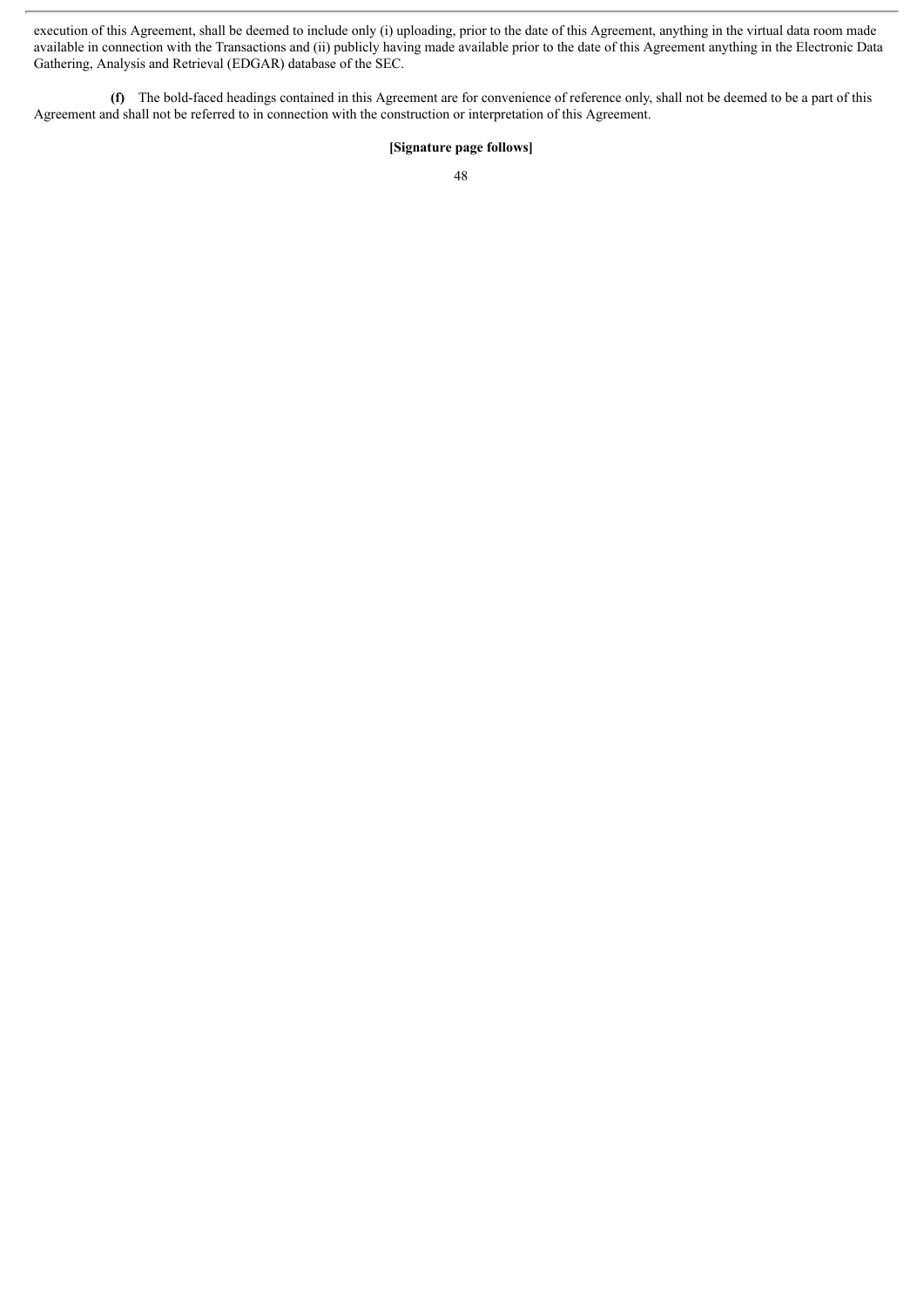**IN WITNESS WHEREOF**, the Parties have caused this Agreement to be executed as of the date first above written.

# **TURNING POINT THERAPEUTICS, INC.**

By: /s/ Athena Countouriotis Name: Athena Countouriotis

Title: President and Chief Executive Officer

**[SIGNATURE PAGE TO AGREEMENT AND PLAN OF MERGER]**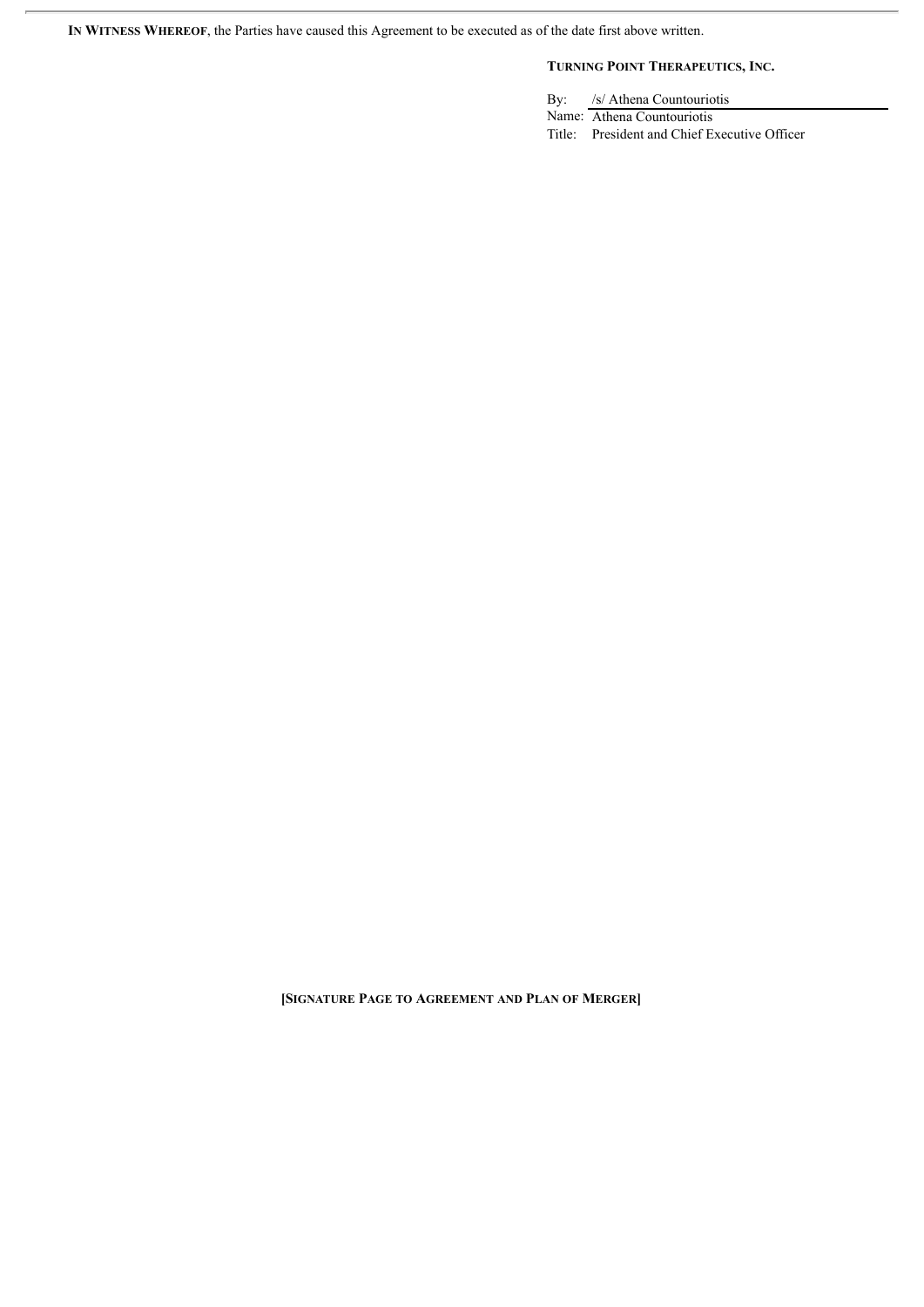**IN WITNESS WHEREOF**, the Parties have caused this Agreement to be executed as of the date first above written.

## **BRISTOL-MYERS SQUIBB COMPANY**

| By: /s/ Elizabeth A. Mily                |
|------------------------------------------|
| Name: Elizabeth A. Mily                  |
| Title: Executive Vice President,         |
| <b>Strategy and Business Development</b> |

## **RHUMBA MERGER SUB INC.**

By: /s/ Brian P. Heaphy

Name: Brian P. Heaphy

Title: Vice President

**[SIGNATURE PAGE TO AGREEMENT AND PLAN OF MERGER]**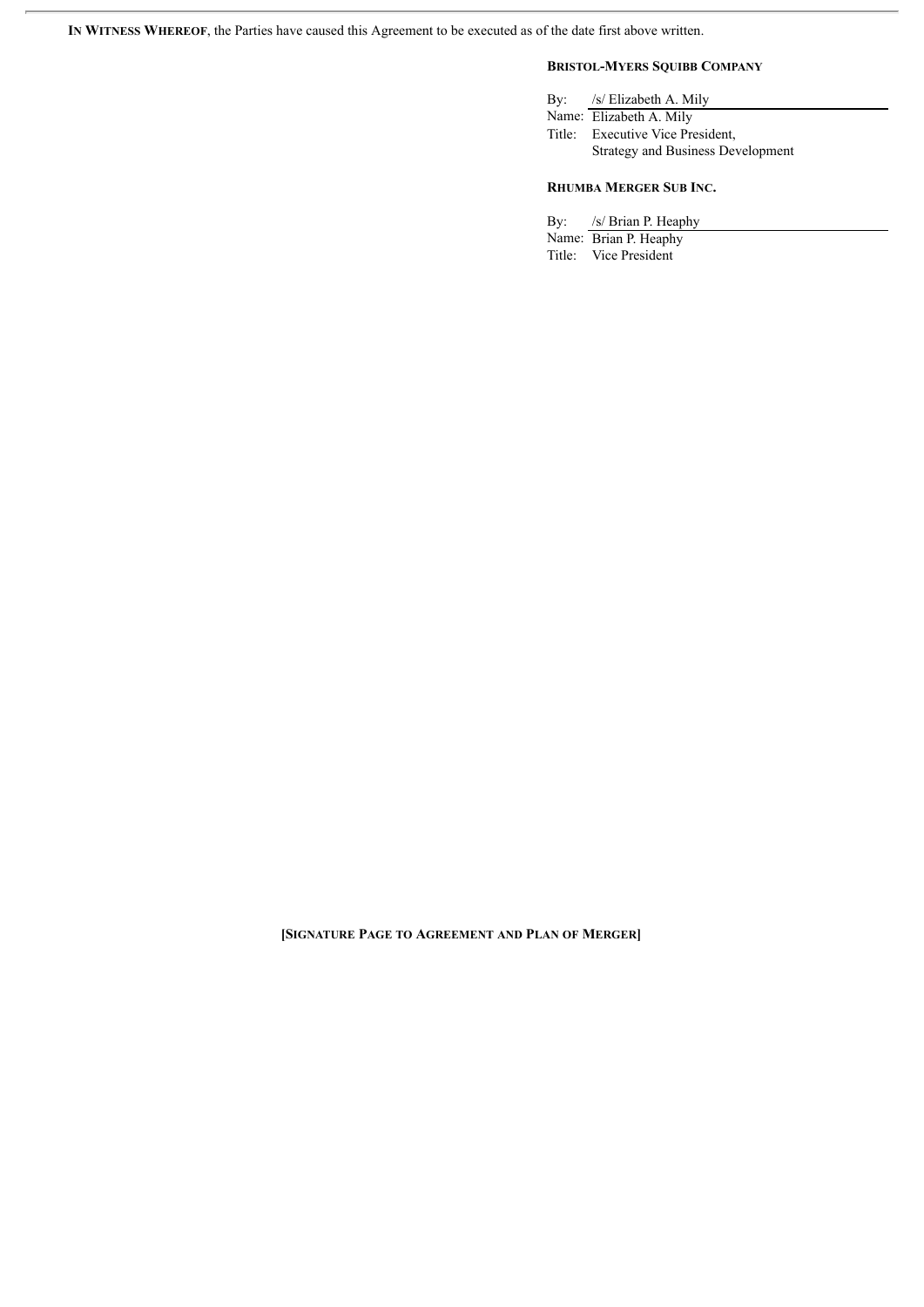## **EXHIBIT A**

#### **CERTAIN DEFINITIONS**

For purposes of this Agreement (including this Exhibit A):

#### **Acceptable Confidentiality Agreement**. "*Acceptable Confidentiality Agreement*" is defined in Section 5.3(a).

**Acquisition Proposal**. "*Acquisition Proposal*" shall mean any inquiry, proposal or offer from any Person (other than Parent and its Affiliates) or "group", within the meaning of Section 23(d) of the Exchange Act, relating to, in a single transaction or series of related transactions, any (A) acquisition or license of, or partnership, collaboration or revenue-sharing arrangement with respect to, assets of the Company equal to 20% or more of the fair market value of the Company's assets or to which 20% or more of the Company's revenues or earnings are attributable, (B) issuance or acquisition of 20% or more of the outstanding Shares, (C) recapitalization, tender offer or exchange offer that if consummated would result in any Person or group beneficially owning 20% or more of the outstanding Shares or (D) merger, consolidation, amalgamation, share exchange, business combination, recapitalization, liquidation, dissolution or similar transaction involving the Company that if consummated would result (i) in any Person or group beneficially owning 20% or more of the outstanding Shares or 20% or more of the aggregate voting power or equity interests of the Company, the surviving entity or the resulting direct or indirect parent of the Company or such surviving entity or (ii) the holders of the Shares, as of immediately prior to the consummation of such transaction, beneficially owning 80% or less of the aggregate voting power or equity interests of the Company, the surviving entity or the resulting direct or indirect parent of the Company or such surviving entity, in each case other than the Transactions.

Affiliate. "*Affiliate*" shall mean, as to any Person, any other Person that, directly or indirectly, controls, or is controlled by, or is under common control with, such Person. For this purpose, "control" (including, with its correlative meanings, "controlled by" and "under common control with") shall mean the possession, directly or indirectly, of the power to direct or cause the direction of management or policies of a Person, whether through the ownership of securities or partnership or other ownership interests, by Contract or otherwise.

**Agreement**. "*Agreement*" shall mean the Agreement and Plan of Merger to which this Exhibit A is attached, as it may be amended from time to time.

**Anti-Corruption Laws**. "*Anti-Corruption Laws*" shall mean the Foreign Corrupt Practices Act of 1977, as amended, the Anti-Kickback Act of 1986, as amended, the UK Bribery Act of 2010, and the Anti-Bribery Laws of the People's Republic of China or any applicable Laws of similar effect, and the related regulations and published interpretations thereunder.

**Antitrust Laws**. "*Antitrust Laws*" shall mean the Sherman Act, as amended, the Clayton Act, as amended, the HSR Act, the Federal Trade Commission Act, as amended, state antitrust laws, and all other applicable Laws and regulations (including non-U.S. laws and regulations) issued by a Governmental Body that are designed or intended to preserve or protect competition, prohibit and restrict agreements in restraint of trade or monopolization, attempted monopolization, restraints of trade and abuse of a dominant position, or to prevent acquisitions, mergers or other business combinations and similar transactions, the effect of which may be to lessen or impede competition or to tend to create or strengthen a dominant position or to create a monopoly.

**Balance Sheet**. "*Balance Sheet*" is defined in Section 3.6.

**Book-Entry Shares**. "*Book-Entry Shares*" shall mean non-certificated Shares represented by book-entry.

**business day**. "*business day*" shall mean a day except a Saturday, a Sunday or other day on which banks in the City of New York are authorized or required by Law to be closed.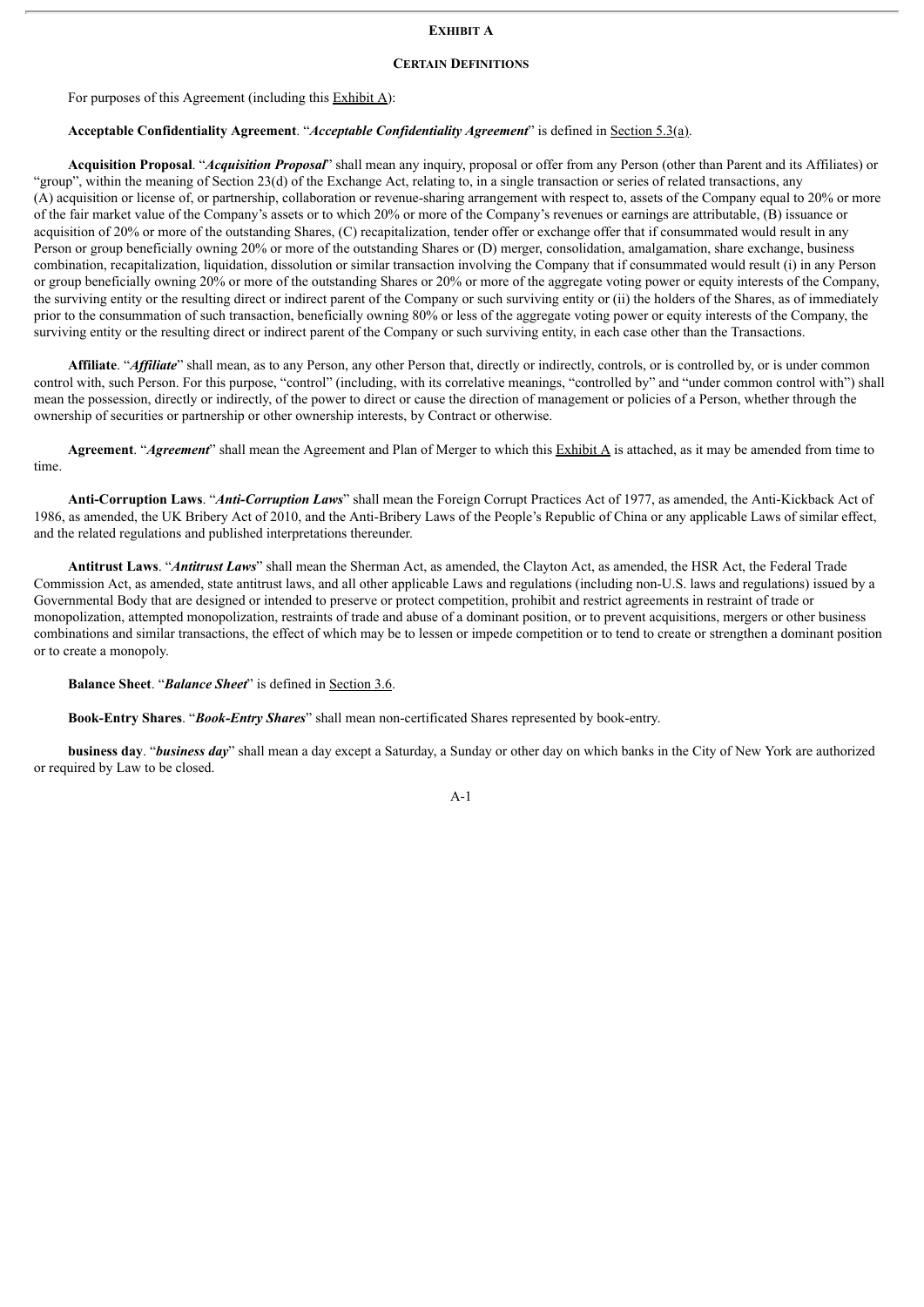**CARES Act**. "*CARES Act*" means the Coronavirus Aid, Relief, and Economic Security Act, Pub. L. 116–136 (116th Cong.) (Mar. 27, 2020), any amendments thereof, and any similar Law providing for the deferral of Taxes, the conditional deferral, reduction, or forgiveness of Taxes, the increase in the utility of Tax attributes, or other Tax-related measures intended to benefit taxpayers in response to the COVID-19 pandemic and associated economic downturn.

**Certificates**. "*Certificates*" is defined in Section 2.6(b).

**Change in Circumstance**. "*Change in Circumstance*" shall mean any material event or development or material change in circumstances with respect to the Company that (a) was neither known to the Company Board nor reasonably foreseeable as of or prior to the date of this Agreement and (b) does not relate to any Acquisition Proposal.

**Closing**. "*Closing*" is defined in Section 2.3(a).

**Closing Date**. "*Closing Date*" is defined in Section 2.3(a).

**Code**. "*Code*" shall mean the Internal Revenue Code of 1986, as amended and the rules and regulations promulgated thereunder.

**Company**. "*Company*" is defined in the preamble to this Agreement.

**Company Adverse Change Recommendation**. "*Company Adverse Change Recommendation*" is defined in Section 6.1(a).

**Company Associate**. "*Company Associate*" shall mean each current or former officer or other employee, or individual who is a current independent contractor, consultant or director, of or to the Company.

**Company Board**. "*Company Board*" is defined in Recital C.

**Company Board Recommendation**. "*Company Board Recommendation*" is defined in Recital C.

**Company Common Stock**. "*Company Common Stock*" shall mean the common stock, \$0.0001 par value per share, of the Company.

**Company Contract**. "*Company Contract*" shall mean any Contract to which the Company is a party or by which the Company may be bound.

**Company Disclosure Documents**. "*Company Disclosure Documents*" is defined in Section 3.4(h).

**Company Disclosure Schedule**. "*Company Disclosure Schedule*" shall mean the disclosure schedule that has been prepared by the Company in accordance with the requirements of this Agreement and that has been delivered by the Company to Parent on the date of this Agreement.

**Company Employee Agreement**. "*Company Employee Agreement*" shall mean each management, employment, severance, retention, transaction bonus, change in control, consulting, relocation, repatriation or expatriation agreement or other Contract between the Company and any Company Associate (excluding the Company's directors) pursuant to which the Company is or may become obligated to: (a) make any severance, termination or similar payment to such Company Associate (other than as required by applicable Laws); (b) make any (i) aggregate annual compensation payments or (ii) bonus, deferred compensation or similar payment, in each case, to a Company Associate that is in excess of \$300,000; or (c) grant or accelerate the vesting of, or otherwise modify, any Company Stock Award, other than accelerated vesting expressly provided for in the Company Equity Plans as in effect on the date hereof.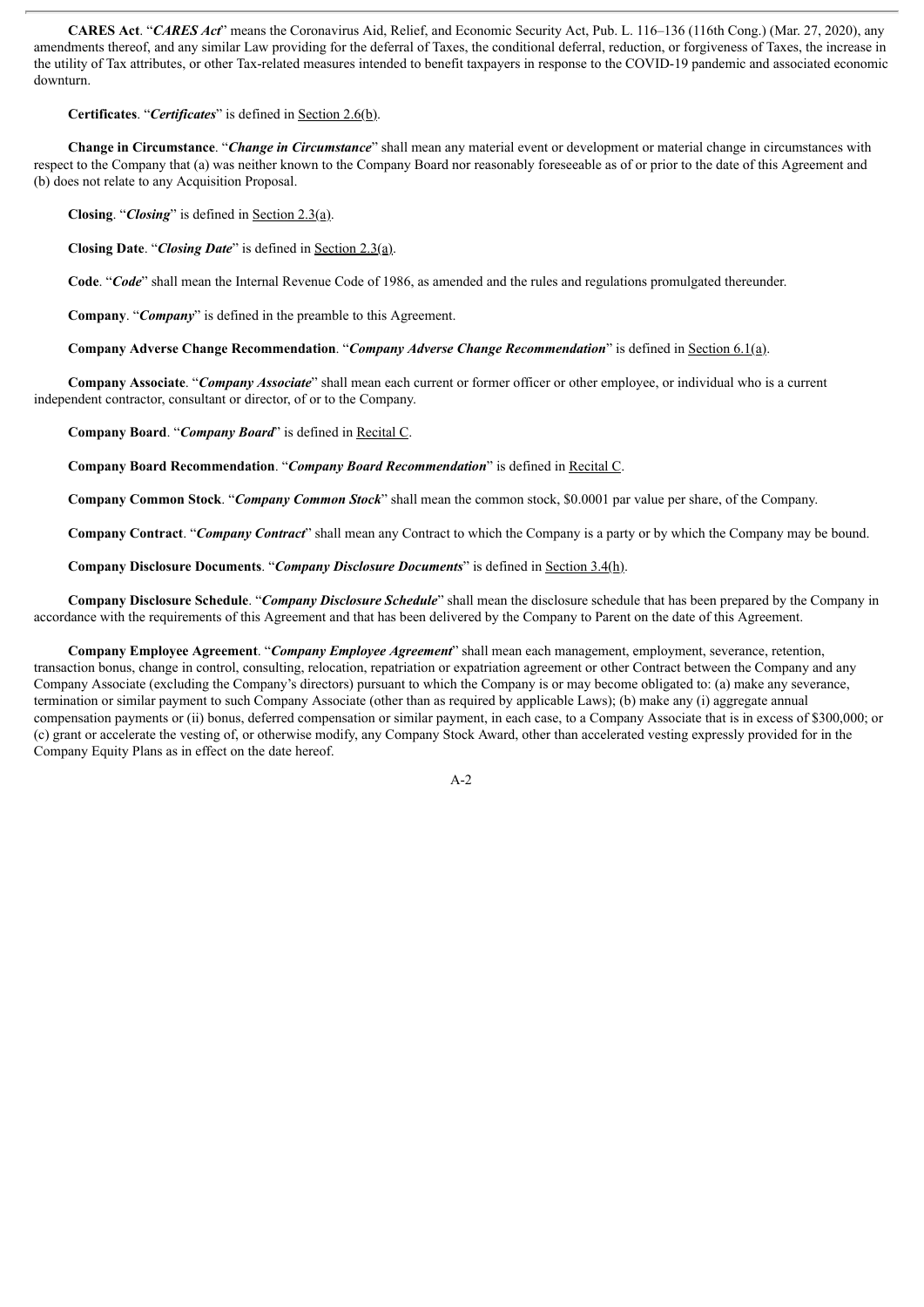**Company Equity Plans**. "*Company Equity Plans*" shall mean the Company's 2013 Equity Incentive Plan and 2019 Equity Incentive Plan, in each case as amended.

**Company Exclusively Licensed IP**. "*Company Exclusively Licensed IP*" shall mean all Intellectual Property Rights exclusively licensed or purported to be exclusively licensed to the Company.

**Company IP**. "*Company IP*" is defined in Section 3.8(b).

**Company Lease**. "*Company Lease*" shall mean any Company Contract pursuant to which the Company leases, subleases or sub-subleases Leased Real Property from another Person.

**Company Owned IP**. "*Company Owned IP*" shall mean all Intellectual Property Rights that are owned or purported to be owned by the Company.

**Company Preferred Stock**. "*Company Preferred Stock*" shall mean the preferred stock, \$0.0001 par value per share, of the Company.

**Company Related Parties**. "*Company Related Parties*" is defined in Section 8.3(d).

**Company SEC Documents**. "*Company SEC Documents*" is defined in Section 3.4(a).

**Company Stock Awards**. "*Company Stock Awards*" shall mean all Options, RSUs and PSUs.

**Company Systems**. "*Company Systems*" shall mean the computer systems, servers, hardware, software, websites, networks, servers, workstations, and all other physical or virtual information technology equipment used by or on behalf of the Company.

**Confidentiality Agreement**. "*Confidentiality Agreement*" is defined in Section 5.1.

**Consent**. "*Consent*" shall mean any approval, consent, ratification, permission, waiver or authorization (including any Governmental Authorization).

#### **Continuing Employee**. "*Continuing Employee*" is defined in Section 6.4.

**Contract**. "*Contract*" shall mean any written, oral or other agreement, contract, subcontract, lease, understanding, instrument, bond, debenture, note, option, warrant, warranty, purchase order, license, sublicense, insurance policy, benefit plan or legally binding commitment or undertaking of any nature (except, in each case, ordinary course of business purchase orders).

**Covered Rights**. "*Covered Rights*" shall mean the right to research, develop, manufacture, have manufactured, supply, test, clinical trials, distribute, market, promote, license, offer for sale, sell, import, export, commercialize and otherwise exploit any Product of the Company in any jurisdiction.

**Covid-19**. "*COVID-19*" means SARS-CoV-2 or COVID-19, and any variants or evolutions thereof or epidemics, pandemics or disease outbreaks thereof.

**Covid-19 Measures**. "*COVID-19 Measures*" means any quarantine, "shelter in place," "stay at home*,*" social distancing, shutdown, closure, sequester or other Law, order, directive, guideline or recommendation by any Governmental Body or public health agency in connection with or in response to COVID-19, including, but not limited to, the CARES Act and all guidelines and requirements, such as social distancing, cleaning, and other similar or related measures of the Occupational Safety and Health Administration and the Centers for Disease Control and Prevention, *provided* that such matters are implemented in a reasonable manner and for a reasonable period of time.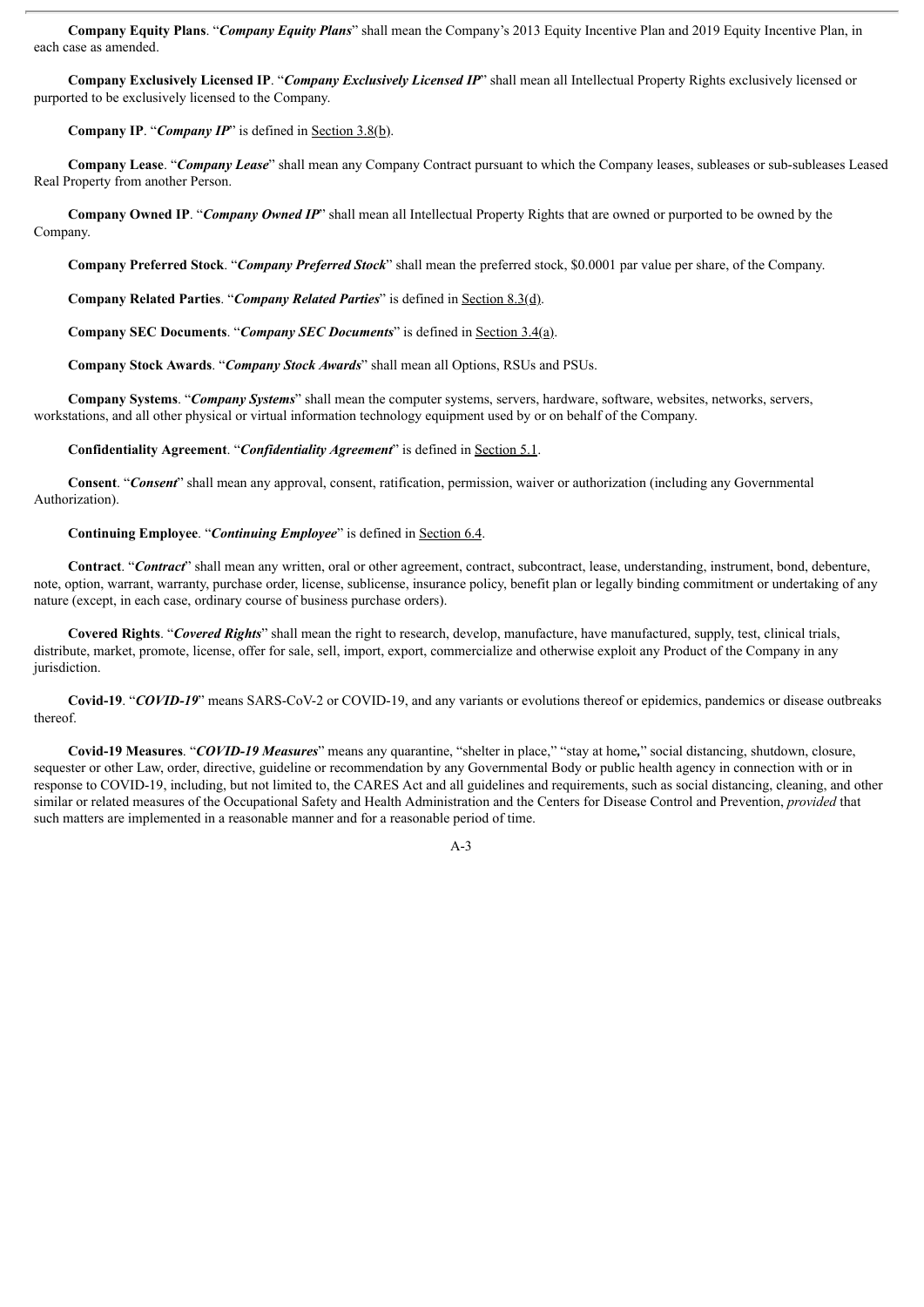**Data Security Requirements**. "*Data Security Requirements*" shall mean, to the extent governing the privacy, data protection or security of any Personal Information, all applicable (i) Laws (including the Health Insurance Portability and Accountability Act of 1996 and the EU General Data Protection Regulation), (ii) external-facing policies (including privacy policies), programs and notices of the Company, and (iii) contractual requirements to which the Company is a party.

**Depository Agent.** *"Depository Agent*" is defined in Section 2.6(a).

**Determination Notice**. "*Determination Notice*" is defined in Section 6.1(b)(i).

**DGCL**. "*DGCL*" shall mean the Delaware General Corporation Law, as amended.

**Dissenting Shares**. "*Dissenting Shares*" is defined in Section 2.7.

**DOJ**. "*DOJ*" shall mean the U.S. Department of Justice.

**Effective Time**. "*Effective Time*" is defined in Section 2.3(b).

**Employee Plan**. "*Employee Plan*" shall mean any (a) "employee benefit plan" (as defined in Section 3(3) of ERISA, whether or not subject to ERISA), and (b) employment, individual consulting, salary, bonus, vacation, deferred compensation, equity or equity-based compensation, incentive compensation, stock purchase, stock option, severance pay, termination pay, death and disability benefits, hospitalization, medical, life or other insurance, flexible benefits, supplemental unemployment benefits, profit-sharing, pension or retirement plan, policy, program, agreement or arrangement and any other benefit or compensation plan, program, policy, agreement or arrangement, in each case that is (i) sponsored, maintained, contributed to or required to be contributed to by the Company, (ii) for the benefit of any Company Associate, or (iii) with respect to which the Company has or could have any liability, including on account of at any time being considered a single employer with any other Person under Section 414 of the Code (excluding workers' compensation, unemployment compensation and other government programs), including, for the avoidance of doubt, any Company Employee Agreement.

**Encumbrance**. "*Encumbrance*" shall mean any lien, license, pledge, hypothecation, charge, mortgage, security interest, encumbrance, claim, infringement, interference, option, right of first refusal, preemptive right, community property interest or other similar restriction (including any restriction on the voting of any security, any restriction on the transfer of any security or other asset, any restriction on the receipt of any income derived from any asset, any restriction on the use of any asset and any restriction on the possession, exercise or transfer of any other attribute of ownership of any asset).

## **End Date**. "*End Date*" is defined in Section 8.1(e).

**Entity**. "*Entity*" shall mean any corporation (including any non-profit corporation), general partnership, limited partnership, limited liability partnership, joint venture, estate, trust, company (including any company limited by shares, limited liability company or joint stock company), firm, society or other enterprise, association, organization or entity.

**Environmental Law**. "*Environmental Law*" shall mean any federal, state, local or foreign Law relating to pollution or protection of human health, worker health or the environment (including ambient air, surface water, ground water, land surface or subsurface strata), including any law or regulation relating to emissions, discharges, releases or threatened releases of Hazardous Materials, or otherwise relating to the manufacture, processing, distribution, use, treatment, storage, disposal, transport or handling of Hazardous Materials.

**ERISA**. "*ERISA*" shall mean the Employee Retirement Income Security Act of 1974, as amended.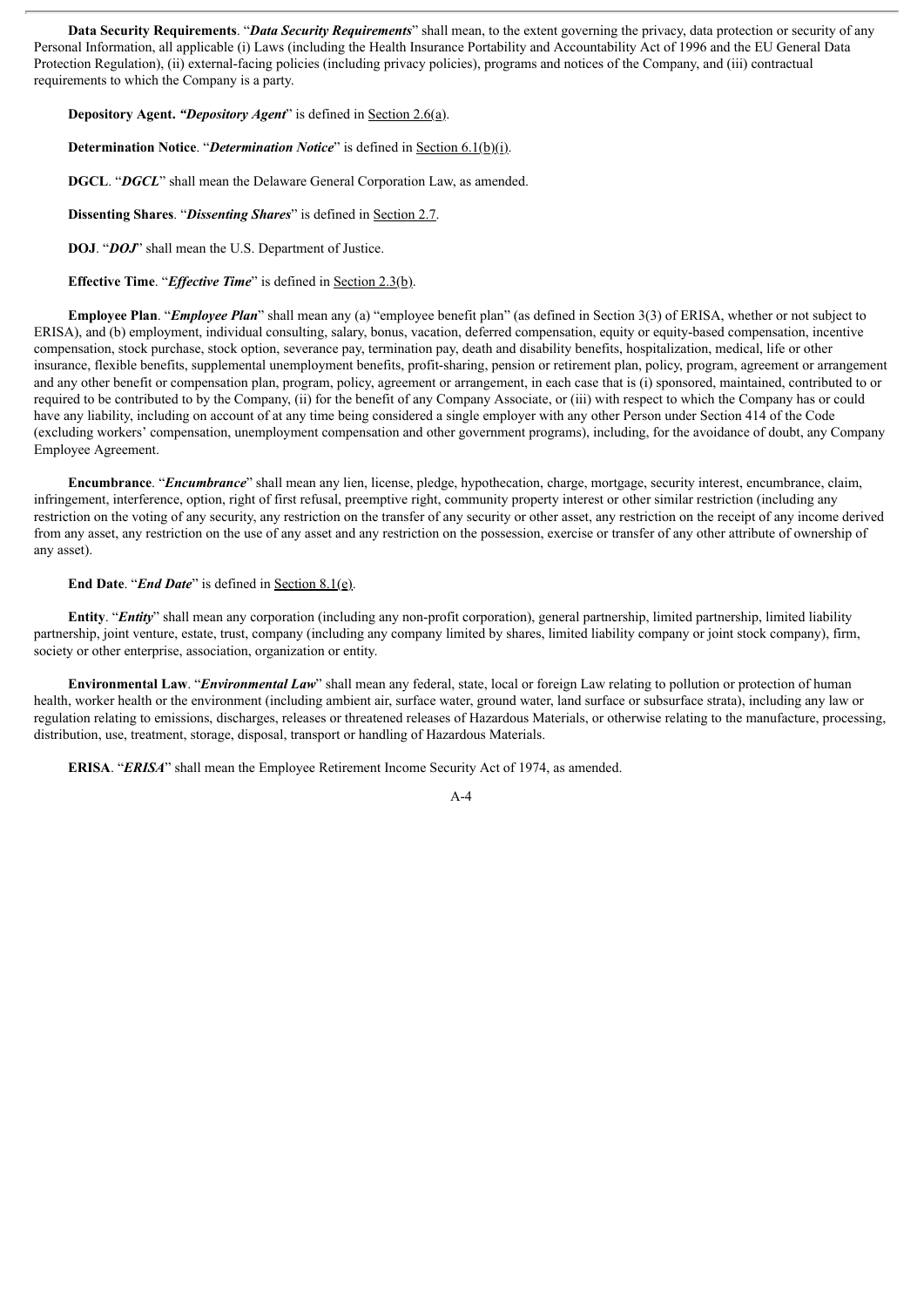**ESPP**. "**ESPP**" means the Company's 2019 Employee Stock Purchase Plan.

**Exchange Act**. "*Exchange Act*" shall mean the Securities Exchange Act of 1934, as amended, and the rules and regulations promulgated thereunder.

**Excluded Shares**. "*Excluded Shares*" shall mean any Shares held by the Company, Parent, Purchaser, or any of their respective wholly owned Subsidiaries and any Dissenting Shares.

**Expiration Date**. "*Expiration Date*" is defined in Section 1.1(c).

**Extension Deadline**. "*Extension Deadline*" is defined in Section 1.1(c).

**FDA**. "*FDA*" means United States Food and Drug Administration or any successor agency.

**FTC**. "*FTC*" shall mean the U.S. Federal Trade Commission.

**GAAP**. "*GAAP*" is defined in Section 3.4(b).

**GMP Regulations.** "*GMP Regulations*" means the applicable Laws and guidances for current Good Manufacturing Practices promulgated by the FDA under the FDCA or PHS Act, the European Medicines Agency or under the European Union guidelines to Good Manufacturing Practice for medicinal products and any other applicable Governmental Body in each jurisdiction where the Company or a third party acting on its behalf is undertaking a clinical trial or any manufacturing activities as of or prior to the Effective Time.

**Governmental Authorization**. "*Governmental Authorization*" shall mean any: (a) permit, license, certificate, franchise, permission, variance, clearance, registration, qualification or authorization issued, granted, given or otherwise made available by or under the authority of any Governmental Body or pursuant to any Law; or (b) right under any Contract with any Governmental Body.

**Governmental Body**. "*Governmental Body*" shall mean any: (a) nation, state, commonwealth, province, territory, county, municipality, district or other jurisdiction of any nature; (b) federal, state, local, municipal, foreign or other government; or (c) governmental or quasi-governmental authority of any nature including any governmental division, department, agency, commission, instrumentality, official, ministry, fund, foundation, center, organization, unit, body or Entity and any court, arbitrator or other tribunal.

**Hazardous Materials**. "*Hazardous Materials*" shall mean any waste, material, or substance that is listed, regulated or defined under any Environmental Law and includes any pollutant, chemical substance, hazardous substance, hazardous waste, special waste, solid waste, asbestos, mold, radioactive material, polychlorinated biphenyls, petroleum or petroleum-derived substance or waste.

**HSR Act**. "*HSR Act*" shall mean the Hart-Scott-Rodino Antitrust Improvements Act of 1976, as amended.

**In-bound License.** "*In-bound License*" is defined in Section 3.8(d).

**Indebtedness**. "*Indebtedness*" shall mean (a) any indebtedness for borrowed money (including the issuance of any debt security) to any Person, (b) any obligations evidenced by notes, bonds, debentures or similar Contracts to any Person, (c) any obligations in respect of letters of credit and bankers' acceptances (other than letters of credit used as security for leases), (d) all obligations with respect to deferred purchase price of property or services, or (e) any guaranty of any such obligations described in clauses "(a)" through "(d)" of any Person (other than, in any case, accounts payable to trade creditors and accrued expenses, in each case arising in the ordinary course of business).

**Indemnified Persons**. "*Indemnified Persons*" is defined in Section 6.5(a).

 $\Delta - 5$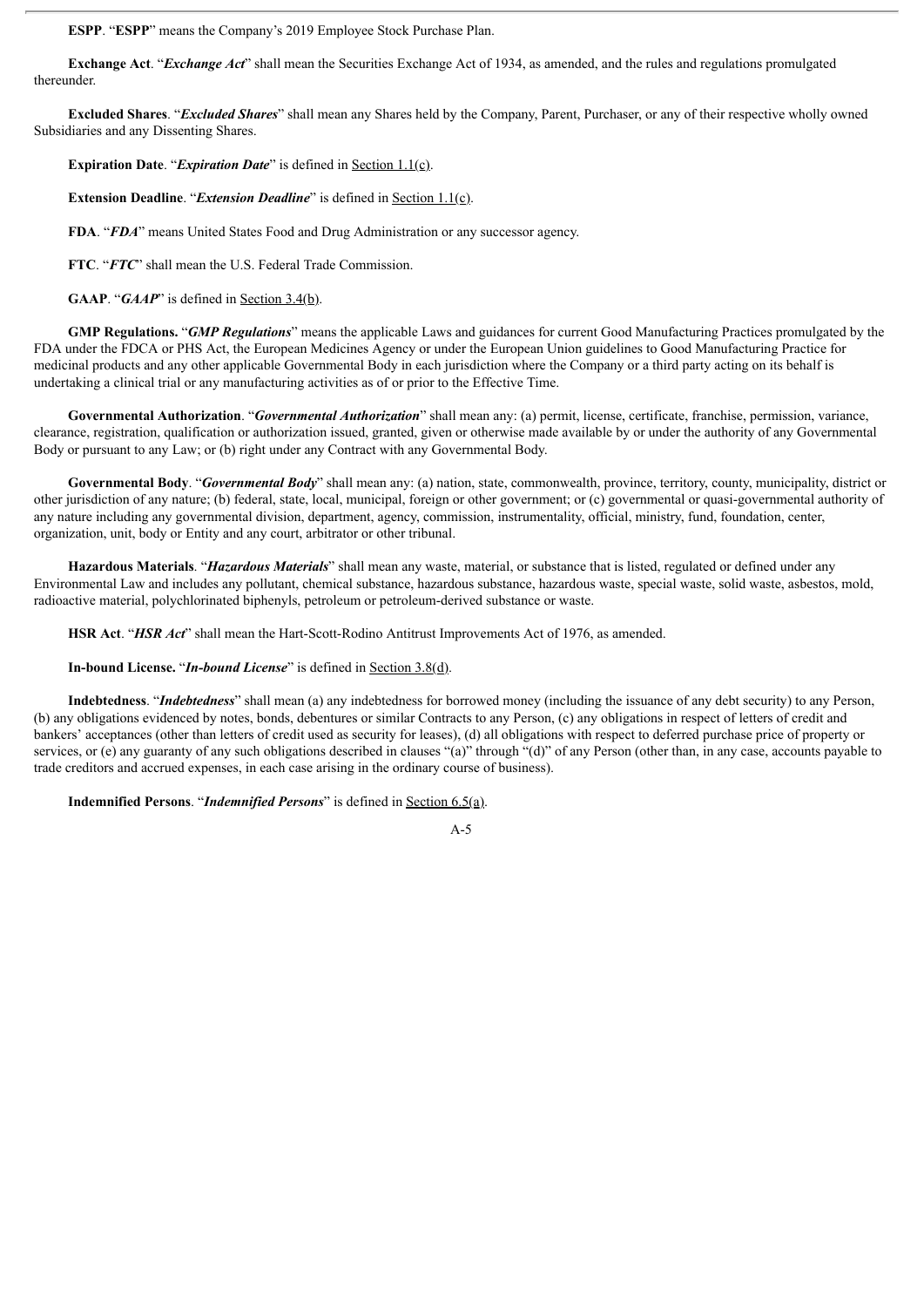## **Indemnifying Parties**. "*Indemnifying Parties*" is defined in Section 6.5(b).

**Intellectual Property Rights**. "*Intellectual Property Rights*" shall mean and includes all proprietary rights and other intellectual property and all associated rights past, present, and future rights of the following types, which may exist or be created under the laws of any jurisdiction in the world: (a) works of authorship (whether or not copyrightable), including exclusive exploitation rights, copyrights, moral rights, software, data, databases, database rights and mask works; (b) trademarks, service marks, trade dress, logos, trade names and other source identifiers, domain names and URLs and similar rights and any goodwill associated therewith; (c) rights associated with trade secrets, know how, inventions, invention disclosures, methods, processes, protocols, specifications, techniques, concepts, discoveries, formulations, compositions of matter, and other forms of technology; (d) patents and industrial property rights (together with "(g)" (as applicable thereto), "*Patents*"); (e) other proprietary rights in intellectual property of every kind and nature; (f) rights of privacy and publicity; and (g) all registrations, renewals, extensions, statutory invention registrations, provisionals, non-provisionals, continuations, continuations-in-part, divisionals, or reissues of, reexaminations, and applications for, any of the rights referred to in clauses "(a)" through "(f)" above (whether or not in tangible form and including all tangible embodiments of any of the foregoing, such as samples, studies and summaries), along with all rights to prosecute and perfect the same through administrative prosecution, registration, recordation or other administrative proceeding, and all causes of action and rights to sue or seek other remedies arising from or relating to the foregoing.

**IRS**. "*IRS*" shall mean the Internal Revenue Service.

**knowledge**. "*knowledge*" with respect to an Entity shall mean with respect to any matter in question the actual knowledge of such Entity's executive officers after reasonable inquiry. With respect to matters involving Intellectual Property Rights, knowledge does not require that any of such Entity's executive officers conduct or have conducted or obtain or have obtained any freedom-to-operate opinions or similar opinions of counsel or any intellectual property clearance searches, and no knowledge of any third party intellectual property that would have been revealed by such inquiries, opinions or searches will be imputed to such executive officers. The executive officers of the Company are set forth on Part 3.22 of the Company Disclosure Schedule.

Law. "Law" any federal, state, local, municipal, foreign or other law, act, statute, constitution, principle of common law, resolution, ordinance, code, edict, decree, proclamation, treaty, convention, rule, regulation, ruling, directive, pronouncement, requirement, specification, determination, decision, opinion or interpretation issued, enacted, adopted, passed, approved, promulgated, made, implemented or otherwise put into effect by or under the authority of any Governmental Body (or under the authority of Nasdaq).

## **Leased Real Property**. "*Leased Real Property*" is defined in Section 3.7(b).

**Legal Proceeding**. "*Legal Proceeding*" shall mean any action, suit, charge, claim, complaint, litigation, arbitration, proceeding (including any civil, criminal, administrative, investigative or appellate proceeding), hearing, inquiry, audit, examination or investigation or administrative enforcement proceeding commenced, brought, conducted or heard by or before, or otherwise involving, any court or other Governmental Body or any arbitrator or arbitration panel.

**Material Adverse Effect**. An event, occurrence, violation, inaccuracy, circumstance, change, effect, event, development or other matter shall be deemed to have or to be reasonably expected to have a "*Material Adverse Effect*" on the Company, if such event, occurrence, violation, inaccuracy, circumstance, change, effect, event, development or other matter (whether or not any such matter, considered together with all other matters, would constitute a breach of the representations, warranties, covenants or agreements of the Company set forth in this Agreement) that either (a) had or would reasonably be expected to have, individually or in the aggregate, a material adverse effect on the business, assets, financial condition or results of operations of the Company or (b) has prevented or materially delayed, or would reasonably be expected to prevent or materially delay, the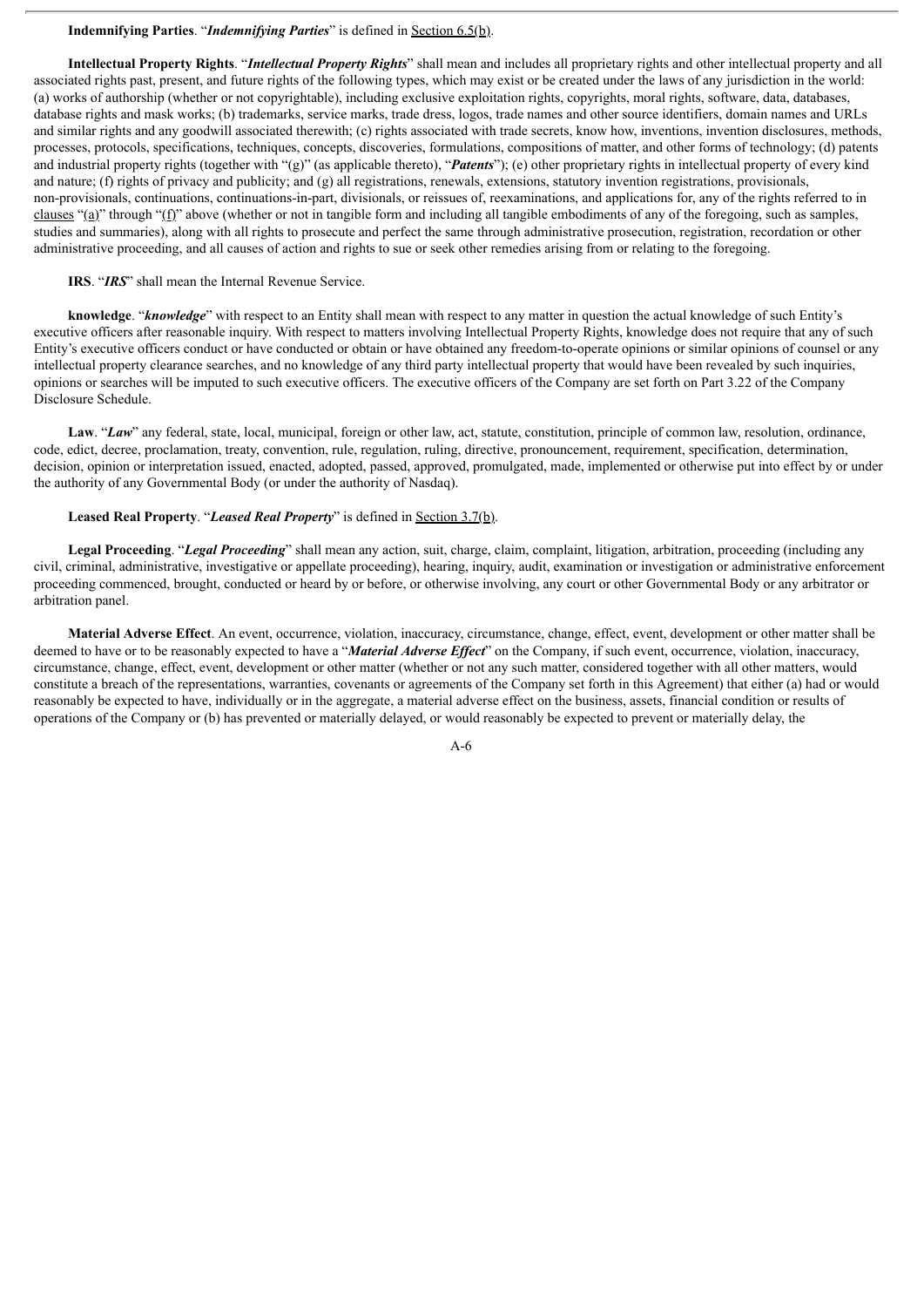consummation by the Company of the Offer or the Merger; *provided, however*, that, in the case of clause (a) of this definition, none of the following shall be deemed in and of themselves, either alone or in combination, to constitute, and none of the following shall be taken into account in determining whether there is, or would reasonably likely to be, a Material Adverse Effect on the Company: (i) any change in the market price or trading volume of the Company's stock; (ii) any event, occurrence, circumstance or other matter directly resulting from the announcement or pendency of the Transactions (other than for purposes of any representation or warranty contained in Section 3.24 but subject to disclosures in Part 3.24 of the Company Disclosure Schedule); (iii) any event, occurrence, circumstance, change or effect in the industries in which the Company operates or in the economy generally or other general business, financial or market conditions, except to the extent that the Company is adversely affected disproportionately relative to the other participants in such industries or the economy generally, as applicable; (iv) any event, circumstance, change or effect arising directly or indirectly from or otherwise relating to fluctuations in the value of any currency, except to the extent that the Company is adversely affected disproportionately relative to the other participants in such industries or the economy generally, as applicable; (v) any event, circumstance, change or effect arising directly or indirectly from or otherwise relating to any act of terrorism, war, national or international calamity or any other similar event, except to the extent that such event, circumstance, change or effect disproportionately affects the Company relative to other participants in the industries in which the Company operates or the economy generally, as applicable; (vi) any epidemic, pandemic (including COVID-19), disease outbreak or other public health-related event, hurricane, tornado, flood, earthquake, tsunamis, tornadoes, mudslides, fires or other natural disaster or other force majeure event, or the escalation or worsening thereof; (vii) the failure of the Company to meet internal or analysts' expectations or projections or the results of operations of the Company; (viii) any adverse effect arising directly from or otherwise directly relating to any action taken by the Company at the written direction of Parent or any action specifically required to be taken by the Company, or the failure of the Company to take any action that the Company is specifically prohibited by the terms of this Agreement from taking to the extent Parent unreasonably fails to give its consent thereto after a written request therefor pursuant to Section 5.2; (ix) any event, occurrence, circumstance, change or effect resulting or arising from Parent's or Purchaser's breach of this Agreement; (x) any event, occurrence, circumstance, change or effect arising directly or indirectly from or otherwise relating to any change in, or any compliance with or action taken for the purpose of complying with, any applicable Law or GAAP (or interpretations of any applicable Law or GAAP), except to the extent that the Company is adversely affected disproportionately relative to the other participants in such industries or the economy generally, as applicable or (xi) to the extent not involving any wrongdoing by the Company or any of its Affiliates or Representatives acting on behalf of the Company and other than for purposes of any representation or warranty contained in Sections 3.13 or 3.15, (1) regulatory, manufacturing or clinical changes, events or developments or other actions resulting from any nonclinical or clinical studies sponsored by the Company or any competitor of the Company, results of meetings with the FDA or other Governmental Body (including any communications from any Governmental Body in connection with such meetings), or any increased incidence or severity of any previously identified side effects, adverse effects, adverse events or safety observations or reports of new side effects, adverse events or safety observations with respect to the Company's or any competitor's product candidates, (2) the determination by, or the delay of a determination by, the FDA or any other Governmental Body, or any panel or advisory body empowered or appointed thereby, with respect to the clinical hold, acceptance, filing, designation, approval, clearance, non-acceptance, hold, refusal to file, refusal to designate, non-approval, disapproval or non-clearance of any of the Company's or any competitor's product candidates, (3) FDA approval (or other clinical or regulatory developments), market entry or threatened market entry of any product competitive with or related to any of the Company's products or product candidates, or any guidance, announcement or publication by the FDA or other Governmental Body relating to any product candidates of the Company or any competitor, or (4) any manufacturing or supply chain disruptions or delays in manufacturing validation affecting products or product candidates of the Company or developments relating to reimbursement, coverage or payor rules with respect to any product or product candidates of the Company or the pricing of products; it *being understood* that the exceptions in clauses "(i)" and "(vii)" shall not prevent or otherwise affect a determination that the underlying cause of any such decline or failure referred to therein (if not otherwise expressly excluded under any of the exceptions provided by clauses "(ii)" through "(vi)" or "(viii)" through "(xi)" hereof) is or would be reasonably likely to be a Material Adverse Effect.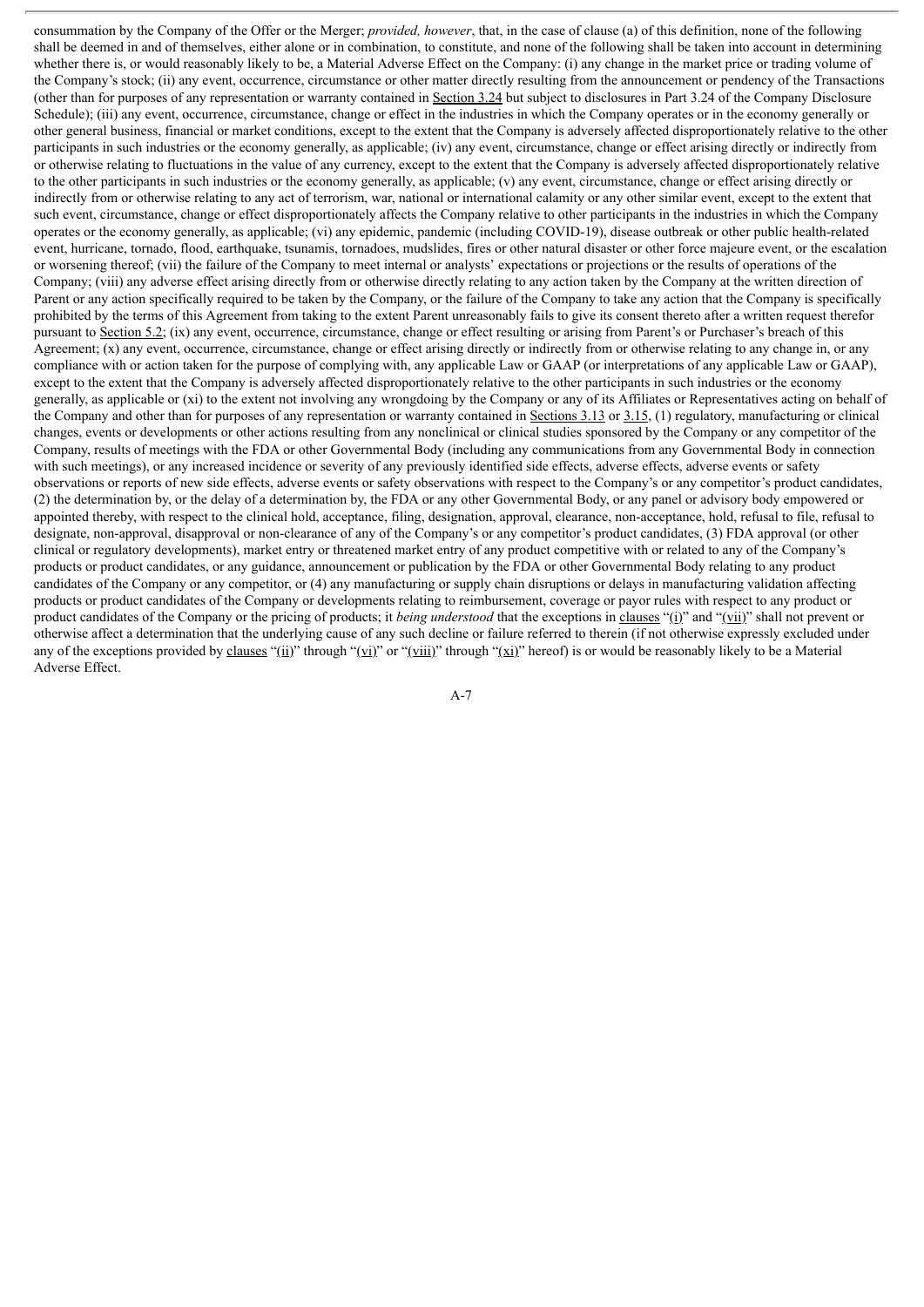**Material Contract**. "*Material Contract*" is defined in Section 3.10(a).

**Merger**. "*Merger*" is defined in Recital B.

**Merger Consideration**. "*Merger Consideration*" is defined in Section 2.5(a)(iii).

**Minimum Condition**. "*Minimum Condition*" is defined in Annex I.

**Nasdaq**. "**Nasdaq**" shall mean the Nasdaq Global Select Market, or any successor inter-dealer quotation system operated by Nasdaq, Inc., or any successor thereto.

**NDA**. "**NDA**" means a new drug application for a drug filed in accordance with 21 C.F.R. Part 314, and all supplements filed pursuant to the requirements of the FDA, including all documents, data and other information concerning the applicable drug which are necessary for FDA approval to market such drug in the United States, and any comparable application submitted to any comparable foreign Governmental Body.

**Obligations**. **"***Obligations*" is defined in Section 9.11.

Offer. "Offer" is defined in Recital A.

**Offer Acceptance Time**. "*Offer Acceptance Time*" is defined in <u>Section 6.1(b)</u>.

Offer Commencement Date. "Offer Commencement Date" shall mean the date on which Purchaser commences the Offer, within the meaning of Rule 14d-2 under the Exchange Act.

**Offer Conditions**. "*Offer Conditions*" is defined in **Section 1.1(b)**.

**Offer Documents**. "*Offer Documents*" is defined in <u>Section 1.1(e)</u>.

**Offer Price**. "*Offer Price*" is defined in <u>Recital A</u>.

Offer **to** Purchase. "Offer to Purchase" is defined in Section 1.1(b).

**Options**. "*Options*" shall mean all options to purchase Shares (whether granted by the Company pursuant to the Company Equity Plans, assumed by the Company in connection with any merger, acquisition or similar transaction or otherwise issued or granted).

**Option Consideration**. "*Option Consideration*" is defined in Section 2.8(a).

**Out-bound License.** "*Out-bound License*" is defined in Section 3.8(d).

Parent. "*Parent*" is defined in the preamble to this Agreement.

Parent Material Adverse Effect. "Parent Material Adverse Effect" shall mean any effect, change, event or occurrence that would individually or in the aggregate, prevent, materially delay or materially impair the ability of Parent or Purchaser to consummate the Transactions.

**Parent Plan**. "*Parent Plan*" is defined in Section 6.4(a).

**Parent Related Parties**. "*Parent Related Parties*" is defined in Section 8.3(b).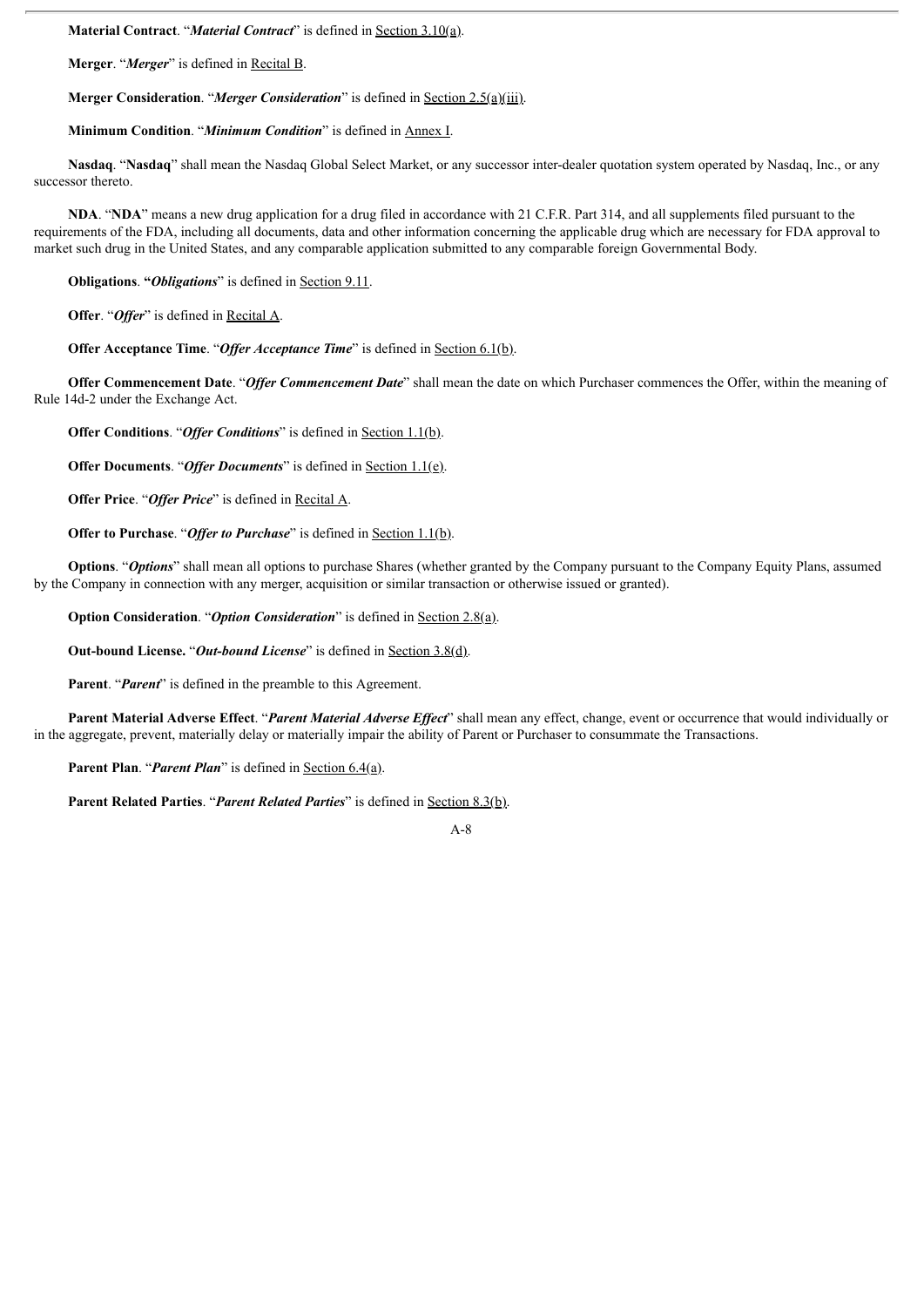**Parties**. "*Parties*" shall mean Parent, Purchaser and the Company.

**Paying Agent**. "*Paying Agent*" is defined in Section 2.6(a).

## Payment Fund. "*Payment Fund*" is defined in <u>Section 2.6(a)</u>.

**Permitted Encumbrance**. "*Permitted Encumbrance*" shall mean (a) any Encumbrance that arises out of Taxes either (i) not delinquent or (ii) the validity of which is being contested in good faith by appropriate proceedings and for which adequate reserves have been established in accordance with GAAP, (b) any Encumbrance representing the rights of customers, suppliers and subcontractors in the ordinary course of business under the terms of any Contracts to which the relevant party is a party or under general principles of commercial or government contract law (including mechanics', materialmen's, carriers', workmen's, warehouseman's, repairmen's, landlords' and similar liens granted or which arise in the ordinary course of business), (c) in the case of any Contract, Encumbrances that are restrictions against the transfer or assignment thereof that are included in the terms of such Contract or any non-exclusive license of intellectual property granted to service providers of the Company in the ordinary course of business, (d) any Encumbrances for which appropriate reserves have been established in the consolidated financial statements of the Company, (e) any In-bound License and any Out-bound License and (f) in the case of real property, Encumbrances that are easements, rights-of-way, encroachments, restrictions, conditions and other similar Encumbrances incurred or suffered in the ordinary course of business and which, individually or in the aggregate, do not and would not materially impair the use (or contemplated use), utility or value of the applicable real property or otherwise materially impair the present or contemplated business operations at such location, or zoning, entitlement, building and other land use regulations imposed by Governmental Bodies having jurisdiction over such real property or that are otherwise set forth on a title report and which, individually or in the aggregate, do not and would not materially impair the use (or contemplated use), utility or value of the applicable real property.

**Person**. "*Person*" shall mean any individual, Entity or Governmental Body.

**Personal Information**. "*Personal Information*" means data or other information that is protected by or subject to any applicable Law pertaining to privacy or information security, including any such information or data that is defined as "personal information", "personal data", "personally identifiable information", or "protected health information" under any applicable Law.

**Pre-Closing Period**. "*Pre-Closing Period*" is defined in Section 5.1.

**Process.** "*Process*" means any operation or set of operations that is performed on data or Company Systems, including access, collection, use, processing, securing, storage, transfer, disclosure, destruction, modification, or disposal.

**Products**. "*Products*" shall mean each of (i) repotrectinib, (ii) elzovantinib, (iii) TPX-0046, (iv) TPX-0131, and (v) TPX-4589.

PSU. "*PSU*" is defined in <u>Section 2.8(c)</u>.

PSU Consideration. "PSU Consideration" is defined in Section 2.8(c).

**Purchaser**. "*Purchaser*" is defined in the preamble to this Agreement.

**Reference Date**. **"***Reference Date***"** shall mean Wednesday, June 1, 2022.

**Registered IP**. "*Registered IP*" shall mean all Intellectual Property Rights that are registered or issued under the authority of any Governmental Body, including all patents, registered copyrights, registered mask works, and registered trademarks, service marks and trade dress, registered domain names, and all applications for any of the foregoing.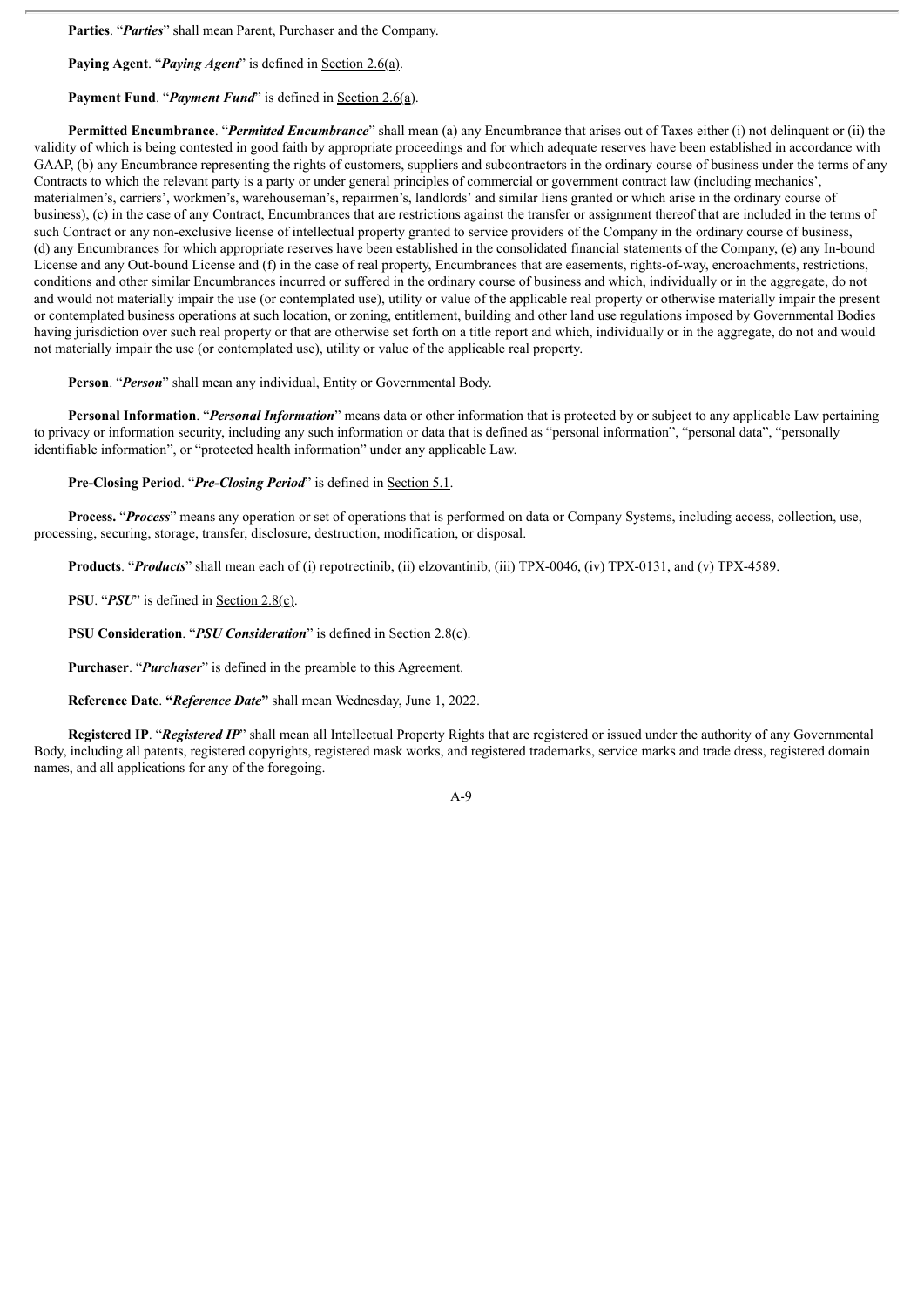## **Regulatory Condition(s)**. "*Regulatory Condition(s)*" is defined in Annex I.

**Release**. "*Release*" shall mean any presence, emission, spill, seepage, leak, escape, leaching, discharge, injection, pumping, pouring, emptying, dumping, disposal, migration, or release of Hazardous Materials from any source into or upon the environment, including the air, soil, improvements, surface water, groundwater, the sewer, septic system, storm drain, publicly owned treatment works, or waste treatment, storage, or disposal systems.

**Representatives**. "*Representatives*" shall mean officers, directors, employees, attorneys, accountants, investment bankers, consultants, agents, financial advisors, other advisors and other representatives.

**Reverse Termination Fee**. "*Reverse Termination Fee*" is defined in Section 8.3(c).

**RSU**. **"***RSU***"** is defined in Section 2.8(b).

**RSU Consideration**. **"***RSU Consideration***"** is defined in Section 2.8(b).

**Sarbanes-Oxley Act**. "*Sarbanes-Oxley Act*" shall mean the Sarbanes-Oxley Act of 2002, as amended.

**Schedule 14D-9**. "*Schedule 14D-9*" is defined in Section 1.2(a).

**Schedule TO**. "*Schedule TO*" is defined in Section 1.1(e).

**SEC**. "*SEC*" shall mean the United States Securities and Exchange Commission.

**Securities Act**. "*Securities Act*" shall mean the Securities Act of 1933, as amended.

**Security Incident**. "*Security Incident*" means any (i) breach of security, phishing incident, ransomware or malware attack affecting any Company Systems, or (ii) incident in which Personal Information was or may have been Processed (including any exfiltration or disclosure) in an unauthorized or unlawful manner (whether any of the foregoing was possessed or controlled by the Company or by another Person on behalf of the Company).

**Shares**. "*Shares*" is defined in Recital A.

**Specified Agreement**. "*Specified Agreement*" is defined in Section 8.1(f).

#### **Specified Arrangements**. "*Specified Arrangements*" is defined in Section 6.4.

**Subsidiary**. An Entity shall be deemed to be a "*Subsidiary*" of another Person if such Person directly or indirectly owns or purports to own, beneficially or of record, (a) an amount of voting securities or other interests in such Entity that is sufficient to enable such Person to elect at least a majority of the members of such Entity's Board of Directors or other governing body or (b) at least 50% of the outstanding equity or financial interests of such Entity.

**Superior Proposal**. "*Superior Proposal*" shall mean a *bona fide* written Acquisition Proposal that the Company Board determines, in its good faith judgment, after consultation with its outside legal counsel and its financial advisor(s), is reasonably likely to be consummated in accordance with its terms, taking into account all legal, regulatory and financing aspects (including certainty of closing) of the proposal and the Person making the proposal and other aspects of the Acquisition Proposal that the Company Board deems relevant, and if consummated, would result in a transaction more favorable to the Company's stockholders (solely in their capacity as such) from a financial point of view than the transaction contemplated by this Agreement; *provided* that for purposes of the definition of "Superior Proposal", (x) the references to "20%" and "80%" in the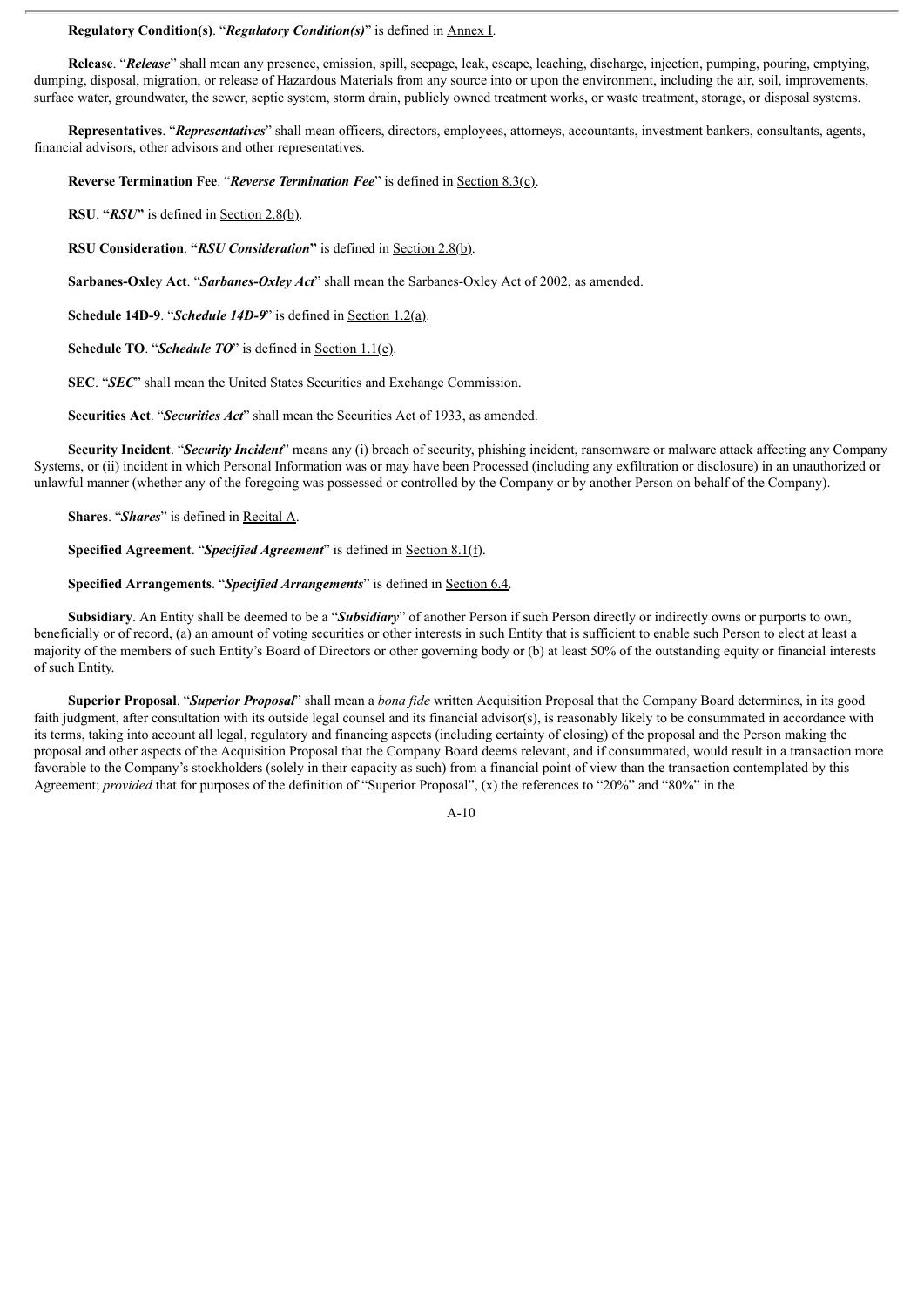definition of Acquisition Proposal shall be deemed to be references to "100%" and "50%", respectively and (y) the reference to "license", "partnership", "collaboration" and "revenue-sharing arrangement" in the definition of Acquisition Proposal shall be disregarded and deemed deleted.

## **Surviving Corporation**. "*Surviving Corporation*" is defined in Recital B.

**Takeover Laws**. "*Takeover Laws*" shall mean any "moratorium," "control share acquisition," "fair price," "supermajority," "affiliate transactions," or "business combination statute or regulation" or other similar state anti-takeover laws and regulations.

**Tax**. "*Tax*" shall mean any U.S. federal, state, local or non-U.S. tax of any kind whatsoever (including any income tax, franchise tax, capital gains tax, gross receipts tax, value-added tax, surtax, estimated tax, unemployment tax, excise tax, ad valorem tax, transfer tax, stamp tax, sales tax, use tax, property tax, business tax, withholding tax or payroll tax, and any fee, levy, duty, tariff, impost, or other similar charge in the nature of a tax), including any interest, penalty or addition to tax, in each case imposed, assessed or collected by or under the authority of any Governmental Body.

**Tax Return**. "*Tax Return*" shall mean any return (including any information return), report, statement, declaration, estimate, schedule, notice, notification, form, election, certificate or other document or information filed with or submitted to, or required to be filed with or submitted to, any Governmental Body in connection with the determination, assessment, collection or payment of any Tax.

## **Termination Fee**. "*Termination Fee*" is defined in Section 8.3(b).

**Transactions**. "*Transactions*" shall mean (a) the execution and delivery of this Agreement and (b) all of the transactions contemplated by this Agreement, including the Offer and the Merger.

**Willful Breach**. "*Willful Breach*" shall mean a material breach of this Agreement prior to the date of termination that is a consequence of an act, or failure to act, undertaken by the breaching Party with the knowledge that the taking of such act, or failure to act, would result in such breach.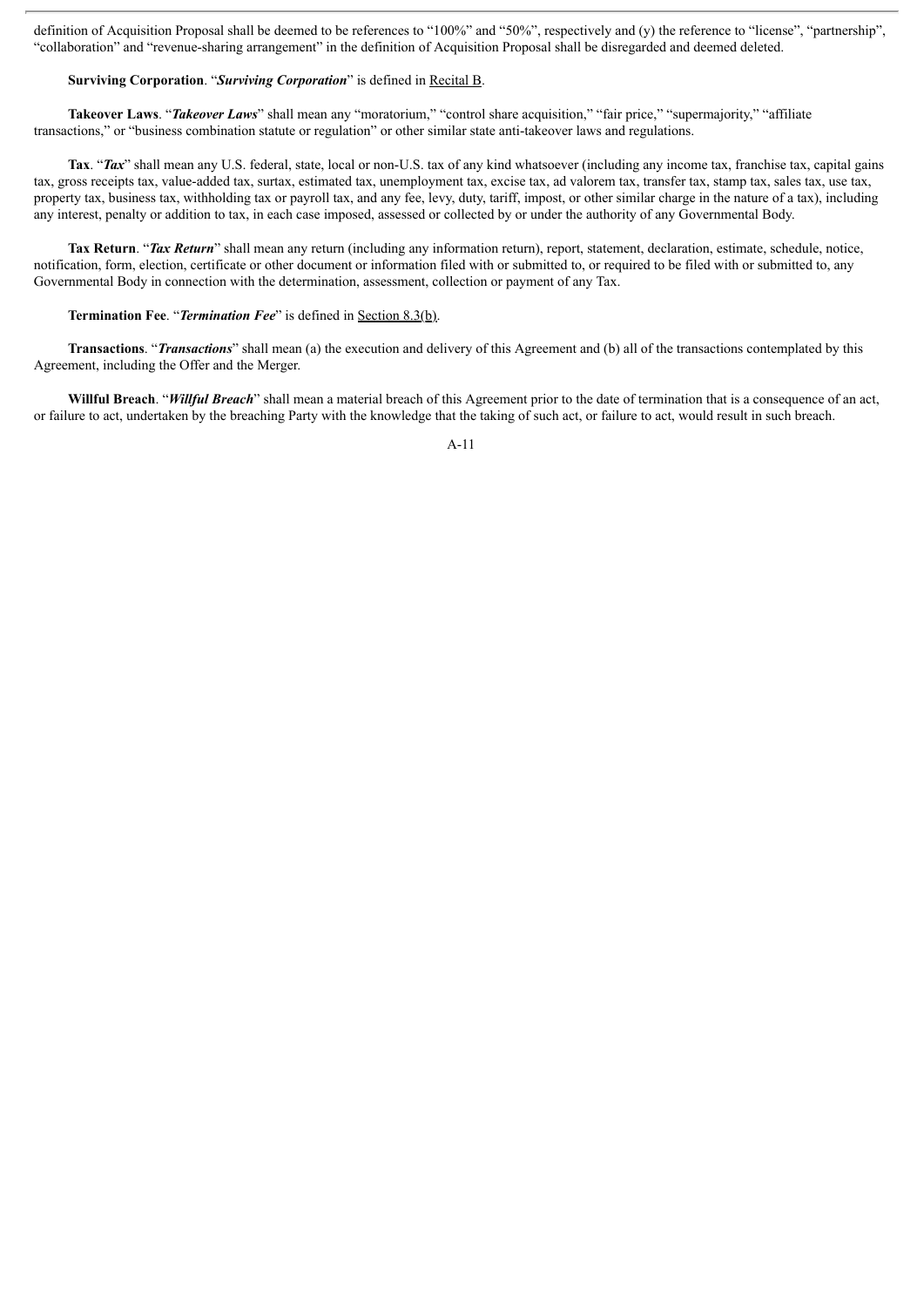#### **Exhibit B**

## **AMENDED AND RESTATED**

#### **CERTIFICATE OF INCORPORATION**

#### **OF**

## **TURNING POINT THERAPEUTICS, INC.**

#### ARTICLE ONE

The name of the corporation is Turning Point Therapeutics**,** Inc. (hereinafter called the "Corporation").

#### ARTICLE TWO

The address of the Corporation's registered office in the State of Delaware is 251 Little Falls Drive, Wilmington, New Castle, Delaware 19808. The name of its registered agent at such address is Corporation Service Company.

#### ARTICLE THREE

The purpose of the Corporation is to engage in any lawful act or activity for which corporations may be organized under the General Corporation Law of Delaware.

## ARTICLE FOUR

The total number of shares which the Corporation shall have the authority to issue is One Thousand (1,000) shares, all of which shall be shares of Common Stock, with a par value of \$0.01 per share.

#### ARTICLE FIVE

The directors shall have the power to adopt, amend or repeal By-Laws, except as may be otherwise be provided in the By-Laws.

## ARTICLE SIX

The Corporation expressly elects not to be governed by Section 203 of the General Corporation Law of the State of Delaware.

#### ARTICLE SEVEN

Subject to the provisions of the General Corporation Law of the State of Delaware, no director of the Corporation shall be personally liable to the Corporation or its stockholders for monetary damages for breach of fiduciary duty as a director, subsequent to the adoption of this ARTICLE SEVEN, except to the extent that such liability arises (i) from a breach of the director's duty of loyalty to the corporation or its stockholders, (ii) as a result of acts or omissions not in good faith or which involve intentional misconduct or a knowing violation of law, (iii) under Section 174 of the Delaware General Corporation Law relating to the unlawful payment of dividends or unlawful stock purchase or redemption or (iv) any transaction from which the director derived an improper personal benefit. Neither the amendment nor repeal of this ARTICLE SEVEN, nor the adoption of any provision of the Certificate of Incorporation, the Bylaws or of any statute inconsistent with this ARTICLE SEVEN, shall eliminate or reduce the effect of this ARTICLE SEVEN, in respect of any acts or omissions occurring prior to such amendment, repeal or adoption of an inconsistent provision.

B-1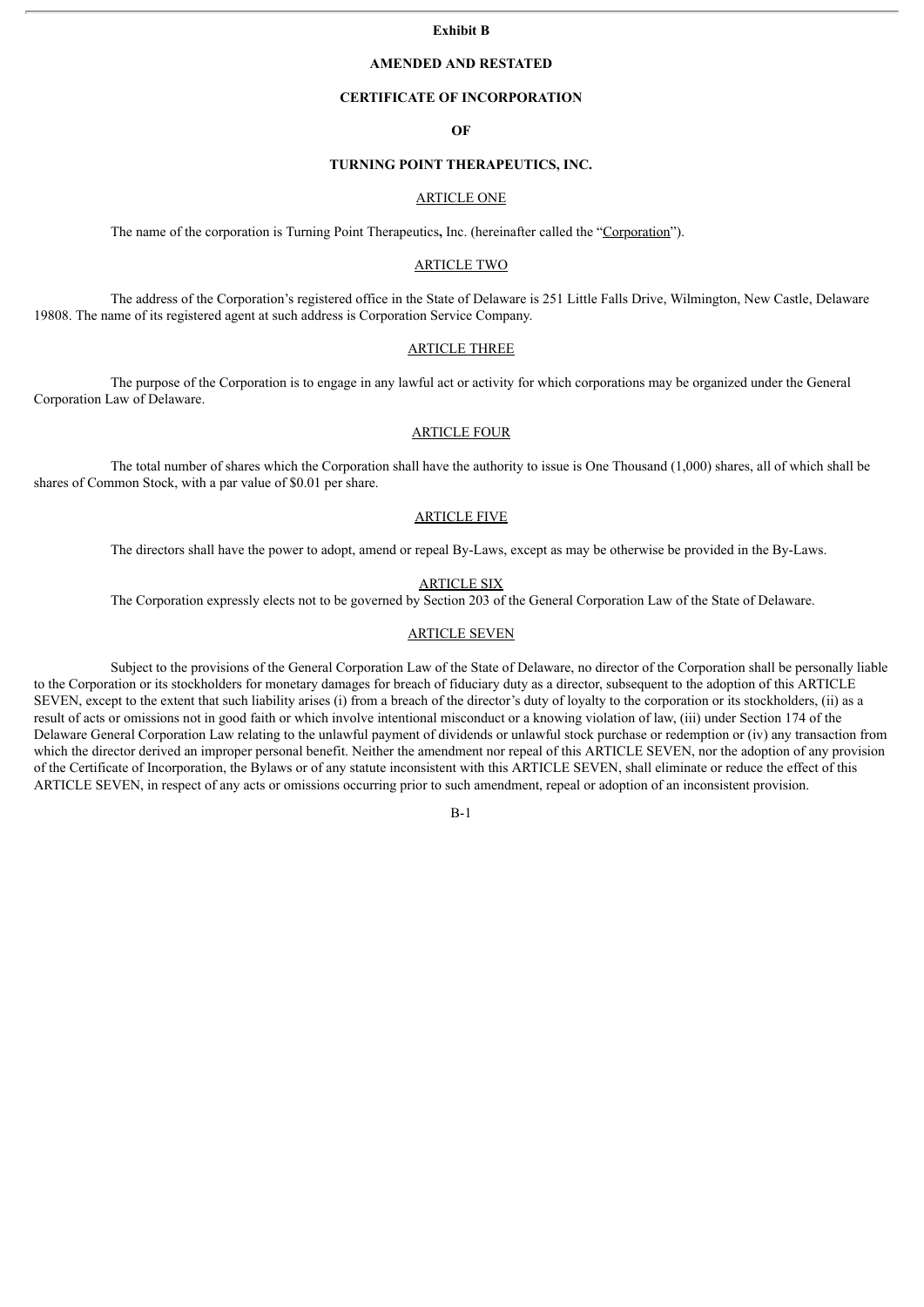# ARTICLE EIGHT

The Corporation reserves the right to amend or repeal any provisions contained in this Certificate of Incorporation from time to time and at any time in the manner now or hereafter prescribed by the laws of the State of Delaware, and all rights conferred upon stockholders and directors are granted subject to such reservation.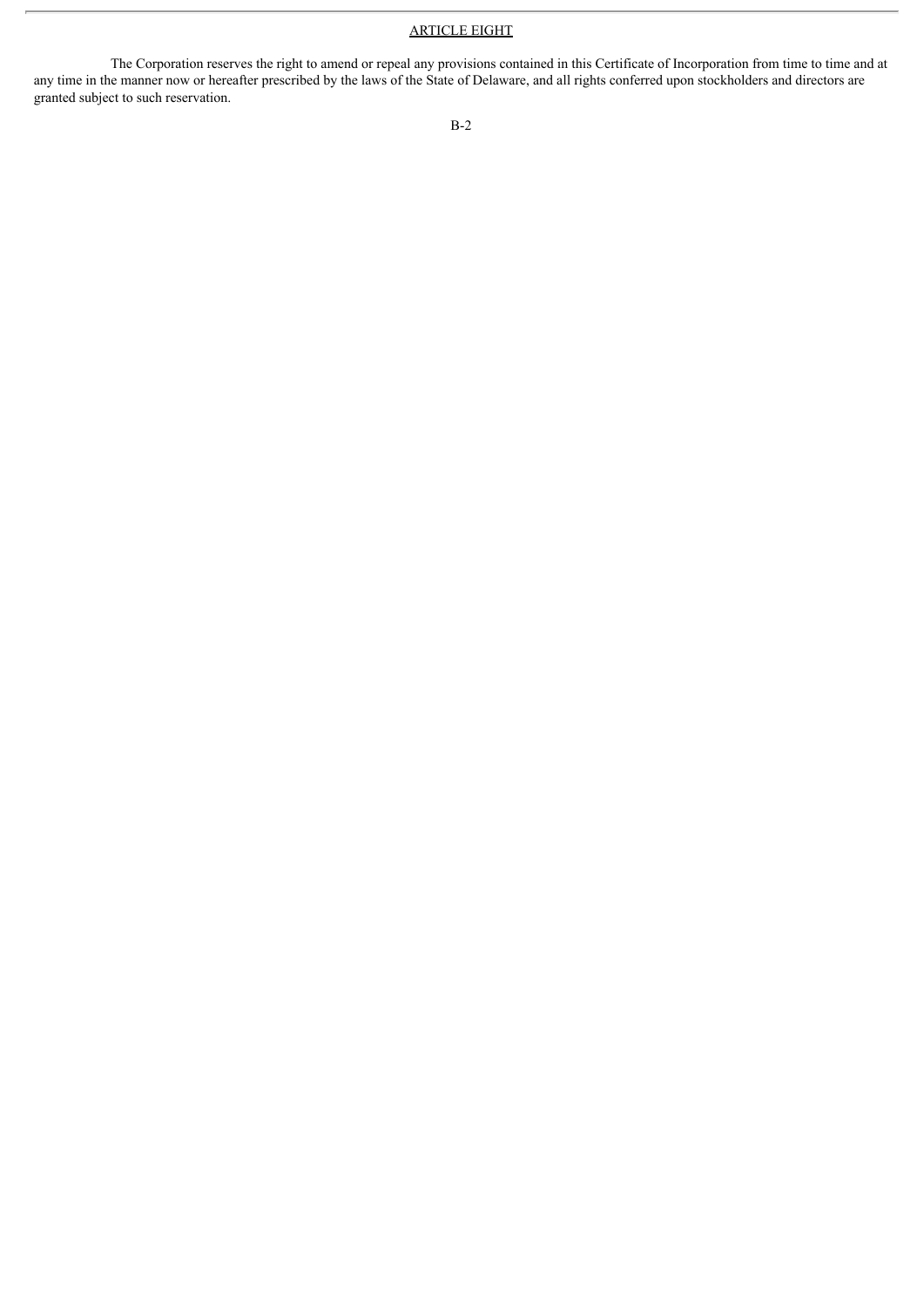#### **Exhibit C**

### **SECOND AMENDED AND RESTATED**

### **BYLAWS**

## **OF**

## **TURNING POINT THERAPEUTICS, INC.**

#### **A Delaware Corporation**

## ARTICLE I

## **OFFICES**

Section 1.1 Registered Office. The registered office of the corporation in the State of Delaware shall be located at 251 Little Falls Drive, Wilmington, Delaware 19808, in the County of New Castle. The name of the corporation's registered agent at such address shall be Corporation Service Company. The registered office and/or registered agent of the corporation may be changed from time to time by action of the board of directors.

Section 1.2 Other Offices. The corporation may also have offices at such other places, both within and without the State of Delaware, as the board of directors may from time to time determine or the business of the corporation may require.

## ARTICLE II

## MEETINGS OF STOCKHOLDERS

Section 2.1 Place and Time of Meetings. An annual meeting of the stockholders shall be held each year for the purpose of electing directors and conducting such other proper business as may come before the meeting. The date, time and place of the annual meeting may be determined by resolution of the board of directors or as set by the chief executive officer of the corporation.

Section 2.2 Special Meetings. Special meetings of stockholders may be called for any purpose (including, without limitation, the filling of board vacancies and newly created directorships), and may be held at such time and place, within or without the State of Delaware, as shall be stated in a notice of meeting or in a duly executed waiver of notice thereof. Such meetings may be called at any time by two or more members of the board of directors or the chief executive officer and shall be called by the chief executive officer upon the written request of holders of shares entitled to cast not less than fifty percent (50%) of the outstanding shares of any series or class of the corporation's capital stock.

Section 2.3 Place of Meetings. The board of directors may designate any place, either within or without the State of Delaware, as the place of meeting for any annual meeting or for any special meeting called by the board of directors. If no designation is made, or if a special meeting be otherwise called, the place of meeting shall be the principal executive office of the corporation.

Section 2.4 Notice. Whenever stockholders are required or permitted to take action at a meeting, written or printed notice stating the place, date, time, and, in the case of special meetings, the purpose or purposes, of such meeting, shall be given to each stockholder entitled to vote at such meeting not less than 10 nor more than 60 days before the date of the meeting. All such notices shall be delivered, either personally or by mail, by or at the direction of the board of directors, the chief executive officer or the secretary, and if mailed, such notice shall be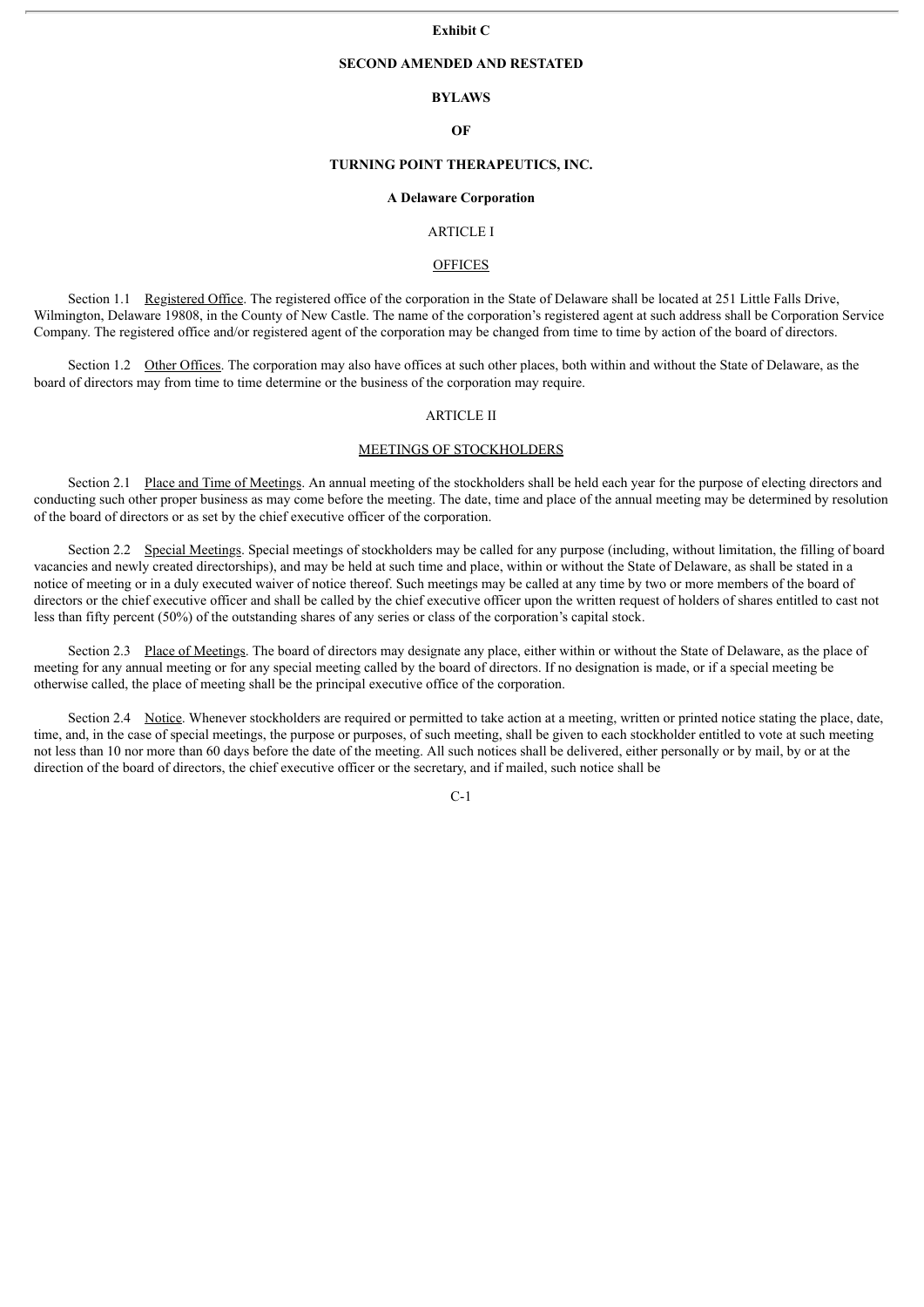deemed to be delivered when deposited in the United States mail, postage prepaid, addressed to the stockholder at his, her or its address as the same appears on the records of the corporation. Attendance of a person at a meeting shall constitute a waiver of notice of such meeting, except when the person attends for the express purpose of objecting at the beginning of the meeting to the transaction of any business because the meeting is not lawfully called or convened.

Section 2.5 Stockholders List. The officer having charge of the stock ledger of the corporation shall make, at least 10 days before every meeting of the stockholders, a complete list of the stockholders entitled to vote at such meeting arranged in alphabetical order, showing the address of each stockholder and the number of shares registered in the name of each stockholder. Such list shall be open to the examination of any stockholder, for any purpose germane to the meeting, during ordinary business hours, for a period of at least 10 days prior to the meeting, either at a place within the city where the meeting is to be held, which place shall be specified in the notice of the meeting or, if not so specified, at the place where the meeting is to be held. The list shall also be produced and kept at the time and place of the meeting during the whole time thereof, and may be inspected by any stockholder who is present.

Section 2.6 Quorum. Except as otherwise provided by applicable law or by the certificate of incorporation of the corporation (as may be amended from time to time, the "Certificate of Incorporation"), a majority of the outstanding shares of the corporation entitled to vote, represented in person or by proxy, shall constitute a quorum at a meeting of stockholders. If less than a majority of the outstanding shares are represented at a meeting, a majority of the shares so represented may adjourn the meeting from time to time in accordance with Section 7 of this Article Two, until a quorum shall be present or represented.

Section 2.7 Adjourned Meetings. When a meeting is adjourned to another time and place, notice need not be given of the adjourned meeting if the time and place thereof are announced at the meeting at which the adjournment is taken. At the adjourned meeting the corporation may transact any business which might have been transacted at the original meeting. If the adjournment is for more than thirty days, or if after the adjournment a new record date is fixed for the adjourned meeting, a notice of the adjourned meeting shall be given to each stockholder of record entitled to vote at the meeting.

Section 2.8 Vote Required. When a quorum is present, the affirmative vote of the majority of shares present in person or represented by proxy at the meeting and entitled to vote on the subject matter shall be the act of the stockholders, unless the question is one upon which by express provisions of an applicable law or of the Certificate of Incorporation a different vote is required, in which case such express provision shall govern and control the decision of such question. Where a separate vote by class is required, the affirmative vote of the majority of shares of such class present in person or represented by proxy at the meeting shall be the act of such class.

Section 2.9 Voting Rights. Except as otherwise provided by the General Corporation Law of the State of Delaware or by the Certificate of Incorporation or any amendments thereto and subject to Section 4 of Article VI, every stockholder shall at every meeting of the stockholders be entitled to one vote in person or by proxy for each share of common stock held by such stockholder.

Section 2.10 Proxies. Each stockholder entitled to vote at a meeting of stockholders or to express consent or dissent to corporate action in writing without a meeting may authorize another person or persons to act for him, her or it by proxy. Every proxy must be signed by the stockholder granting the proxy or by his, her or its attorney-in-fact. No proxy shall be voted or acted upon after three years from its date, unless the proxy provides for a longer period. A duly executed proxy shall be irrevocable if it states that it is irrevocable and if, and only as long as, it is coupled with an interest sufficient in law to support an irrevocable power. A proxy may be made irrevocable regardless of whether the interest with which it is coupled is an interest in the stock itself or an interest in the corporation generally.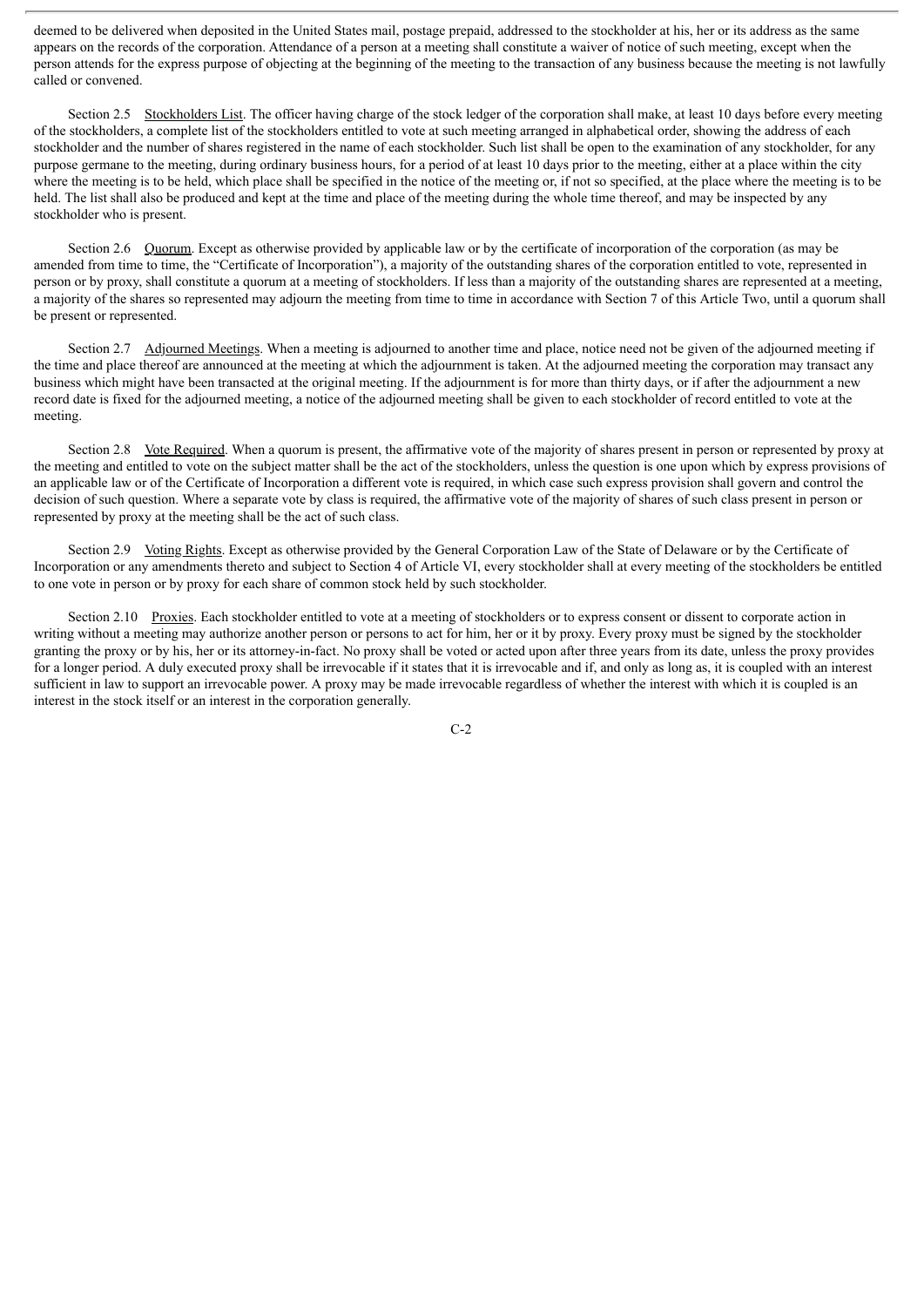Section 2.11 Action by Written Consent. Unless otherwise provided in the Certificate of Incorporation, any action required to be taken at any annual or special meeting of stockholders of the corporation, or any action which may be taken at any annual or special meeting of such stockholders, may be taken without a meeting, without prior notice and without a vote, if a consent or consents in writing, setting forth the action so taken and bearing the dates of signature of the stockholders who signed the consent or consents, shall be signed by the holders of outstanding stock having not less than a majority of the shares entitled to vote, or, if greater, not less than the minimum number of votes that would be necessary to authorize or take such action at a meeting at which all shares entitled to vote thereon were present and voted and shall be delivered to the corporation by delivery to its registered office in the State of Delaware, or the corporation's principal place of business, or an officer or agent of the corporation having custody of the book or books in which proceedings of meetings of the stockholders are recorded. Delivery made to the corporation's registered office shall be by hand or by certified or registered mail, return receipt requested provided, however, that no consent or consents delivered by certified or registered mail shall be deemed delivered until such consent or consents are actually received at the registered office. All consents properly delivered in accordance with this section shall be deemed to be recorded when so delivered. No written consent shall be effective to take the corporate action referred to therein unless, within sixty days of the earliest dated consent delivered to the corporation as required by this section, written consents signed by the holders of a sufficient number of shares to take such corporate action are so recorded. Prompt notice of the taking of the corporate action without a meeting by less than unanimous written consent shall be given to those stockholders who have not consented in writing. Any action taken pursuant to such written consent or consents of the stockholders shall have the same force and effect as if taken by the stockholders at a meeting thereof.

### ARTICLE III

#### DIRECTORS

Section 3.1 General Powers. The business and affairs of the corporation shall be managed by or under the direction of the board of directors.

Section 3.2 Number, Election and Term of Office. The initial number of directors which shall constitute the board as of the effective date of these Second Amended and Restated Bylaws ("Bylaws") shall be THREE (3). Thereafter, the number of directors may be increased or decreased from time to time by resolution of the board (subject to a required minimum of TWO (2) directors on the board at any given time). The directors shall be elected by a plurality of the votes of the shares present in person or represented by proxy at the meeting and entitled to vote in the election of directors. The directors shall be elected in this manner at the annual meeting of the stockholders, except as provided in Section 4 of this Article III. Each director elected shall hold office until a successor is duly elected and qualified or until his or her earlier death, resignation or removal as hereinafter provided.

Section 3.3 Removal and Resignation. Any director or the entire board of directors may be removed at any time, with or without cause, by the holders of a majority of the shares then entitled to vote at an election of directors. Whenever the holders of any class or series are entitled to elect one or more directors by the provisions of the Certificate of Incorporation, the provisions of this section shall apply, in respect of the removal without cause of a director or directors so elected, to the vote of the holders of the outstanding shares of that class or series and not to the vote of the outstanding shares as a whole. Any director may resign at any time upon written notice to the corporation.

Section 3.4 Vacancies. Except as otherwise provided by the Certificate of Incorporation or any amendments thereto, vacancies and newly created directorships resulting from any increase in the authorized number of directors may be filled by a majority vote of the holders of the corporation's outstanding stock entitled to vote thereon or by a majority of the members of the board of directors. Each director so chosen shall hold office until a successor is duly elected and qualified or until his or her earlier death, resignation or removal as herein provided.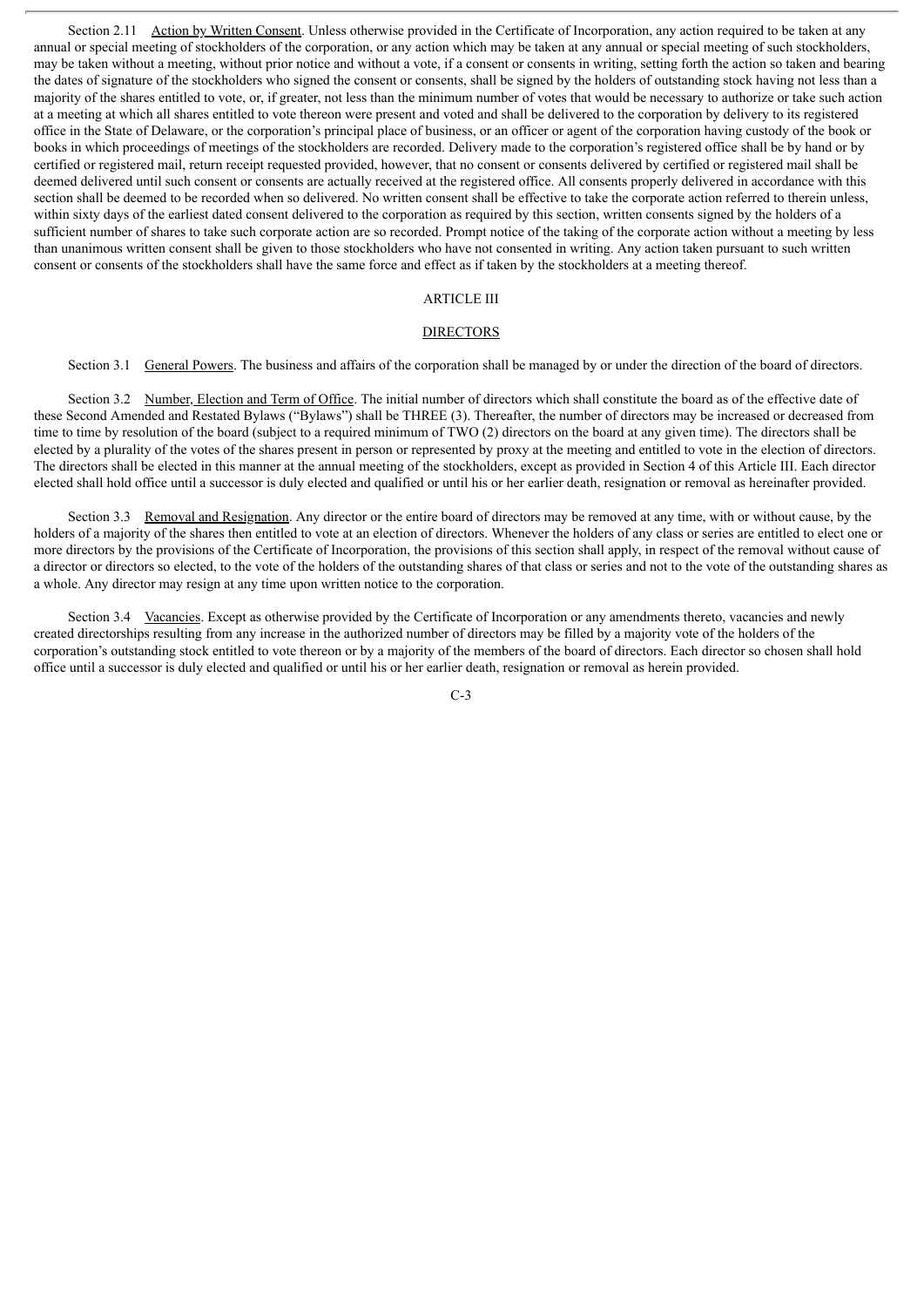Section 3.5 Annual Meetings. The annual meeting of each newly elected board of directors shall be held, without other notice than this by-law, immediately after, and at the same place as, the annual meeting of stockholders.

Section 3.6 Other Meetings and Notice. Regular meetings, other than the annual meeting, of the board of directors may be held without notice at such time and at such place as shall from time to time be determined by resolution of the board. Special meetings of the board of directors may be called by or at the request of the chief executive officer or president on at least 24 hours' notice to each director, either personally, by telephone, by mail, or by telegraph; the chief executive officer must call, in like manner and on like notice, a special meeting at the written request of at least a majority of the directors.

Section 3.7 Quorum, Required Vote and Adjournment. A majority of the total number of directors then in office (without regard to any then vacancies on the board) shall constitute a quorum for the transaction of business. The vote of a majority of directors present at a meeting at which a quorum is present shall be the act of the board of directors. If a quorum shall not be present at any meeting of the board of directors, the directors present thereat may adjourn the meeting from time to time, without notice other than announcement at the meeting, until a quorum shall be present.

Section 3.8 Committees. The board of directors may, by resolution passed by a majority of the whole board, designate one or more committees, each committee to consist of one or more of the directors of the corporation, which, to the extent provided in such resolution or these Bylaws shall have and may exercise the powers of the board of directors in the management and affairs of the corporation except as otherwise limited by law. The board of directors may designate one or more directors as alternate members of any committee, who may replace any absent or disqualified member at any meeting of the committee. Such committee or committees shall have such name or names as may be determined from time to time by resolution adopted by the board of directors. Each committee shall keep regular minutes of its meetings and report the same to the board of directors when required.

Section 3.9 Committee Rules. Each committee of the board of directors may fix its own rules of procedure and shall hold its meetings as provided by such rules, except as may otherwise be provided by a resolution of the board of directors designating such committee. Unless otherwise provided in such a resolution, the presence of at least a majority of the members of the committee shall be necessary to constitute a quorum. In the event that a member and that member's alternate, if alternates are designated by the board of directors as provided in Section 8 of this Article III, of such committee is or are absent or disqualified, the member or members thereof present at any meeting and not disqualified from voting, whether or not such member or members constitute a quorum, may unanimously appoint another member of the board of directors to act at the meeting in place of any such absent or disqualified member.

Section 3.10 Communications Equipment. Members of the board of directors or any committee thereof may participate in and act at any meeting of such board or committee through the use of a conference telephone or other communications equipment by means of which all persons participating in the meeting can hear each other, and participation in the meeting pursuant to this section shall constitute presence in person at the meeting.

Section 3.11 Waiver of Notice and Presumption of Assent. Any member of the board of directors or any committee thereof who is present at a meeting shall be conclusively presumed to have waived notice of such meeting except when such member attends for the express purpose of objecting at the beginning of the meeting to the transaction of any business because the meeting is not lawfully called or convened. Such member shall be conclusively presumed to have assented to any action taken unless his or her dissent shall be entered in the minutes of the meeting or unless his or her written dissent to such action shall be filed with the person acting as the secretary of the meeting before the adjournment thereof or shall be forwarded by registered mail to the secretary of the corporation immediately after the adjournment of the meeting. Such right to dissent shall not apply to any member who voted in favor of such action.

 $C_{-4}$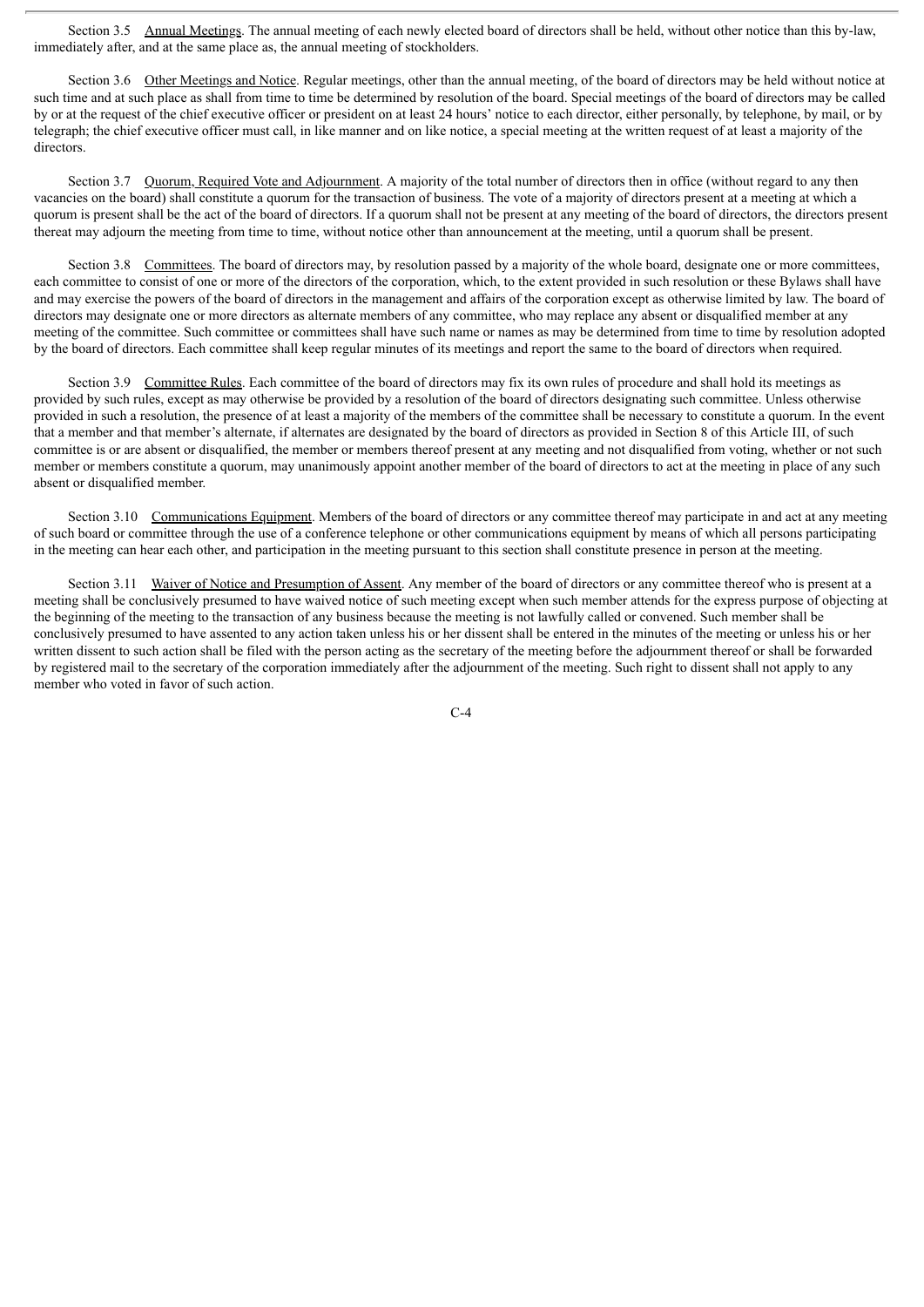Section 3.12 Action by Written Consent. Unless otherwise restricted by the Certificate of Incorporation, any action required or permitted to be taken at any meeting of the board of directors, or of any committee thereof, may be taken without a meeting if all the then members of the board or committee, as the case may be, consent thereto in writing, and the writing or writings are filed with the minutes of proceedings of the board or committee.

# ARTICLE IV

#### **OFFICERS**

Section 4.1 Number. The officers of the corporation shall be elected by the board of directors and may consist of a chairman, a chief executive officer, a president, one or more vice presidents, a secretary, a treasurer, and such other officers and assistant officers as may be deemed necessary or desirable by the board of directors. Any number of offices may be held by the same person. In its discretion, the board of directors may choose not to fill any office for any period as it may deem advisable.

Section 4.2 Election and Term of Office. The officers of the corporation shall be elected annually by the board of directors at its first meeting held after each annual meeting of stockholders or as soon thereafter as conveniently may be. Vacancies may be filled or new offices created and filled at any meeting of the board of directors. Each officer shall hold office until a successor is duly elected and qualified or until his or her earlier death, resignation or removal as hereinafter provided.

Section 4.3 Removal. Any officer or agent elected by the board of directors may be removed by the board of directors whenever in its judgment the best interests of the corporation would be served thereby, but such removal shall be without prejudice to the contract rights, if any, of the person so removed.

Section 4.4 Vacancies. Any vacancy occurring in any office because of death, resignation, removal, disqualification or otherwise, may be filled by the board of directors for the unexpired portion of the term by the board of directors then in office.

Section 4.5 Compensation. Compensation of all officers shall be fixed by the board of directors, and no officer shall be prevented from receiving such compensation by virtue of his or her also being a director of the corporation.

Section 4.6 The Chairman of the Board. The Chairman of the Board, if one shall have been elected, shall be a member of the board of directors, may be an officer of the corporation, and, if present, shall preside at each meeting of the board of directors or stockholders. He shall advise the chief executive officer and, in the chief executive officer's absence, the other officers of the corporation, and shall perform such other duties as may from time to time be assigned to him by the board of directors.

Section 4.7 The Chief Executive Officer. In the absence of the Chairman of the Board or if a Chairman of the Board shall have not been elected, the chief executive officer shall (i) preside at all meetings of the stockholders and board of directors at which he or she is present, (ii) subject to the powers of the board of directors, have general charge of the business, affairs and property of the corporation, and control over its officers, agents and employees, and (iii) see that all orders and resolutions of the board of directors are carried into effect. The chief executive officer shall have such other powers and perform such other duties as may be prescribed by the board of directors or as may be provided in these Bylaws.

Section 4.8 President; Vice Presidents. The president shall, in the absence or disability of the chief executive officer, act with all of the powers and be subject to all of the restrictions of the chief executive officer.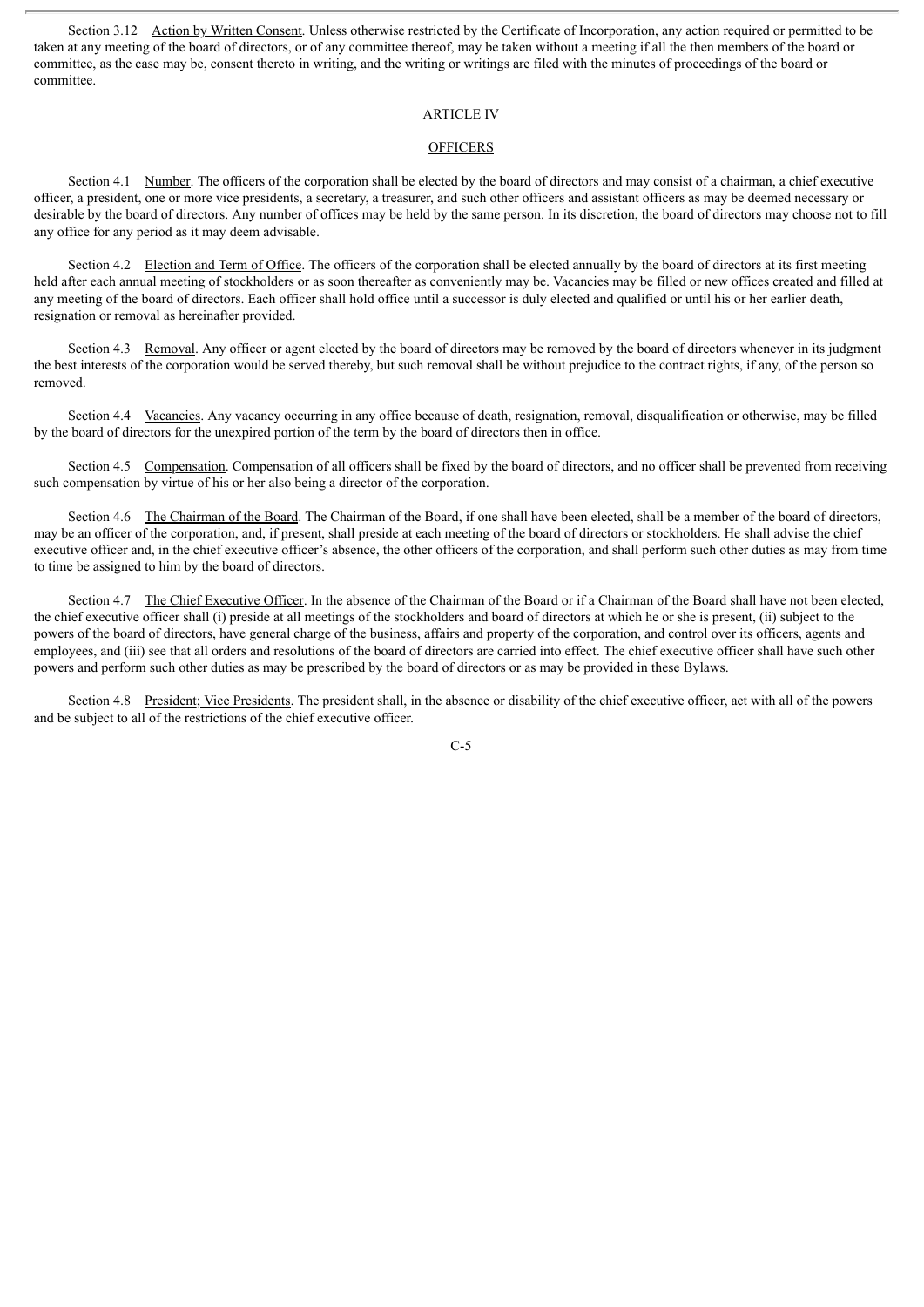The president shall also perform such other duties and have such other powers as the board of directors, the chief executive officer or these Bylaws may, from time to time, prescribe. The vice-president, if any, or if there shall be more than one, the vice-presidents in the order determined by the board of directors shall, in the absence or disability of the president, act with all of the powers and be subject to all the restrictions of the president. The vicepresidents shall also perform such other duties and have such other powers as the board of directors, the president or these Bylaws may, from time to time, prescribe.

Section 4.9 The Secretary and Assistant Secretaries. The secretary shall attend all meetings of the board of directors, all meetings of the committees thereof and all meetings of the stockholders and record all the proceedings of the meetings in a book or books to be kept for that purpose. Under the chief executive officer's supervision, the secretary shall (i) give, or cause to be given, all notices required to be given by these Bylaws or by law, (ii) have such powers and perform such duties as the board of directors, the chief executive officer or these Bylaws may, from time to time, prescribe, and (iii) have custody of the corporate seal of the corporation. The secretary, or an assistant secretary, shall have authority to affix the corporate seal to any instrument requiring it and when so affixed, it may be attested by his or her signature or by the signature of such assistant secretary. The board of directors may give general authority to any other officer to affix the seal of the corporation and to attest the affixing by his or her signature. The assistant secretary, or if there be more than one, the assistant secretaries in the order determined by the board of directors, shall, in the absence or disability of the secretary, perform the duties and exercise the powers of the secretary and shall perform such other duties and have such other powers as the board of directors, the chief executive officer, or secretary may, from time to time, prescribe.

Section 4.10 The Treasurer and Assistant Treasurer. The treasurer shall (i) have the custody of the corporate funds and securities, (ii) keep full and accurate accounts of receipts and disbursements in books belonging to the corporation, (iii) deposit all monies and other valuable effects in the name and to the credit of the corporation as may be ordered by the board of directors, cause the funds of the corporation to be disbursed when such disbursements have been duly authorized, taking proper vouchers for such disbursements, (v) render to the chief executive officer and the board of directors, at its regular meeting or when the board of directors so requires, an account of the corporation, and (vi) have such powers and perform such duties as the board of directors, the chief executive officer or these Bylaws may, from time to time, prescribe. If required by the board of directors, the treasurer shall give the corporation a bond (which shall be rendered every six years) in such sums and with such surety or sureties as shall be satisfactory to the board of directors for the faithful performance of the duties of the office of treasurer and for the restoration to the corporation, in case of death, resignation, retirement, or removal from office, of all books, papers, vouchers, money, and other property of whatever kind in the possession or under the control of the treasurer belonging to the corporation. The assistant treasurer, or if there shall be more than one, the assistant treasurers in the order determined by the board of directors, shall in the absence or disability of the treasurer, perform the duties and exercise the powers of the treasurer. The assistant treasurers shall perform such other duties and have such other powers as the board of directors, the chief executive officer, the president or treasurer may, from time to time, prescribe.

Section 4.11 Other Officers, Assistant Officers and Agents. Officers, assistant officers and agents, if any, which officers may include officers of any division of the corporation, other than those whose duties are provided for in these Bylaws, shall have such authority and perform such duties as may from time to time be prescribed by resolution of the board of directors.

Section 4.12 Absence or Disability of Officers. In the case of the absence or disability of any officer of the corporation and of any person hereby authorized to act in such officer's place during such officer's absence or disability, the board of directors may by resolution delegate the powers and duties of such officer to any other officer or to any director, or to any other person whom it may select.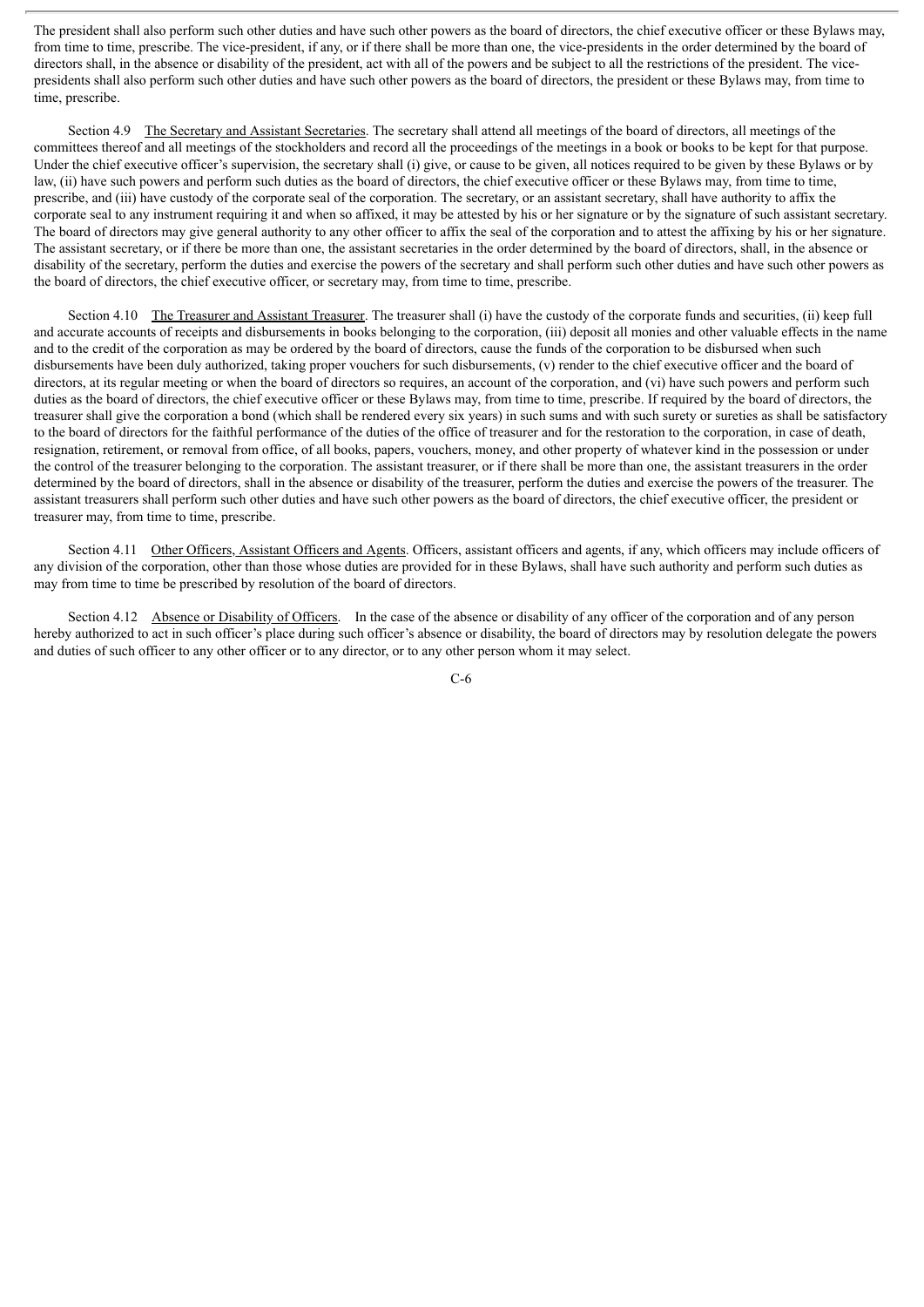## ARTICLE V

## INDEMNIFICATION OF OFFICERS, DIRECTORS AND OTHERS

Section 5.1 Definitions. As used herein, the term "director" shall include each present and former director of the corporation and the term "officer" shall include each present and former officer of the corporation as such, and the terms "director" and "officer" shall also include each employee of the corporation, who, at the corporation's request, is serving or may have served as a director or officer of another entity in which the corporation owns directly or indirectly, securities or of which it is a creditor. The term "expenses" shall include, but not be limited to, reasonable amounts for attorney's fees, costs, disbursements and other expenses and the amount or amounts of judgments, fines, penalties and other liabilities.

Section 5.2 Indemnification. Each director and officer shall be and hereby is indemnified by the corporation, to the full extent permitted by law, against:

(a) expenses incurred or paid by the director or officer in connection with any claim made against such director or officer, or any actual or threatened action, suit or proceeding (whether civil, criminal, administrative, investigative or other, including appeals and whether or not relating to a date prior to the adoption of this bylaw) in which such director or officer may be involved as a party or otherwise, by reason of being or having been a director or officer of the corporation, or of serving or having served at the request of the corporation as a director, officer, employee, or agent of another corporation, partnership, joint venture, trust or other enterprise, or by reason of any action taken or not taken by such director or officer in such capacity, and

(b) the amount or amounts paid by the director or officer in settlement of any such claim, action, suit or proceeding or any judgment or order entered therein, however, notwithstanding anything to the contrary herein, except as otherwise provided in Section 3(e) of this Article V, where a director or officer seeks indemnification in connection with a claim, action, suit or proceeding (or part thereof) voluntarily initiated by such director or officer, the right to indemnification granted hereunder shall be limited to proceedings where such director or officer has been wholly successful on the merits. Notwithstanding the preceding sentence, except as otherwise provided in Section  $3(e)$  of this Article V, the corporation shall be required to indemnify a director or officer in connection with a proceeding (or part thereof) commenced by such director or officer only if the commencement of such proceeding (or part thereof) by the director or officer was authorized in the specific case by the board of directors of the corporation.

### Section 5.3 Miscellaneous.

(a) Expenses incurred in defending any claim, action, suit or proceeding of the character described in Section 2(a) of this Article V above shall be advanced by the corporation prior to the final disposition thereof upon receipt of an undertaking by or on behalf of the recipient to repay such amounts if it shall ultimately be determined that such person is not entitled to be indemnified by the corporation as authorized in this Article V.

(b) The rights of indemnification and advancement of expenses herein provided for shall be severable, shall not be exclusive of other rights to which any director or officer now or hereafter may be entitled under the Certificate of Incorporation, any agreement, vote of stockholders or disinterested directors or otherwise and shall continue as to a person who has ceased to be a director or officer and shall inure to the benefit of the heirs, executors, and administrators of such a person.

(c) The obligations of the corporation under the provisions of this Bylaw to indemnify and advance expenses to a director or officer shall be deemed to be a contract between the corporation and each director or officer who serves in such capacity, and no modification or repeal of any provision of this bylaw shall affect, to the detriment of such person, such obligations of the corporation in connection with a claim based on any act or failure to act occurring before such modification or repeal.

(d) The board of directors shall have power on behalf of the corporation to grant indemnification to any person other than a director or officer to such extent as the board of directors in its discretion may from time to time determine.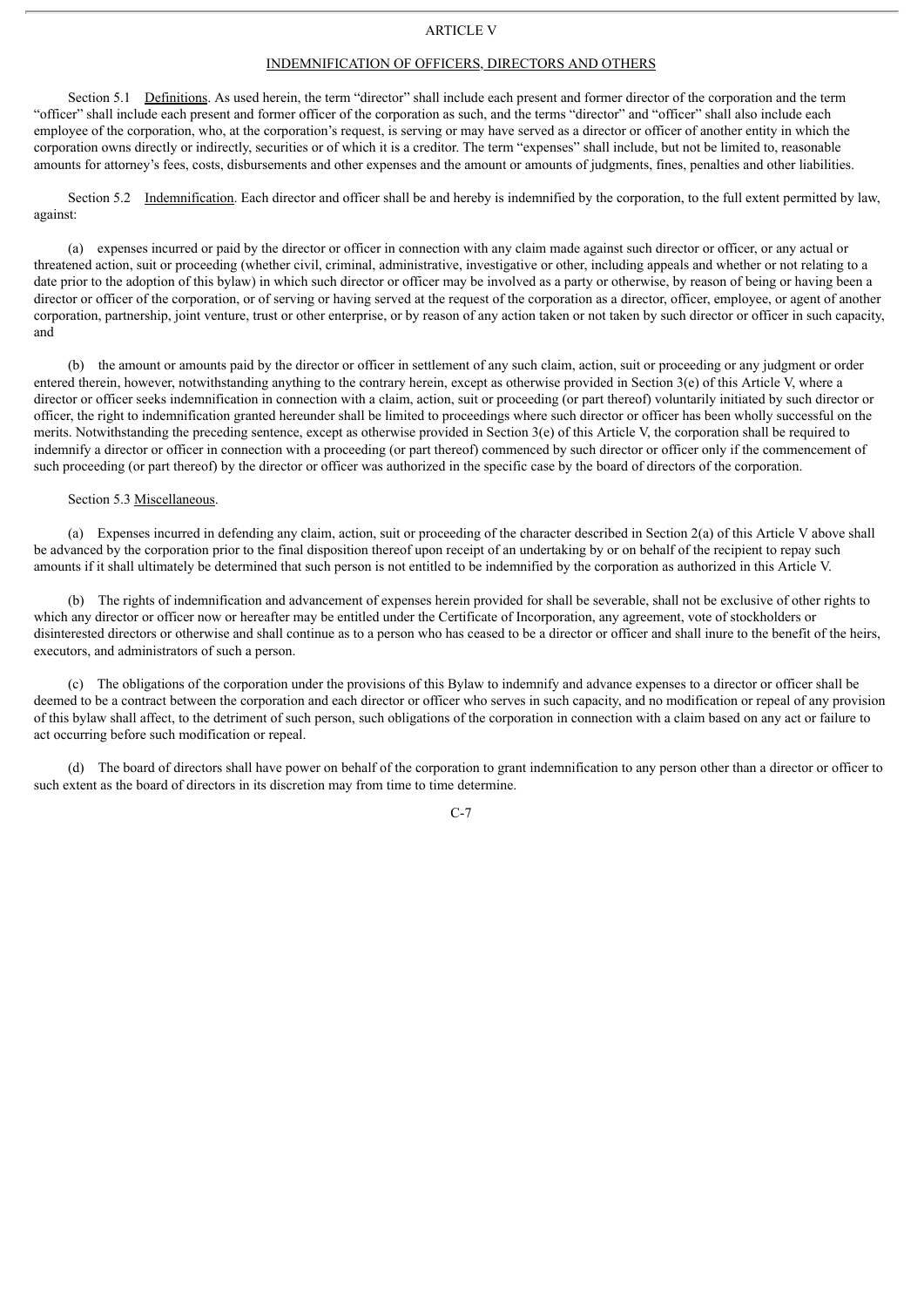(e) If a claim for indemnification or advancement of expenses under this Bylaw is not paid in full within sixty days after a written claim therefor by the director or officer has been received by the corporation, the director or officer may file suit to recover the unpaid amount of such claim and, if successful in whole or in part, shall be entitled to be paid the expense of prosecuting such claim, to the fullest extent permitted by applicable law.

(f) The corporation's obligation, if any, to indemnify or advance expenses to any director or officer who was or is serving at its request as a director, officer, employee or agent of another corporation, partnership, joint venture, trust or other enterprise shall be reduced by any amount such person may collect as indemnification or advancement from such other corporation, partnership, joint venture, trust or other enterprise.

## ARTICLE VI

# CERTIFICATES OF STOCK

Section 6.1 Form. Every holder of stock in the corporation shall be entitled to have a certificate, signed by, or in the name of the corporation by the chairman of the board, the chief executive officer, the president or a vice president and the secretary or an assistant secretary of the corporation, certifying the number of shares owned by such holder in the corporation; provided, however, that the board of directors may provide by resolution or resolutions that some or all of any classes or series of its stock shall be uncertificated shares. If such a certificate is countersigned (i) by a transfer agent or an assistant transfer agent other than the corporation or its employee or (ii) by a registrar, other than the corporation or its employee, the signature of any such chairman of the board, chief executive officer, president, vice-president, secretary, or assistant secretary may be facsimiles. In case any officer or officers who have signed, or whose facsimile signature or signatures have been used on, any such certificate or certificates shall cease to be such officer or officers of the corporation whether because of death, resignation or otherwise before such certificate or certificates have been delivered by the corporation, such certificate or certificates may nevertheless be issued and delivered as though the person or persons who signed such certificate or certificates or whose facsimile signature or signatures have been used thereon had not ceased to be such officer or officers of the corporation. All certificates for shares shall be consecutively numbered or otherwise identified. The name of the person to whom the shares represented thereby are issued, with the number of shares and date of issue, shall be entered on the books of the corporation. Shares of stock of the corporation shall only be transferred on the books of the corporation by the holder of record thereof or by such holder's attorney duly authorized in writing, upon surrender to the corporation of the certificate or certificates for such shares endorsed by the appropriate person or persons, with such evidence of the authenticity of such endorsement, transfer, authorization, and other matters as the corporation may reasonably require, and accompanied by all necessary stock transfer stamps. In that event, it shall be the duty of the corporation to issue a new certificate to the person entitled thereto, cancel the old certificate or certificates, and record the transaction on its books. The board of directors may appoint a bank or trust company organized under the laws of the United States or any state thereof to act as its transfer agent or registrar, or both in connection with the transfer of any class or series of securities of the corporation.

Section 6.2 Lost Certificates. The board of directors may direct a new certificate or certificates to be issued in place of any certificate or certificates previously issued by the corporation alleged to have been lost, stolen, or destroyed, upon the making of an affidavit of that fact by the person claiming the certificate of stock to be lost, stolen, or destroyed. When authorizing such issue of a new certificate or certificates, the board of directors may, in its discretion and as a condition precedent to the issuance thereof, require the owner of such lost, stolen, or destroyed certificate or certificates, or his or her legal representative, to give the corporation a bond sufficient to indemnify the corporation against any claim that may be made against the corporation on account of the loss, theft or destruction of any such certificate or the issuance of such new certificate.

Section 6.3 Fixing a Record Date for Stockholder Meetings. In order that the corporation may determine the stockholders entitled to notice of or to vote at any meeting of stockholders or any adjournment thereof, the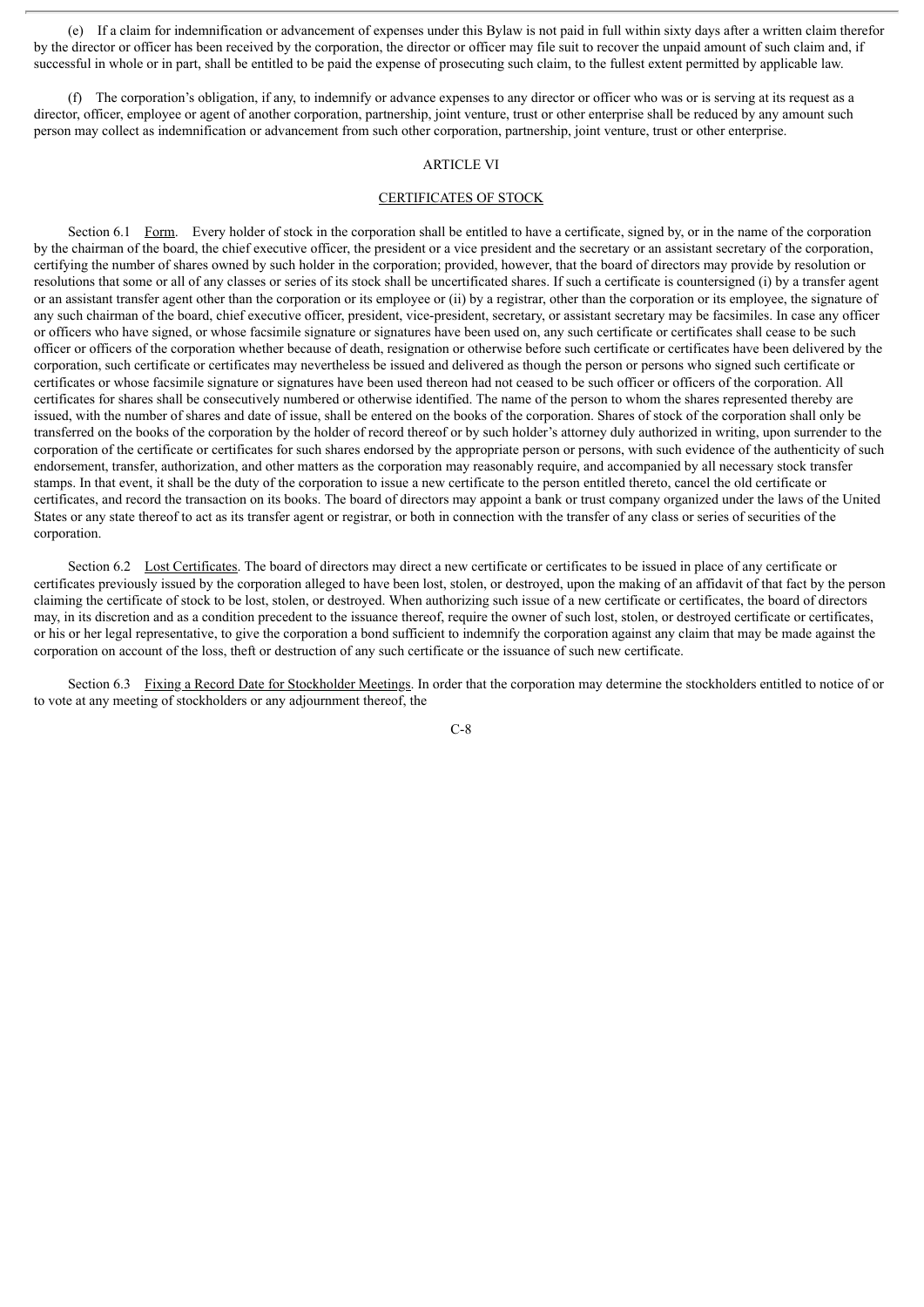board of directors may fix a record date, which record date shall not precede the date upon which the resolution fixing the record date is adopted by the board of directors, and which record date shall not be more than sixty nor less than ten days before the date of such meeting. If no record date is fixed by the board of directors, the record date for determining stockholders entitled to notice of or to vote at a meeting of stockholders shall be the close of business on the next day preceding the day on which notice is given, or if notice is waived, at the close of business on the day next preceding the day on which the meeting is held. A determination of stockholders of record entitled to notice of or to vote at a meeting of stockholders shall apply to any adjournment of the meeting; provided, however, that the board of directors may fix a new record date for the adjourned meeting.

Section 6.4 Fixing a Record Date for Action by Written Consent. In order that the corporation may determine the stockholders entitled to consent to corporate action in writing without a meeting, the board of directors may fix a record date, which record date shall not precede the date upon which the resolution fixing the record date is adopted by the board of directors, and which date shall not be more than ten days after the date upon which the resolution fixing the record date is adopted by the board of directors. If no record date has been fixed by the board of directors, the record date for determining stockholders entitled to consent to corporate action in writing without a meeting, when no prior action by the board of directors is required by statute, shall be the first date on which a signed written consent setting forth the action taken or proposed to be taken is delivered to the corporation by delivery to its registered office in the State of Delaware, its principal place of business, or an officer or agent of the corporation having custody of the book in which proceedings of meetings of stockholders are recorded. Delivery made to the corporation's registered office shall be by hand or by certified or registered mail, return receipt requested. If no record date has been fixed by the board of directors and prior action by the board of directors is required by statute, the record date for determining stockholders entitled to consent to corporate action in writing without a meeting shall be at the close of business on the day on which the board of directors adopts the resolution taking such prior action.

Section 6.5 Fixing a Record Date for Other Purposes. In order that the corporation may determine the stockholders entitled to receive payment of any dividend or other distribution or allotment or any rights or the stockholders entitled to exercise any rights in respect of any change, conversion or exchange of stock, or for the purposes of any other lawful action, the board of directors may fix a record date, which record date shall not precede the date upon which the resolution fixing the record date is adopted, and which record date shall be not more than sixty days prior to such action. If no record date is fixed, the record date for determining stockholders for any such purpose shall be at the close of business on the day on which the board of directors adopts the resolution relating thereto.

Section 6.6 Subscriptions for Stock. Unless otherwise provided for in the subscription agreement, subscriptions for shares shall be paid in full at such time, or in such installments and at such times, as shall be determined by the board of directors. Any call made by the board of directors for payment on subscriptions shall be uniform as to all shares of the same class or as to all shares of the same series. In case of default in the payment of any installment or call when such payment is due, the corporation may proceed to collect the amount due in the same manner as any debt due the corporation.

### ARTICLE VII

#### GENERAL PROVISIONS

Section 7.1 Dividends. Dividends upon the capital stock of the corporation, subject to the provisions of the Certificate of Incorporation, if any, may be declared by the board of directors at any regular or special meeting, pursuant to law. Dividends may be paid in cash, in property, or in shares of the capital stock, subject to the provisions of the Certificate of Incorporation. Before payment of any dividend, there may be set aside out of any funds of the corporation available for dividends such sum or sums as the directors from time to time, in their absolute discretion, think proper as a reserve or reserves to meet contingencies, or for equalizing dividends, or for repairing or maintaining any property of the corporation, or any other purpose and the directors may modify or abolish any such reserve in the manner in which it was created.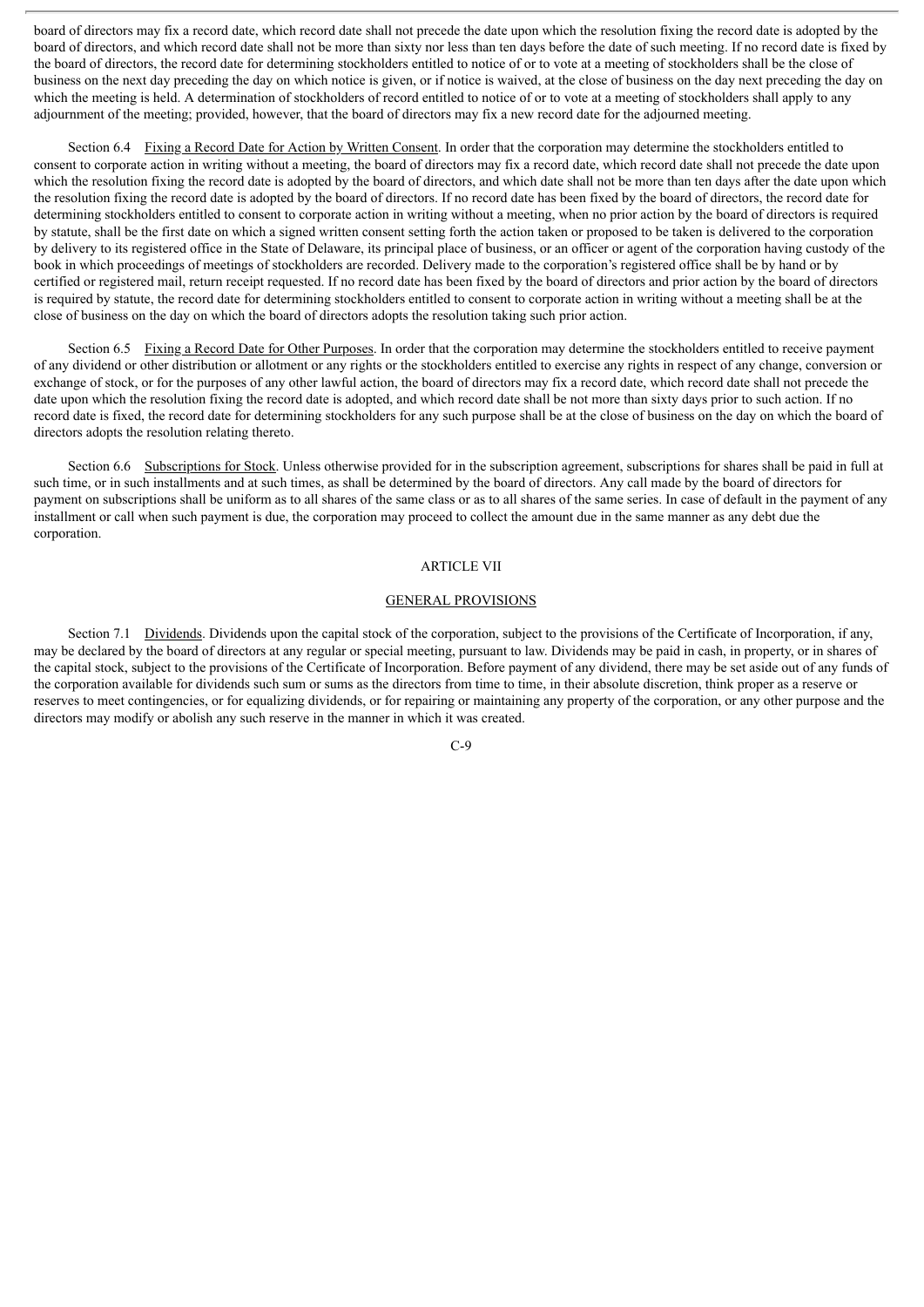Section 7.2 Checks, Drafts or Orders. All checks, drafts, or other orders for the payment of money by or to the corporation and all notes and other evidences of indebtedness issued in the name of the corporation shall be signed by such officer or officers, agent or agents of the corporation, and in such manner, as shall be determined by resolution of the board of directors or a duly authorized committee thereof.

Section 7.3 Contracts. The board of directors may authorize any officer or officers, or any agent or agents, of the corporation to enter into any contract or to execute and deliver any instrument in the name of and on behalf of the corporation, and such authority may be general or confined to specific instances.

Section 7.4 Loans. The corporation may lend money to, or guarantee any obligation of, or otherwise assist any officer or other employee of the corporation or of its subsidiary, including any officer or employee who is a director of the corporation or its subsidiary, whenever, in the judgment of the directors, such loan, guaranty or assistance may reasonably be expected to benefit the corporation. The loan, guaranty or other assistance may be with or without interest, and may be unsecured, or secured in such manner as the board of directors shall approve, including, without limitation, a pledge of shares of stock of the corporation. Nothing in this section contained shall be deemed to deny, limit or restrict the powers of guaranty or warranty of the corporation at common law or under any statute.

Section 7.5 Fiscal Year. The fiscal year of the corporation shall be fixed by resolution of the board of directors.

Section 7.6 Corporate Seal. The board of directors may provide a corporate seal which shall be in the form of a circle and shall have inscribed thereon the name of the corporation and the words "Corporate Seal, Delaware". The seal may be used by causing it or a facsimile thereof to be impressed or affixed or reproduced or otherwise.

Section 7.7 Voting Securities Owned By Corporation. Voting securities in any other corporation held by the corporation shall be voted by the chief executive officer, unless the board of directors specifically confers authority to vote with respect thereto, which authority may be general or confined to specific instances, upon some other person or officer. Any person authorized to vote securities shall have the power to appoint proxies, with general power of substitution.

Section 7.8 Inspection of Books and Records. Any stockholder of record, in person or by attorney or other agent, shall, upon written demand under oath stating the purpose thereof, have the right during the usual hours for business to inspect for any proper purpose the corporation's stock ledger, a list of its stockholders, and its other books and records, and to make copies or extracts therefrom. A proper purpose shall mean any purpose reasonably related to such person's interest as a stockholder. In every instance where an attorney or other agent shall be the person who seeks the right to inspection, the demand under oath shall be accompanied by a power of attorney or such other writing which authorizes the attorney or other agent to so act on behalf of the stockholder. The demand under oath shall be directed to the corporation at its registered office in the State of Delaware or at its principal place of business.

Section 7.9 Section Headings. Section headings in these Bylaws are for convenience of reference only and shall not be given any substantive effect in limiting or otherwise construing any provision herein.

Section 7.10 Inconsistent Provisions. In the event that any provision of these Bylaws is or becomes inconsistent with any provision of the Certificate of Incorporation, the General Corporation Law of the State of Delaware or any other applicable law, the provision of these Bylaws shall not be given any effect to the extent of such inconsistency but shall otherwise be given full force and effect.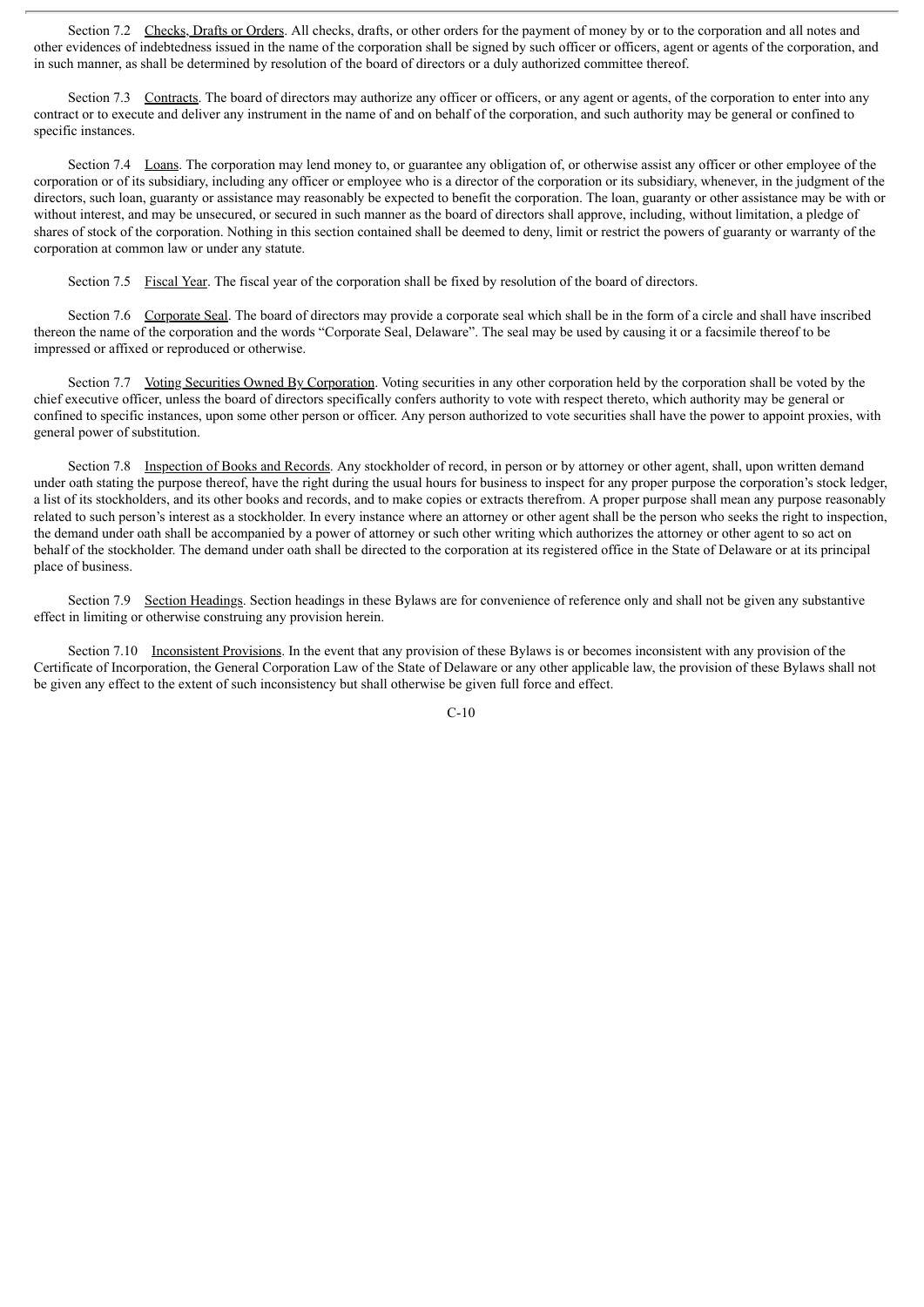# **AMENDMENTS**

These Bylaws may be amended, altered, or repealed and new Bylaws adopted at any meeting of the board of directors by a majority vote. The fact that the power to adopt, amend, alter, or repeal the Bylaws has been conferred upon the board of directors shall not divest the stockholders of the same powers.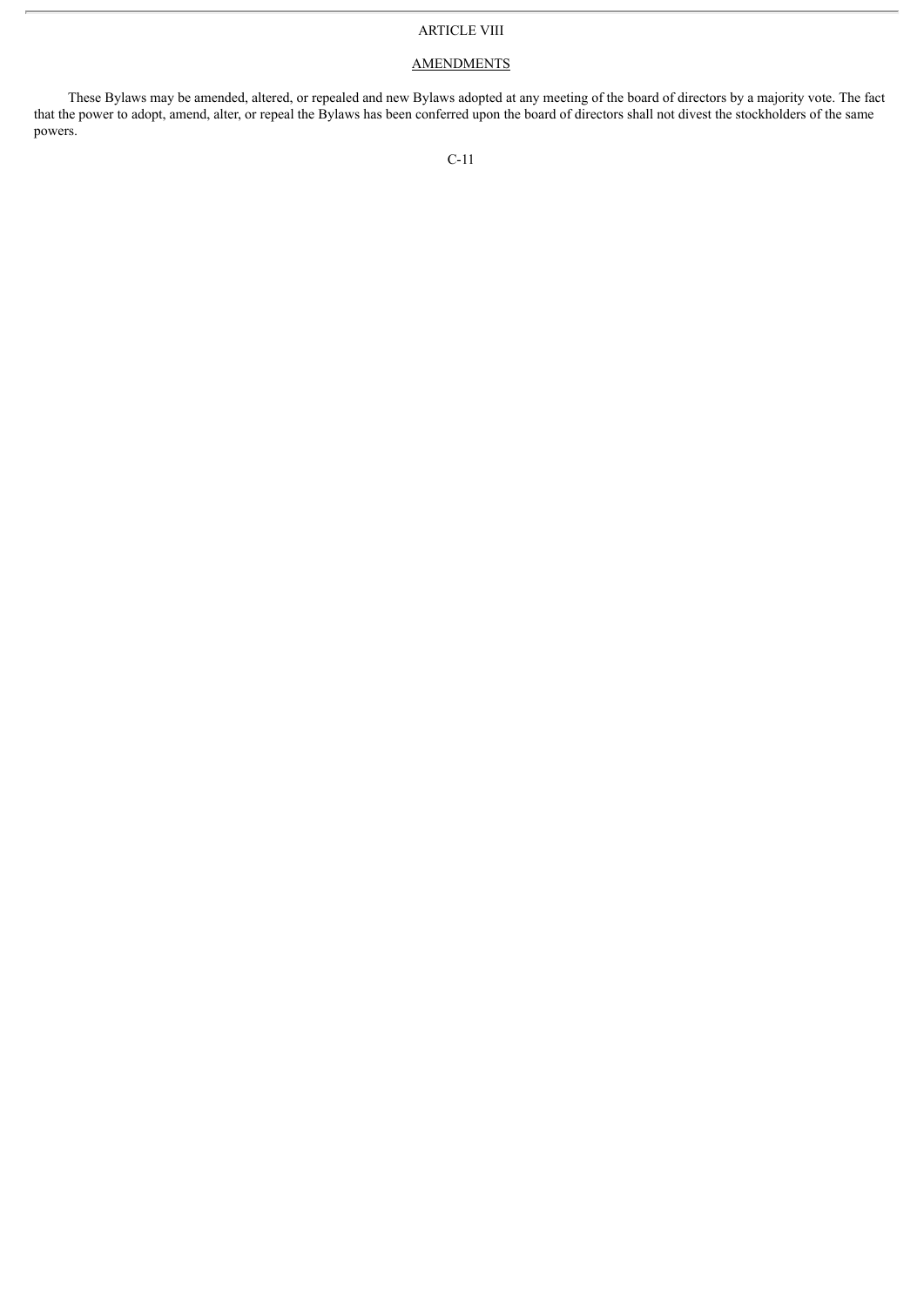## **ANNEX I**

## **CONDITIONS TO THE OFFER**

The obligation of Purchaser to accept for payment and pay for Shares validly tendered (and not validly withdrawn) pursuant to the Offer is subject to the satisfaction of the conditions set forth in clauses "(a)" through "(h)" below. Accordingly, Purchaser shall not be required to accept for payment or (subject to any applicable rules and regulations of the SEC, including Rule 14e-1(c) under the Exchange Act) pay for, and may delay the acceptance for payment of, or (subject to any such rules and regulations) the payment for, any validly tendered (and not validly withdrawn) Shares, and, to the extent permitted by this Agreement, may (i) terminate the Offer: (A) upon termination of this Agreement; and (B) at any scheduled Expiration Date (subject to any extensions of the Offer pursuant to Section 1.1(c) of this Agreement) or (ii) amend the Offer as otherwise permitted by this Agreement, if: (A) the Minimum Condition shall not be satisfied as of one minute following 11:59 p.m. Eastern Time on the Expiration Date of the Offer; or (B) any of the additional conditions set forth in clauses "(b)" through "(h)" below shall not be satisfied or waived in writing by Parent as of one minute following 11:59 p.m. Eastern Time on the Expiration Date of the Offer:

(a) there shall have been validly tendered and not validly withdrawn Shares that, considered together with all other Shares (if any) beneficially owned by Parent or any of its wholly owned Subsidiaries (but excluding Shares tendered pursuant to guaranteed delivery procedures that have not yet been received, as defined by Section 251(h)(6) of the DGCL), would represent a majority of Shares outstanding at the time of the expiration of the Offer (the "*Minimum Condition*");

(b) (i) the representations and warranties of the Company as set forth in Section 3.1(a) and (b) (*Due Organization; No Subsidiaries, Etc.*), Section 3.21 (*Authority; Binding Nature of Agreement*) and Section 3.23 (*Merger Approval*) shall have been accurate in all material respects as of the date of this Agreement and shall be accurate in all material respects at and as of the Offer Acceptance Time as if made on and as of such time (*it being understood* that the accuracy of those representations or warranties that address matters only as of a specific date shall be measured (subject to the applicable materiality standard as set forth in this clause  $(b)(i)$  only as of such date);

(ii) the representations and warranties of the Company as set forth in the first sentence of Section 3.5 (*Absence of Changes*) shall have been accurate as of the date of this Agreement and shall be accurate at and as of the Offer Acceptance Time as if made on and as of such time (*it being understood* that the accuracy of those representations or warranties that address matters only as of a specific date shall be measured (subject to the applicable materiality standard as set forth in this clause  $(b)(ii)$  only as of such date);

(iii) the representations and warranties of the Company as set forth in subsections (a), (c), and (e) of Sections 3.3 (*Capitalization, Etc.*) shall have been accurate in all respects as of the date of this Agreement and shall be accurate in all respects at and as of the Offer Acceptance Time as if made on and as of such time, except to the extent the failures of such representations and warranties to be true and correct individually and in the aggregate would not result in an increase in the aggregate Offer Price and Merger Consideration payable by Parent and Purchaser in connection with the Offer and the Merger of more than \$10,000,000 (*it being understood* that the accuracy of those representations or warranties that address matters only as of a specific date shall be measured (subject to the applicable materiality standard as set forth in this clause  $(b)(iii)$ ) only as of such date); and

(iv) the representations and warranties of the Company as set forth in this Agreement (other than those referred to in clauses "(i)", "(ii)" and "(iii)" above) shall have been accurate in all respects as of the date of this Agreement, and shall be accurate in all respects at and as of the Offer Acceptance Time as if made on and as of such time, except that any inaccuracies in such representations and warranties shall be disregarded if all such inaccuracies (considered collectively, including any inaccuracies referred to in clauses (i), (ii) and (iii) above) do

1